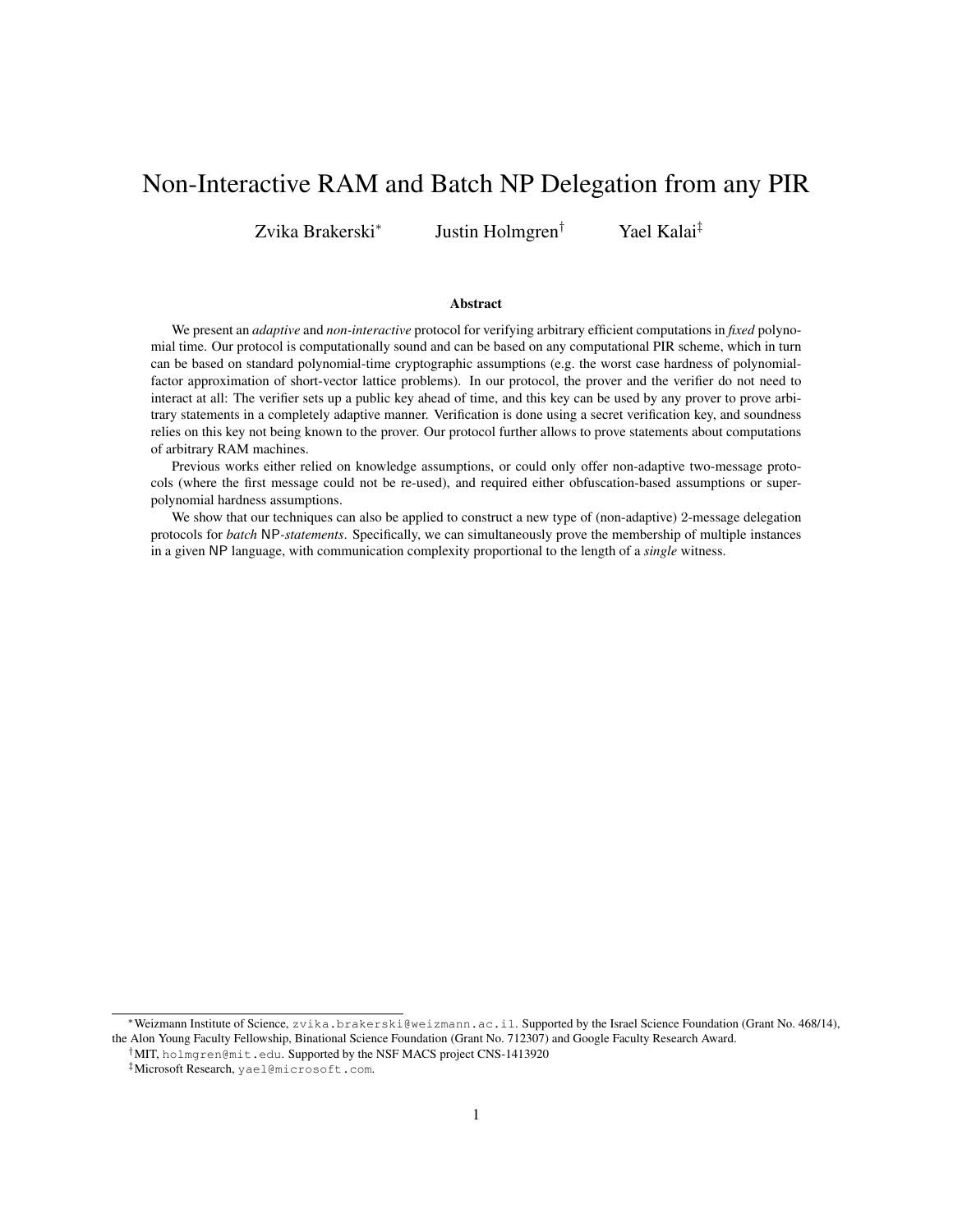# **Contents**

| $\mathbf{1}$ | <b>Introduction</b>                                             | $\mathbf{3}$ |  |  |  |  |  |  |
|--------------|-----------------------------------------------------------------|--------------|--|--|--|--|--|--|
|              | 1.1                                                             | 5            |  |  |  |  |  |  |
|              | 1.2                                                             | 6            |  |  |  |  |  |  |
| $\mathbf{2}$ | <b>Preliminaries</b>                                            |              |  |  |  |  |  |  |
|              | 2.1                                                             | 10           |  |  |  |  |  |  |
|              | 2.2                                                             | 10           |  |  |  |  |  |  |
| 3            | <b>Our Model: Public-Key Delegation for RAM Computations</b>    | 12           |  |  |  |  |  |  |
| 4            | <b>Adaptively Sound PCPs</b>                                    | 15           |  |  |  |  |  |  |
|              | 4.1                                                             | 16           |  |  |  |  |  |  |
|              | 4.2                                                             | 17           |  |  |  |  |  |  |
|              | 4.3                                                             | 18           |  |  |  |  |  |  |
| 5            | <b>Adaptive RAM Delegation</b>                                  | 22           |  |  |  |  |  |  |
|              | 5.1                                                             | 22           |  |  |  |  |  |  |
|              | 5.2                                                             | 25           |  |  |  |  |  |  |
| 6            | <b>Batch Arguments of Knowledge for NP</b>                      | 28           |  |  |  |  |  |  |
|              | 6.1                                                             | 35           |  |  |  |  |  |  |
|              | A The Base PCP                                                  | 38           |  |  |  |  |  |  |
|              |                                                                 | 39           |  |  |  |  |  |  |
|              |                                                                 | 40           |  |  |  |  |  |  |
|              | <b>B</b> From Amplified Cheating Prover to Assignment Generator | 40           |  |  |  |  |  |  |
|              | B.1                                                             | 43           |  |  |  |  |  |  |
|              | R <sub>2</sub>                                                  | 48           |  |  |  |  |  |  |
|              | B.3                                                             | 51           |  |  |  |  |  |  |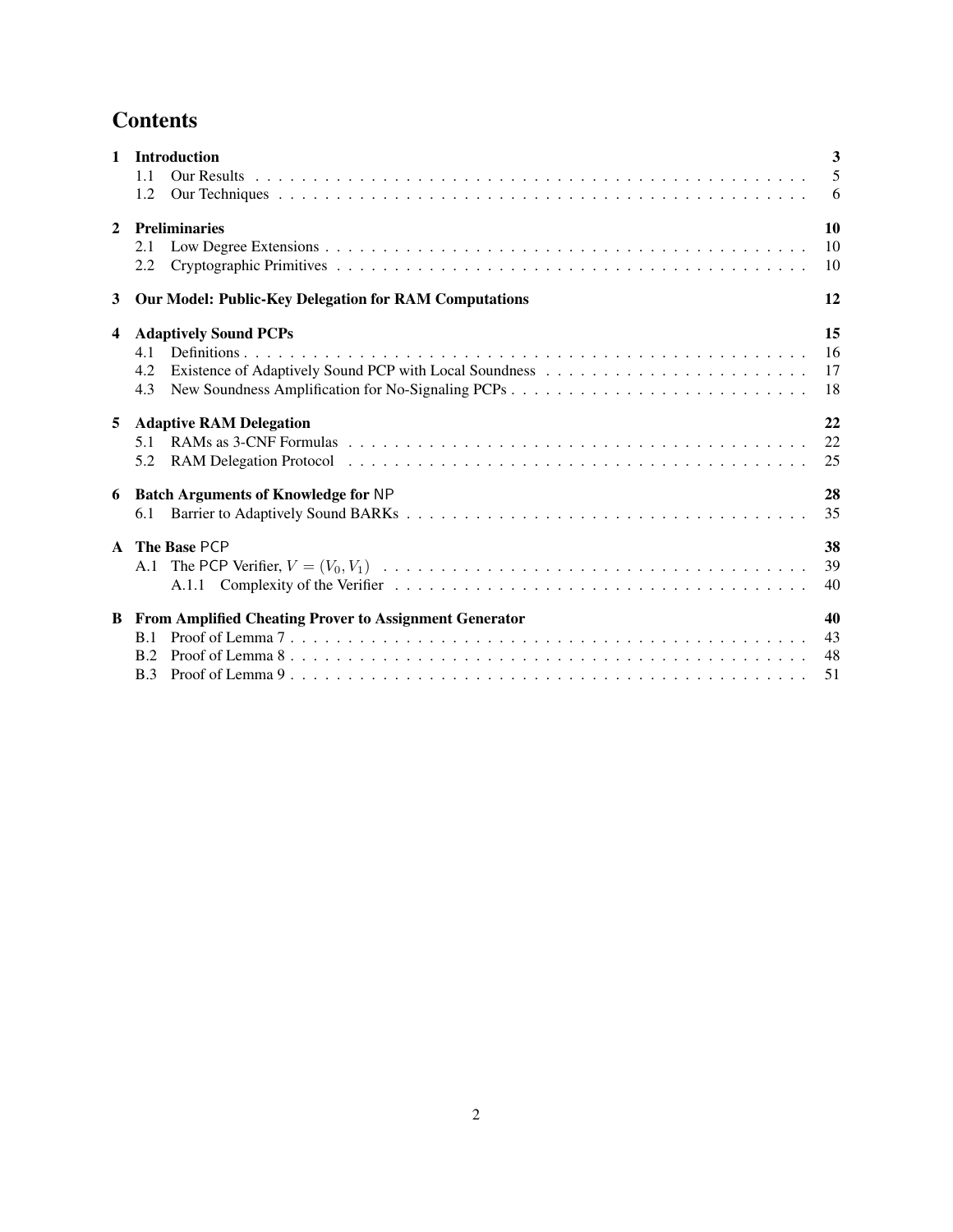## <span id="page-2-0"></span>1 Introduction

Efficient verification of computation is one of the most fundamental tasks in computer science, and in particular it lies at the heart of the P vs. NP question. In the most basic setting, a prover P proves to a verifier V that a certain instance x is in some language L. In a *delegation protocol* the resources for verification should be much lower than those required to compute whether  $x$  is indeed in  $L$ . The most common flavor of this question, which will be the focus of this work, is to verify computations of time complexity T, with verification complexity  $\text{polylog}(T)$ .<sup>[1](#page-2-1)</sup> However, our results are not restricted to deterministic computations, and we also obtain non-deterministic (batch) delegation, a problem that was considered in a recent work of Reingold, Rothblum and Rothblum [\[RRR16\]](#page-36-0).

If soundness is sought against computationally unbounded provers, then a sound delegation protocol would have unlikely computational complexity consequences, in particular letting  $L \in EXP$ , we get an interactive protocol with communication and computational complexity  $polylog(T) = poly(n)$ , where n is the input length, which would imply that EXP ⊆ PSPACE. We therefore consider *computational soundness*, i.e. we require that soundness holds only against computationally bounded provers (such proof systems are also known in the literature as *arguments*). Of course this will only make sense if an *honest* prover (aiming to prove a true statement) can produce a proof efficiently as well. In this context, we would like to understand which classes of computation adhere to succinct and efficient delegation schemes, and what amount of communication and interaction are required in order to accomplish this task.

Aside from its foundational value, the question of efficient delegation carries significance to applications as well. In many cases, computation today is becoming asymmetric, with lightweight local computation, and with large computational tasks performed off-site (e.g. by a cloud server). The ability to verify that the computation is carried out correctly without investing significant computational resources is obviously useful in this situation.

Probabilistically checkable proofs (PCPs) [\[AS98,](#page-34-1) [ALM](#page-34-2)<sup>+</sup>98] have proven to be an invaluable tool for the task of constructing efficient arguments, since they allow verification with very little communication. In the PCP model, the prover writes a proof  $\pi$  for the statement  $x \in L$ , but the verifier only needs to read very few locations in that proof (chosen according to a specific distribution) in order to be convinced of the correctness of the statement. Kilian [\[Kil92\]](#page-36-1) translated this into an argument system using *collision resistant hash functions* (CRH), which allow to produce a succinct computationally binding commitment to a long string (the PCP proof string  $\pi$ ), and also to succinctly reveal specific locations of the committed string, via a technique known as Merkle Trees. Kilian's protocol requires to exchange 4 messages between the prover and the verifier. Micali [\[Mic94\]](#page-36-2) showed that in the random oracle model this can be done without interaction at all.

Aiello et al. [\[ABOR00\]](#page-34-3) proposed an approach to reduce the message complexity to 2, i.e. challenge-response, using a computational private information retrieval (PIR) scheme. For simplicity, in what follows, we explain their ap-proach using a fully homomorphic encryption scheme (FHE), which is a stronger object than a PIR scheme.<sup>[2](#page-2-2)</sup> Loosely speaking, they suggest to encrypt the PCP queries using an FHE scheme. In such a scheme, computation can be performed under the encryption without compromising security, so the transition  $Enc_{pk}(x) \rightarrow Enc_{pk}(f(x))$  can be performed publicly with computational complexity which is comparable to that of f. The intuition is that if each PCP query is encrypted under an independently generated public key, a cheating prover should not be able to correlate the answers and will therefore respond as if according to a predetermined string  $\pi$ . Unfortunately, it was later shown in  $[DLN+01]$  $[DLN+01]$ , that this approach might not be sound, i.e., there may exist encryption schemes and PCP schemes for which this approach fails to produce a sound delegation scheme. Recently in [\[DHRW16\]](#page-35-1), specific counter examples were presented. Intuitively, the problem is that this method does not necessarily force the adversary to answer each query "locally" without looking at the other encrypted queries; rather, it only guarantees that the *marginal* distribution of answers under any subset of public keys does not depend on the queries encrypted under other public keys. It had been established that the two are not the same, with the notable example being "spooky interactions" in quantum information theory.

We note that the approaches outlined above (as well as the approach we use in this work) relies on PCPs. This should not come as a surprise, given the work of Rothblum and Vadhan [\[RV10\]](#page-36-3), which, loosely speaking, shows that any delegation scheme whose security is based on a standard (falsifiable [\[Nao03\]](#page-36-4)) assumption, inherently uses a PCP (implicitly or explicitly).<sup>[3](#page-2-3)</sup>

<span id="page-2-1"></span><sup>&</sup>lt;sup>1</sup> Some subtleties arise when formalizing this problem, e.g. the time it takes to read the input  $x$ . These will be discussed below.

<span id="page-2-2"></span><sup>&</sup>lt;sup>2</sup>In the technical sections we explain the Aiello et al. [\[ABOR00\]](#page-34-3) proposal using the PIR terminology.

<span id="page-2-3"></span><sup>&</sup>lt;sup>3</sup>An exception are delegation schemes in the preprocessing model, where the verifier must run a long pre-processing phase in order to verify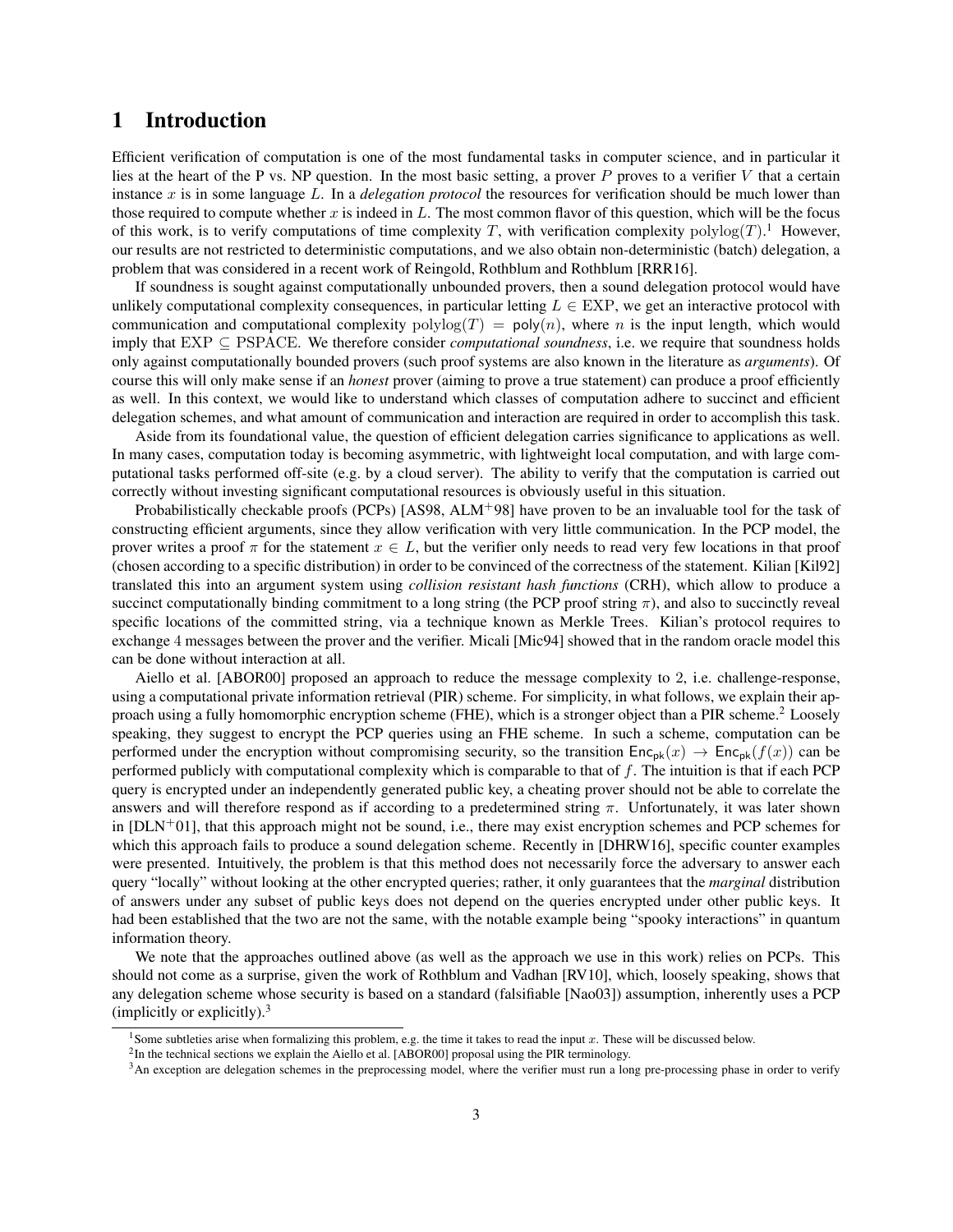The work of Goldwasser, Kalai and Rothblum [\[GKR08\]](#page-35-2), combined with the work of Kalai and Raz [\[KR09\]](#page-36-5), give a 2-message delegation scheme for the class of logspace-uniform NC computations, using a super-polynomially hard PIR/FHE scheme. More specifically, [\[GKR08\]](#page-35-2) construct an interactive proof for such languages (where the prover is efficient), and [\[KR09\]](#page-36-5) show how to compile the interactive proof of [\[GKR08\]](#page-35-2) (and interactive proofs in general) into a 2-message delegation scheme using a super-polynomially hard PIR/FHE scheme. Very recently, and in parallel to our work, Dwork, Naor and Rothblum [\[DNR16\]](#page-35-3) showed that in certain situations (which include the [\[GKR08\]](#page-35-2) scheme) it is possible to improve the compiler of [\[KR09\]](#page-36-5) and only rely on polynomial hardness of the PIR/FHE scheme. To date, this (along with our work) is the only 2-message delegation scheme that is proven secure under what's known as a *falsifiable* (or a *complexity*) assumption [\[Nao03,](#page-36-4) [GK16\]](#page-35-4).

Kalai, Raz and Rothblum [\[KRR13\]](#page-36-6) showed that the approach in [\[ABOR00\]](#page-34-3) is sound, so long as the underlying PCP is sound against (statistical) *no-signaling* provers. A no-signaling prover does not have to respond according to a prescribed string  $\pi$ , rather for any query set Q it answers according to some distribution A. However, for every two query sets Q, Q', the marginal distribution of answers on the intersection  $Q \cap Q'$  are identically distributed, whether  $Q$  or  $Q'$  had been asked. A statistical no-signaling prover is allowed to deviate, but only by a small statistical distance. It was shown in [\[KRR13\]](#page-36-6) that a no-signaling PCP allows to apply the [\[ABOR00\]](#page-34-3) approach to achieve a sound 2 message delegation, and in [\[KRR14\]](#page-36-7) such a statistical no-signaling proof system had been presented, thus achieving a 2-message delegation scheme for all  $TIME(T)$  computation. The underlying computational assumption (to achieve the best parameters) was again super-polynomially hard PIR/FHE.

Kalai and Paneth [\[KP15\]](#page-36-8) extended this result to the RAM computational model. They showed that time T RAM computations can be verified using proofs of length  $polylog(T)$ , under the same computational assumptions. RAM machines more accurately describe real-world computations and in addition this model allows for a clean formal treatment of the input length and the non-uniformity of the computation. It is obvious that verification cannot succeed unless the verifier reads the input and knows what is the computation that is being verified (both can be treated in a unified way by considering a universal machine). In the RAM model, these can be encoded in the initial database (= memory array) of the machine. In the [\[KP15\]](#page-36-8) model, the initial database can be preprocessed ahead of time, and a short digest is produced. The verifier only needs to know this digest in order to verify the computation. Thus, one can consider the case where the verifier constructs the digest himself, which is equivalent to the previous model where the verifier's complexity can depend on the input. Most importantly, in the RAM model, the verifier can use the same digest to verify many different computations. Moreover, the computations may not only read from the memory, but also write to the memory, in which case a new digest is produced, and the verifier can efficiently verify the validity of both the output of the computation and the new digest. Finally, we note that RAM delegation allows us to consider cases where the digest is produced separately, or even maliciously and provide more extensive security guarantees.

We note that this model of RAM delegation generalizes the model of memory delegation [\[CKLR11\]](#page-35-5), where the verifier also saves a short digest of the memory and verifies computations using only the digest. However, in RAM delegation the prover's runtime is proportional to the RAM runtime of the computation  $M$ , whereas in memory delegation the prover's runtime is proportional to the size of the circuit corresponding to the RAM machine  $M$ . The former can be independent of the total size of the database (= memory) and thus be significantly shorter than the latter, which must be at least linear in the memory size. Further, the security guarantee we provide is stronger than the notion suggested for memory delegation.

Adaptivity and the Hunt for a Completely Non-Interactive Protocol. As explained above, several works in recent years established that delegation is achievable in as little as two messages, *dare we even hope for anything better?* Indeed, several works showed that it is possible to delegate even non-deterministic computations [\[DFH12,](#page-35-6)  $BCC<sup>+</sup>14$ ], and furthermore, the work of [\[BCCT13\]](#page-34-5) even constructs a *non-interactive* delegation scheme for non-deterministic computations, assuming only a *common setup*. However, all these works rely on knowledge assumptions. Such assumptions, are not only not falsifiable [\[Nao03\]](#page-36-4), but are of a very different nature than standard hardness assumptions. Gentry and Wichs [\[GW11\]](#page-36-9) showed that for such languages it will be hard to achieve a non-interactive protocol under polynomial-time standard assumptions.

One would hope that the techniques of [\[GKR08,](#page-35-2) [KRR14,](#page-36-7) [KP15\]](#page-36-8) could be adapted to imply a non-interactive protocol (with setup). Indeed, the first message of these delegation schemes relies only superficially on the input and

proofs. Such schemes do not need to use PCPs, as demonstrated by the works of [\[GGP10,](#page-35-7) [CKV10,](#page-35-8) [AIK10\]](#page-34-6).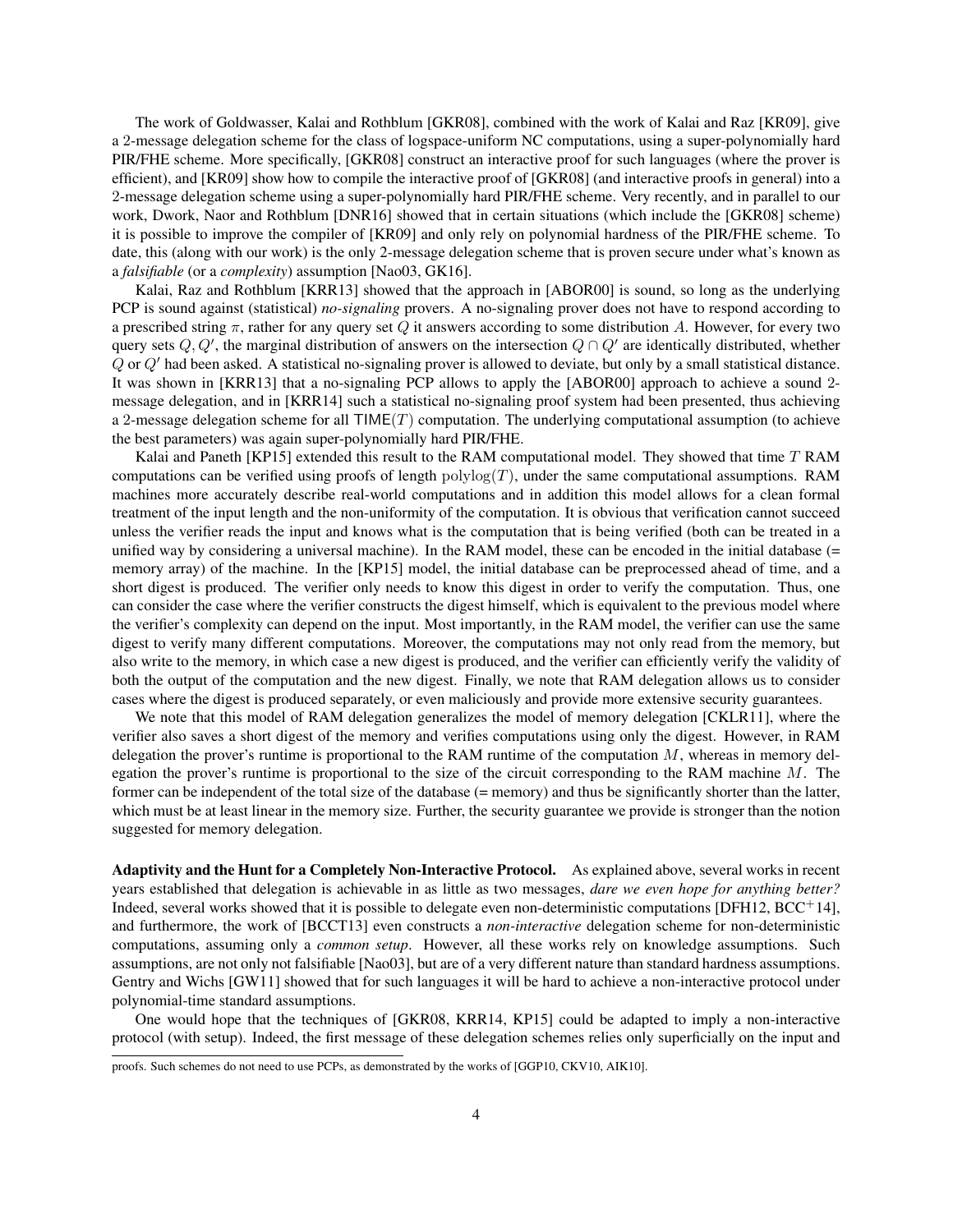on the function being computed, essentially only (an upper bound on) the time complexity of the computation needs to be known in order to produce the first message. One would hope that the first message can be generated once and for all as setup, and would allow for verification of arbitrary statements.

However, the proof of security is inherently *non-adaptive*. Namely, even though the input is not required in order to produce the first message, security is not guaranteed when the adversary gets to choose the instance after seeing the first message. Technically, this is because the proof of security relies on extracting an entire computation table from the adversary, and in order to do this, the adversary is rewound and made to respond on different queries with regards to the same input. Obviously this technique is not applicable in an *adaptive* setting.

Note that proving adaptive security will make the delegation scheme *non-interactive* (with setup), since adaptive security allows to generate the first message during setup. However, verification will still require the secret randomness that was used to produce the first message. Therefore, the resulting scheme will not enjoy public verifiability as the aforementioned extractability-based scheme [\[BCCT13\]](#page-34-5). Moreover, such a scheme will only be secure in a model where malicious provers do not learn whether their maliciously crafted proofs are accepted or not; or alternatively, where the setup is generated anew if such leakage occurs. Our construction will inherit this limitation.

We note that one could try to get adaptive soundness by a "brute force" approach using *complexity leveraging*: The observation is that we can always guess the instance that the adversary will choose with probability  $2<sup>n</sup>$ . Therefore, if we pick the parameters of the scheme such that we are guaranteed soundness even with this slowdown, then adaptive security will follow. However, this method, aside from being exorbitant in terms of communication, computation and underlying hardness assumption, requires that there is a predetermined polynomial upper bound on the length of the input. This method is therefore completely inapplicable if we intend to support arbitrary polynomial time computations on arbitrary polynomial length inputs.

#### <span id="page-4-0"></span>1.1 Our Results

We present a 2-message *adaptively* secure delegation scheme for RAM computations, under standard *polynomial* hardness assumptions. In particular, our scheme is *non-interactive* assuming each verifier is associated with a public key which is generated ahead of time (e.g. via a public-key infrastructure). The prover generates a proof respective to the public key of the verifier it wants to convince.

Our scheme works in the aforementioned RAM model: Given the public key of the verifier, the prover can prove the correctness of the computation of any RAM machine  $M$  on any database  $D$ . More specifically, the prover can produce a proof that  $M^D$  outputs a value y after T computational steps, for all  $T = poly(\lambda)$ , with  $\lambda$  denoting the *security parameter*. [4](#page-4-1) To verify a proof efficiently, the database D needs to be preprocessed via an efficient deterministic procedure to create a digest d of length  $\lambda$ . This can be done ahead of time and does not depend on the machine  $M<sup>5</sup>$  $M<sup>5</sup>$  $M<sup>5</sup>$ . Then the verification process can be performed as a polynomial time procedure taking as input the digest d, the machine  $M$ , the output  $y$  and the proof.

We note that a RAM computation  $M<sup>D</sup>$  may alter the database D. Therefore the prover, along with the output y, will also output a digest  $d_{new}$  of the new updated database, and will prove that both y and  $d_{new}$  are correct.

In order to be able to support *any* polynomial running time, we allow any  $T \leq 2^{\lambda}$ . The running time of the prover is poly(T), and the length of the proof is  $p(\lambda) \cdot \text{polylog}(T) \leq p'(\lambda)$  for *fixed* polynomials p, p'. Namely, the length of the proof is a priori bounded by  $p'(\lambda)$  and does not depend on the computation. It follows that the verification complexity is independent of T, and there is a fixed polynomial (in  $\lambda$ ) upper bound on the running time of the online phase (assuming that the description of  $M$  does not grow asymptotically, say  $M$  is a universal machine). In the formal description of the model in Section [3,](#page-11-0) it is convenient for us to consider the proof as containing three pieces: The output of the machine y, the new digest of the database at the end of the computation  $d_{new}$ , and the proof string itself pf.

Our notion of security is an adaptive version of the definition of [\[KP15\]](#page-36-8). Their definition goes beyond just requiring that an efficient adversary cannot prove a false statement on any actual computation, i.e. on any machine M and database D, but rather requires that the prover cannot prove contradicting statements on any *digest*, even one that is

<span id="page-4-1"></span><sup>4</sup>The security parameter represents the asymptotics of efficient computations since the input size is irrelevant here. An efficient procedure is one that runs in time  $\text{poly}(\lambda)$ .

<span id="page-4-2"></span><sup>&</sup>lt;sup>5</sup>Our digest, as in [\[KP15\]](#page-36-8), is simply a tree commitment of the database  $D$ .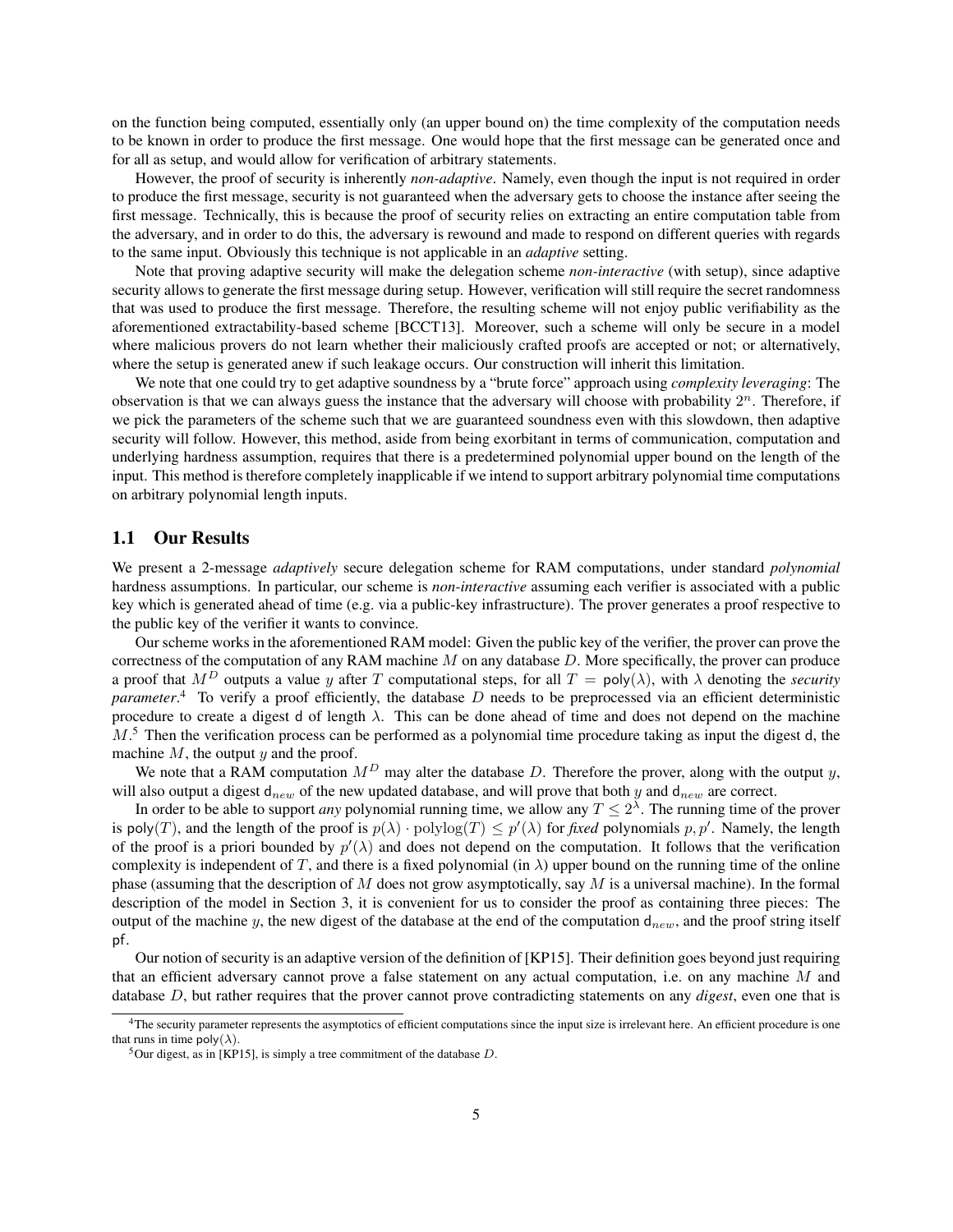generated maliciously and does not correspond to any database. Namely, a prover cannot find a digest d, machine  $M$ , and two accepting proofs for two different outputs of  $M<sup>D</sup>$ . This means that even if the verifier has been cheated and given a malicious digest, there is still a well defined "functionality" associated with this digest for any machine  $M$ . This makes the separation between the offline and online stages even more substantial.

The soundness of our scheme relies on the *polynomial* hardness of a 2-message private information retrieval (PIR) scheme, or a homomorphic encryption scheme for a sufficiently rich class of functions (the latter implies the former). Unlike previous works, we do not require super-polynomial hardness of our underlying primitive. We note that in the independent work of [\[DNR16\]](#page-35-3), they present a delegation scheme under polynomial hardness assumptions, but only for NC circuits and only in the non-adaptive setting.

We mention again that our delegation scheme is not publicly verifiable (similarly to previous works [\[GKR08,](#page-35-2) [KRR13,](#page-36-6) [KRR14,](#page-36-7) [KP15\]](#page-36-8) and the concurrent work of [\[DNR16\]](#page-35-3)). There is a recent line of work that constructs publicly verifiable delegation schemes for deterministic computations [\[PR14,](#page-36-10) [KLW15\]](#page-36-11), as well as for RAM computa-tions [\[BGL](#page-34-7)<sup>+</sup>15, [CHJV15,](#page-35-9) [CCHR15,](#page-35-10) [ACC](#page-34-8)<sup>+</sup>15, [CH16,](#page-35-11) [CCC](#page-35-12)<sup>+</sup>16]. However, all these works rely on indistinguishability obfuscation, except the work of [\[PR14\]](#page-36-10) which relies on new assumptions on multi-linear maps. It is not clear, however, whether secure indistinguishability obfuscators actually exist, as current proposals of multi-linear maps, as well as obfuscation candidates, appear to have flaws. Despite their strong assumptions, all of the aforementioned schemes except [\[PR14\]](#page-36-10) require 2 messages, and it is not known how to achieve a non-interactive scheme from standard assumptions as we do in this work.

As a main tool in our constructions, we define and construct *computationally* no-signaling PCPs in Section [4.](#page-14-0) Recalling that in statistical no-signaling, given sets of queries  $Q, Q'$ , the marginal distribution of prover answers on  $Q \cap Q'$  had to be statistically close whether the prover was asked on Q or on  $Q'$ , now we only require that these distributions are *computationally indistinguishable*. This captures a potentially much larger set of cheating provers. Furthermore, our PCPs are adaptively sound, allowing the prover to first see the PCP query and then choose the instance to be proven, so long as computational no-signaling (CNS) holds even conditioned on the chosen instance. Whereas many parts in the construction of the computational no-signaling PCP mirror ones from previous works, and especially [\[KRR14\]](#page-36-7), our proof is somewhat shorter and more modular due in part to its use of abstractions introduced by [\[PR14\]](#page-36-10). The transition from PCPs to a delegation scheme in Section [5](#page-21-0) is similar to [\[KP15\]](#page-36-8), but the proof is quite different. Along the way, we are able to simplify a significant component – specifically, we do away with delegating the construction of the low degree extension to the prover. We view these as additional contributions of our work, deepening our understanding of the interplay of the different components in the proof. See more details in Section [1.2](#page-5-0) below.

Batch delegation for NP. Our new techniques enable us to make progress on the task of delegating NP computations as well. In particular, we construct a batch delegation scheme for any NP language, a problem that was recently considered by Reingold, Rothblum and Rothblum [\[RRR16\]](#page-36-0). More specifically, we construct a 2-message (non-adaptive) batch delegation for NP which allows a prover to prove that  $x_1, \ldots, x_k$  are all in  $L \in \mathsf{NP}$ , where the communication complexity is  $m \cdot \text{poly}(\lambda)$  with m being the length of a *single* witness. The security of this scheme is also based on the same assumption as our RAM delegation scheme, i.e., polynomial hardness of the underlying PIR scheme. Previously this was only achievable under knowledge assumptions (or in the Random Oracle Model). We also show that non-falsifiable assumptions are inherent if one wishes to obtain batch delegation with adaptive soundness. This contribution is described in Section [6.](#page-27-0)

#### <span id="page-5-0"></span>1.2 Our Techniques

We make novel technical contributions in two aspects: First, in constructing a PCP scheme that is secure against *adaptive* and *computational* no-signaling cheating provers, as opposed to non-adaptive and statistical no-signaling provers as in previous work. Second, in converting such a PCP into protocols for adaptively secure RAM delegation or batched NP delegation. Previous proof techniques were insufficient for this, even given the enhanced PCPs. We will start by describing the delegation protocols, assuming we have a PCP at hand. Then, once we realize what properties of the PCP are actually required for the construction, we will describe the former contribution.

We will consider PCP systems for 3SAT with a standard completeness property, and will be interested in their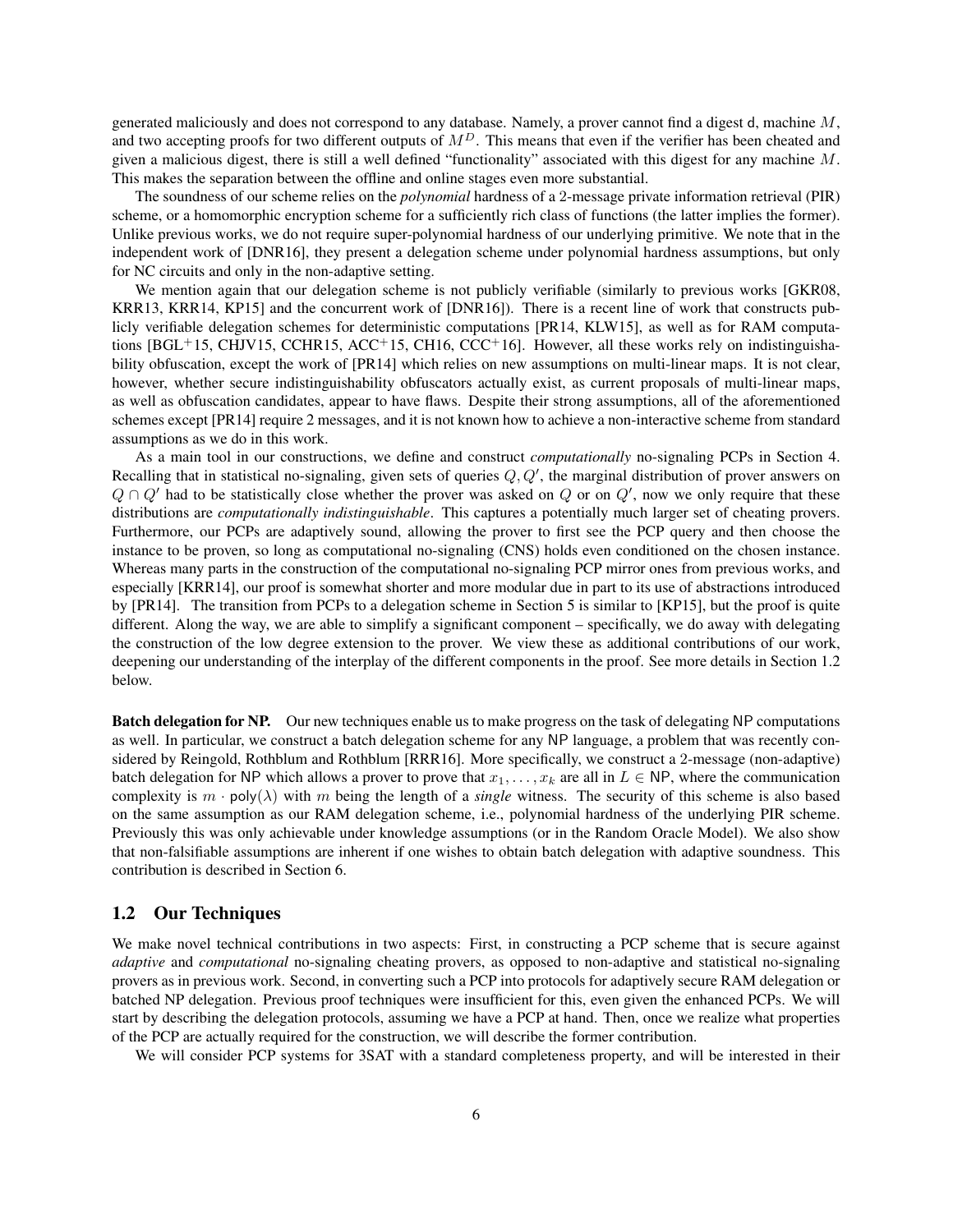performance against computational no-signaling (CNS) adaptive provers. A CNS adaptive prover  $P$  is a possibly randomized function, that takes a query set Q as input, and outputs a 3CNF formula  $\varphi$  as well as a set of answers A. We require that for every two query sets Q, Q', and for  $(\varphi, A)$  distributed according to  $P(Q)$  and  $(\varphi', A')$  distributed according to  $P(Q')$ , it holds that  $(\varphi, A|_{Q\cap Q'}) \approx (\varphi', A'|_{Q\cap Q'})$ , where "≈" denotes computational indistinguishability. Clearly, the honest prover that answers according to a prescribed proof string has this property (where "≈" can be replaced with equality). In the non-adaptive setting, which has been considered in previous works,  $\varphi$  is known ahead of time to both the prover and verifier and is not generated adaptively.

We start with recalling the aforementioned [\[ABOR00\]](#page-34-3) delegation approach: generate a set of PCP queries  $\{q_i\}$ according to the PCP verifier distribution. Then encrypt the queries using a homomorphic encryption scheme, each using its own key, and send the encrypted queries  $\{Enc_{pk_i}(q_i)\}$  as the verifier's message. An honest prover will generate a PCP proof string  $\pi$  proving that  $\varphi$  is satisfiable, and use the homomorphism to compute  $\{Enc_{pk_i}(\pi|_{q_i})\}$ . The verifier can then decrypt and check that the PCP indeed accepts. We note that the generality of homomorphic encryption is not needed here, and all we need is to be able to obliviously select an entry out of a string, which is exactly the functionality provided by private information retrieval.

As for soundness, the important observation of [\[KRR13\]](#page-36-6) is that any efficient prover, when converted to a PCP prover, must be CNS, since a non CNS prover would necessarily violate the security of the encryption scheme: If the distributions  $A_1 = A|_{Q\cap Q'}$  and  $A_2 = A'|_{Q\cap Q'}$  are distinguishable, then we can also distinguish between an encryption of  $Q_1 = Q \setminus Q'$  and an encryption of  $Q_2 = Q' \setminus Q$ , which would violate the FHE security. This is done by taking the encryptions of the elements of  $Q_i$  (where the secret key is unknown), and appending the encryptions of  $Q \cap Q'$  under a known secret key. Then we run the prover on the set of encrypted queries, and examine the prover's response using the distinguisher. If the distinguisher says  $A_1$ , this means we probably started with  $Q_1$ , and vice versa.

The [\[KRR14\]](#page-36-7) approach to delegation was to construct a PCP that has soundness against no-signaling provers (statistical, in their case, but the distinction will not concern us at this point). Consider a computation, and consider a 3CNF formula  $\varphi$  that represents the evolution of this computation. Namely, consider the complete computation tableau, and assign a variable to each of the bits in it. A proof for a correct computation thus becomes a matter of proving that  $\varphi$  is satisfiable, when the variables that correspond to the initial state and the output are fixed to the respective input and output of the computation. Note that if  $\varphi$  is satisfiable then there is exactly one satisfying assignment which corresponds to the correct evolution of the computation.

The formula  $\varphi$  described above corresponds to a translation of the computation into a circuit. Thus, the prover complexity suffers accordingly (indeed the protocol of [\[KRR14\]](#page-36-7) was designed for circuits and not for RAM machines). This was improved by [\[KP15\]](#page-36-8), who considered RAM computations. Their approach was as follows: Rather than considering the state of the RAM memory database at every point in time, they only considered a *computationally binding commitment* to the memory contents. By using locally updatable commitments (Merkle Trees), it was possible to construct a formula  $\varphi$  that describes the evolution of the computation, and in particular the evolution of the committed memory database, in a compact manner, only requiring a fixed polynomial number of variables per time step, regardless of the length of the database. Since the commitments are only computationally binding, it was no longer true that  $\varphi$  only has one satisfying assignment. The guarantee that they get, however, is that finding two different satisfying assignments will break the underlying cryptographic primitive (a collision resistant hash function), and therefore cannot be done efficiently.

In order to use this guarantee, [\[KP15\]](#page-36-8), following the footsteps of [\[KRR14\]](#page-36-7), and using an abstraction due to Paneth and Rothblum [\[PR14\]](#page-36-10), showed that any successful no-signaling prover against their PCP can be efficiently converted into a *partial assignment generator*. A partial assignment generator is an algorithm that takes any sufficiently small subset of the variables of  $\varphi$  and outputs an assignment for these variables that does not violate any of the clauses in which they appear. The generator is allowed to give different responses for the same variable, depending on the other elements in the set, but the assignments have to be no-signaling in an analogous sense to above: intersecting sets of variables should induce the same *distribution* on the values (up to negligible statistical or computational distance). Combining this with computational binding, they get a way to extract an entire satisfying assignment for the formula, by starting from the initial state, and filling up the table sequentially and locally, each time asking about the next variable and the previous variables that determine its value. The no-signaling property guarantees that the distribution on each and every variable is independent of the set it belongs to, and computational binding guarantees that this distribution is in fact *constant*, otherwise the binding of the commitment is broken. Thus, assuming that they have a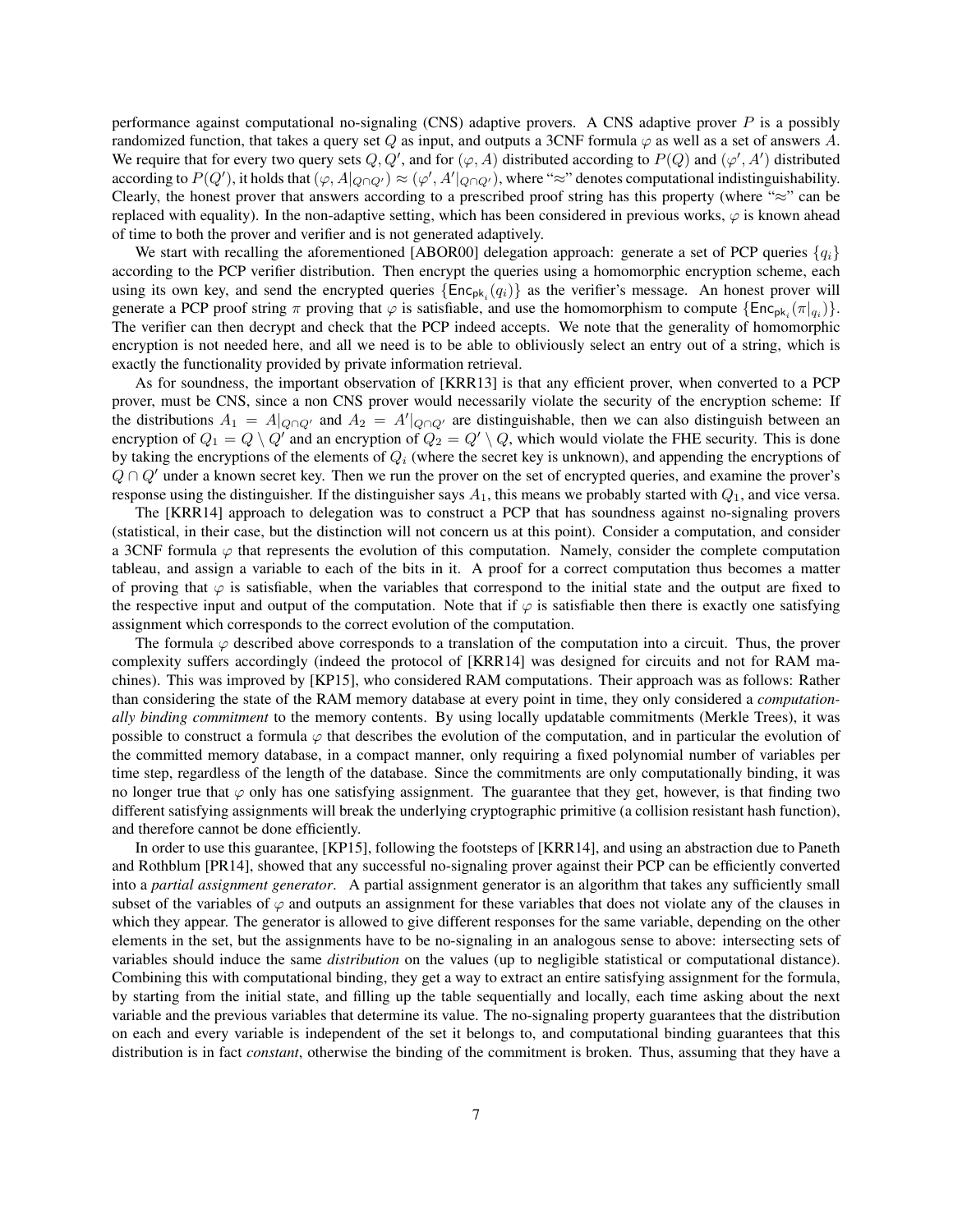cheating prover that successfully proves two contradicting statements about the final state of  $M<sup>D</sup>$ , this translates into two formulae  $\varphi_1, \varphi_2$  that correspond to computations with the same initial state but different final state. Using the assignment generator they can find the point of divergence in the two computations which will necessarily imply that they can open a commitment in two different ways, thus breaking the underlying commitment.

Adaptivity, At Last. How can we generalize this approach to the adaptive setting? We now consider a PCP whose query distribution is independent of the instance in question (most known PCPs have this property), and we allow a cheating prover to choose the formula  $\varphi$ , for which it wants to provide a proof *adaptively*, based on the query set  $Q$ . This means that a prover who wants to make our lives harder will never even output the same formula twice. Indeed, we can generalize the previous technique, and construct a partial assignment generator, but it will be severely crippled: Upon receiving a set of variables as input, the assignment generator will output an assignment for these variables *together with a formula*  $\varphi$  to which the assignment relates. Whereas all output formulae still relate to some RAM computation, we lose our anchor for constructing the computation tableau, namely the uniqueness of the initial state. The only ray of light in this situation is that the no-signaling property is still preserved for this assignment generator. Namely the marginal distributions on subsets of variables need to be computationally indistinguishable, regardless of the sets in which they are contained, and this indistinguishability holds even in the presence of the respective  $\varphi$ 's (in particular, the  $\varphi$  distribution itself should be computationally indistinguishable for different values of query sets  $Q$ ).

To see how to use these properties, let us recall our notion of security. We consider a prover that is able to adaptively output  $M$ , d (where d is an alleged digest, or commitment to the initial state), together with two possible alleged outputs for the computation  $M<sup>D</sup>$ , and respective computationally no-signaling (CNS) PCP responses. This means that even though the adversary might change the formulae  $\varphi_1, \varphi_2$ , it is always the case that it outputs two formulae with the same initial state and different final state. Therefore, there has to exist a step in the computation where the two RAM computations diverge. Perhaps surprisingly, we can find this point of divergence even if the adversary tries to shift it around! The idea is to extend the partial assignment generator into one that outputs  $\varphi_1, \varphi_2$  at the same time, and allows to make local tests on variables of both formulae at the same time. This means that we can define a predicate of the sort " $\varphi_1$  agrees with  $\varphi_2$  at step i", denote this predicate by  $\theta_i$ , and test  $\theta_i$  or even  $(\theta_i \wedge \neg \theta_{i+1})$ using our assignment generator, since these predicates only depend on a small number of variables of the original  $\varphi_1, \varphi_2$ . The critical observation is that CNS should hold even with respect to the  $\theta$  predicates, since they are efficiently computable from the variables of  $\varphi_1, \varphi_2$ . We know that  $\theta_0$  is true and  $\theta_T$  is false, therefore from the CNS property, there must exist an i such that  $(\theta_i \wedge \neg \theta_{i+1})$ . Having found this i, we can look at the specific assignment of the  $\varphi_1, \varphi_2$ variables to find the inconsistency and thus break the binding of the commitment scheme. This allows us to achieve an adaptive delegation scheme in spite of an elusive prover.

Efficiently Computing Low-Degree Extensions. In the verification process, it is necessary to compute the lowdegree extension (LDE) of  $\varphi$ . This is the case in our scheme, as well as in previous schemes [\[GKR08,](#page-35-2) [KRR13,](#page-36-6) [KRR14,](#page-36-7) [KP15\]](#page-36-8). A low degree extension of a function is a multivariate low degree polynomial over a finite field whose restriction to a specific subset of the domain is exactly the original function. Usually the cardinality of the field is polylogarithmic in the input length. In our setting, we seek an LDE of the indicator function  $\phi$ , which takes labels of 3 literals and checks whether the clause they define appears in  $\varphi$ . Recall that the verifier only has M, d, which implicitly defines  $\varphi$ , and in particular it can compute  $\phi$  at any point, but computing the LDE requires a global view of  $\phi$  that cannot necessarily be computed with the resources of the verifier. Note that the verifier cannot run in time  $|\varphi|$  since this is proportional to the runtime of the RAM computation.

In previous works [\[KRR13,](#page-36-6) [KRR14,](#page-36-7) [KP15\]](#page-36-8) there was an additional step to the delegation process, where the computation of the LDE itself had been delegated to the prover. A fairly complicated proof was required in order to show that the delegation of the LDE can be composed with the delegation of the computation. We get rid of this step completely, and show that the LDE can be computed in time poly( $|M|, |d|, \log T$ ).

In a related work, Paneth and Rothblum [\[PR14\]](#page-36-10) show that, if  $\phi: \{0,1\}^{3m} \to \{0,1\}$  is a clause indicator function for the computation defined by a Turing machine  $M$  and input  $x$ , then one can efficiently evaluate a somewhat low (but not minimal) degree extension  $\phi : R^{3m} \to R$  for any ring R. To show this, they observe that low-depth boolean circuits have low-degree ring-independent arithmetic circuits, and thus they rely heavily on the fact that the domain of  $\phi$  is  $\{0,1\}^{3m}$ .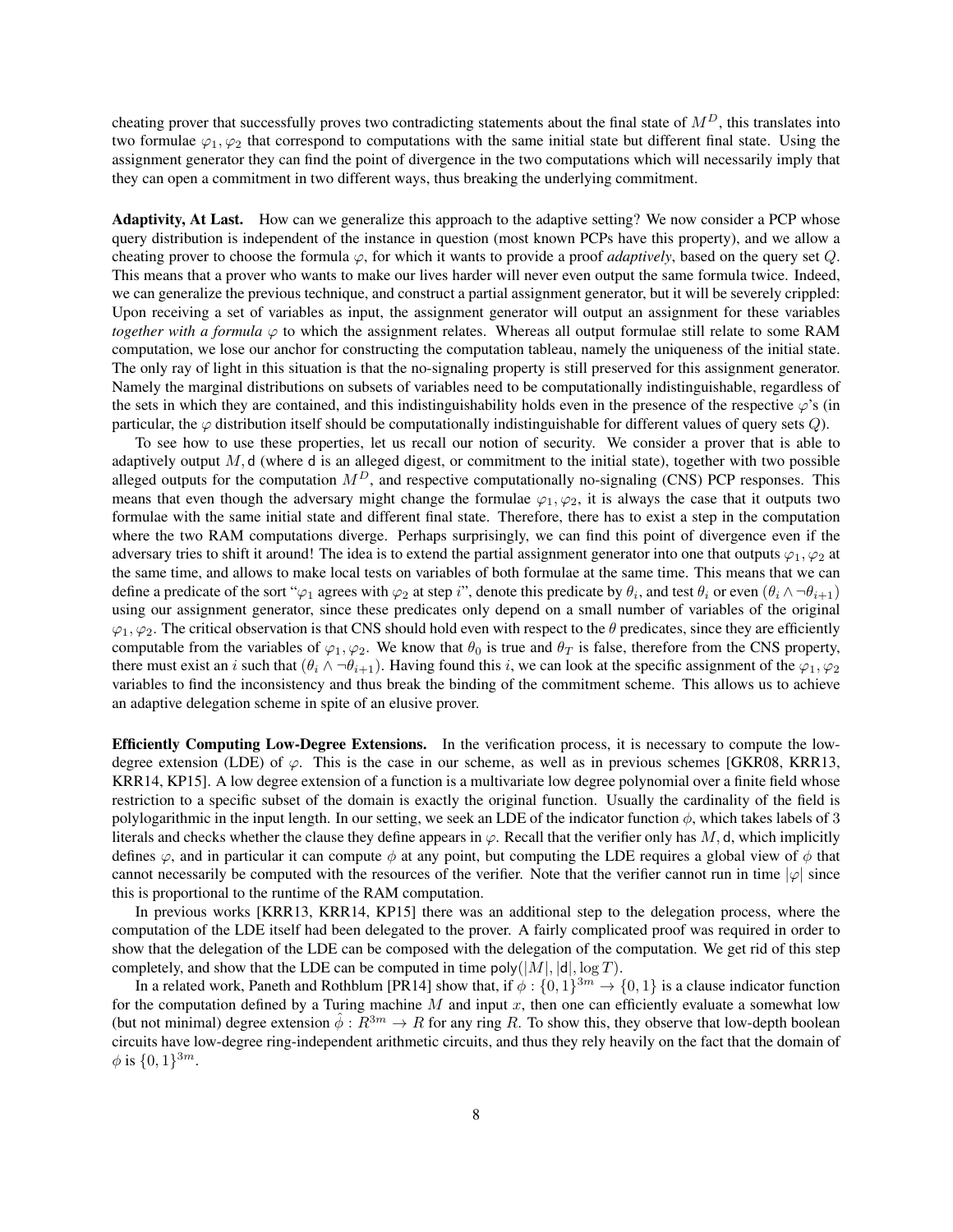However, in this work we cannot use the same setting of parameters. Specifically, to obtain an efficient prover which relies only on PIR, we need  $|R|^{3m}$  to be polynomial in T, but our PCP's analysis requires  $|R| \ge 3m = 3 \log T$ , which is a contradiction. Instead, we think of the clause indicator function as a function  $\phi : H^{3m} \to \{0,1\}$ , where *H* ⊂ F is a set with  $|H| = \log T$ , and  $m = \frac{\log T}{\log \log T}$ . We compute *the* low degree extension of such a  $\phi$ , using techniques that depend on the structure of our ring (namely, we show that the formula for  $\phi$  factors well enough for Lagrange interpolation to be an efficient technique). See details in Section [5.1](#page-21-1) (and in particular in Lemma [3\)](#page-22-0).

Batch NP Delegation. We show that similar methods also allow us to achieve 2-message non-adaptive delegation protocols for batch NP verification. Specifically, to prove that all  $x_1, \ldots, x_k \in L$ , for some  $L \in \mathsf{NP}$ , we only require  $m \cdot \text{poly}(\lambda)$  bits of communication, where m is the length of a *single* witness for L (note that since we are in the non-adaptive setting, we can assume that  $m$  is known ahead of time).

To see how this is done, let us first consider the degenerate case where  $k = 1$ . In this case the solution is clear: The prover sends the witness w, together with a short proof of the NP verification process of  $(x, w)$  via the former delegation protocol. We emphasize that we must require adaptive security of the original protocol even to achieve selective security here, since the computation that is actually being verified depends on  $w$  which is adversarially chosen. We note that this protocol still has advantages over the trivial verification of  $(x, w)$  since its computational complexity is independent of the specific NP relation. Moreover, we note that prior to this work, such an NP delegation protocol, even for  $k = 1$ , was known only in the random oracle model or under knowledge assumptions.

Next, consider a slight variation of this protocol, where instead of sending  $w$  in the clear, the adversary encodes it into a RAM database, and sends a digest of this database along with the proof. Proving such a protocol is already beyond the abilities of our proof methods, since our assignment generator is local and therefore can only "see" a (possibly small) part of the witness at the same time. Since the actual value of the witness is not "anchored" in any way, we cannot go from local to global consistency. This can be fixed, however, if we extend our assignment generator to allow reading sets of  $> m$  variables in one go, which will allow to read the witness value itself and thus bring us back to a situation similar to the previous adaptive delegation setting with the witness playing the role of the input. Doing this will require to make more PCP queries so as to allow assignments to additional variables, which makes the communication complexity proportional to m. However, these additional PCP queries can be "reused" to verify additional instances, which will allow the batch functionality as explained next.

Indeed this is the intuition behind the k-instance setting. Loosely speaking, the idea is that the prover, rather than sending all the witnesses in the clear (which is too long), will send a digest of the witnesses, along with a proof that these are accepting witnesses. From a similar argument to the one above, if the number of PCP queries is more than  $m$ , then we can can locally check that each witness is valid. We note that this intuition is an oversimplification, and there are several technical hurdles that we need to overcome to make this idea work. We refer the reader to Section [6](#page-27-0) for details.

Negligible Soundness Error via Amplification Finally, we attend to the construction of the adaptively sound PCP required for our protocols as described above. In fact, our PCP is exactly the same as the one used in [\[KRR13,](#page-36-6) [KP15\]](#page-36-8). We prove soundness in the adaptive and computational no-signaling setting. Namely, we show that adaptive assignment generators (of the type we want) can be constructed given any computational no-signaling adaptive prover (as opposed to non-adaptive statistical no-signaling). The overall proof outline remains the same, and the repetitive parts of the proof are deferred to the appendix. Along the way we were able to simplify parts of the proof.

The PCP of [\[KRR14\]](#page-36-7) is in fact a repetition of a more simple PCP. The repetition is required in order to amplify soundness. In this work we prove a more efficient soundness amplification, which is also more modular. Specifically, we present an amplification lemma that applies in general to no-signaling PCPs, and shows that a polynomial-time prover with noticeable success probability against a repeated PCP can be transformed into a polynomial-time prover with success probability almost 1 against a relaxed PCP verifier that only checks that some of the copies of the repetition verify correctly. This part is completely self contained (appears in Section [4.3\)](#page-17-0), and is used in a black-box way in the remainder of the proof.

We remark that in our application to RAM delegation, the efficiency of the soundness amplification is crucial, and indeed retroactively fixes a gap in the soundness proof for the beautiful scheme of Kalai and Paneth [\[KP15\]](#page-36-8). They state a lemma (attributed as an abstraction of claims in [\[KRR14\]](#page-36-7)) which implicitly and mistakenly assumes a more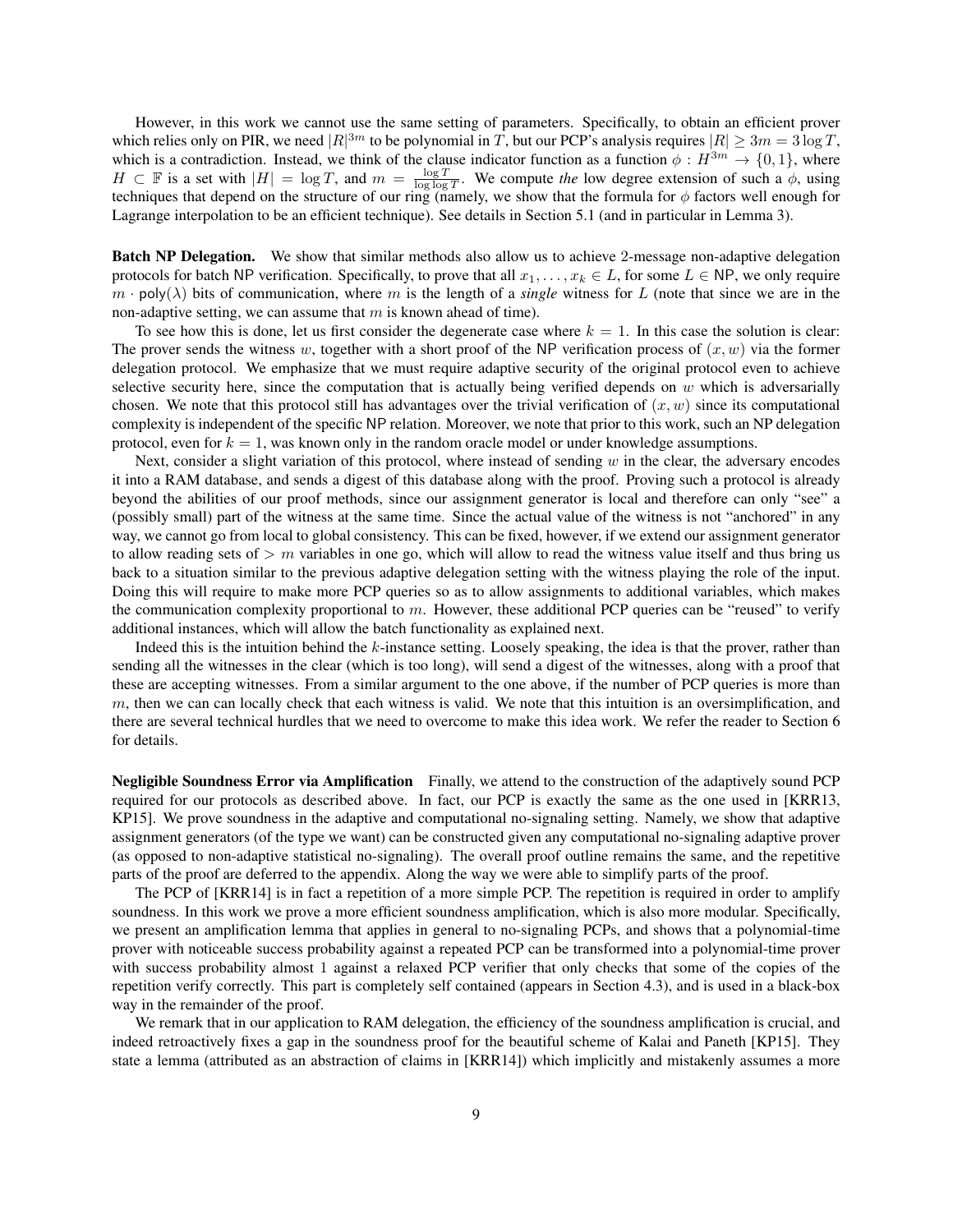efficient soundness amplification than was actually proved in [\[KRR14\]](#page-36-7). In [\[KRR14\]](#page-36-7), the soundness amplification was *inefficient* – it produced a cheating prover whose running time was exponential in the size of the proof, even if starting from an efficient prover that cheats with non-negligible probability. As a result, the constructed partial assignment generator was also inefficient.

This was not a problem when delegating Turing machine computations, because the existence of an unbounded partial assignment generator is sufficient for soundness. When delegating RAM computations as in [\[KP15\]](#page-36-8), the soundness proof finds a hash collision from a cheating prover by using the constructed partial assignment generator, which should contradict collision-resistance. However, collision-resistance applies only against *efficient* algorithms, and in [\[KRR14\]](#page-36-7) the partial assignment generator is so inefficient that not even sub-exponentially secure collision-resistance is applicable.

### <span id="page-9-0"></span>2 Preliminaries

### <span id="page-9-1"></span>2.1 Low Degree Extensions

Let F be a finite field, and let H be a subset of F, and let m be some integer. If f is a function mapping  $H^m \to \{0, 1\}$ , then there exists a unique extension of f into a function  $\hat{f} : \mathbb{F}^m \to \mathbb{F}$  (which agrees with f on  $H^m$ ; i.e.,  $\hat{f}|_{H^m} \equiv f$ ), such that  $\hat{f}$  is an m-variate polynomial of degree at most  $(|H|-1)$  in each variable. This function  $\hat{f}$  is called the *low degree extension* of f.

**Low-Degree Extensions of Strings.** If x is a binary string of length n, we pick  $H \subseteq \mathbb{F}$  such that  $|H| = \log n$  and  $|\mathbb{F}| = \text{polylog}(n)$ , and m such that  $m = \log n / \log \log n$ . By mapping  $[n]$  into  $H^m$  (in lexicographical order), we can view x as a function mapping  $H^m \to \{0, 1\}$ , and we define x's low-degree extension accordingly.

**Low-Degree Extensions of 3-CNF Formulas.** If  $\varphi$  is a 3-CNF over a set V of n variables, then (with some ordering of  $V$ ) an assignment to these variables is an *n*-bit string. As above, such an assignment can be represented by a function mapping  $H^m \to \{0, 1\}$ , where each variable of  $\varphi$  is associated with an element of  $H^m$ . We similarly write a "clause indicator function"  $\phi: H^{3m} \times \{0,1\}^3 \to \{0,1\}$  for  $\varphi$ :

$$
\phi(v_1, v_2, v_3, b_1, b_2, b_3) = \begin{cases} 1 & \text{if the clause } v_1 = b_1 \lor v_2 = b_2 \lor v_3 = b_3 \text{ is in } \varphi \\ 0 & \text{otherwise} \end{cases}
$$

In fact, we view  $\phi$  as a function from  $H^{3m+3} \to \{0,1\}$  by defining the output of  $\phi$  as 0 if  $b_1$ ,  $b_2$ , or  $b_3$  is not in  $\{0, 1\}$ . When we refer to the *low-degree extension of a formula*  $\varphi$ , we mean the low-degree extension of this clause indicator function  $\phi$ .

In the following we assume that all algorithms have access to m, the set H and the field  $\mathbb{F}$ , and we assume that the elementary field operations over  $\mathbb F$  have unit cost.

#### <span id="page-9-2"></span>2.2 Cryptographic Primitives

We start with a standard definition of computational indistinguishability.

**Definition 1** (Computational Indistinguishability). *Two ensembles of distributions (or of random variables)*  $X =$  ${X_{\lambda}}_{\lambda\in\mathbb{N}}, Y = {Y_{\lambda}}_{\lambda\in\mathbb{N}}$  are computationally indistinguishable, denoted  $X \approx Y$  if for every PPT algorithm A it *holds that*

$$
Pr[\mathcal{A}(1^{\lambda}, X_{\lambda}) = 1] - Pr[\mathcal{A}(1^{\lambda}, Y_{\lambda}) = 1]| = \mathsf{negl}(\lambda).
$$

We define length halving collision resistant hashing (we will not require more elaborate variants).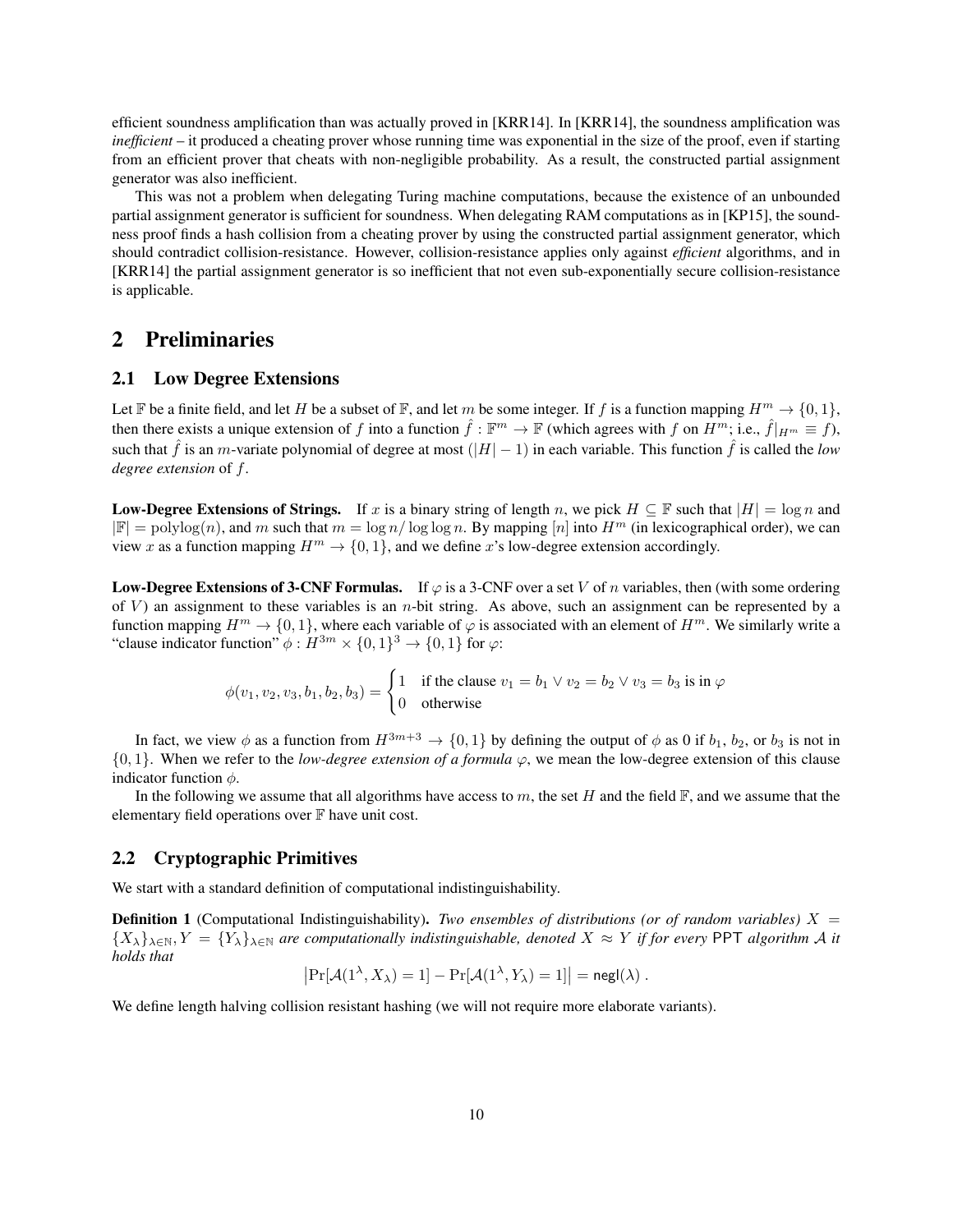Definition 2. *A family of collision resistant hash functions is an ensemble of efficiently sampleable distributions*  $\{H_\lambda\}_{\lambda\in\mathbb{N}}$  (i.e. given  $1^\lambda$  one can efficiently sample from  $H_\lambda$ ) such that  $H_\lambda\subseteq\{0,1\}^{2\lambda}\to\{0,1\}^\lambda$ ), and for every *probabilistic polynomial time algorithm* A*:*

$$
\Pr_{h \leftarrow \mathcal{H}_{\lambda}} \left[ (x \neq x') \wedge (h(x) = h(x')) \mid (x, x') \leftarrow \mathcal{A}(1^{\lambda}, h) \right] = \mathsf{negl}(\lambda) .
$$

We define the notion of computational polylogarithmic PIR scheme below, and then proceed to derive a variant that will be useful for our construction.

<span id="page-10-0"></span>**Definition 3.** *A* 2*-message private information retrieval (PIR) scheme over alphabet*  $\Gamma = \Gamma_{\lambda}$ *, with* log  $|\Gamma| \leq \text{poly}(\lambda)$ *, is a tuple of* PPT *algorithms* (PIR.Send, PIR.Respond, PIR.Decode)*, where:*

- $(q, s) \leftarrow$  PIR.Send $(1^{\lambda}, i, N)$ : given  $1^{\lambda}$  and some  $i, N \in \mathbb{N}$  such that  $i \leq N$ , outputs a query string q and a *secret state* s*.*
- $a \leftarrow \text{PIR}$ .Respond $(q, D)$ : given a query string q and a database  $D \in \Gamma^N$ , outputs a response string a.
- $x \leftarrow \text{PIR}.\text{Decode}(s, a)$ : given an answer a and state s, outputs an element  $x \in \Gamma$ .

*We say that the scheme is a polylogarithmic PIR if*  $|a| = poly(\lambda, log(N))$ *. We say that it is (perfectly) correct if for all*  $i\leq N\leq 2^\lambda$  and  $D\in\Gamma^N$  it holds that when setting  $(q,s)\leftarrow \mathsf{PIR}.\mathsf{Send}(1^\lambda,i,N),\,a\leftarrow \mathsf{PIR}.\mathsf{Respond}(1^\lambda,q,D),\,and$  $x \leftarrow$  PIR.Decode( $1^{\lambda}, s, a$ ), then  $x = D[i]$  with probability 1.

*We say that the scheme is secure if for any sequence of*  $N_\lambda = \text{poly}(\lambda)$ ,  $i_\lambda, i'_\lambda \leq N_\lambda$  *it holds that*  $q \approx q'$ , where:  $(q, s) \leftarrow$  PIR.Send $(1^{\lambda}, i, N)$ ,  $(q', s') \leftarrow$  PIR.Send $(1^{\lambda}, i', N)$ .

It had been shown in [\[IKO05\]](#page-36-12) that a succinct 2-message PIR implies the existence of a family of collision resistant hash functions. Succinct PIR can be constructed based on the  $\phi$ -hiding assumption [\[CMS99\]](#page-35-13) or based on the existence of leveled fully homomorphic encryption scheme [\[Gen09\]](#page-35-14), which in turn can be based on the (polynomial) hardness of approximating short-vector lattice problems (SIVP and GapSVP) to within a polynomial factor in *worst case* lattices [\[BV14\]](#page-34-9).

We define a variant that we call "succinct" PIR, where only a bound on the size of the database N needs to be known. This notion will be useful for our construction and can be derived from the standard notion of PIR as we explain below.

<span id="page-10-1"></span>**Definition 4.** *A* succinct 2-message private information retrieval (PIR) scheme over alphabet  $\Gamma = \Gamma_{\lambda}$ , with  $\log |\Gamma| \le$ poly(λ)*, is a tuple of* PPT *algorithms* (ScPIR.Send, ScPIR.Respond, ScPIR.Decode)*, where:*

- $(q, s) \leftarrow$  ScPIR.Send $(1^{\lambda}, i)$ : given  $1^{\lambda}$  *and some*  $i \leq 2^{\lambda}$ , *outputs a query string q and a secret state s.*
- $a \leftarrow$  ScPIR.Respond $(q, D)$ : given a query string q and a database  $D \in \Gamma^{\leq 2^{\lambda}}$ , outputs a response string a.
- $x \leftarrow$  ScPIR.Decode(s, a): given an answer a and state s, outputs an element  $x \in \Gamma$ .

*We say that the scheme is a succinct PIR if*  $|a| = poly(\lambda)$ *. We say that it is (perfectly) correct if for all*  $i \leq 2^{\lambda}$  *and*  $D \in \Gamma^{\leq 2^{\lambda}}$  with  $|D| \geq i$  it holds that when setting  $(q, s) \leftarrow \mathsf{ScPIR.Send}(1^{\lambda}, i)$ ,  $a \leftarrow \mathsf{ScPIR.Respond}(1^{\lambda}, q, D)$ , and  $x \leftarrow$  ScPIR.Decode( $1^{\lambda}, s, a$ )*, then*  $x = D[i]$  *with probability* 1*.* 

We say that the scheme is secure if for any sequences  $i_\lambda$ ,  $i'_\lambda$  it holds that  $q \approx q'$ , where:  $(q, s) \leftarrow$  ScPIR.Send $(1^\lambda, i)$ ,  $(q', s') \leftarrow \mathsf{ScPIR}.\mathsf{Send}(1^\lambda, i').$ 

Whereas the definition here is syntactically stronger (since  $N$  does not need to be known), succinct PIR can be constructed from any polylogarithmic PIR scheme as in Definition [3.](#page-10-0) This can be done by considering all databases of size  $2^t$ , for  $t = 1, \ldots, \lambda$ , and running the query algorithm on all of them in parallel. This will incur an overhead of  $\lambda$ which does not change the polynomial dependence on  $\lambda$ . Furthermore, specific constructions of PIR, e.g. from leveled homomorphic encryption, can be adapted to the new definition without overhead at all.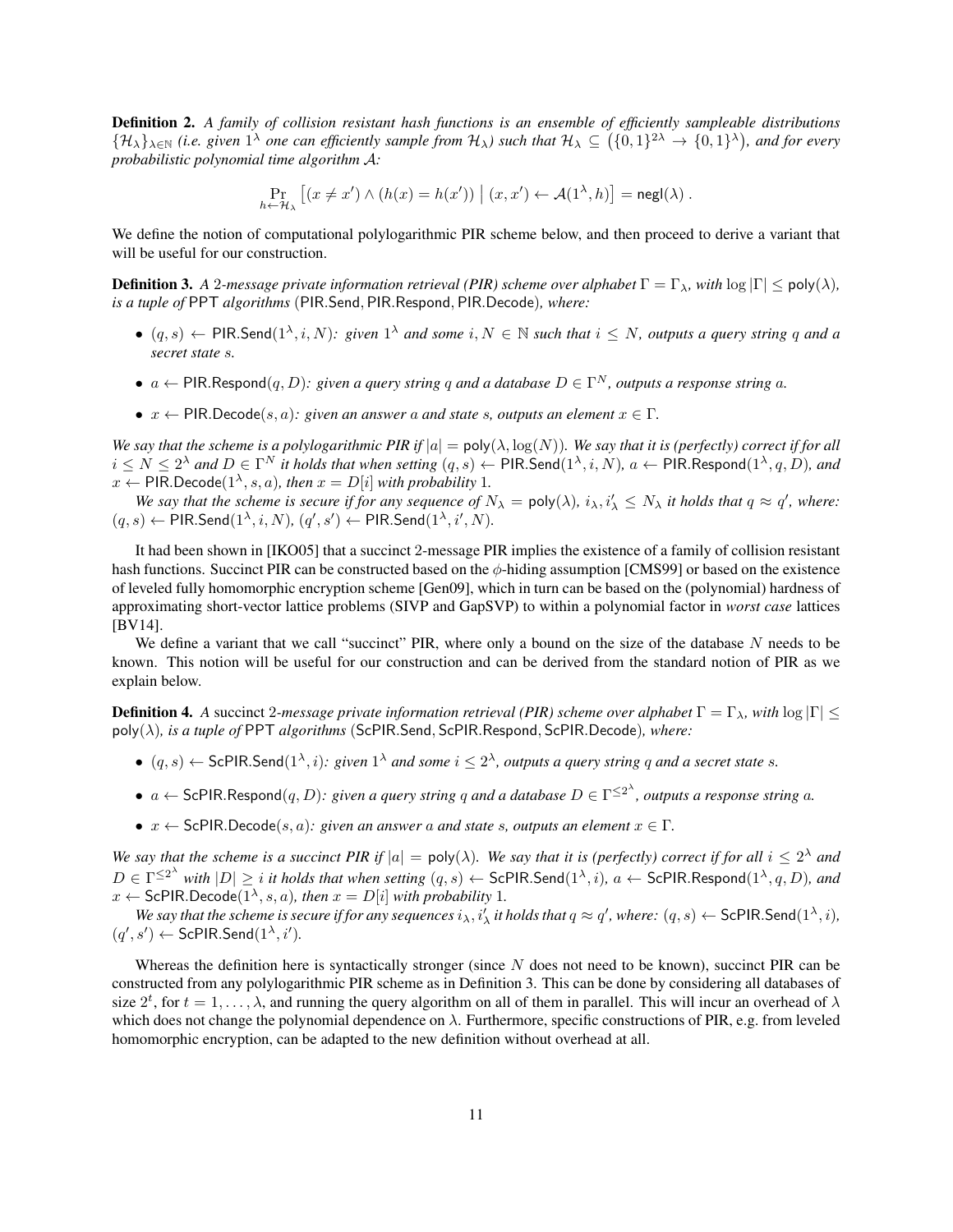# <span id="page-11-0"></span>3 Our Model: Public-Key Delegation for RAM Computations

In this section we motivate and formally define the model for adaptive non-interactive RAM delegation.

RAM Computation. We consider the standard model of RAM computation where a program M can access an initial database  $D \in \{0,1\}^n$ . We denote by  $M^D$  an execution of the program M with initial database D. For a bit  $y \in \{0,1\}$  and for a string  $D_{\text{new}} \in \{0,1\}^n$  we also use the notation  $y \leftarrow M^{D \to D_{\text{new}}}$  to denote that y is the output of the program M on initial database  $D$ , and  $D_{\text{new}}$  is the final database contents after the execution. For simplicity we think only of RAM programs that output a single bit.[6](#page-11-1)

RAM Delegation. Delegation, or verifiable outsourcing, is concerned with a client that wishes to know the result of some computation without performing it himself. Thus the computation is delegated to a prover (or worker), that performs the computation and sends the output back to the client. However, the client wishes to ensure that the prover indeed sent the correct output, and to this end it sends to the prover a challenge message, and the prover responds with the output, accompanied by a proof. One can show that such a proof can only be computationally sound, i.e. the protocol relies on the computational limitations of the prover.

As for efficiency, denoting the complexity of the computation by  $T$ , we would like the client's work to only depend (poly)logarithmically on T. This goal might seem beside the point, since the client should at least be able to read the input and have some description of the function being computed. These could already be super-polylogarithmic in the T. Indeed, in almost all previous works on Turing machine delegation, the client's running time was allowed to be linear in the input size  $n$ , and in the description of the computation (which was assumed to be uniform and thus asymptotically constant).

This approach can be generalized even further when thinking about RAM computations as in [\[KP15\]](#page-36-8). One can think of a uniform RAM machine (w.l.o.g this can even be a universal machine), where the input and code are stored in the RAM database (a.k.a memory or array) itself. In the RAM delegation model, the initial database is preprocessed ahead of time, so as to produce a succinct digest. Given this digest, any computation on the given database can be verified in (fixed) polylog $(T)$  complexity. One can consider, as above, a client that constructs the database himself (and thus runs in time that depends on  $n$  and the description of the computation), but this modeling is significantly adventagous when multiple computations are ran on the same database, or in an offline-online setting.

A Public-Key Delegation Scheme. In previous works, the soundness of the protocol was only guaranteed if the input (which in the RAM setting contains the machine and the database) was known before the challenge message is sent. If a polynomial upper bound on the length of the input was known, then complexity leveraging could have been used to remove this restriction, at the expense of a significant increase in the communication complexity and significant strengthening of the underlying hardness assumption (namely, sub-exponential hardness would be needed).

In this work, we present an adaptively secure delegation protocol, where nothing about the input (machine and database) needs to be known in order to generate the client's challenge message, *not even the input size*. This amounts to a significant qualitative difference in the applicability of the protocol. In fact, the adaptive protocol can be casted as *public key scheme* for delegation of computation. In particular, a client can generate at their own leisure a pair of secret key sk and public key pk. These keys are persistent and can be used throughout the life of the system (assuming that an adversary cannot learn whether maliciously generated proofs are accepted). As usual, the public key is posted for everybody to use, and the secret key is kept private by the client. A server can then prove any statement about arbitrary computations using a client's public key, without the client's involvement. The proof can then be posted for the client to verify whenever it wants. For the verification process, the client needs the description of the computation, which is represented by the RAM machine  $M$  and the digest d of the database in the beginning of the computation. It needs to receive from the prover the final state of the computation, represented as an output  $y$ , a digest  $d'$  of the final state of the database, and the running time  $T$ , as well as the proof of correctness pf. As mentioned above, the running time of the verifier can only depend polylogarithmically on the running time of the computation  $T$ . One could consider a stronger notion where the verification is done using public information, as opposed to a secret key. This variant

<span id="page-11-1"></span><sup>6</sup>A program that outputs multiple bits can be simulated by executing several programs in parallel, or by writing the output directly to the database.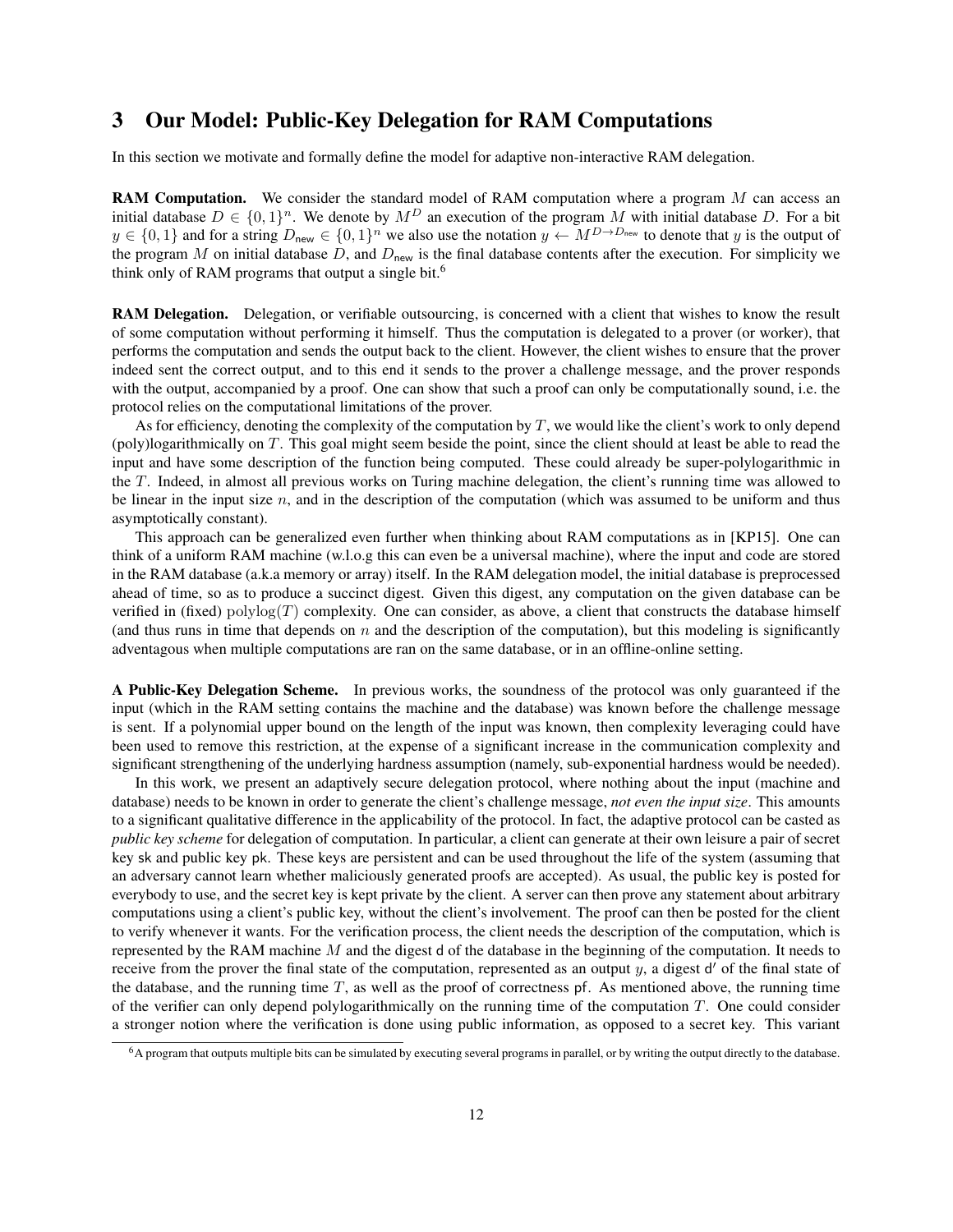does not require any change in the syntax of our scheme, only in the definition of soundness (i.e. allowing our "secret key" to be known to the attacker). Unfortunately, we cannot achieve this stronger notion of security and therefore our definition only considers verification using a secret key.

For correctness, we require that if indeed the initial digest was properly generated, then the prover can produce an accepting proof using only the client's public key (and the description of the computation), and that he can do so in poly( $T$ ) time, i.e. the complexity of proving is comparable to the complexity of computing. The formal syntax of the primitive is given below. Note that we allow a set of public parameters to be generated ahead of time and can be used by all parties, which will allow us to strengthen the notion of soundness we can provide. We remark that in our construction, the public parameters contain only a collision resistant hash function, which can be generated using public randomness from lattice assumptions or discrete log.

The Syntax of a Public-Key Delegation Scheme. A public key delegation scheme consists of a tuple of PPT algorithms

(Setup, ProcessDB, KeyGen, Prove, Verify)

with the following syntax and efficiency:

- Setup( $1^{\lambda}$ )  $\rightarrow$  pp: A PPT algorithm that takes as input a security parameter  $1^{\lambda}$ , and outputs public parameters pp.
- ProcessDB(pp, D)  $\rightarrow$  dt, d: A deterministic algorithm running in time  $|D| \cdot \text{poly}(\lambda)$  that takes as input public parameters pp and database D, and outputs the processed data dt of size  $|D| \cdot \text{poly}(\lambda)$  and a digest d of size  $poly(\lambda)$ . We will write Digest(pp, D) to denote just d. The processed dt will contain a copy of D, which we will denote dt.D.
- KeyGen( $1^{\lambda}$ )  $\rightarrow$  (pk, sk): A randomized polynomial-time algorithm that takes as input the security parameter  $1^{\lambda}$  (in unary representation), and outputs a public key pk and a secret key sk.
- Prove<sup>dt</sup>(pp, pk, M)  $\rightarrow$  (y, d<sub>new</sub>, T, pf): A deterministic algorithm, that takes as input public parameters pp, a public key pk and a RAM machine M, it runs in time poly $(T, \lambda)$ , where  $T = TIME(M^{dt.D})$  is the runtime of the RAM machine M with database dt. D. Prove then outputs the result y of executing  $M^{dt,\tilde{D}}$ , a digest d<sub>new</sub> of the resulting database contents, the runtime T of the computation, and a proof pf of size poly( $\lambda$ ).
- Verify(pp, sk,  $(M, d, y, d_{new}, T)$ , pf)  $\rightarrow b$ : A deterministic algorithm running in time  $|M| \cdot \text{poly}(\lambda)$  that outputs an acceptance bit b.

Soundness. The basic requirement of soundness is that a prover cannot convince the verifier of a false statement. Our public-key structure allows us to consider *adaptive* security, where an adversary is allowed to choose the computation it wants to forge on *after* seeing the public parameters and the public key. No prior work was able to achieve such a strong notion of security under a standard cryptographic assumption (especially for unbounded input length).

The weakest flavor of adaptive soundness that we can require is one where a cheating prover attempts to generate a database  $D$  and a RAM machine  $M$ , such that it can convince the verifier of a false output of the computation  $M<sup>D</sup>$ , providing Verify with an honestly generated digest of D. This corresponds to a setting where the client himself generated the digest ahead of time and kept it for verification time (or alternatively the digest had been generated or certified by a trusted party). However, we can consider (and achieve) an even stronger notion of soundness.

In our final soundness definition, even if the digest d upon which verification is performed is completely spoofed by the cheating prover (i.e. does not necessarily correspond to any database), the prover still cannot prove the correctness of two different outputs with respect to the same RAM machine  $M$  and digest d. That is, the cheating prover gets access to the public parameters and the public key of the verifier. It will generate a machine  $M$  and a digest d, and two different output values  $y_1, y_2$ , each alongside a value for the final digest of the computation  $d'_1, d'_2$ . It will produce proofs  $pf_1$ ,  $pf_2$ , and will try to convince the verifier that there exists a time bound T such that applying M to a database whose digest is d results in output  $y_i$  and digest  $d'_i$  for both  $i = 1, 2$ .

We also require that the prover also outputs T in *unary* to prevent a degenerate case where the prover claims to have performed a very complex computation that the security reduction itself cannot recreate. This requirement can be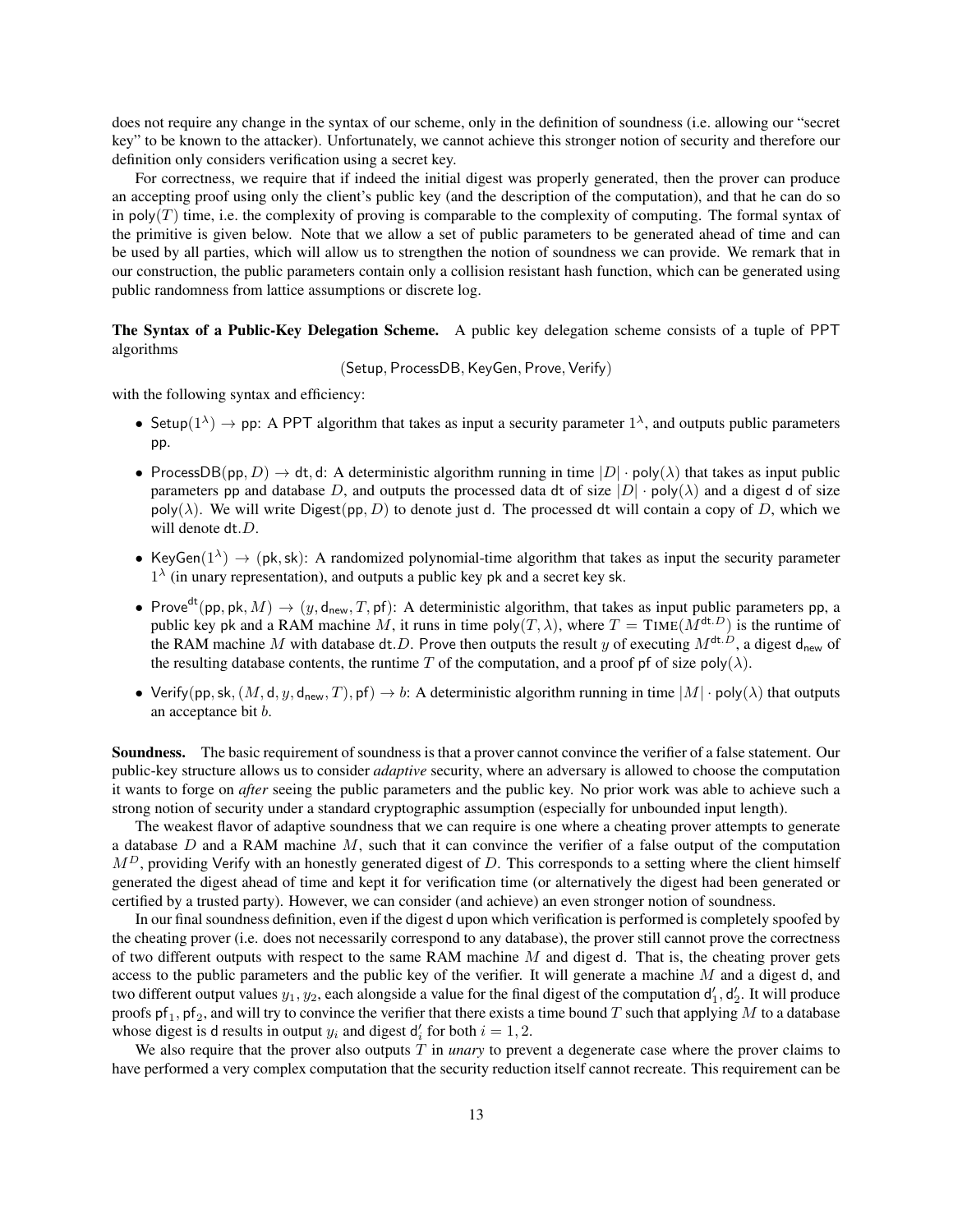removed, and the prover can be allowed to prove arbitrary time  $T \leq 2^{\lambda}$  computations, but only if we assume stronger (super-polynomial) cryptographic hardness. A formal definition follows.

Definition 5 (RAM Delegation). *A non-interactive adaptive RAM delegation scheme*

(Setup, ProcessDB, KeyGen, Prove, Verify)

*must satisfy the following properties.*

• *Correctness. For every RAM machine* M *and database* D, such that  $M^{D\rightarrow D_{\text{new}}} \rightarrow y$ , it holds that

$$
\Pr\left[y'=y \land \mathsf{d}' = \mathsf{Digest}(\mathsf{pp}, D_{\mathsf{new}})\right] = 1
$$

*in the probability space defined by sampling*

 $\mathsf{pp} \leftarrow \mathsf{Setup}(1^\lambda)$  $(\mathsf{pk}, \mathsf{sk}) \leftarrow \mathsf{KeyGen}(1^{\lambda})$  $(\mathsf{dt}, \mathsf{d}) \leftarrow \mathsf{ProcessDB}(\mathsf{pp}, D)$  $(y', d', T, pf) \leftarrow Prove^{dt}(pp, pk, M)$ 

• Completeness. For every RAM machine M and database D such that  $\text{TIME}(M^D) \leq T \leq 2^{\lambda}$ , it holds that

$$
Pr[Verify(pp, sk, (M, d, y, d_{\text{new}}, T), pf) = 1] = 1
$$

*in the probability space defined by sampling*

 $\mathsf{pp} \leftarrow \mathsf{Setup}(1^\lambda)$  $(\mathsf{pk},\mathsf{sk}) \leftarrow \mathsf{KeyGen}(1^{\lambda})$  $(\mathsf{dt}, \mathsf{d}) \leftarrow \mathsf{ProcessDB}(\mathsf{pp}, D)$  $(y, \mathsf{d}_{\mathsf{new}}, T, \mathsf{p}\mathsf{f}) \leftarrow \mathsf{Prove}^{\mathsf{dt}}(\mathsf{pp}, \mathsf{pk}, M)$ 

• *<u>Soundness.</u> For every ensemble*  $\mathcal{P}^* = \{P^*_\lambda\}_{\lambda \in \mathbb{N}}$  *of poly-sized probabilistic circuits,* 

$$
\Pr\left[\begin{array}{c}\mathsf{Verify}( \mathsf{pp} ,\mathsf{sk}, (M,\mathsf{d},y_1,\mathsf{d}_1',T), \mathsf{pf}_1')=1 \,\wedge \\ \mathsf{Verify}( \mathsf{pp} ,\mathsf{sk}, (M,\mathsf{d},y_2,\mathsf{d}_2',T), \mathsf{pf}_2')=1 \,\wedge \\ (y_1,\mathsf{d}_1')\neq (y_2,\mathsf{d}_2')\end{array}\right]\leq \mathsf{negl}(\lambda)
$$

*in the probability space defined by sampling*

$$
\begin{array}{l} \mathsf{pp} \leftarrow \mathsf{Setup}(1^\lambda) \\ (\mathsf{pk},\mathsf{sk}) \leftarrow \mathsf{KeyGen}(1^\lambda) \\ (M, \mathsf{d}, y_1, \mathsf{d}_1', \mathsf{pf}_1', y_2, \mathsf{d}_2', \mathsf{pf}_2', 1^T) \leftarrow P_\lambda^*(\mathsf{pp}, \mathsf{pk}) \end{array}
$$

Stronger Notions to Consider for Future Work. As explained above, we cannot achieve (and therefore do not consider) *public verifiability* where verification does not require a secret key. Our notion of security does not even allow a "chosen proof attack" where a cheating prover gets to interact with a verifier and observe its outputs on maliciously crafted proofs. Indeed, our construction (as well as any other known construction from standard assumptions) falls short of achieving any type of security in this setting.

With regards to the definition of soundness, a desirable feature would be to forbid the cheating prover from proving inconsistent statement on related computations (as opposed to inconsistencies on the same computation as in our definition above). Namely, the prover should not be able to prove that  $f(x) = 0$  and also that  $g(x) = 0$  if  $g := f + 1$ . An even more ambitious goal would be to require that if a cheating prover successfully proved a statement with respect to a digest, then there exists a database that corresponds to this digest. The latter notion would imply an extension of our proof system beyond polynomial time computation and allow verification of non-deterministic computation.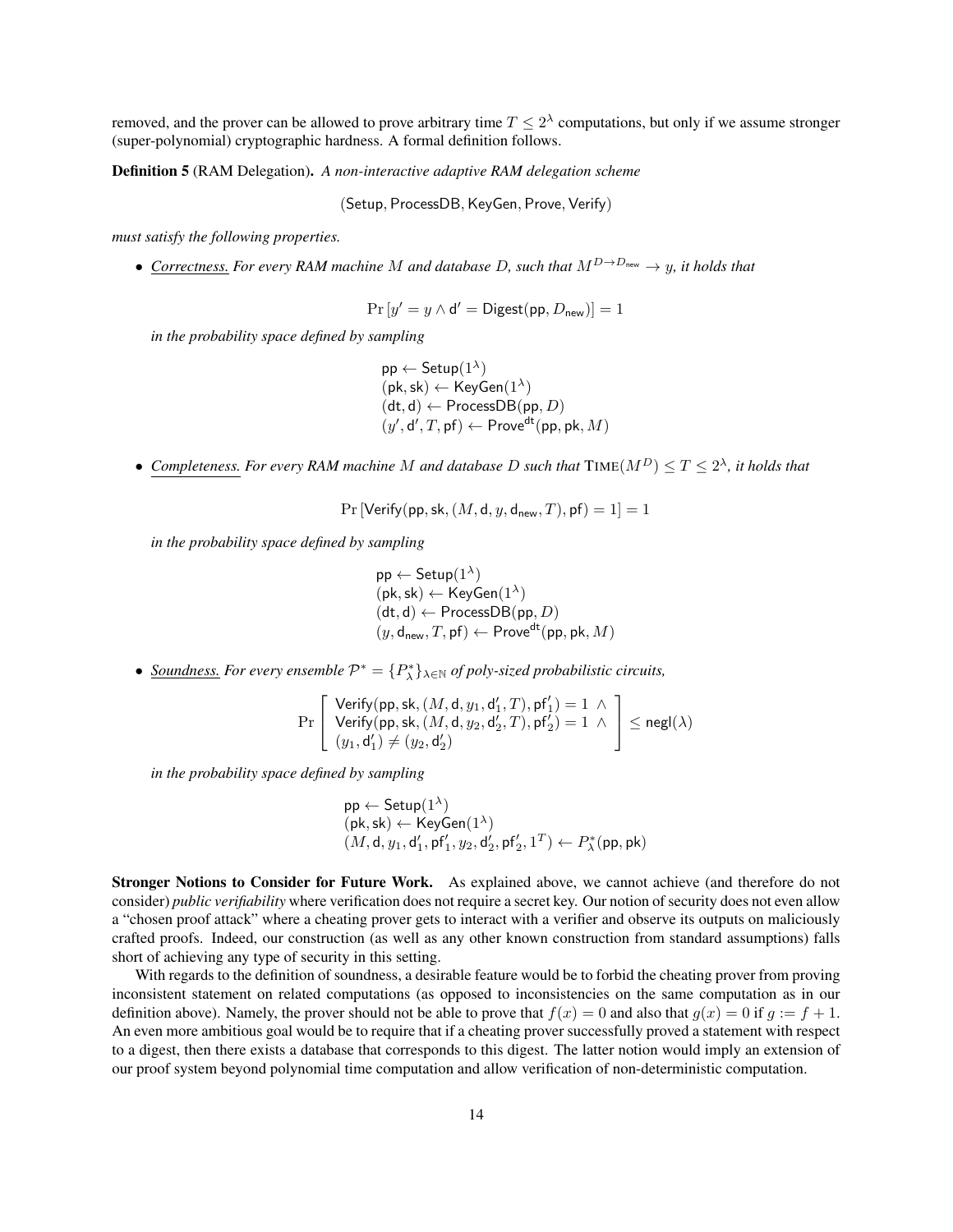## <span id="page-14-0"></span>4 Adaptively Sound PCPs

In this section, we present a new notion of *adaptively sound PCPs*. These are probabilistically checkable proofs [\[AS98,](#page-34-1) [ALM](#page-34-2)+98] where a cheating prover is allowed to first see all of the PCP queries, and only then *adaptively* choose both the (non-accepting) input on which it wants to generate a cheating proof, as well as the proof string itself. Naturally, it is impossible to achieve security against such adaptive adversaries. Therefore, we limit the cheating provers to be *computationally no-signaling* (CNS).

Adaptive CNS provers must satisfy the property that for any two sets of PCP queries  $Q' \subseteq Q$  (such that Q is not too large), the distributions of answers on  $Q'$  are computationally indistinguishable, even given the respective adaptively selected inputs. Namely, an adaptive CNS cheating prover, must satisfy that for every such  $Q, Q'$  it holds that

$$
(x, A|_{Q'}) \approx (x', A'),
$$

where  $(x, A) \leftarrow$  Prover\* $(Q)$  and  $(x', A') \leftarrow$  Prover\* $(Q')$ . We note that this means that unlike the conventional definition of PCP, the PCP queries are chosen independently of the instance. This might seem weird at first glance, but in fact known PCP constructions usually have this property. All that is required is some upper bound on the length of the instance, which we take to be  $2^{\lambda}$ , where  $\lambda$  is our security parameter.

For technical reasons, we need to consider cheating provers that are somewhat more involved. As explained in Section [3,](#page-11-0) to prove soundness of our RAM delegation scheme, we need to rule out the adversary's ability to come up with a RAM computation M, a digest d, two outputs  $y_1, y_2$ , with corresponding new digests,  $d_1, d_2$ , together with two valid proofs. As we show in Section [5,](#page-21-0) this translates, via our construction, to a PCP prover Prover<sup>\*</sup> that given a set of queries Q, produces two such instances  $(M, d, y_1, d_1)$  and  $(M, d, y_2, d_2)$  (which we will think of as two 3CNFs), together with answers  $A_1$  and  $A_2$ , respectively, corresponding to the PCP queries  $Q$ .

We thus consider any PCP cheating prover, Prover<sup>∗</sup>, that for any two sets of PCP queries  $Q' \subseteq Q$  (such that Q is not too large), outputs  $(\varphi_1, \varphi_2, A_1, A_2) \leftarrow \text{Prover}^*(Q)$  and  $(\varphi_1', \varphi_2', A_1', A_2') \leftarrow \text{Prover}^*(Q')$ , and we require that

$$
(\varphi_1, \varphi_2, (A_1)|_{Q'}, (A_2)|_{Q'}) \approx (\varphi'_1, \varphi'_2, A'_1, A'_2)
$$

We note that since the prover is adaptive, working on each of the instances separately is insufficient: the prover might output pairs of inconsistent instances, but if we look at the marginal distribution of each element in the pair, these distributions might even be identical. Therefore, our soundness crucially relies on the cheating prover outputting two instances together with PCP answers for both.

The notion of soundness that we prove is a refinement of notions presented in previous works<sup>[7](#page-14-1)</sup>. We prove that an adaptive CNS adversary that convinces our PCP verifier with noticeable probability implies a *partial assignment generator*. A partial assignment generator is an algorithm that takes as input a set of variables W for a 3SAT formula, and outputs a pair of formulae  $\varphi_1, \varphi_2$ , together with assignments for the variables W in both  $\varphi_1, \varphi_2$  that does not refute the formulae. Furthermore, the distribution of the formulae should be computationally indistinguishable from the one output by the cheating prover, and the partial assignment needs to be (computational) no-signaling (otherwise the task may be trivial).

To understand why this is a meaningful notion of soundness, recall that a cheating prover outputs formulae that correspond to inconsistent statements. A partial assignment generator will allow us to track down the point in the computation where the two statements diverge, and show that being able to prove divergent statements allows to break the underlying hardness assumption. See details in Section [5.](#page-21-0) The crux of our approach is that even though the adversary is allowed to adaptively change the formulae it's outputting, the no-signaling property guarantees that it cannot shift around the point of divergence.

Organization of This Section. We start in Section [4.1](#page-15-0) with the definition of adaptively sound PCP, and our notion of adaptive cheating provers. Then, in Section [4.2](#page-16-0) we present Theorem [1,](#page-16-1) which states that there exists a PCP system, that considers adaptive CNS cheating provers, which has (local) soundness guarantees. The PCP construction itself, and parts of the proof, are very similar to [\[KRR14\]](#page-36-7), and hence are deferred to the appendix. However, the part of the proof, which consists of a soundness amplification lemma, we change completely and simplify. The new proof for this is presented in Section [4.3.](#page-17-0)

<span id="page-14-1"></span><sup>7</sup>Formally, our theorem is incomparable to that of [\[KRR14\]](#page-36-7), but its use of computational no-signaling seems to make it more suited to cryptographic applications.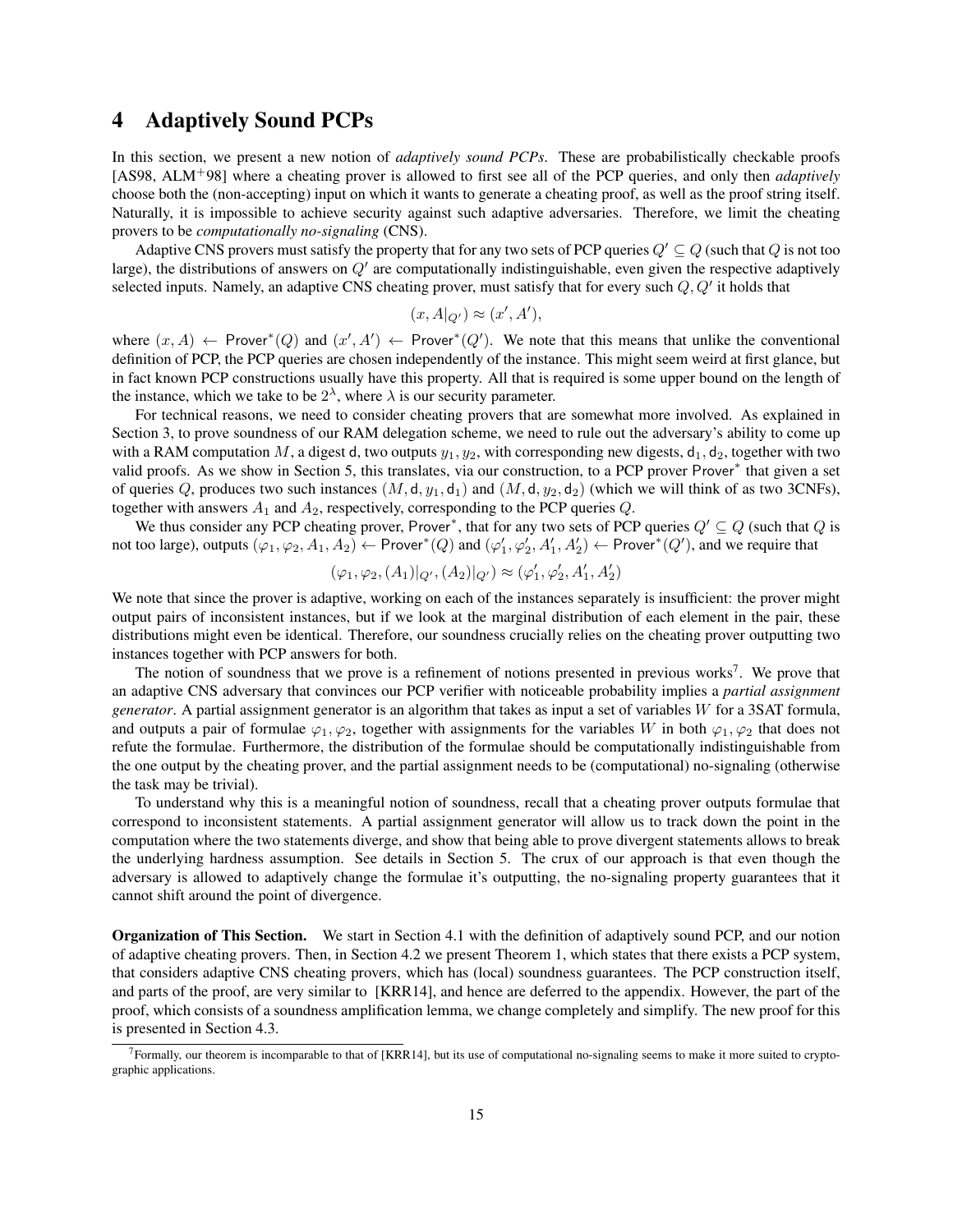### <span id="page-15-0"></span>4.1 Definitions

We start with a variant of the classical definition of a PCP system. The only change is that the PCP queries  $Q$  do not depend on the instance  $x$ . As we mentioned above, known PCP constructions have this property.

<span id="page-15-1"></span>**Definition 6.** A  $k(\cdot)$ -query PCP for an NP language L is a tuple of PPT algorithms  $(V_0, V_1, P)$ , such that:

• *(Completeness) For all*  $\lambda \in \mathbb{N}$  *and*  $x \in L$  *(with witness w) such that*  $|x| \leq 2^{\lambda}$ *,* 

$$
\Pr\left[V_1(\mathsf{st}, x, \pi|_Q) = 1\middle| \begin{array}{l} (Q, \mathsf{st}) \leftarrow V_0(1^\lambda) \\ \pi \leftarrow P(1^\lambda, x, w) \end{array}\right] = 1,
$$

*The PCP proof* π *is a string of characters over some alphabet* Σ*. It will be convenient for us to view this string as indexed by a set* Γ *(w.l.o.g think of*  $\Gamma = [\ell]$  *where*  $\ell$  *is the length of the string), and*  $Q \subseteq \Gamma$ *. Alternatively,*  $\pi$ *can be thought of as a function from* Γ *to* Σ*.*

• *(Soundness) For all*  $\lambda \in \mathbb{N}$ *,*  $x \notin \mathcal{L}$ *,*  $|x| \leq 2^{\lambda}$ *, and all proof strings*  $\pi$ *,* 

$$
\Pr\left[V_1(\mathsf{st}, x, \pi|_Q) = 1\middle|(Q, \mathsf{st}) \leftarrow V_0(1^\lambda)\right] \le \frac{1}{2}
$$

- (Query Efficiency) If  $(Q, \text{st}) \leftarrow V_0(1^{\lambda})$ , then  $|Q| \leq k(\lambda)$  and the combined run-time of  $V_0$  and  $V_1$  is  $\text{poly}(\lambda)$ .
- (Prover Efficiency) The prover P runs in polynomial time, where its input is  $(1^{\lambda}, x, w)$ .

**Remark.** A reader may wonder, since  $V_0$  is not given  $|x|$ , how P can achieve proofs with length polynomial in  $|x|$ , rather than polynomial in the bound on |x| that  $V_0$  knows (which is  $2^{\lambda}$ ). In a typical PCP scheme, we assume the verifier and prover are both given a bound N such that  $|x| \leq N$ . The prover runs in time poly $(N)$  and the verifier runs in time poly( $\log N$ ). From such a PCP, we can achieve the above "instance-specific efficiency" generically: we just use  $\lambda$  schemes in parallel, where in the  $i^{th}$  scheme  $N = 2^i$ . When given x, a prover generates a proof for the scheme in which  $N/2 < x \leq N$ .

Adaptive CNS Provers. We now consider cheating PCP provers, who are adaptive and computationally no-signaling (CNS) provers, as described above.

Definition 7 (Adaptive Adversarial PCP Prover). *An adaptive adversarial PCP prover for a language* L *is an ensemble* of PPT algorithms  $\{P^*_\lambda\}$  which takes a finite set of queries Q and outputs strings  $x_0$  and  $x_1$  that it claims are in L, *together with assignments*  $A_0$  *and*  $A_1: Q \to \Sigma$ *.* 

Definition 8 (Adaptive Computationally No-Signaling Prover). *An adaptive adversarial PCP prover is said to be*  $k_{max}(\cdot)$ -wise computationally no-signaling if for all sets  $Q'_\lambda\subseteq Q_\lambda$ , with  $|Q_\lambda|\leq k_{max}(\lambda)$ , it holds that

$$
(x_0, x_1, A_0|_{Q'_\lambda}, A_1|_{Q'_\lambda}) \approx_c (x'_0, x'_1, A'_0, A'_1) \begin{vmatrix} (x_0, x_1, A_0, A_1) \leftarrow P^*_\lambda(Q_\lambda) \\ (x'_0, x'_1, A'_0, A'_1) \leftarrow P^*_\lambda(Q'_\lambda) \end{vmatrix}
$$

Adaptive Local Soundness. As explained above, our notion of adaptive local soundness relies on the notion of partial assignment generators. A formal definition follows. From this point and on, we will focus only on proofs for 3SAT (with the natural witness relation).

**Definition 9** (Adaptive Local Assignment Generator). An adaptive  $(\ell(\cdot), \epsilon(\cdot))$ -partial assignment generator Assign *on variables*  $\{V_\lambda\}_{\lambda\in\mathbb N}$  is an algorithm that takes as input a security parameter  $1^\lambda$  and a set of at most  $\ell(\lambda)$  queries  $W \subseteq V_\lambda$ , and outputs two 3-CNFs  $(\varphi_0, \varphi_1)$  (each on variables  $V_\lambda$ ) and assignments  $A_0 : W \to \{0,1\}$  and  $A_1 :$  $W \rightarrow \{0, 1\}$ , such that the following two properties hold.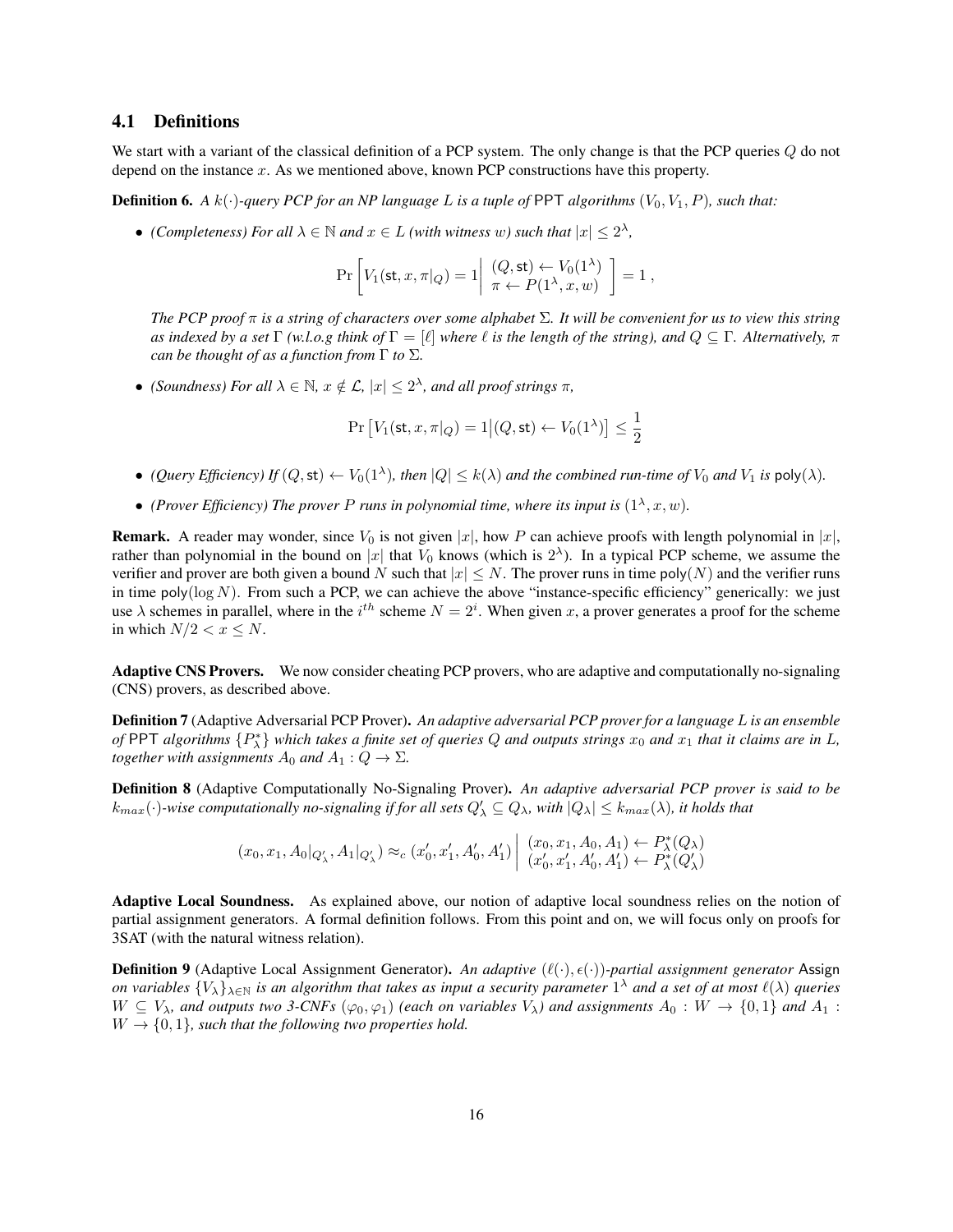• Everywhere Local Consistency. *For every*  $\lambda$ *, every set*  $W \subseteq V_\lambda$  *with*  $|W| \leq \ell(\lambda)$ *, with probability at least*  $1 - \epsilon(\lambda)$  *over sampling* 

 $(\varphi_0, \varphi_1, A_0, A_1) \leftarrow \mathsf{Assign}(1^{\lambda}, W),$ 

*the assignments*  $A_0$  *and*  $A_1$  *are respectively "locally consistent" with the formulas*  $\varphi_0$  *and*  $\varphi_1$ *. That is, every clause in*  $\varphi_b$  *whose variables*  $v_1, v_2, v_3$  *are in* W *is satisfied by the assignment*  $A_b(v_1), A_b(v_2), A_b(v_3)$ *.* 

• **Computational No-Signaling.** For every ensemble  $\{W'_\lambda, W_\lambda\}_{\lambda \in \mathbb{N}}$  of subsets  $W'_\lambda \subset W_\lambda \subset V_\lambda$  with  $|W_\lambda| \leq$  $\ell(\lambda)$ *, we have* 

$$
\varphi_0, \varphi_1, A_0|_{W'_\lambda}, A_1|_{W'_\lambda} \approx_c \varphi'_0, \varphi'_1, A'_0, A'_1
$$

*in the probability space defined by sampling*

$$
(\varphi_0,\varphi_1,A_0,A_1) \leftarrow \text{Assign}(1^{\lambda},W_{\lambda})\\ (\varphi'_0,\varphi'_1,A'_0,A'_1) \leftarrow \text{Assign}(1^{\lambda},W'_{\lambda})
$$

*We say that* Assign *is an*  $\ell(\cdot)$ *-partial assignment generator if it is an*  $(\ell(\cdot), \text{neg}(\cdot))$ *-partial assignment generator for some negligible function* negl*.*

Threshold Verifiers. For the purpose of our construction and proof, we consider a variant of the common sequential repetition principle, where properties of a PCP are enhanced by running the verifier several times on the same proof string. In our case, the purpose will not be to enhance soundness but rather to prove no-signaling properties. We would like to consider a case where the verifier accepts even if not all answers are satisfying, but rather only some fraction. We will require the definition of a threshold verifier as follows.

<span id="page-16-2"></span>**Definition 10** (Threshold Verifier). Given a PCP verifier  $V = (V_0, V_1)$ , we define the t-of-n threshold verifier  $(V_0^{\otimes n}, V_1^{\geq t})$  *(where both n and t may be functions of*  $\lambda$ *).* 

- $V_0^{\otimes n}$  takes a security parameter  $1^\lambda$  and does the following:
	- *1. Compute*  $(Q_i, st_i) \leftarrow V_0(1^{\lambda})$  *for*  $i = 1, \ldots, n$ *.*
	- 2. *Output*  $(\bigcup_{i=1}^{n} Q_i, (Q_1, st_1), \ldots, (Q_n, st_n)).$

 $V_1^{\geq t}$  takes input  $(((Q_1, \text{st}_1), \ldots, (Q_n, \text{st}_n)), x, A)$  and does the following:

- *1. Compute*  $y_i \leftarrow V_1(\mathsf{st}_i, x, A_{Q_i})$  *for*  $i = 1, ..., n$ *.*
- *2. Output 1 if at least* t *of the* yi*'s are 1; otherwise outputs 0.*

For the special case where  $t = n$ , we write  $V_1^{\otimes n}$  instead of  $V_1^{\geq n}$ .

### <span id="page-16-0"></span>4.2 Existence of Adaptively Sound PCP with Local Soundness

We show that there exists an adaptively sound PCP with local soundness against CNS cheating provers. Relating our result to previous work, [\[KRR14\]](#page-36-7) showed a PCP in which: if a non-adaptive statistically no-signaling prover convinces the verifier to accept a 3-CNF  $\varphi$ , then there is a (non-adaptive) partial assignment generator for  $\varphi$ . We show that the same PCP provides stronger soundness guarantees. The cheating prover is now allowed to only be *computationally* nosignaling, and can be adaptive (i.e. output the instances on which they attempt to convince the verifier). Consequently, the partial assignment generator, which results from a cheating prover, is computationally no-signaling and adaptive.

<span id="page-16-1"></span>**Theorem 1.** *There is a PCP*  $(\tilde{V}_0, \tilde{V}_1, \tilde{P})$  *for 3-SAT satisfying the following soundness property.* 

*For every*  $c > 0$  *there is a* PPT *oracle machine* Assign, and a polynomial  $\ell_0$  *such that for all polynomials*  $\ell$ , *for* all poly-sized adversarial PCP provers  $\mathcal{P}^*=\{P^*_\lambda\}_{\lambda\in\mathbb{N}}$  which are  $(\ell\cdot\ell_0+\lambda^2)$ -wise CNS, if for all  $\lambda$  in an infinite set Λ*,*

$$
\Pr\left[\begin{array}{l} 1 \leftarrow \tilde{V}_1(\text{st},\varphi_0,A_0) \; \wedge \; \left| \; (Q,\text{st}) \leftarrow \tilde{V}_0(1^{\lambda}) \\ 1 \leftarrow \tilde{V}_1(\text{st},\varphi_1,A_1) \end{array} \right| \; (\varphi_0,\varphi_1,A_0,A_1) \leftarrow P_{\lambda}^*(Q) \; \right] \geq \lambda^{-c},\right]
$$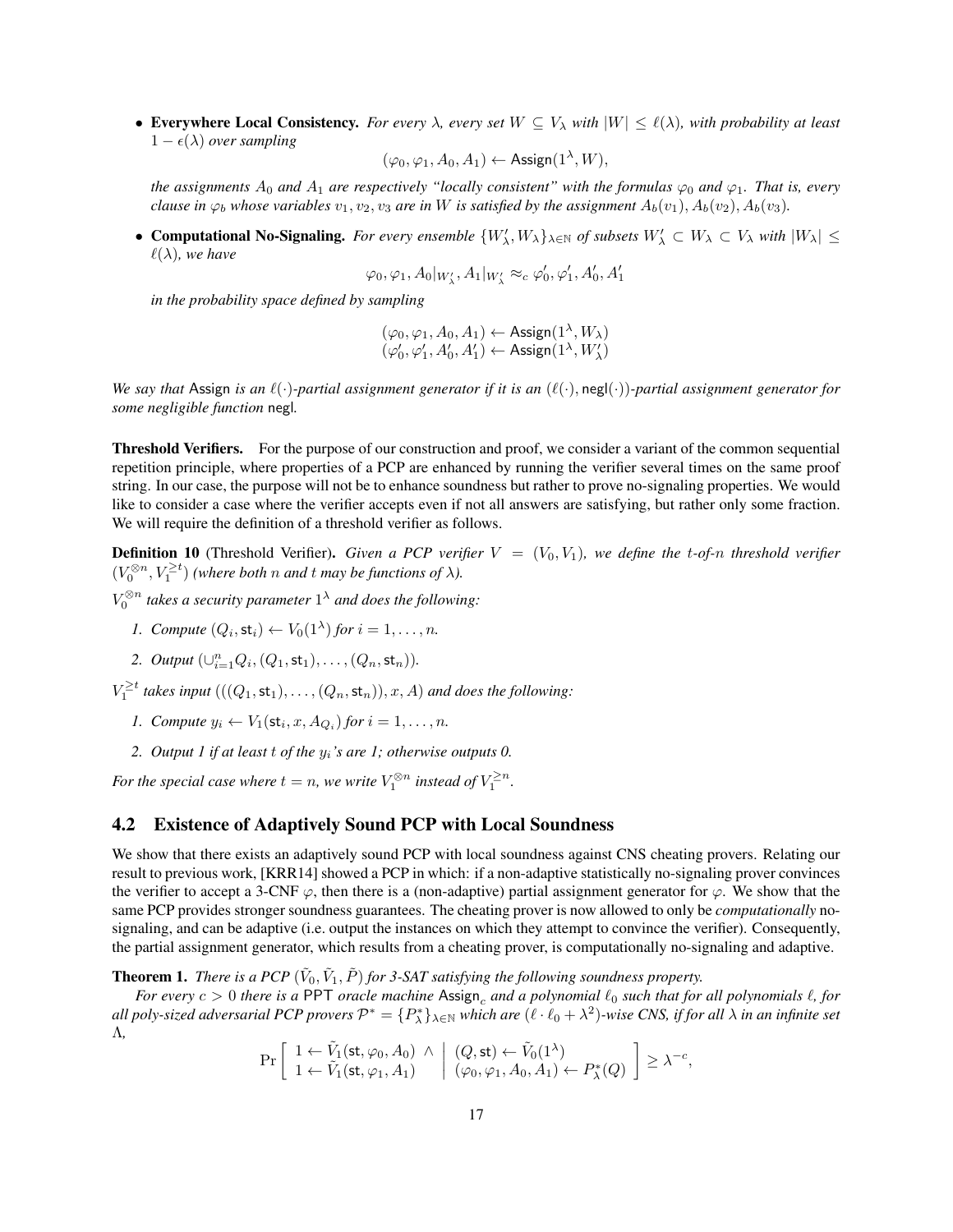then for all  $\lambda \in \Lambda$ , Assign $e^{X^*}(1^{\lambda}, \cdot)$  is an adaptive  $\ell$ -partial assignment generator such that for any set of variables W*, sampling*

$$
(\varphi_0, \varphi_1, A_0, A_1) \leftarrow \mathsf{Assign}_c^{P^*}(1^\lambda, W)
$$

*produces a computationally indistinguishable distribution on*  $(\varphi_0, \varphi_1)$  *as sampling*  $(\varphi_0, \varphi_1)$  *according to the conditional distribution*

$$
(Q, \mathsf{st}) \leftarrow \tilde{V}_0(1^\lambda) (\varphi_0, \varphi_1, A_0, A_1) \leftarrow P^*_\lambda(Q) \middle| \tilde{V}_1(\mathsf{st}, \varphi_0, A_0) = 1 \land \tilde{V}_1(\mathsf{st}, \varphi_1, A_1) = 1.
$$

Moreover,  $\tilde{V}_1$  only uses the LDEs of  $\varphi_0$  and  $\varphi_1.$  Given oracle access to these LDEs,  $\tilde{V}_0$  and  $\tilde{V}_1$  's total running time *is* poly( $\lambda$ ) *for some fixed (i.e. independent of*  $|\varphi_0|$  *or*  $|\varphi_1|$ ) *polynomial* poly.

*Proof.* As explained above, our PCP is identical to the one from [\[KRR14\]](#page-36-7). However, our theorem requires different guarantees than previous works and we do it in a more modular manner and prove a new amplification theorem on CNS provers along the way. We start with a "base PCP" which is formally described in Appendix [A.](#page-37-0) We denote this PCP by  $(V_0, V_1, P)$ , and we let  $k$  (=polylog( $\lambda$ )) denote the number of queries made by  $V_0$ . We define our PCP  $(\tilde{V}_0, \tilde{V}_1, \tilde{P})$  to be  $(V_0^{\otimes\lambda}, V_1^{\otimes\lambda}, P)$ , i.e. the  $\lambda$ -repeated ( $\lambda$ -out-of- $\lambda$ ) version of  $(V_0, V_1, P)$ , as per Definition [10.](#page-16-2) Completeness holds trivially. We thus focus on proving the adaptive computational no-signaling local soundness property.

To this end, fix any  $\ell$ , and suppose there exists an  $(\ell \cdot \ell_0 + \lambda^2)$ -wise computationally no-signaling cheating prover, Prover<sup>\*</sup>, (where  $\ell_0$  is a polynomial that will be determined later), and there exists a constant  $c \in \mathbb{N}$  such that for infinitely many  $\lambda$ 's, ⊗λ

$$
\Pr\left[\begin{array}{l} (Q,\mathsf{st}) \leftarrow V_0^{\otimes \lambda}(1^\lambda); \\ (\varphi_1,\varphi_2,A_1,A_2) \leftarrow \mathsf{Prover}^*(Q); \\ 1 \leftarrow (V_1^{\otimes \lambda})^{\hat{\phi}_1,\hat{\phi}_2}(\mathsf{st},A_1,A_2) \end{array}\right] \geq \frac{1}{\lambda^c}.
$$

We show that by lowering the threshold for verification to a small yet super-logarithmic value, the success probability of a related cheating prover increases to near perfect. In particular, Lemma [1,](#page-17-1) which is stated and proven in Section [4.3](#page-17-0) below, implies that there exists a  $(\ell \cdot \ell_0 + \lambda^2 - \lambda \cdot k)$ -wise computationally no-signaling cheating prover, which will be denoted by Prover<sup>∗∗</sup>, and there exists a negligible function  $\epsilon$  such that for infinitely many  $\lambda$ 's,

$$
\Pr\left[\begin{array}{l} (Q,\mathsf{st}) \leftarrow V_0^{\otimes \lambda}(1^\lambda); \\ (\varphi_1',\varphi_2',A_1,A_2) \leftarrow \mathsf{Prover}^{**}(Q); \\ 1 \leftarrow \left(V_1^{\geq \lambda-r}\right)^{\hat{\phi}_1',\hat{\phi}_2'}(\mathsf{st},A_1,A_2)\end{array}\right] \geq 1-\epsilon,
$$

for any  $r = \omega(\log \lambda)$  (for concreteness, the reader can think of  $r =$ √  $\overline{\lambda}$ ). Moreover, the distribution of  $(\varphi_1', \varphi_2')$  is indistinguishable from the distribution of  $(\varphi_1, \varphi_2)$   $\mid$  (*V* accepts). Note that since  $\lambda \geq k$ ,

$$
\ell \cdot \ell_0 + \lambda^2 - \lambda \cdot k \ge \ell \cdot \ell_0.
$$

In what follows we let  $k_{max} = \ell \cdot \ell_0$ .

The remainder of the proof is showing how to construct an assignment generator out of the amplified cheating prover. This is done using methods that are very similar to those of [\[KRR14\]](#page-36-7). In particular, Lemma [6](#page-39-2) in Appendix [B](#page-39-1) implies that there exists a probabilistic polynomial-time oracle machine Assign such that Assign<sup>Prover</sup><sup>∗∗</sup> is an adaptive  $(\ell, \epsilon')$ -partial assignment generator with  $\epsilon' = \epsilon \cdot \text{poly}(\lambda) + \text{negl}(\lambda) = \text{negl}(\lambda)$ , which completes the proof of the theorem.  $\Box$ 

#### <span id="page-17-0"></span>4.3 New Soundness Amplification for No-Signaling PCPs

In the proof of Theorem [1,](#page-16-1) we use a soundness amplification lemma, which uses the notion of PCPs with "t-of-n" threshold" verifiers.

<span id="page-17-1"></span>Roughly speaking, in our soundness amplification lemma below, we show that if an adaptive CNS prover convinces a  $\lambda$ -of- $\lambda$  threshold verifier with any non-negligible probability, then there is an adaptive CNS prover which convinces a corresponding  $(\lambda - \omega(\log \lambda))$ -of- $\lambda$  verifier with high probability. Further, the second prover produces the same distribution of  $(\varphi_0, \varphi_1)$  as the first, conditioned on the first convincing the  $\lambda$ -of- $\lambda$  verifier.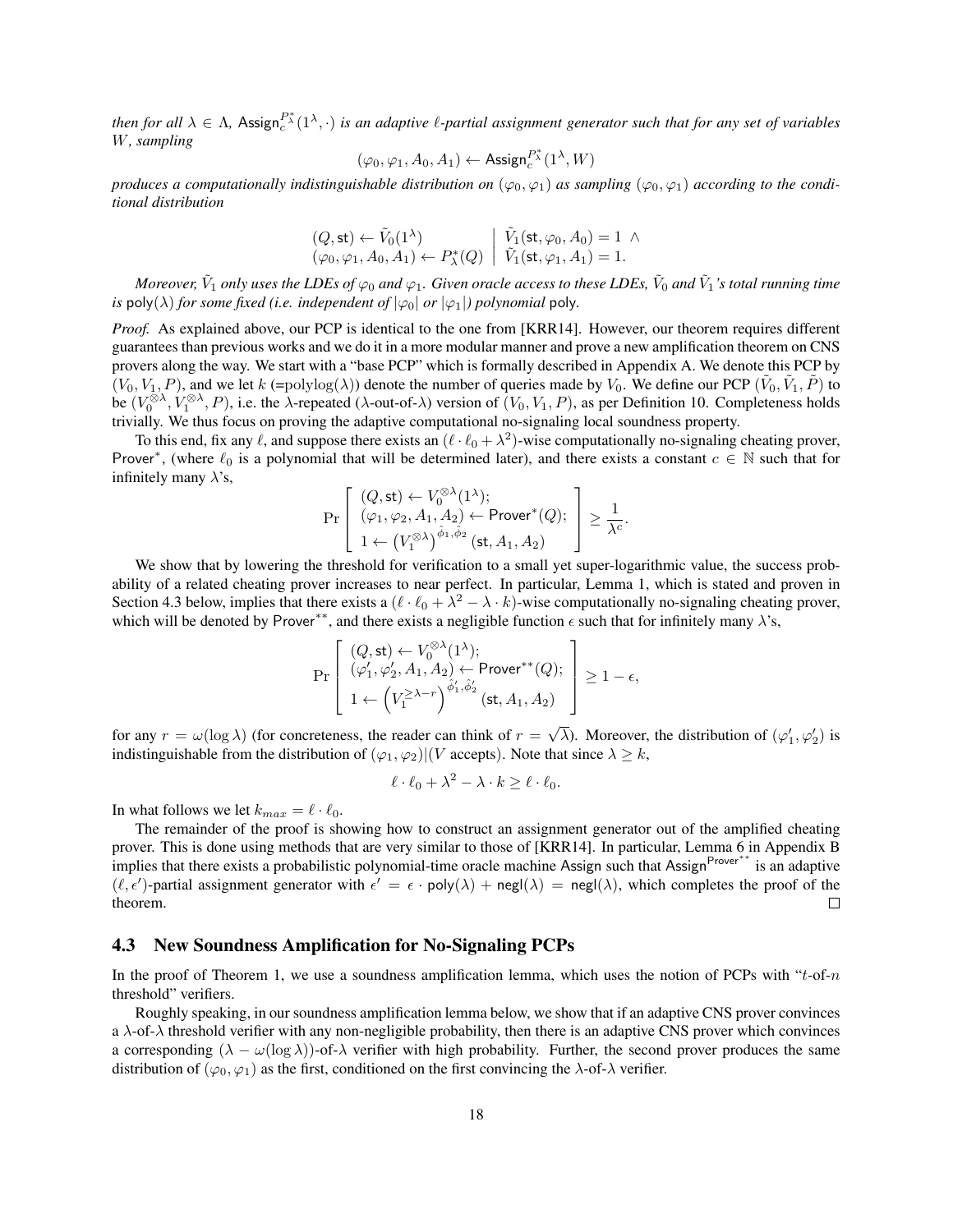**Lemma 1** (Soundness Amplification). *For all*  $k(\cdot)$ *-query PCPs*  $(V_0, V_1, P)$  *for 3SAT and all*  $c > 0$ *, there is a* PPT *oracle algorithm* Amplify<sub>c</sub> such that if there is an adaptive  $k_{max}$ -wise CNS adversarial prover  $\{P_\lambda^*\}_{\lambda\in\mathbb{N}}$  such that

$$
\Pr\left[\begin{array}{l}1 \leftarrow V_1^{\otimes \lambda}(\mathsf{st}, \varphi_0, A_0) \;\wedge\; \left| \begin{array}{l} (Q, \mathsf{st}) \leftarrow V_0^{\otimes \lambda}(1^{\lambda}) \\ 1 \leftarrow V_1^{\otimes \lambda}(\mathsf{st}, \varphi_1, A_1) \end{array} \right| \begin{array}{l} (Q, \mathsf{st}) \leftarrow V_0^{\otimes \lambda}(1^{\lambda}) \\ (\varphi_0, \varphi_1, A_0, A_1) \leftarrow P_{\lambda}^*(Q) \end{array} \right] \geq \lambda^{-c}
$$

for infinitely many  $\lambda$ , then  $\{\text{Amplify}_c^{P^*_\lambda}(1^\lambda,\cdot)\}_{\lambda\in\mathbb{N}}$  is an adaptive  $(k_{max}-\lambda\cdot k)$ -wise adversarial prover ensemble *and for any*  $r = \omega(\log \lambda)$ *, there is a negligible function* negl *such that for infinitely many*  $\lambda$ *,* 

$$
\Pr\left[\begin{array}{l} 1 \leftarrow V_1^{\geq \lambda-r}(\mathsf{st}, \varphi_0, A_0) \,\wedge\, \Big| \,\, (Q, \mathsf{st}) \leftarrow V_0^{\otimes \lambda}(1^{\lambda}) \\ 1 \leftarrow V_1^{\geq \lambda-r}(\mathsf{st}, \varphi_1, A_1) \,\, \Big| \,\, (\varphi_0, \varphi_1, A_0, A_1) \leftarrow \mathsf{Amplify}_c^{P^*}(1^{\lambda}, Q) \,\, \end{array} \right] \geq 1 - \mathsf{negl}(\lambda).
$$

*Furthermore, the distributions on*  $(\varphi_0, \varphi_1)$  *obtained by sampling the conditional distribution* 

$$
(Q, \mathsf{st}) \leftarrow V_0^{\otimes \lambda}(1^{\lambda}) \qquad ( \varphi_0, \varphi_1, A_0, A_1) \leftarrow P_{\lambda}^*(Q) \begin{array}{c} 1 \leftarrow V_1^{\otimes \lambda}(\mathsf{st}, \varphi_0, A_0) \; \wedge \\ 1 \leftarrow V_1^{\otimes \lambda}(\mathsf{st}, \varphi_1, A_1) \end{array}
$$

*and*

$$
\begin{array}{l} (Q,\mathsf{st}) \leftarrow V_0^{\otimes \lambda}(1^\lambda) \\ (\varphi_0, \varphi_1, A_0, A_1) \leftarrow \mathsf{Amplify}_c^{P^*_\lambda}(1^\lambda, Q) \end{array}
$$

*are computationally indistinguishable.*

*Proof.* By assumption, there exists a constant  $c > 0$  such that for infinitely many  $\lambda$ ,  $P_{\lambda}^*$  convinces V with probability at least  $\lambda^{-c}$ . Let  $\Lambda$  denote this set of  $\lambda$ .

We describe the algorithm Amplify<sub>c</sub>. On an input set of queries  $Q \in \Gamma^{k_{max}-\lambda \cdot k}$ , Amplify<sub>c</sub> independently samples  $(Q_i, \text{st}_i) \leftarrow V_0^{\otimes \lambda}(1^{\lambda})$  and  $(\varphi_i^0, \varphi_i^1, A_i^0, A_i^1) \leftarrow P_{\lambda}^*(Q \cup Q_i)$  for  $i = 1, \dots, \lambda^{c+1}$ .

Amplify<sub>c</sub> then outputs  $(\varphi_i^0_*, \varphi_{i^*}^1, (A_{i^*}^0)_Q, (A_{i^*}^1)_Q)$  for the first  $i^*$  such that

$$
V_1^{\otimes\lambda}(\mathsf{st}_{i^*}, \varphi_{i^*}^0, (A_{i^*}^0)_{Q_{i^*}}) = 1 \wedge V_1^{\otimes\lambda}(\mathsf{st}_{i^*}, \varphi_{i^*}^1, (A_{i^*}^1)_{Q_{i^*}}) = 1.
$$

Call such an  $i^*$  "good". If no good  $i^*$  exists, then Amplify<sub>c</sub> outputs  $\perp$  (in Claim [2](#page-19-0) below, we show that for  $\lambda \in \Lambda$ , this happens with negligible probability).

Let us first show the "furthermore" of the lemma.

**Claim 1.** *The distribution on*  $(\varphi_0, \varphi_1)$  *obtained by sampling the conditional distribution* 

$$
(Q, \mathsf{st}) \leftarrow V_0^{\otimes \lambda}(1^{\lambda}) \qquad | \quad 1 \leftarrow V_1^{\otimes \lambda}(\mathsf{st}, \varphi_0, A_0) \land (\varphi_0, \varphi_1, A_0, A_1) \leftarrow P_{\lambda}^*(Q) \quad | \quad 1 \leftarrow V_1^{\otimes \lambda}(\mathsf{st}, \varphi_1, A_1)
$$
 (1)

*and the distribution on*  $(\varphi_0, \varphi_1)$  *obtained by sampling* 

<span id="page-18-0"></span>
$$
(Q, \text{st}) \leftarrow V_0^{\otimes \lambda}(1^{\lambda})
$$
  

$$
(\varphi_0, \varphi_1, A_0, A_1) \leftarrow \text{Amplify}_c^{P^*}(1^{\lambda}, Q)
$$
 (2)

*are computationally indistinguishable.*

*Proof.* Recall that the definition of computational no-signaling says that for all  $Q'_\lambda \subseteq Q_\lambda$ , such that  $|Q_\lambda| \le k_{max}$ , the distributions

$$
(\varphi_0,\varphi_1,(A_0)|_{Q'},(A_1)|_{Q'_{\lambda}})
$$

and

$$
(\varphi_0',\varphi_1',A_0',A_1')
$$

are computationally indistinguishable, when sampling

$$
(\varphi'_0, \varphi'_1, A'_0, A'_1) \leftarrow P^*_{\lambda}(Q'_{\lambda})
$$
  

$$
(\varphi_0, \varphi_1, A_0, A_1) \leftarrow P^*_{\lambda}(Q_{\lambda}).
$$

<span id="page-18-1"></span>This is equivalent to the following, seemingly stronger statement: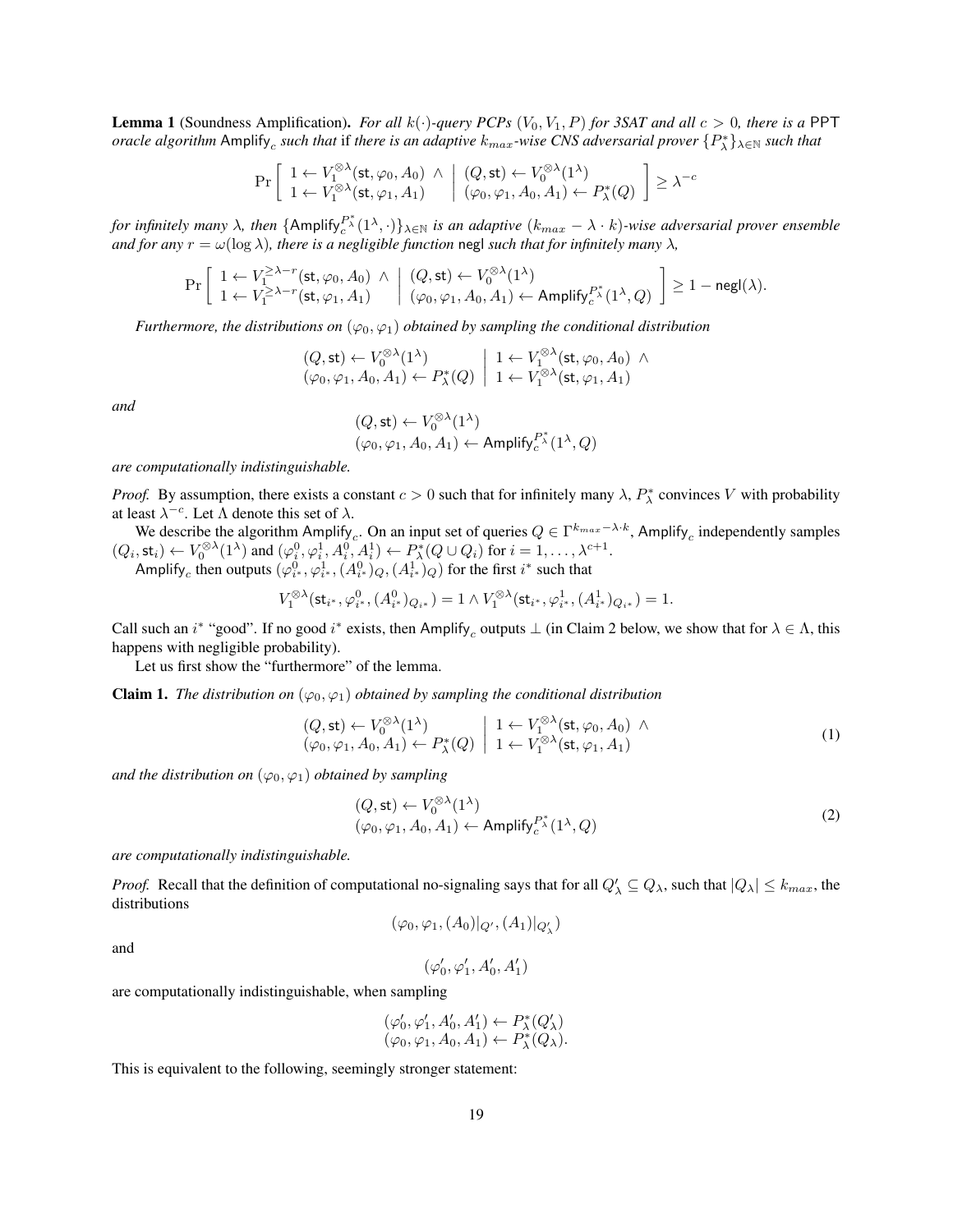**Corollary 1.** For all poly-sized auxiliary information  $\text{aux}_{\lambda}$  and sets  $Q'_{\lambda} \subseteq Q_{\lambda}$ , such that  $|Q_{\lambda}| \leq k_{max}$ , the distribu*tions*

$$
(\mathsf{aux}_{\lambda}, \varphi_0, \varphi_1, (A_0)|_{Q'}, (A_1)|_{Q'_{\lambda}})
$$

*and*

$$
(\mathsf{aux}_{\lambda},\varphi_0',\varphi_1',A_0',A_1')
$$

*are computationally indistinguishable, when sampling*

$$
(\varphi'_0, \varphi'_1, A'_0, A'_1) \leftarrow P^*_{\lambda}(Q'_{\lambda})
$$
  

$$
(\varphi_0, \varphi_1, A_0, A_1) \leftarrow P^*_{\lambda}(Q_{\lambda}).
$$

Consider Amplify'<sub>c</sub>, a modified version of Amplify<sub>c</sub> which samples each  $(\varphi_i^0, \varphi_i^1, A_i^0, A_i^1)$  from  $P_{\lambda}^*(Q_i)$  instead of from  $P_{\lambda}^*(Q\cup Q_i)$ . But,  $(\varphi_0, \varphi_1)$  are distributed identically in [\(1\)](#page-18-0) as they are in the conditional probability space

$$
(Q, \text{st}) \leftarrow V_0^{\otimes \lambda}(1^{\lambda})
$$
  
\n $(\varphi_0, \varphi_1, A_0, A_1) \leftarrow \text{Amplify}'_c^{P^*_{\lambda}}(1^{\lambda}, Q)$  a good  $i^*$  exists

We later show (as part of Claim [2\)](#page-19-0) that a good  $i^*$  exists with overwhelming probability, this distribution on  $(\varphi_0, \varphi_1)$  is statistically close to that obtained by sampling

<span id="page-19-1"></span>
$$
(Q, st) \leftarrow V_0^{\otimes \lambda}(1^{\lambda})
$$
  

$$
(\varphi_0, \varphi_1, A_0, A_1) \leftarrow \text{Amplify}'_c^{P_{\lambda}^*}(1^{\lambda}, Q)
$$
 (3)

without any condition.

We claim that this distribution on  $(\varphi_0, \varphi_1)$  is computationally indistinguishable from that obtained by sampling

$$
(Q, \mathsf{st}) \leftarrow V_0^{\otimes \lambda}(1^{\lambda})
$$
  

$$
(\varphi_0, \varphi_1, A_0, A_1) \leftarrow \mathsf{Amplify}_c{}^{P^*_{\lambda}}(1^{\lambda}, Q)
$$
 (4)

It suffices for us to show that the distribution on

<span id="page-19-3"></span><span id="page-19-2"></span>
$$
(\mathsf{st}_i,\varphi^0_i,\varphi^1_i,(A^0_i)|_{Q_i},(A^1_i)|_{Q_i})
$$

obtained when sampling [\(3\)](#page-19-1) is computationally indistinguishable from that obtained when sampling [\(4\)](#page-19-2), because these are all the intermediate values needed to compute the first good  $i^*$  and hence the resultant  $(\varphi_0, \varphi_1)$ . But this indistinguishability follows from Corollary [1,](#page-18-1) where  $st_i$  is the auxiliary information.  $\Box$ 

<span id="page-19-0"></span>Claim 2. For 
$$
\lambda \in \Lambda
$$
,

$$
\Pr\left[\begin{array}{l|l} 1 \leftarrow V_1^{\geq \lambda-r}(\mathsf{st}, \varphi_0, A_0) & \wedge & (Q, \mathsf{st}) \leftarrow V_0^{\otimes \lambda}(1^\lambda) \\ 1 \leftarrow V_1^{\geq \lambda-r}(\mathsf{st}, \varphi_1, A_1) & (\varphi_0, \varphi_1, A_0, A_1) \leftarrow \mathsf{Amplify}_c^{P^*_\lambda}(1^\lambda, Q) \end{array}\right] \geq 1 - \mathsf{negl}(\lambda).
$$

*Proof.* The probability that the verifier isn't convinced is bounded by the probability that there is no good i\* plus the probability that  $V_1^{\geq \lambda-r}(\mathsf{st}_{i^*}, \varphi_{i^*}^0, (A_{i^*}^0)_{Q}) = 0$  or  $V_1^{\geq \lambda-r}(\mathsf{st}_{i^*}, \varphi_{i^*}^1, (A_{i^*}^1)_{Q}) = 0$  for a good  $i^*$ . We show that both of these probabilities are negligible.

First, because  $P^*_{\lambda}$  convinces  $(V_0^{\otimes \lambda}, V_1^{\lambda})$  with probability  $\lambda^{-c}$  and because  $\mathcal{P}^*$  is CNS, the probability that no good  $i^*$  exists is bounded by  $(1 - \lambda^{-c} + \text{negl}(\lambda))^{\lambda^{c+1}}$ , which is negligible.

The probability that  $V_1^{\geq \lambda-r}(\mathsf{st}_{i^*}, \varphi_{i^*}^b, (A_{i^*}^b)_{Q}) = 0$  for a good  $i^*$  is equal to the conditional probability

$$
\Pr\left[V_1^{\geq \lambda-r}(\mathsf{st}, \varphi_{i^*}^b, (A_{i^*}^b)_{Q})=0\middle|\begin{array}{l}V_1^{\otimes \lambda}(\mathsf{st}_{i^*}, \varphi_{i^*}^0, (A_{i^*}^0)_{Q_{i^*}})=1 \;\wedge\\V_1^{\otimes \lambda}(\mathsf{st}_{i^*}, \varphi_{i^*}^1, (A_{i^*}^1)_{Q_{i^*}})=1\end{array}\right\}\right]
$$
(5)

in the probability space defined by sampling  $(Q, \text{st}) \leftarrow V_0^{\otimes \lambda}(1^{\lambda})$  and  $(Q_{i^*}, \text{st}_{i^*}) \leftarrow V_0^{\otimes \lambda}(1^{\lambda})$  and  $(\varphi_{i^*}^0, \varphi_{i^*}^1, A_{i^*}^0, A_{i^*}^1) \leftarrow$  $P_{\lambda}^*(Q\cup Q_{i^*}).$ 

This is negligible because: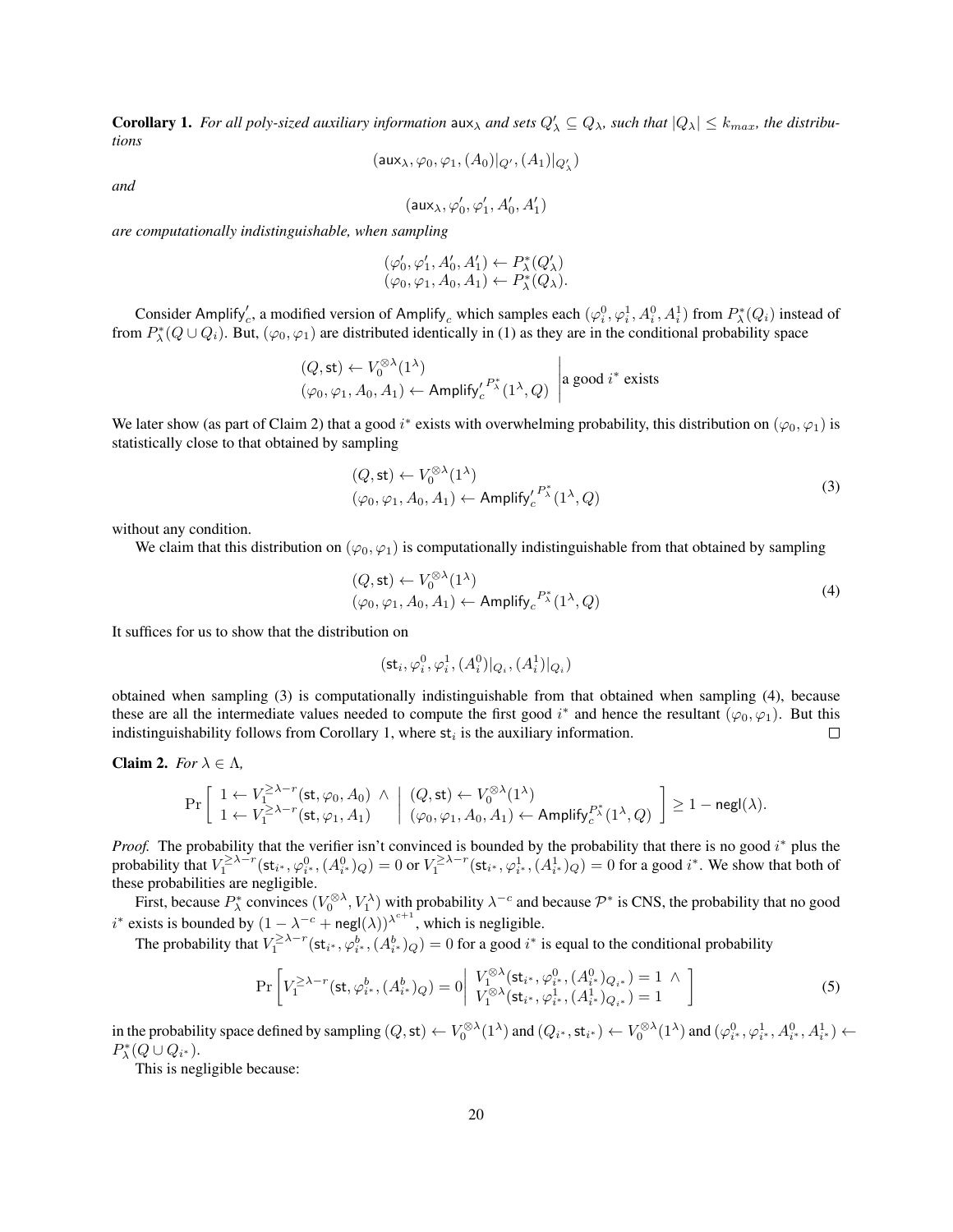•  $P_{\lambda}^{*}$  convinces with probability  $\lambda^{-c}$  and is  $k_{max}$ -CNS, so

$$
\Pr\left[\begin{array}{c} V_1^{\otimes\lambda}(\mathsf{st}_{i^*},\varphi_{i^*}^0,(A_{i^*}^0)_{Q_{i^*}})=1 \,\,\wedge\\ V_1^{\otimes\lambda}(\mathsf{st}_{i^*},\varphi_{i^*}^1,(A_{i^*}^1)_{Q_{i^*}})=1 \end{array}\right]\geq \lambda^{-c}-\mathsf{negl}(\lambda),
$$

which is non-negligible; and

•

$$
\Pr\left[\left(\begin{array}{c} V_1^{\geq\lambda-r}(\mathsf{st}, \varphi_{i^*}^0, (A^0_{i^*})_Q) = 0 \;\vee\\ V_1^{\geq\lambda-r}(\mathsf{st}, \varphi_{i^*}^1, (A^1_{i^*})_Q) = 0 \end{array}\right) \wedge \left(\begin{array}{c} V_1^{\otimes\lambda}(\mathsf{st}_{i^*}, \varphi_{i^*}^0, (A^0_{i^*})_{Q_{i^*}}) = 1 \;\wedge\\ V_1^{\otimes\lambda}(\mathsf{st}_{i^*}, \varphi_{i^*}^1, (A^1_{i^*})_{Q_{i^*}}) = 1 \end{array}\right)\right] \le {\mathsf{negl}}(\lambda),
$$

which holds because  $P^*_{\lambda}$  does not learn Q or  $Q_{i^*}$ ; only  $Q \cup Q_{i^*}$ . Let us fix  $Q \cup Q_{i^*}$  (but importantly not Q or  $Q_{i^*}$  individually), on  $P_{\lambda}^{*}$ 's responses, and on the randomness used by each instance of  $V_1$ . Suppose that a fraction p of the answers given by  $P_{\lambda}^{*}$  are accepted by both of the corresponding calls to  $V_1$ . Now

$$
\Pr_{Q,Q_{i^*}}\left[\begin{array}{c} V_1^{\otimes \lambda}(\mathsf{st}_{i^*}, \varphi_{i^*}^0, (A^0_{i^*})_{Q_{i^*}}) = 1 \; \wedge \\ V_1^{\otimes \lambda}(\mathsf{st}_{i^*}, \varphi_{i^*}^1, (A^1_{i^*})_{Q_{i^*}}) = 1 \end{array}\right] \leq p^{\lambda},
$$

and by Hoeffding's inequality<sup>[8](#page-20-0)</sup> and a union bound,

$$
\Pr_{Q, Q_{i^{*}}} \left[ \begin{array}{c} V_{1}^{\geq \lambda-r}(\mathsf{st}, \varphi_{i^{*}}^{0}, (A_{i^{*}}^{0})_{Q}) = 0 \ \lor \\ V_{1}^{\geq \lambda-r}(\mathsf{st}, \varphi_{i^{*}}^{1}, (A_{i^{*}}^{1})_{Q}) = 0 \end{array} \right] \leq e^{-2(\lambda - r - p\lambda)^{2}}
$$

We claim that one of these bounds is negligible in  $\lambda$ . If  $p < 1 - \frac{r}{2\lambda}$ , then  $p^{\lambda} < e^{-\omega(\log \lambda)}$ . Otherwise,  $\lambda - r - p\lambda \leq -r/2 = -\omega(\log \lambda)$ , and so  $e^{-2(\lambda - r - p\lambda)^2} \leq e^{-\omega(\log \lambda)}$ . These two cases cover (non-disjointly) all possible p.

So the total probability that  $V_1^{\geq \lambda-r}$  is not convinced for a good  $i^*$  is negligible. By the definition of conditional probability,  $Pr[A|B] = Pr[A \wedge B]/Pr[B]$ . In particular, we have shown that the probability in Equation [5](#page-19-3) is  $\text{negl}(\lambda) \cdot \lambda^{c'}$ , which is negligible.  $\Box$ 

**Claim 3.** {Amplify $e^{P^*_{\lambda}}(1^{\lambda}, \cdot)$ }<sub> $\lambda \in \mathbb{N}$  *is* ( $k_{max} - \lambda \cdot k$ )*-wise CNS.*</sub>

*Proof.* We need to show that for all sets  $S_\lambda$  and  $Q_\lambda$  with  $S_\lambda \subset Q_\lambda$  and  $|Q_\lambda| \leq k_{max} - \lambda \cdot k$ , it holds that

$$
{\sf Amplify}^{P^*_{c}(\mathbf{1}^{\lambda},Q_{\lambda})_{S_{\lambda}}} \approx {\sf Amplify}^{P^*_{c}(\mathbf{1}^{\lambda},S_{\lambda})}.
$$

We will show this by defining indistinguishable distributions  $B_\lambda$  and  $C_\lambda$ , and giving an efficiently computable randomized function  $f$  such that as distributions,

<span id="page-20-1"></span>
$$
Amplify_c^{P^*_{\lambda}}(1^{\lambda}, Q_{\lambda})_{S_{\lambda}} \equiv f(B_{\lambda})
$$
\n(6)

<span id="page-20-2"></span>and

$$
Amplify_c^{P^*_{\lambda}}(1^{\lambda}, S_{\lambda}) \equiv f(C_{\lambda}).
$$
\n(7)

Here,  $\equiv$  denotes equality of distributions.

Define  $B_\lambda$  as the distribution on  $\{(i, \text{st}_i, Q_i, \varphi_i^0, \varphi_i^1, (A_i^0)_{S_\lambda \cup Q_i}, (A_i^1)_{S_\lambda \cup Q_i})\}_{i=1}^{\lambda^{c+1}}$  in the probability space defined by sampling, for each  $i$ ,

$$
(\mathsf{st}_i, Q_i) \leftarrow V_0^{\otimes \lambda} (1^{\lambda}) (\varphi_i^0, \varphi_i^1, A_i^0, A_i^1) \leftarrow P_{\lambda}^*(Q_{\lambda} \cup Q_i)
$$

$$
\Pr\left[H \ge (p + \epsilon)n\right] \le e^{-2\epsilon^2 n}.
$$

<span id="page-20-0"></span><sup>&</sup>lt;sup>8</sup>Hoeffding's inequality[\[Hoe63\]](#page-36-13) states that if  $X_1, \ldots, X_n$  are independent Bernoulli distributions with parameter p, and H denotes  $\sum_i X_i$ , then

Hoeffding also showed that this inequality holds even if  $X_1, \ldots, X_n$  are not independent, but are chosen uniformly without replacement from a population of  $\{0, 1\}$ 's, a fraction p of which are 1's.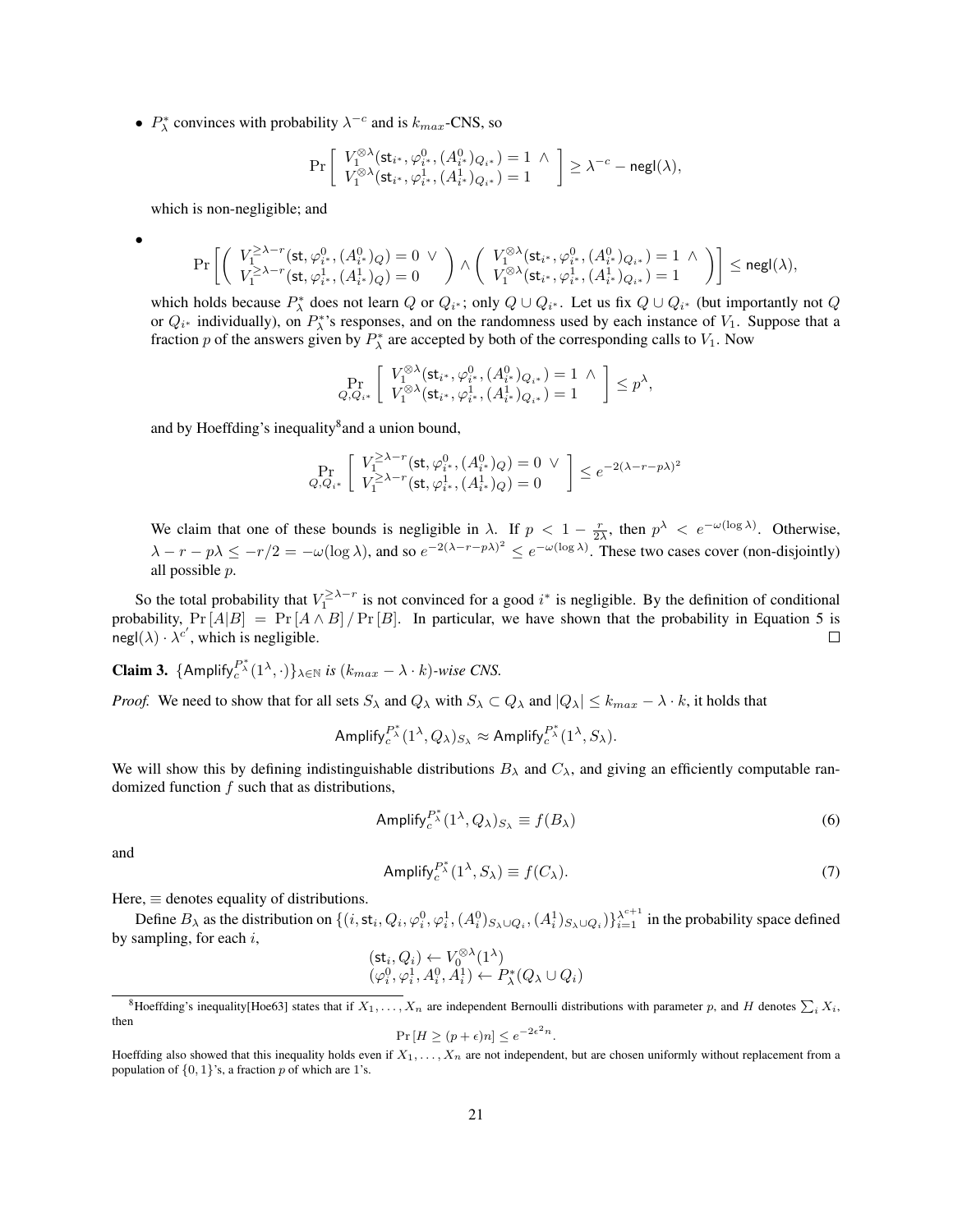Define  $C_\lambda$  as the distribution on  $\{(i, st_i, Q_i, \varphi_i^0, \varphi_i^1, A_i^0, A_i^1)\}_{i=1}^{\lambda^{c+1}}$  in the probability space defined by sampling, for each i,

$$
\begin{array}{l} (\mathsf{st}_i, Q_i) \leftarrow V_0^{\otimes \lambda} (1^\lambda) \\ (\varphi_i^0, \varphi_i^1, A_i^0, A_i^1) \leftarrow P_\lambda^*(S_\lambda \cup Q_i) \end{array}
$$

Then, f is defined to find the first "good" i\*, and output  $(\varphi_i^0_*, \varphi_i^1_*, (A_i^0_*)_{S_\lambda}, (A_i^1_*)_{S_\lambda})$ . Equations [\(6\)](#page-20-1) and [\(7\)](#page-20-2) are then easy to verify.

It remains to show that  $B_\lambda \approx C_\lambda$ . This follows by a simple hybrid argument over the different i's. Indeed, we just need that for each i,

$$
P_{\lambda}^*(Q_{\lambda} \cup Q_i)_{S_{\lambda} \cup Q_i} \approx P_{\lambda}^*(S_{\lambda} \cup Q_i),
$$

which is guaranteed by the fact that  $\mathcal{P}^*$  is  $k_{max}$ -wise CNS.

 $\Box$ 

 $\Box$ 

# <span id="page-21-0"></span>5 Adaptive RAM Delegation

In this section, we use Theorem [1](#page-16-1) to construct a RAM delegation scheme. Our construction is essentially the same as in [\[KP15\]](#page-36-8): To prove that  $M^{D\to D_{\text{new}}} \to y$  for  $d_{\text{new}} = \text{Digest}(D_{\text{new}})$  and  $\text{TIME}(M, D) \leq T$ , we use the PCP to prove the local satisfiability of a related 3-CNF  $\varphi = \varphi_{M,d,y,d_{\text{new}},T}$  (where  $d = \text{Digest}(D)$ ). The formula  $\varphi$  is defined in Section [5.1.](#page-21-1) It has  $O(T \cdot \text{poly}(\lambda))$  variables and verifies a transcript of M using a CRHF  $h: \{0,1\}^{2\lambda} \to \{0,1\}^{\lambda}$ . If  $M^D \nrightarrow y$ , then a collision in h can be found from M, D, and any assignment to  $\varphi$ . In fact, even a *local* assignment generator for  $\varphi$  suffices, and this is the property that was used in [\[KP15\]](#page-36-8).

First, we show how to make the verifier in this scheme run in fixed polynomial time, independent of  $\text{TIME}(M, D)$ . To do this, we show how to take advantage of the repetitive and local structure of  $\varphi$  to efficiently compute its clause indicator function's low-degree extension  $\phi$  (see Claim [3\)](#page-22-0). In [\[KRR14\]](#page-36-7), the verifier delegates the computation of  $\phi$  using the protocol of [\[GKR15\]](#page-35-15). We note that this is not straight-forward: [\[KRR14\]](#page-36-7) proved the soundness of this composition against *statistically* no-signaling provers, but the proof does not apply to provers which are only computationally no-signaling. We consider the verifier's direct computation of  $\phi$  to be a simplification as well as an optimization to the overall protocol.

Finally, we show adaptive soundness. Here we grapple with the fact that even if the PCP verifier accepts a 3-CNF  $\varphi$  given by an adaptive cheating prover  $P^*$ , there is not necessarily a partial assignment generator for  $\varphi$ . Rather, there is an adaptive partial assignment generator Assign which outputs  $\varphi_{M,d,y,d,\deg y}$  for some distribution on  $(M, d =$ Digest(D), y, d<sub>new</sub>). While this does not allow us to reconstruct the full execution transcript of  $M^D$  for any single  $(M, D)$ , we are still able to find a fixed set of variables W such that by querying Assign(W), we observe a false hash tree proof (and hence obtain a hash collision) with non-negligible probability.

As mentioned in Section [3,](#page-11-0) we actually achieve a stronger notion of soundness: no prover can prove two different "correct"  $(y, d_{\text{new}})$  outputs for any adversarially chosen digest d and machine M (in particular, there is not necessarily a D such that  $d = Digest(D)$ . This is stronger because if d were equal to Digest(D), then completeness guarantees we can prove the correct result, and hence cannot prove any incorrect result.

#### <span id="page-21-1"></span>5.1 RAMs as 3-CNF Formulas

[\[KP15\]](#page-36-8) gives a 3-CNF that succinctly verifies a RAM machine's execution transcript (under computational assumptions) by using Merkle trees. The following lemma describes its essential properties.

<span id="page-21-2"></span>Lemma 2 ([\[KP15\]](#page-36-8)). *There exist deterministic polynomial-time algorithms*

MakeCNF, ProcessDB,Transcript, FindCollision,

 $such$  that for any hash function  $h: \{0,1\}^{2\lambda} \to \{0,1\}^{\lambda}$ , RAM machine M, digest d, output y, digest d', and time *bound* T, MakeCNF(h, M, d, y, d', T) is a 3-CNF  $\varphi \triangleq \varphi_{in}^{M,d} \wedge \varphi^{M,T,h} \wedge \varphi_{out}^{y,d'}$  with the following structure: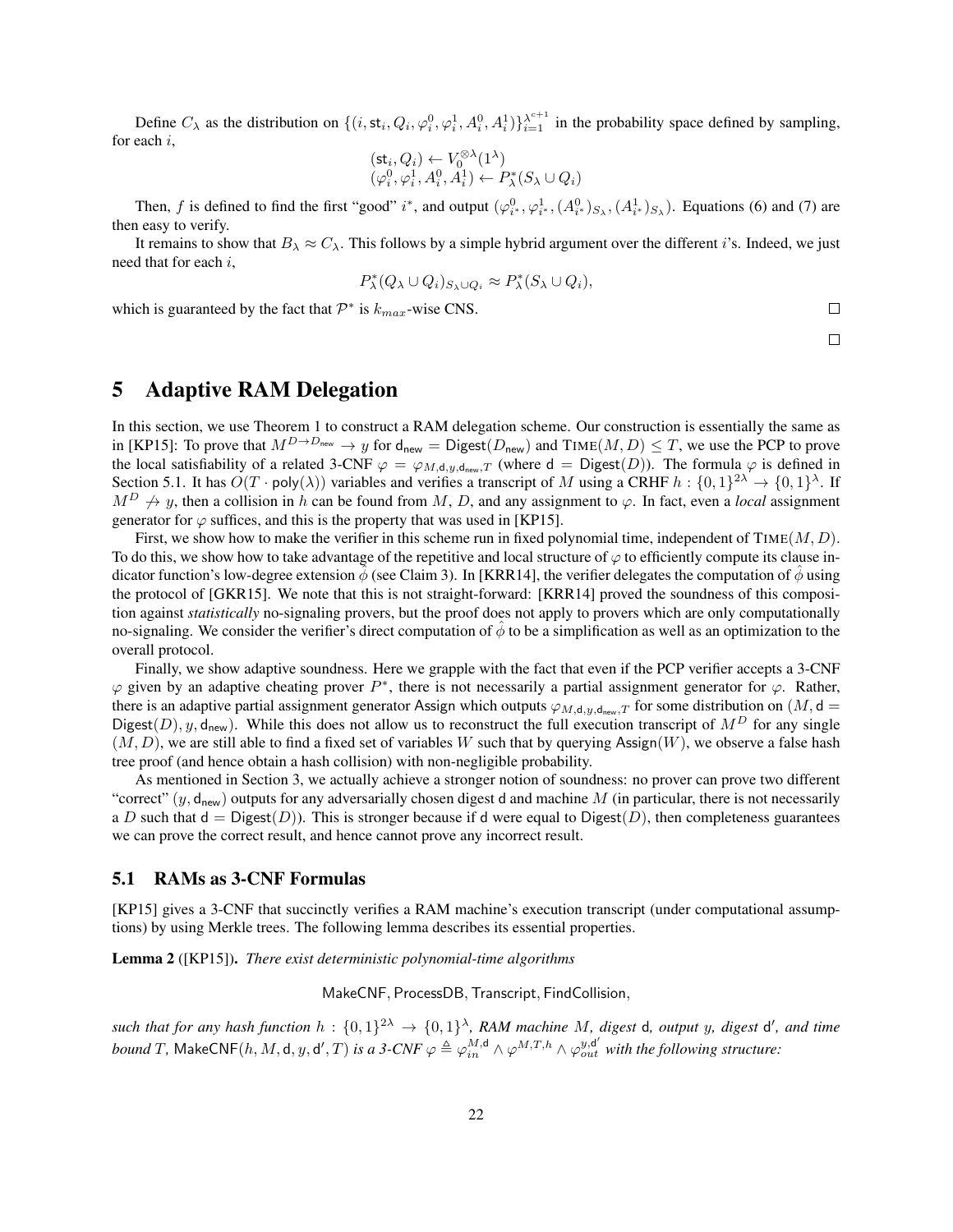- <span id="page-22-1"></span>1.  $\varphi^{M,T,h}$  has  $T' = T \cdot |M| \cdot \text{poly}(\lambda)$  *variables. The set of variables* V *is partitioned into*  $T + 1$  *disjoint sets*  $V_0, \ldots, V_T$  with identical sets of clauses in  $\varphi^{M,T,h}$  between adjacent layers. Each layer  $V_i$  contains (among *other things):*
	- Variables  $V_i$ -q whose values encode the RAM machine's local state after *i* execution steps.
	- *Variables*  $V_i$ , d whose values encode a digest of the database contents after *i* execution steps.
	- *Variables*  $V_i$ , *y* whose values encode the output of M if it has terminated by the i<sup>th</sup> step, and encode ⊥ *otherwise.*
- 2.  $\varphi_{in}^{M,d}$  has clauses only on  $V_0$ , which enforce that  $V_0.q=M.q_0$ ,  $V_0.d=d$ , and  $V_0.y=\bot$ .  $\varphi_{out}^{y,d'}$  has clauses only *on*  $V_T$ , which enforce that  $V_T \cdot y = y$  and  $V_T \cdot d = d'$ .
- *3. If*  $M^{D\to D_{\sf new}}$  → y with  $(\sf d, \sf dt)$  = ProcessDB $(h, D)$  and  $\sf d'$  = Digest $(h, D_{\sf new})$  and  $\sf TIME}(M^D)$  ≤ T, then Transcript<sup>dt</sup>(1<sup>T</sup>, M) *outputs a satisfying assignment* A for  $\varphi$  *in time*  $T \cdot |M| \cdot \text{poly}(\lambda)$  *such that*  $A(V_0.d) = d$  $and A(V_T.d) = d'.$
- *4.* If two locally-consistent assignments A and A' for  $\varphi$ , both on  $V_i \cup V_{i+1}$ , agree on  $V_i.q \cup V_i.d \cup V_i.y$  but disagree *on*  $V_{i+1}.q\cup V_{i+1}.$  **d**∪ $V_{i+1}.y$ , then FindCollision(1<sup>T</sup>,  $\varphi$ , A, A') *outputs*  $(x, x')$  *such that*  $x \neq x$  *and*  $h(x) = h(x')$ *– in other words, a collision under* h*.*

Now fix  $M$ , d,  $T$ ,  $h$ ,  $y$ , d', and let  $\varphi$  and  $T'$  be as above. Let  $\phi: V^3 \times \{0,1\}^3$  denote the "clause indicator function" of  $\varphi$ . That is,

$$
\phi(v_1, v_2, v_3, b_1, b_2, b_3) = \begin{cases} 1 & \text{if the clause } (v_1 = b_1 \lor v_2 = b_2 \lor v_3 = b_3) \text{ is in } \varphi \\ 0 & \text{otherwise} \end{cases}
$$

Let F be any finite field with a subset H of size  $\log T'$ , and let m be  $\frac{\log T'}{\log \log T}$  $\frac{\log T}{\log \log T'}$ . Given any injective mapping  $e: V \hookrightarrow$  $H^m$ , one can view  $\phi$  as a function mapping  $H^{3m+3} \to \{0, 1\}.$ 

$$
\phi_e(i_1, i_2, i_3, b_1, b_2, b_3) = \begin{cases} 1 & \text{if the clause } (e^{-1}(i_1) = b_1 \lor e^{-1}(i_2) = b_2 \lor e^{-1}(i_3) = b_3) \text{ is in } \varphi \\ 0 & \text{otherwise (including if } b_j \notin \{0, 1\} \text{ or } i_j \notin \text{Img}(e) \end{cases}
$$

Using property [1](#page-22-1) of Lemma [2](#page-21-2) above, we prove the following lemma, assuming that operations on  $\mathbb F$  have unit cost.

<span id="page-22-0"></span>**Lemma 3.** *There is an efficiently computable and invertible mapping*  $e: V \hookrightarrow H^m$  *such that the low-degree extension* 

$$
\hat{\phi}:\mathbb{F}^{3m+3}\to\mathbb{F}
$$

*of*

 $\phi: H^{3m+3} \to \{0, 1\}$ 

*is efficiently computable at any point*  $z \in \mathbb{F}^{3m+3}$  *in time poly*( $|M|, \lambda$ ).

*Proof.* We first note that it suffices to efficiently compute the low-degree extension of  $\phi^{M,T,h}$ , because  $\hat{\phi} = \hat{\phi}^{M,d}_{in} +$  $\hat{\phi}^{M,T,h}$  +  $\hat{\phi}_{out}^{y,d'}$ , and  $\varphi_{in}^{M,d}$  and  $\varphi_{out}^{y,d'}$  are on a small (poly( $\lambda$ )) number of variables W, so their LDEs can be computed in time  $\tilde{O}(W^3) = \text{poly}(\lambda)$ .

We next show a few basic functions whose low-degree extensions can be efficiently computed.

**Claim 4.** For any  $h^* \in H$ , there is a univariate polynomial  $\chi_{h^*}$  over  $\mathbb F$  with degree at most  $|H|-1$  such that for all  $h \in H$ ,

$$
\chi_{h^*}(h) = \begin{cases} 1 & \text{if } h = h^* \\ 0 & \text{otherwise} \end{cases}
$$

*and*  $\chi_{h^*}(x)$  *for*  $x \in \mathbb{F}$  *can be evaluated in*  $O(|H|)$  *time.*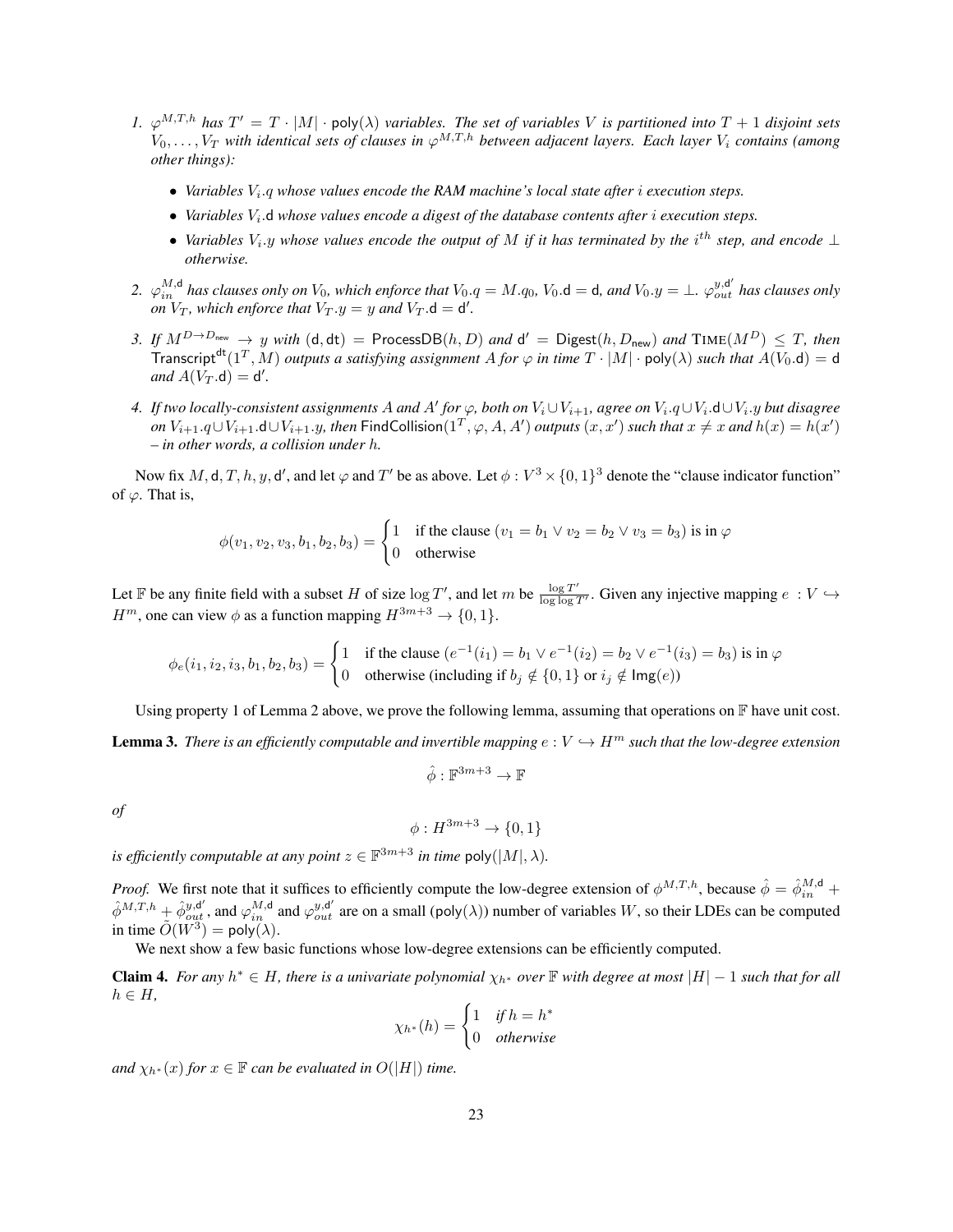*Proof.* This follows from Lagrange interpolation.

**Claim 5.** For all  $k > 0$  and  $n > 1$ , there is an nk-variate polynomial  $\delta$  over  $\mathbb F$  with degree at most  $|H| - 1$  in each *variable such that for*  $h_1, \ldots, h_n \in H^k$ ,

$$
\delta(h_1,\ldots,h_n) = \begin{cases} 1 & \text{if } h_1 = \ldots = h_n \\ 0 & \text{otherwise.} \end{cases}
$$

and  $\delta$  *can be evaluated in time*  $O(nk \cdot |H|^2)$ 

*Proof.* We observe that the  $h_i$ 's are all equal if and only if for all coordinates  $j \in [k]$ , there is some value  $x_j$  such that for all i,  $(h_i)_i = x_i$ . Furthermore, there can be at most one such  $x_i$ .

Thus, for all  $h_1, \ldots, h_n \in H^k$ ,

$$
\delta(h_1, ..., h_n) = \prod_{j=1}^k \sum_{x_j \in H} \prod_{i=1}^n \chi_{x_j}((h_i)_j).
$$

**Claim 6.** When  $H^k$  is identified with  $[|H|^k]$  using a lexicographic ordering, there is a 3k-variate polynomial s of *degree at most*  $|H| - 1$  *in each variable such that for every*  $x, y, z \in H^k$ ,

$$
s(x, y, z) = \begin{cases} 1 & \text{if } x = y \land z = x + 1 \\ 0 & \text{otherwise.} \end{cases}
$$

and *s* is computable in time  $O(k^3 \cdot |H|^3)$ .

*Proof.* We observe that when represented as a string in base  $|H|$ ,  $x + 1$  has the same digits as x up to some index i, after which  $x + 1$  is  $h + 1||0 \cdots ||0$ , while x is  $h|||H - 1|| \cdots |||H - 1|$ . As an illustrative example, the representation of 79 in binary is 101111, while 80 is 110000.

Thus,

$$
s(x,y,z) = \sum_{h=0}^{|H|-2} \sum_{i=1}^{k} \left( \prod_{j=1}^{i-1} \delta(x_j, y_j, z_j) \right) \cdot \chi_h(x_i) \chi_h(y_i) \chi_{h+1}(z_i) \cdot \left( \prod_{j=i+1}^{k} \chi_0(z_j) \chi_{|H|-1}(x_j) \chi_{|H|-1}(y_j) \right).
$$

We now have the necessary tools to prove Lemma [3.](#page-22-0) Let  $k = \lceil \log_{|H|} T \rceil$ , and define  $e : V \hookrightarrow H^k \times H^{m-k}$  so that the  $j^{th}$  variable in  $V_i$  maps to  $(i, j)$ , with lexicographic correspondences between  $[T]$  and  $H^k$  and between  $[|V_i|]$ and  $H^{m-k}$ . We will let W denote the size of each layer. Note  $W = \text{poly}(M, \lambda)$ .

Now, recall that the clauses in  $\varphi$  are repeated and identical between adjacent layers. We consider separately the clauses which are entirely contained within a layer, and the clauses which have variables in both layers. We can assume without loss of generality that the latter type of clauses have one variable in layer  $i + 1$  and two variables in layer i.

These clauses can be described by functions

$$
\psi_A : [W]^3 \times \{0, 1\}^3 \to \{0, 1\}
$$

and

$$
\psi_B : [W]^3 \times \{0, 1\}^3 \to \{0, 1\}
$$

such that  $\varphi$  contains the clause  $(v_{t,w_1} = b_1 \vee v_{t,w_2} = b_2 \vee v_{t,w_3} = b_3)$  iff  $\psi_A(w_1, w_2, w_3, b_1, b_2, b_3) = 1$  and contains the clause  $(v_{t,w_1} = b_1 \vee v_{t,w_2} = b_2 \vee v_{t+1,w_3} = b_3)$  iff  $\psi_B(w_1, w_2, w_3, b_1, b_2, b_3) = 1$ .

 $\Box$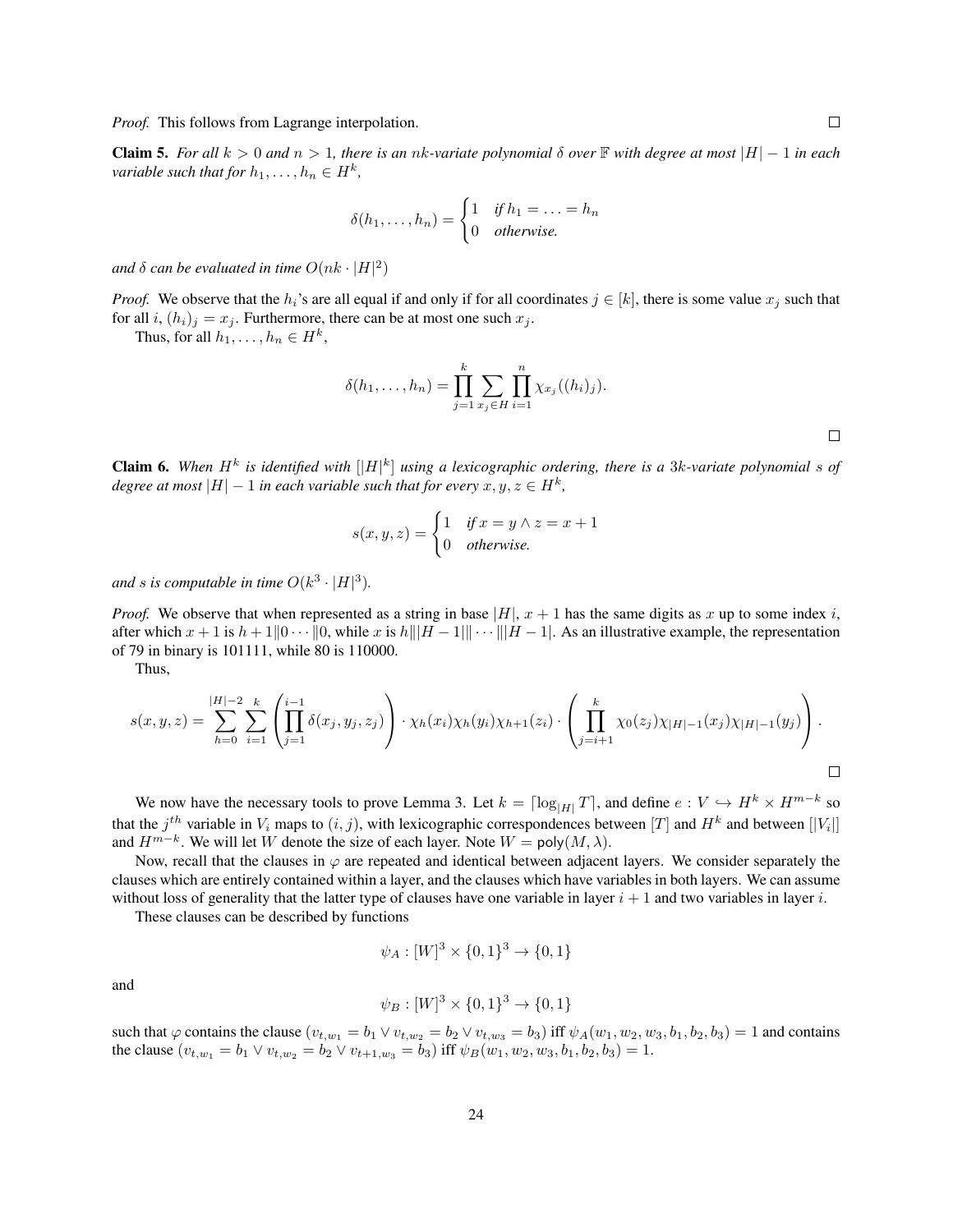Now, we claim that  $\hat{\phi}$  can be evaluated efficiently in terms of the low-degree extensions  $\hat{\psi}_A$  and  $\hat{\psi}_B$ , which themselves take only  $\tilde{O}(W^3) = \text{poly}(\lambda)$  time. This follows from the following formula for  $\hat{\phi}$ , where each  $i_j \in \mathbb{F}^m$  is parsed as a tuple  $(t_j, w_j) \in \mathbb{F}^k \times \mathbb{F}^{m-k}$ .

$$
\hat{\phi}(i_1, i_2, i_3, b_1, b_2, b_3) = \delta(t_1, t_2, t_3) \hat{\psi}_A(w_1, w_2, w_3, b_1, b_2, b_3) + s(t_1, t_2, t_3) \hat{\psi}_B(w_1, w_2, w_3, b_1, b_2, b_3)
$$

 $\Box$ 

We will next combine this lemma with Theorem [1](#page-16-1) to obtain an adaptive RAM delegation protocol.

#### <span id="page-24-0"></span>5.2 RAM Delegation Protocol

First, we observe that without loss of generality we can assume a fixed polynomial poly such that the RAM machines delegated are of size at most poly( $\lambda$ ). Otherwise, we can instead delegate a universal RAM machine, with a preceding sequence of delegated constant-sized computations that add the desired machine to the persistent database. For machines of this size, let  $\ell(\lambda) = \max_i \{ |V_i| \}$ , where  $\{V_i\}$  are the variables of the CNF given by Lemma [2.](#page-21-2) Let  $(V_0, V_1, P_{\text{PCP}})$  denote the PCP of Theorem [1](#page-16-1) and let  $k_{max}(\lambda) = 2\ell(\lambda)\ell_0(\lambda) + \lambda^2$ , where  $\ell_0(\cdot)$  is defined in the statement of Theorem [1.](#page-16-1) We will use a succinct PIR scheme (ScPIR.Send, ScPIR.Respond, ScPIR.Decode) as defined in Definition [4.](#page-10-1)

<span id="page-24-2"></span>Construction 1. *The algorithms* (Setup, KeyGen, ProcessDB, Prove, Verify) *are defined as below.* 

**Setup** Setup( $1^{\lambda}$ ) *samples a collision-resistant hash function*  $h: \{0,1\}^{2\lambda} \to \{0,1\}^{\lambda}$  *and outputs*  $pp = h$ .

Key Generation KeyGen(1<sup>λ</sup> ) *samples*

$$
(Q,\mathsf{st}) \leftarrow V_0(1^{\lambda}),
$$

*and a random injection*

$$
\zeta: Q \hookrightarrow [k_{max}].
$$

*It then defines, for each*  $i \in [k_{max}]$ ,

$$
(\tilde{q}_i, s_i) = \begin{cases} \text{ScPIR.Send}(1^{\lambda}, q) & \text{if } \zeta(q) = i \text{ for some } (\text{unique}) \text{ } q \in Q \\ \text{ScPIR.Send}(1^{\lambda}, 0) & \text{otherwise} \end{cases}
$$

KeyGen *outputs*

$$
\mathsf{pk} = (\tilde{q}_1, \ldots, \tilde{q}_{k_{max}})
$$

*and*

$$
\mathsf{sk} = (\mathsf{st}, Q, \zeta, (s_1, \dots, s_{k_{max}}))
$$

### Processing Database ProcessDB *is the same as in Lemma [2.](#page-21-2)*[9](#page-24-1)

**Proving** Prove<sup>dt</sup>(pp, pk, M) *outputs*  $(y, d_{\text{new}}, T, (\tilde{a}_1, \ldots, \tilde{a}_{k_{max}}))$  *after sampling* 

$$
y \leftarrow M^{D \rightarrow D_{\text{new}}}
$$
  
\n
$$
T = \text{TIME}(M, D)
$$
  
\n
$$
(d', dt') = \text{ProcessDB}(D_{\text{new}})
$$
  
\n
$$
\varphi \leftarrow \text{MakeCNF}(h, M, d, y, d', T)
$$
  
\n
$$
w \leftarrow \text{Transcript}^{dt}(1^T, M)
$$
  
\n
$$
\pi \leftarrow P_{\text{PCP}}(1^{\lambda}, \varphi, w)
$$
  
\n
$$
\tilde{a}_i \leftarrow \text{ScPIR.Respond}(\tilde{q}_i, \pi) \text{ for } i = 1, ..., k_{max}
$$

<span id="page-24-1"></span><sup>9</sup>For the curious reader, ProcessDB(D, h) simply computes the hash-tree of D with respect to h, and lets d be the root.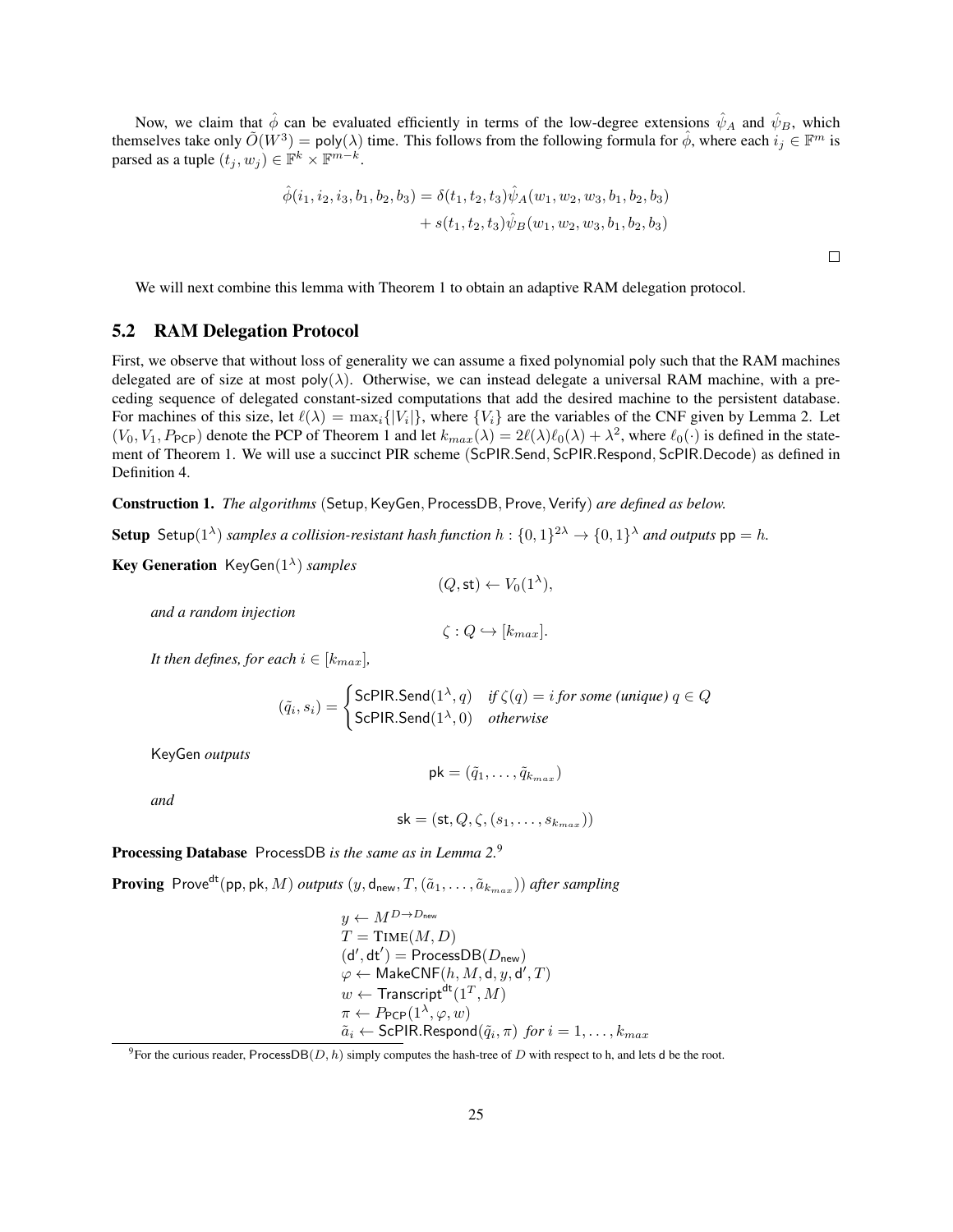**Verifying** Verify(pp, sk,  $(M, d, y, d', T)$ , pf  $= (\tilde{a}_1, \ldots, \tilde{a}_{k_{max}})$  *computes* 

$$
A:Q\to\Sigma
$$

*where for every*  $q \in Q$ *,* 

$$
A(q) = \mathsf{ScPIR}.\mathsf{Decode}(s_{\zeta(q)}, \tilde{a}_{\zeta(q)})
$$

and outputs  $V_1^{\hat{\phi}}(\mathsf{st},A)$ , where  $\hat{\phi}$  is the low-degree extension of  $\varphi =$  MakeCNF $(h,M,\mathsf{d},y,\mathsf{d}',T)$  and queries to φˆ *are efficiently answerable by Lemma [3.](#page-22-0)*

<span id="page-25-0"></span>Theorem 2. *Construction [1](#page-24-2) is an adaptively secure non-interactive RAM delegation protocol.*

*Proof.* Completeness is easy to see; we therefore focus on proving soundness.

Suppose for contradiction that there is a poly-sized prover ensemble  $\{P_{\lambda}^{*}\}_\lambda$  and a constant  $c > 0$  such that for infinitely many  $\lambda$  (let  $\Lambda$  denote this set of  $\lambda$ ),

$$
\Pr\left[\begin{array}{l}\mathsf{Verify}(h,\mathsf{sk},(M,\mathsf{d},y_0,\mathsf{d}_0',T),\mathsf{p}\mathsf{f}_0)=1 & \wedge \begin{array}{l} h \leftarrow \mathsf{Setup}(1^\lambda) \\ (\mathsf{pk},\mathsf{sk}) \leftarrow \mathsf{KeyGen}(1^\lambda) \\ \mathsf{Verify}(h,\mathsf{sk},(M,\mathsf{d},y_1,\mathsf{d}_1',T),\mathsf{p}\mathsf{f}_1)=1 \end{array}\right|\begin{array}{l} h \leftarrow \mathsf{Setup}(1^\lambda) \\ (\mathsf{pk},\mathsf{sk}) \leftarrow \mathsf{KeyGen}(1^\lambda) \\ (M,\mathsf{d},y_0,\mathsf{d}_0',\mathsf{p}\mathsf{f}_0,y_1,\mathsf{d}_1',\mathsf{p}\mathsf{f}_1,1^T) \leftarrow P_\lambda^*(h,\mathsf{pk}) \end{array}\right] > \lambda^{-c}
$$

Let  $H_{\lambda}$  denote the set of h for which

$$
\Pr\left[\begin{array}{l}\mathsf{Verify}(h,\mathsf{sk},(M,\mathsf{d},y_0,\mathsf{d}_0',T),\mathsf{pf}_0)=1 & \wedge \;\; \left|\begin{array}{l}(\mathsf{pk},\mathsf{sk}) \leftarrow \mathsf{KeyGen}(1^\lambda)\\ \mathsf{Verify}(h,\mathsf{sk},(M,\mathsf{d},y_1,\mathsf{d}_1',T),\mathsf{pf}_1)=1 \end{array}\right| \begin{array}{l}(\mathsf{pk},\mathsf{sk}) \leftarrow \mathsf{KeyGen}(1^\lambda)\\ (M,\mathsf{d},y_0,\mathsf{d}_0',\mathsf{pf}_0,y_1,\mathsf{d}_1',\mathsf{pf}_1,1^T) \leftarrow P_\lambda^*(h,\mathsf{pk}) \end{array}\right] > \frac{\lambda^{-c}}{2}.
$$

By a simple probability argument, the above equations, together with the definition of  $H_{\lambda}$ , imply that for every  $\lambda \in \Lambda$ ,

$$
\Pr_{h \leftarrow \mathsf{Setup}(1^{\lambda})} \left[ h \in H_{\lambda} \right] \ge \frac{\lambda^{-c}}{2}
$$

We define the ensemble  $\{P^*_{\mathsf{PCP},\mathsf{h}}(\cdot)\}\$  such that on input  $Q \subseteq N$  (where N is the length of a proof), it does the following:

1. Pick a random injection  $\zeta: Q \to [k_{max}]$  and, for each  $i \in k_{max}$ , define

$$
(\tilde{q}_i, s_i) = \begin{cases} \text{ScPIR.Send}(1^\lambda, q) & \text{if } \zeta(q) = i \text{ for some (unique) } q \in Q \\ \text{ScPIR.Send}(1^\lambda, 0) & \text{otherwise} \end{cases}
$$

- 2. Define a public-key pk =  $(\tilde{q}_1, \ldots, \tilde{q}_{k_{max}})$ .
- 3. Compute  $(M, d, y_0, d'_0, pf_0, y_1, d'_1, pf_1, 1^T) \leftarrow P_{\lambda}^*(h, pk)$ , where  $pf_b = (\tilde{a}_1^b, \dots, \tilde{a}_{k_{max}}^b)$ .
- 4. Decrypt  $a_i^b \leftarrow \textsf{ScPIR}.\textsf{Decode}(s_i, \tilde{a}_i^b)$  for each  $b \in \{0, 1\}$  and  $i \in \{1, \ldots, k_{max}\}.$  Define

 $A_b: Q \to \Sigma$ 

so that for every  $q \in [Q]$ ,

 $A_b(q) = a_{\zeta(q)}^b$ 

- 5. For  $b \in \{0,1\}$ , compute  $\varphi_b \leftarrow \mathsf{MakeCNF}(h, M, d, y_b, d'_b, T)$ .
- 6. Output  $(\varphi_0, \varphi_1, A_0, A_1)$ .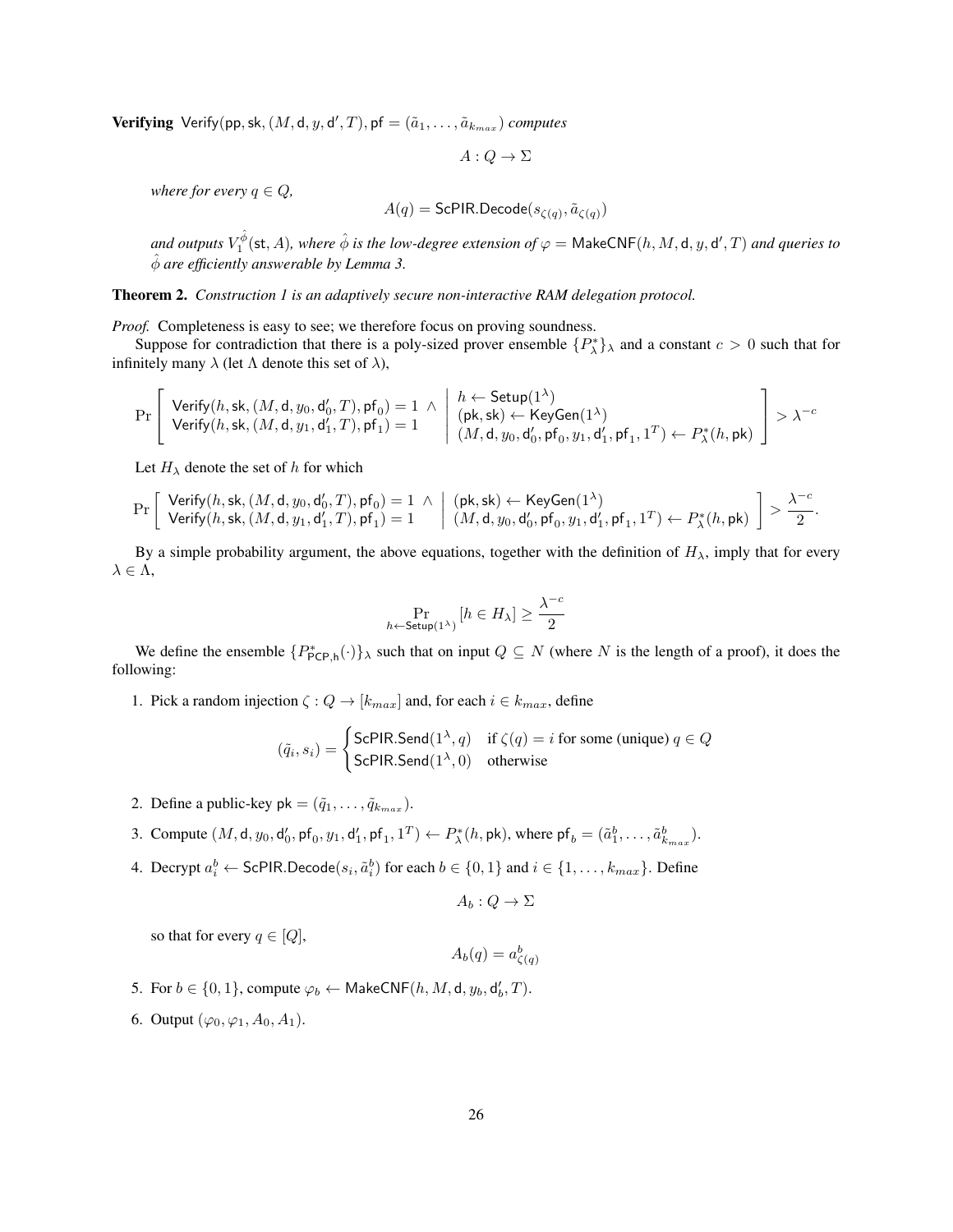By definition, it follows immediately that

$$
\Pr\left[\begin{array}{l} V_1(\text{st}, \varphi_0, A_0) = 1 \land \bigg| (Q, \text{st}) \leftarrow V_0(1^{\lambda}) \\ V_1(\text{st}, \varphi_1, A_1) = 1 \bigg| (\varphi_0, \varphi_1, A_0, A_1) \leftarrow P_{\text{PCP},h}^{*}(Q) \end{array}\right]\right]
$$

is the same as

$$
\Pr\left[\begin{array}{c}\mathsf{Verify}(h,\mathsf{sk},(M,\mathsf{d},y_0,\mathsf{d}_0',T),\mathsf{pf}_0)=1 ~\wedge~ \Big|~ (\mathsf{pk},\mathsf{sk}) \leftarrow \mathsf{KeyGen}(1^\lambda)\\ \mathsf{Verify}(h,\mathsf{sk},(M,\mathsf{d},y_1,\mathsf{d}_1',T),\mathsf{pf}_1)=1 \end{array} \Big|~\begin{array}{c} (\mathsf{pk},\mathsf{sk}) \leftarrow \mathsf{KeyGen}(1^\lambda)\\ (M,\mathsf{d},y_0,\mathsf{d}_0',\mathsf{pf}_0,y_1,\mathsf{d}_1',\mathsf{pf}_1,1^T) \leftarrow P_\lambda^*(h,\mathsf{pk}) \end{array} \right].
$$

If  $h \in H_\lambda$ , this probability is at least  $\lambda^{-c}/2$ . Furthermore, for each  $h$ ,  $P^*_{\text{PCP},h}(\cdot)$  produces  $\varphi_0, \varphi_1$  distributed as

$$
\begin{array}{l} \left(\mathsf{pk},\mathsf{sk}\right)\leftarrow \mathsf{KeyGen}(1^{\lambda})\\ \left(M,\mathsf{d},y_0,\mathsf{d}_0',y_1,\mathsf{d}_1'\right)\leftarrow P_{\lambda}^*(h,\mathsf{pk})\\ \varphi_b\leftarrow \mathsf{MakeCNF}(h,M,\mathsf{d},y_b,\mathsf{d}_b',T) \end{array}
$$

**Claim 7.** *For all h,*  $\{P^*_{\text{PCP},h}(\cdot)\}\$ *, is a k<sub>max</sub>-computationally no-signaling ensemble.* 

*Proof.* This follows from the security of the PIR scheme. Suppose otherwise – namely, suppose there exists  $Q' \subseteq Q$ such that the distributions

<span id="page-26-0"></span>
$$
(\varphi_0, \varphi_1, (A_0)_{Q'}, (A_1)_{Q'}) \Big| (\varphi_0, \varphi_1, A_0, A_1) \leftarrow P_{\mathsf{PCP}, \mathsf{h}}^*(Q) \tag{8}
$$

<span id="page-26-1"></span>and

$$
(\varphi_0, \varphi_1, A_0, A_1) \Big| (\varphi_0, \varphi_1, A_0, A_1) \leftarrow P_{\text{PCP}, \text{h}}^*(Q') \tag{9}
$$

are efficiently distinguishable. By averaging, there exists some injection  $\zeta: Q \to [k_{max}]$  such that using this  $\zeta$  in the definition of  $P_{\text{PCP},h}^*$  still yields distinguishable results. By a hybrid argument, we can assume without loss of generality that  $|Q| = |Q'| + 1$ . In particular, let  $q^*$  denote the sole element of  $Q \setminus Q'$  and let  $i^*$  denote  $\zeta(q^*)$ . Now, given a PIR query  $\tilde{q}^* =$  ScPIR.Send $(1^{\lambda}, q, N)$ , we show how to distinguish the case when  $q = q^*$  from the case when  $q = 0$ .

First, for all  $i \in [k_{max}] \setminus \{i^*\}$ , sample

$$
(\tilde{q}_i, s_i) = \begin{cases} \text{ScPIR.Send}(1^{\lambda}, q) & \text{if } i = \zeta(q) \text{ for some (unique) } q \in Q' \\ \text{ScPIR.Send}(1^{\lambda}, 0) & \text{otherwise.} \end{cases}
$$

Define  $\tilde{q}_{i^*} = \tilde{q}^*$ . Then, compute

$$
(M,\mathsf{d},y_0,\mathsf{d}_0',\tilde{\mathbf{a}}^0,y_1,\mathsf{d}_1',\tilde{\mathbf{a}}^1) \leftarrow P_{\lambda}^*(h,(T_{\lambda},(\mathsf{pk}_1,\ldots,\mathsf{pk}_{k_{max}}),(\tilde{q}_1,\ldots,\tilde{q}_{k_{max}}))).
$$

For each  $i \in \zeta(Q')$ , compute

$$
a_i^b \leftarrow \mathsf{ScPIR}.\mathsf{Decode}(s_i, \mathbf{\tilde{a}}_i^b).
$$

From this, compute  $(\varphi_0, \varphi_1, A_0|_{Q'}, A_1|_{Q'})$  as in  $P^*_{\mathsf{PCP},\mathsf{h}}(\cdot)$ .

If q were  $q^*$ , then  $(\varphi_0, \varphi_1, A_0|_{Q'}, A_1|_{Q'})$  would be distributed as in [\(8\)](#page-26-0). If it were 0, then it would be distributed as in [\(9\)](#page-26-1). By assumption, these distributions are efficiently distinguishable, so we have broken the security of the PIR scheme.  $\Box$ 

Now, for  $h \in H_{\lambda}$ , we have a  $k_{max}$ -CNS PCP prover which with probability  $\lambda^{-c}/2$  convinces the PCP verifier to accept two conflicting proofs. Thus, by Theorem [1,](#page-16-1) there is a PPT oracle algorithm  $\text{Assign}_c$  and a negligible function negl such that for all  $\lambda \in \Lambda$  and all  $h \in H_{\lambda}$ , Assign $c^{P_{\text{PCP},h}^{*}(\cdot)}$  is an adaptive  $2\ell(\lambda)$ -partial assignment generator. Furthermore, for any set of variables  $V \subseteq [T'_\lambda]$  with  $|V| \le 2\ell(\lambda)$ , when we sample

$$
(\varphi_0,\varphi_1,A_0,A_1) \leftarrow \mathsf{Assign}_c^{P_{\mathsf{PCP},\mathsf{h}}^*(\cdot)}(1^\lambda,V),
$$

we have that the distribution on  $(\varphi_0, \varphi_1)$  is indistinguishable from that obtained in the course of running  $P^*_{\text{PCP,h}}$ , conditioned on  $P_{\text{PCP},h}^*$  convincing the verifier. In particular, there are (with high probability)  $(M, d, y_0, d'_0, y_1, d'_1, T)$ such that: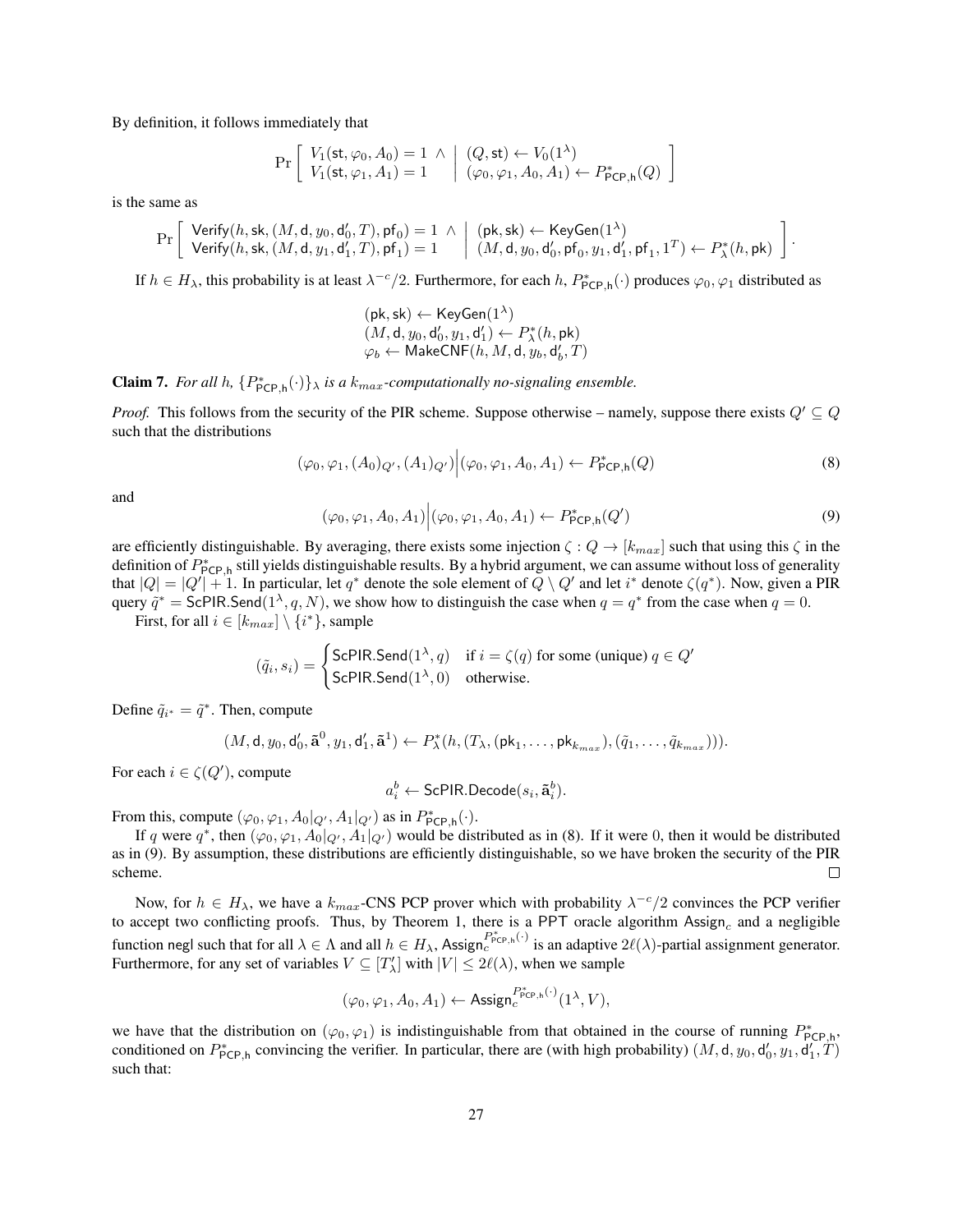For each  $b \in \{0, 1\}$ ,  $\varphi_b$  is the formula

$$
\varphi^{M,\mathsf{d}}_{in} \wedge \varphi^{M,T,h} \wedge \varphi^{y,\mathsf{d}'}_{out}.
$$

We know that any locally consistent assignments to such pairs of formulas must agree on  $V_0, q \cup V_0, d \cup V_0, y$  and with non-negligible probability they must disagree on  $V_T \cdot q \cup V_T \cdot d \cup V_T \cdot y$ . Thus, there exists some i such that when querying

$$
(\varphi_0, \varphi_1, A_0, A_1) \leftarrow \text{Assign}_{c}^{P_{\text{PCP},h}^*(\cdot)}(1^{\lambda}, V_i \cup V_{i+1}),
$$

A<sub>0</sub> and A<sub>1</sub> are two locally consistent assignments to  $\varphi^{M,T_{\lambda},h}$  such that A<sub>0</sub> and A<sub>1</sub> agree on  $V_i.q\cup V_i.d\cup V_i.y$  but disagree on  $V_{i+1}.q \cup V_{i+1}.d \cup V_{i+1}.y$ .

Thus for  $h \in H_{\lambda}$ , with non-negligible probability, FindCollision $(1^T, \varphi^{M,T,h}, A_0, A_1)$  outputs a collision in h. Since  $h \in H_\lambda$  with non-negligible probability, this violates the assumption that h is sampled from a collision-resistant hash family.  $\Box$ 

# <span id="page-27-0"></span>6 Batch Arguments of Knowledge for NP

In this section, we consider *batch arguments of knowledge* for NP languages, in which a prover wants to prove that each of  $x_1, \ldots, x_k$  is in L. We will show a 2-message protocol where the communication complexity and the running time of the verifier are both  $m \cdot \text{poly}(\lambda)$ , where m is the size of a witness that a single  $x_i$  is in  $\mathcal{L}$ , and as previously,  $\lambda$ is the security parameter.

We emphasize that we only prove non-adaptive soundness of this 2-message protocol, as opposed to RAM delegation where we proved adaptive soundness and hence got a non-interactive delegation scheme. Intuitively, the reason for this discrepancy is that in the case of NP, a polynomial size distinguisher cannot distinguish between  $x_i \in \mathcal{L}$ and  $x_i \notin \mathcal{L}$ , whereas in the case of polynomial-time RAM computations, a polynomial time distinguisher can do the computation on its own. We elaborate on this later.

Definition 11 (BARKs). *A (non-adaptive, 1-message) Batch Argument of Knowledge (BARK) for an NP language* L *defined by*  $R<sub>L</sub>$  *is a tuple of algorithms* (KeyGen,  $V$ ,  $P$ ) *satisfying the following properties:* 

**Completeness** *For all*  $x_1, \ldots, x_k$  *and*  $w_1, \ldots, w_k$  *such that for each*  $i \in [k]$ ,  $R_{\mathcal{L}}(x_i, w_i) = 1$ , *it holds that* 

$$
\Pr\left[V(\mathsf{sk}, (x_1, \ldots, x_k), \pi) = 1 \middle| \begin{array}{l} (\mathsf{pk}, \mathsf{sk}) \leftarrow \mathsf{KeyGen}(1^{\lambda}) \\ \pi \leftarrow P(\mathsf{pk}, (x_1, \ldots, x_k), (w_1, \ldots, w_k)) \end{array} \right] = 1
$$

(Non-Adaptive) Proof of Knowledge *There exists an algorithm E such that for all poly-sized*  $P^*_\lambda$  *and all*  $x_1, \ldots, x_k$ *, if*

$$
\Pr\left[V(\mathsf{sk}, (x_1, \dots, x_k), \pi) = 1 \middle| \begin{array}{l} (\mathsf{pk}, \mathsf{sk}) \leftarrow \mathsf{KeyGen}(1^{\lambda}) \\ \pi \leftarrow P_{\lambda}^*(\mathsf{pk}) \end{array} \right] = \epsilon \ge \frac{1}{\mathsf{poly}(\lambda)}
$$

*then*  $E(P_{\lambda}^*, (x_1, \ldots, x_k))$  *outputs, with high probability, witnesses*  $(w_1, \ldots, w_k)$  *in time*  $\text{poly}(|P_{\lambda}^*|, |x_1| + \ldots +$  $|x_k|, \frac{1}{\epsilon}$  *such that for each i,*  $R_{\mathcal{L}}(x_i, w_i) = 1$ *.* 

**Remark.** In our construction, the knowledge extractor uses  $P_{\lambda}^{*}$  as a black-box, and runs in time poly $(|x_1| + ... +$  $|x_k|, \frac{1}{\epsilon}$ ). For the sake of generality, the definition above allows for non-black extractors.

<span id="page-27-1"></span>**Theorem 3.** Let  $\mathcal{L} \in \mathbb{NP}$  be any language defined by a relation  $R_{\mathcal{L}}$  such that  $x \in \mathcal{L}$  if and only if there is a witness w such that  $R_{\mathcal{L}}(x, w) = 1$ . If a succinct PIR scheme exists as in Definition [4,](#page-10-1) then there is a BARK for  $\mathcal{L}$  with the *following efficiency:*

• *The length of a proof* π *when sampling*

$$
\pi \leftarrow P(q, (x_1, \ldots, x_k), (w_1, \ldots, w_k))
$$

*is*  $(\max_i |w_i|) \cdot \text{poly}(\lambda)$ . Furthermore the length of q is also  $(\max_i |w_i|) \cdot \text{poly}(\lambda)$ .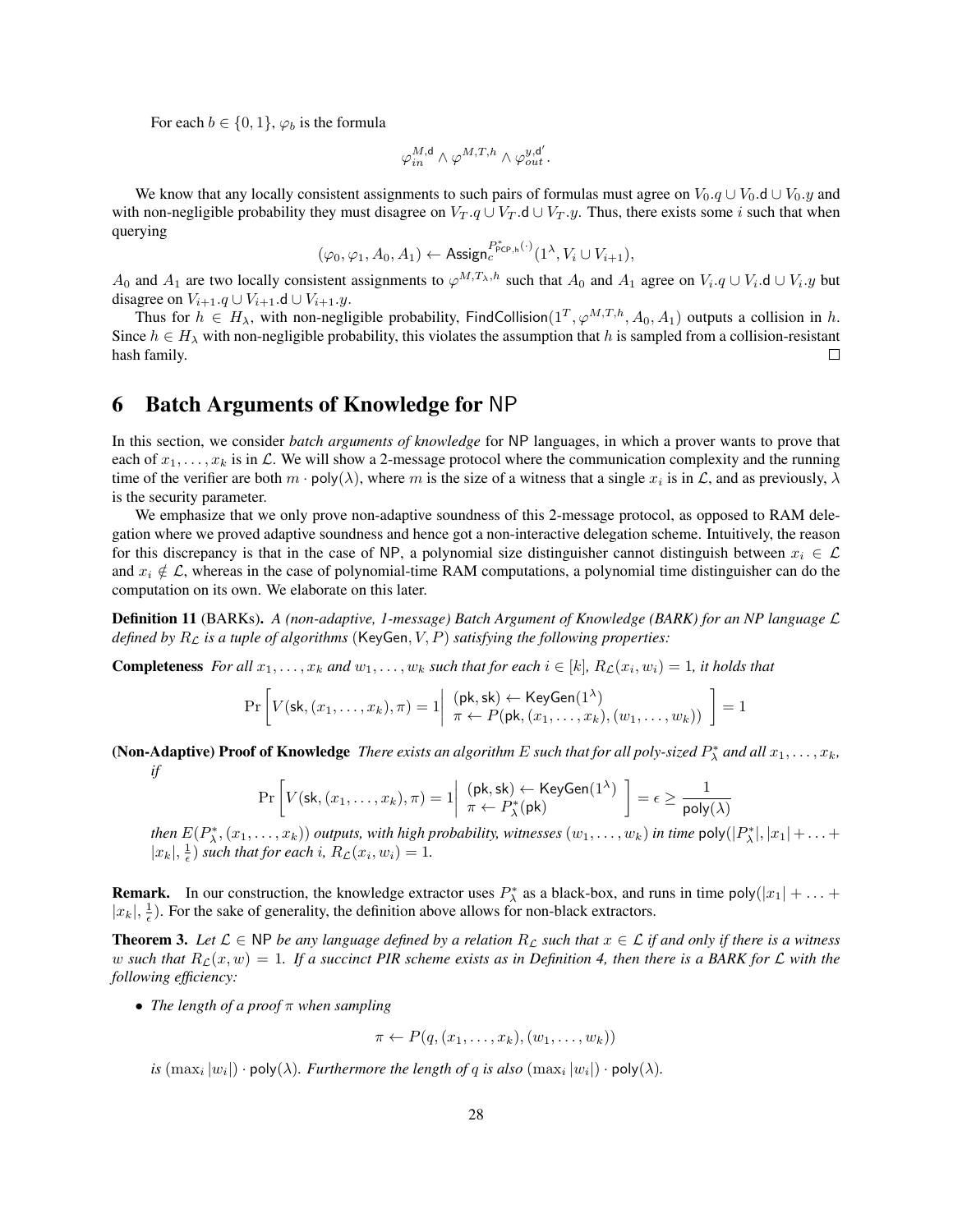• *The total running time of*  $(V_0, V_1)$  *is*  $(\sum_i |x_i| + \max_i |w_i|) \cdot \text{poly}(\lambda)$ *.* 

**Remark.** If the verifier is given (or has pre-computed) the digests of each  $x_i$ , the verifier can actually run in time  $(k + \max_i |w_i|) \cdot \text{poly}(\lambda).$ 

**Remark.** From now on, we write  $f = \tilde{O}(q)$  if there is a polynomial poly such that  $f(\lambda) \leq g(\lambda) \cdot \text{poly}(\lambda)$ , departing from the usual convention that  $\tilde{O}$  hides logarithmic factors.

**Proof Overview.** Let us suppose for simplicity that all the  $x_i$ 's have the same length n, and all  $w_i$ 's have the same length m.

Recall that Theorem  $1^{10}$  $1^{10}$  $1^{10}$ , together with a succinct PIR (as in Theorem [2\)](#page-25-0), allows one to prove for any  $\ell$  and any satisfiable 3-CNF  $\varphi$ , that  $\varphi$  is  $\ell$ -locally satisfiable via a 1-message (adaptively sound) protocol with communication complexity  $\tilde{O}(\ell)$ , where the running time of the verifier is  $\tilde{O}(\ell + T_{\hat{\phi}})$ , where  $T_{\hat{\phi}}$  is the time it takes to evaluate the low-degree extension of  $\phi$ , where  $\phi$  is the clause indicator function of  $\varphi$ . We denote by  $\phi$  the low-degree extension of  $φ$ .

It therefore suffices to define a 3-CNF  $\varphi_{x_1,...,x_k}$  such that:

- $\varphi_{x_1,...,x_k}$  is  $\tilde{O}(m)$ -locally satisfiable if and only if  $x_i \in \mathcal{L}$  for every i. Furthermore, for any i, a witness that  $x_i \in \mathcal{L}$  can be efficiently extracted from any such partial assignment generator.
- $\hat{\phi}_{x_1,...,x_k}$  is computable in time  $\tilde{O}(kn+m)$ .

First we construct  $\varphi_x$  that is satisfiable if and only if  $x \in \mathcal{L}$ , for a single x, and we ensure that given a  $\tilde{O}(m)$ -partial assignment generator for  $\varphi_x$ , one can efficiently extract a witness w such that  $R_{\mathcal{L}}(x, w) = 1$ . Once we have done this, we build  $\varphi_{x_1,...,x_k} = \bigwedge_i \varphi_{x_i}$ , and give each  $\varphi_{x_i}$  a disjoint set of variables. One point that we must carefully address is that the LDE of the clause indicator function of  $\varphi_{x_1,...,x_k}$  needs to be efficiently computable (i.e. in time  $\tilde{O}(kn+m)$ ). This is done in Lemma [5.](#page-30-0)

We first show the existence of such a  $\varphi_x$  when  $m = \Omega(n)$ . To this end, consider the RAM machine M which operates on a database whose initial contents are  $x||w$ , and computes  $R<sub>L</sub>(x, w)$ . Let T be a bound on the running time of  $R_{\mathcal{L}}$ , let  $h: \{0,1\}^{2\lambda} \to \{0,1\}^{\lambda}$  be a hash function, and let d be the digest of  $x||w$  with respect to the hash function h. Lemma [2](#page-21-2) constructs a 3-CNF  $\varphi \triangleq \varphi_{in}^{M,d} \wedge \varphi^{M,T,h} \wedge \varphi_{out}$  of a particular structure,<sup>[11](#page-28-1)</sup> so that (we show this "local-to-global" argument in Theorem [2\)](#page-25-0) given a poly( $\lambda$ )-partial assignment generator Assign for  $\varphi$  and a database D ∈ Digest<sup>-1</sup>(d), either  $M^D \to 1$  or one can efficiently find a collision in h. Importantly, this holds even if the database  $D$  is chosen adaptively as a (no-signaling) function of the queries that Assign receives. A stronger version of this "local-to-global" claim is part of Theorem [2.](#page-25-0)

We define  $\varphi_x$  as the 3-CNF consisting of  $\varphi'_{in} \wedge \varphi^{M,T,h} \wedge \varphi_{out}$ , where  $\varphi^{M,T,h}$  and  $\varphi_{out}$  are the 3-CNFs given by Lemma [2](#page-21-2) as above, and where  $\varphi'_{in}$  is a 3-CNF on  $v = \tilde{O}(n+m)$  new variables, as well as the variables  $V_0$  d from  $\varphi^{M,T,h}$ . The first  $n + m$  variables, denoted by  $V_D$ , supposedly contain  $x||w$ , and the other  $v - (n + m)$  variables are auxiliary variables, denoted by  $V_{aux}$ . The clauses of  $\varphi'_{in}$  ensure that  $V_0$ .d = Digest $(V_D)$ , and ensure that the first n variables of  $V_D$  are x.

Now suppose we are given a  $\tilde{O}(n)$ -partial assignment generator G for  $\varphi_x$ , and imagine querying  $V_D \cup V_{aux} \cup$ V<sub>0</sub>.d ∪ Q for any Q with  $|Q| \leq \text{poly}(\lambda)$ . We can view this as an adaptive poly( $\lambda$ )-partial assignment generator for  $\varphi^{M,T,h}$  on queries Q, which by local satisifiability, must sastify the following:

- Define D by the answers on  $V_D$ . Then D must be of the form  $x||w$ .
- The answers on  $V_d$  must be equal to Digest $(x||w)$ .
- The answers on Q must locally satisfy  $\varphi_{M,\text{Digest}(x||w),h}$ .

<span id="page-28-1"></span><span id="page-28-0"></span> $10$ In fact, a weaker variant of Theorem [1](#page-16-1) without adaptivity suffices.

<sup>&</sup>lt;sup>11</sup> In Lemma [2,](#page-21-2) the 3-CNF  $\varphi_{out} = \varphi_{out}^{y,d'}$  checks that the output is indeed y and checks that the digest of the database at the end of the computation is  $d'$ . In our setting, we do not care about  $d'$ , and we check that the output of the computation is 1, therefore we omit the notation of y, d' from  $\varphi_{out}.$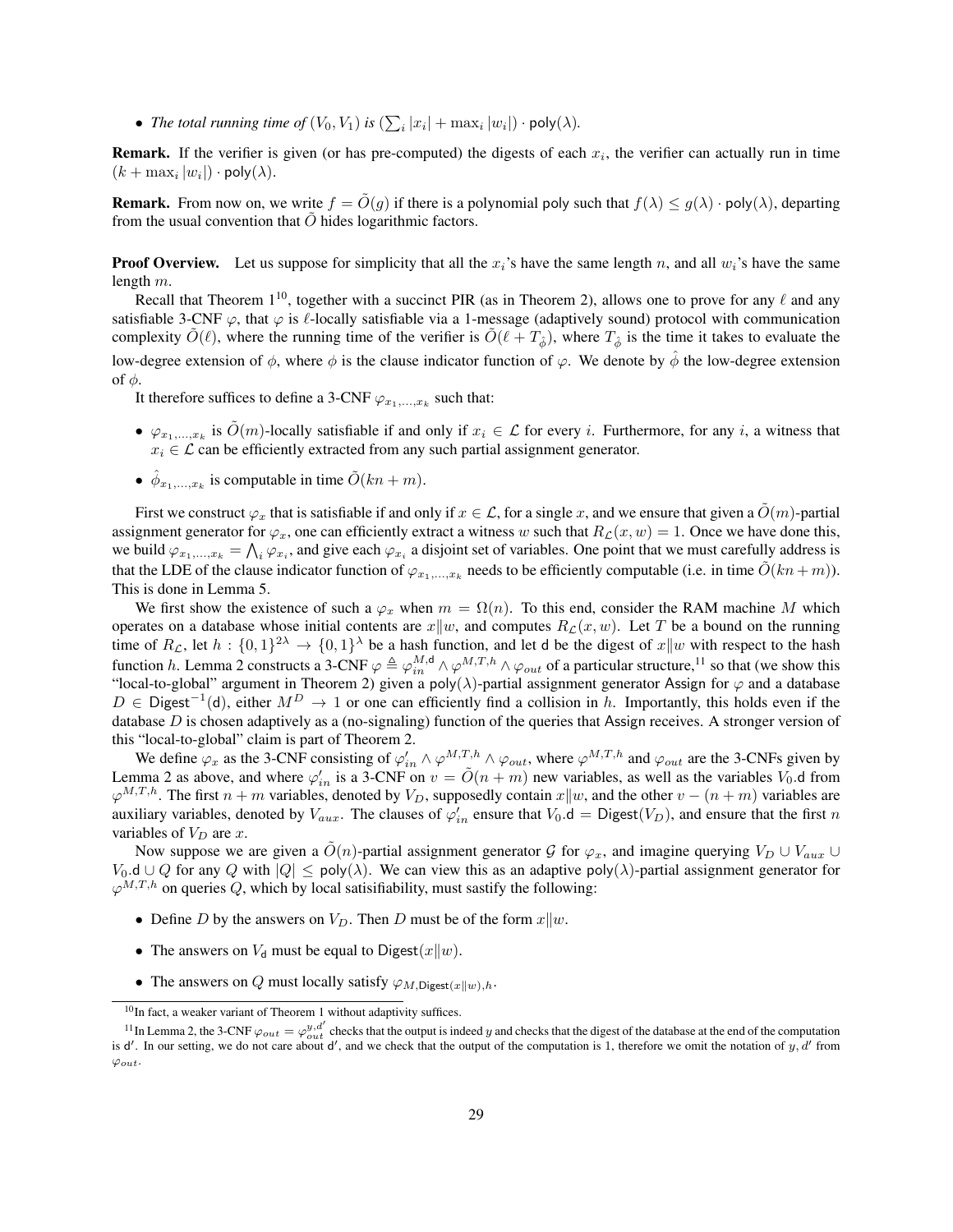By the "local-to-global" argument of Theorem 2 referenced above, it means that  $M^D \to 1$ . Furthermore, the answers on  $V_D$  directly give us a witness to this fact, so extractability is straight-forward.

Note that above the locality of the partial assignment generator is  $\tilde{O}(m + n)$ . Note that if  $m = o(n)$  then we do not get the efficiency we desire, of locality  $\tilde{O}(m)$ . To obtain our desired efficiency, we think of M as a RAM with two databases, one which initially holds  $x$  and the other which initially holds  $w$ . The point here is that instead of computing the digest of  $x||w, \varphi_x$  will have the digest of x (computed by the verifier) hard-coded, and will only compute the digest of w. As a result we will need a  $O(m)$ -partial assignment generator G for  $\varphi_x$ , in order to extract w, as desired.

We proceed with a formal proof of Theorem [3.](#page-27-1)

*Proof.* Let  $T(\cdot)$  and  $m(\cdot)$  be polynomials such that there is a Turing machine M which computes  $R_c(x, w)$  in time  $T(|x|)$ , provided that  $|w| \le m(|x|)$ . Without loss of generality, we can think of M as a two-tape machine, where the first tape initially holds  $x$  and the second tape initially holds  $w$ .

We begin with the following lemma, which sums up the required modifications to Lemma [2.](#page-21-2)

<span id="page-29-0"></span>Lemma 4. *There exist deterministic polynomial-time algorithms*

MakeCNF,Transcript, FindCollision,

 $such$  that for any hash function  $h: \{0,1\}^{2\lambda} \to \{0,1\}^{\lambda}$ , any input  $x$  with digest  $\mathsf{d}_x$ , MakeCNF $(h, x)$  is a 3-CNF  $\varphi$ with the following structure: Let  $T=T(|x|)$  and  $m=m(|x|)$ . Then,  $\varphi\triangleq\varphi_{in}^{M,d_x}\wedge\varphi_{wit}^{h,m}\wedge\varphi_{main}^{M,T,h}\wedge\varphi_{out}$ . We will *now define each component.*

- 1.  $\varphi$  has  $T' = \tilde{O}(T \cdot |M| + m)$  *variables. The set of variables* V *contains*  $T + 1$  *disjoint sets*  $V_0, \ldots, V_T$  *each of size*  $\tilde{O}(|M|)$ *, as well as a set*  $V_{wit}$  *with*  $\tilde{O}(m)$  *variables. Each set*  $V_i$  (for  $i = 1, \ldots, T$ ) *contains (in addition to*  $\tilde{O}(m)$  *auxiliary variables*):
	- Variables  $V_i$ , q whose values encode the Turing machine's local state after *i* execution steps.
	- Variables  $V_i$ .  $d_1$  and variables  $V_i$ .  $d_2$  whose values are the digests of the two tapes after i execution steps. *The first tape initially holds* x *and the second tape initially holds* w*.*
	- *Variables*  $V_i$ , *y* whose values encode the output of M if it has terminated by the i<sup>th</sup> step, and encode ⊥ *otherwise.*

 $V_{wit}$  has m variables  $V_{wit}$  w whose values encode a witness that  $x \in \mathcal{L}$ .  $V_{wit}$  also has auxiliary variables Vwit.aux*.*

- 2.  $\varphi_{in}^{M,\mathsf{d}_x}$  has clauses on  $V_0$ , which enforce that  $V_0.q=M.q_0$ ,  $V_0.\mathsf{d}_1=\mathsf{d}_x$ , and  $V_0.y=\bot$ .
- 3.  $\varphi_{wit}^{h,m}$  has  $\tilde{O}(m)$  *clauses on*  $V_{wit} \cup V_0$  *which enforce that*  $V_0.d_2 = \text{Digest}(h, V_{wit}.w)$ ,
- 4.  $\varphi_{main}^{M,T,h}$  has clauses only within each  $V_i$  and between  $V_i$  and  $V_{i+1}$ . These clauses are identically repeated between every pair of  $(V_i, V_{i+1})$ .
- *5.*  $\varphi_{out}$  *has only one clause on*  $V_T$ *, which enforces that*  $V_T \cdot y = 1$ *.*

#### *Furthermore:*

- *1.* If  $R_c(x, w) = 1$  *then* Transcript $(x, w)$  *outputs a satisfying assignment* A for  $\varphi$  *in time*  $T \cdot |M| \cdot \text{poly}(\lambda)$  *such that*  $A(V_{wit}.w) = w$ . If  $R_c(x, w) = 0$ , then Transcript $(x, w)$  *outputs an assignment which satisfies all clauses except for the one in*  $\varphi_{out}$  *(that is,*  $V_T \cdot y = 0$ *).*
- *2. For any two locally-consistent assignments* A and A' for  $\varphi$ , both on  $V_i \cup V_{i+1}$ , such that:
	- $A|_{V_i,q\cup V_i,d_1\cup V_i,d_2\cup V_i,y}\equiv A'|_{V_i,q\cup V_i,d\cup V_i,y}$  *(i.e. are equal as functions) but*
	- $\quad \bullet \; A|_{V_{i+1}.q\cup V_{i+1}.{\rm d}_1\cup V_{i+1}.{\rm d}_2\cup V_{i+1}.y} \not\equiv A'|_{V_{i+1}.q\cup V_{i+1}.{\rm d}\cup V_{i+1}.y}$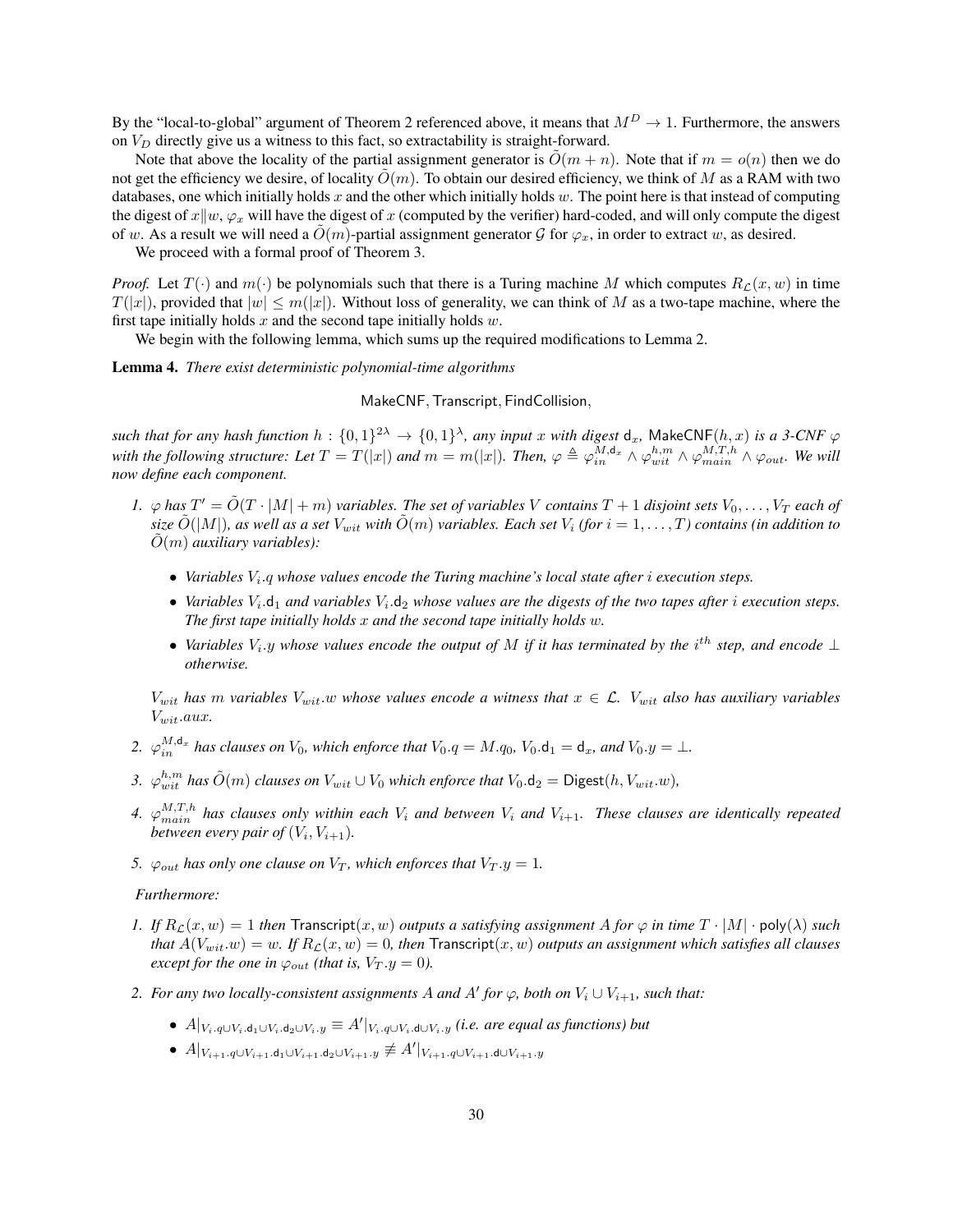*it holds that*  $\textsf{FindCollision}(1^T, \varphi, A, A')$  *outputs*  $(z, z')$  *such that*  $z \neq z'$  *and*  $h(z) = h(z') - in$  *other words, a collision under* h*.*

*Proof.* (Sketch) An assignment to any layer  $V_i$  contains the two digests corresponding to the two work tapes of the Turing machine M at computation step i (where initially the first work tape contains x and the second work tape contains a corresponding witness w), it contains the memory operations (i.e. reads or writes) that are performed by  $M$ on the  $i^{th}$  step, as well as the alleged results of these operations (i.e. the value read from memory or the value written to memory). This is used to compute the internal state of M on the  $i + 1<sup>th</sup>$  step, which in turn is used to compute the updated digests of the two work tapes in step  $i + 1$ . The constraints on  $V_i$  use cryptographic machinery (based on Merkle trees) to ensure that the claimed memory operation results are consistent with the previous memory digests.

 $\Box$ 

<span id="page-30-1"></span>**Claim 8.** Fix any x and sample a hash function h chosen from a collision-resistant hash family. Let  $\varphi$  be the 3-CNF *as in Lemma* [4,](#page-29-0) *corresponding to* x *and* h. Given a (non-adaptive)  $O(m)$ -partial assignment generator Assign for  $\varphi$ , *one can efficiently obtain a witness w such that*  $R_{\mathcal{L}}(x, w) = 1$  *with overwhelming probability.* 

*Proof.* We will show that querying  $\text{Assim}(V_{wit}.w)$  yields the desired witness with overwhelming probability. We know from local consistency and the definition of  $\varphi_{in}^{M,d_x}$  and  $\varphi_{wit}^{h,m}$  that if we query  $A \leftarrow$  Assign $(V_{wit} \cup V_0)$  and then compute  $A' \leftarrow$  Transcript $(x, A(V_{wit}.w))$ , then  $A|_{V_0. q\cup V_0. d_1\cup V_0. d_2\cup V_0. y}$  is equal (as a string) to  $A'|_{V_0. q\cup V_0. d_1\cup V_0. d_2\cup V_0. y}$ with overwhelming probability (and both are equal to  $(q_0, d_x, d_w, \perp)$  with overwhelming probability, where  $d_w$  is the digest of  $A(V_{wit}.w)$ ).

Similarly, by local consistency, and by the definition of  $\varphi_{out}$ , if we query A ← Assign( $V_{wit} \cup V_T$ ), then  $A(V_T.y)$ 1 with overwhelming probability.

We next show that with overwhelming probability  $A'(V_T,y) = 1$  where  $A' \leftarrow$  Transcript $(x, A(V_{wit}.w))$ , which implies that  $R_{\mathcal{L}}(x, V_{wit}.w) = 1$ . Suppose otherwise – that with non-negligible probability  $A'(V_T, y) \neq 1$ . Then there is some i such that when querying  $A \leftarrow$  Assign( $V_{wit} \cup V_i \cup V_{i+1}$ ) and  $A' \leftarrow$  Transcript(x,  $A(V_{wit}.w)$ ), it holds with non-negligible probability that

$$
A|_{V_i. q \cup V_i. \mathsf{d}_1 \cup V_i. \mathsf{d}_2 \cup V_i. y} \equiv A'|_{V_i. q \cup V_i. \mathsf{d}_1 \cup V_i. \mathsf{d}_2 \cup V_i. y}
$$

but

$$
A|_{V_{i+1}.q\cup V_{i+1}.d_1\cup V_{i+1}.d_2\cup V_{i+1}.y} \not\equiv A'|_{V_{i+1}.q\cup V_{i+1}.d_1\cup V_{i+1}.d_1\cup V_{i+1}.y},
$$

where again  $\equiv$  denotes equality as functions. This implies that we can efficiently find a collision in h by using FindCollision, which is a contradiction.

In this argument, we only ever needed to query Assign at  $\hat{O}(m)$  variables – specifically, we queried the number of variables in  $V_{wit}$  plus the number of variables in any  $V_i$ . Hence, it is only required that Assign is a  $\tilde{O}(m)$ -partial assignment generator.  $\Box$ 

<span id="page-30-2"></span>**Corollary 2.** *For any*  $x_1, \ldots, x_k$ , let  $\varphi_1, \ldots, \varphi_k$  be as in Lemma [4.](#page-29-0) Given an  $O(m)$ -partial assignment generator for  $\varphi = \bigwedge_i \varphi_i$ , one can efficiently find witnesses  $w_1, \ldots, w_k$  so that for each i,  $R_{\mathcal{L}}(x_i, w_i) = 1$ .

*Proof.* This follows from the fact that an  $\tilde{O}(m)$ -partial assignment generator for  $\varphi = \bigwedge_i \varphi_i$  is an  $\tilde{O}(m)$ -partial  $\Box$ assignment generator for each  $\varphi_i$ .

<span id="page-30-0"></span>**Lemma 5.** Let  $x_1, \ldots, x_k \in \{0,1\}^n$  be any strings. Let  $h : \{0,1\}^{2\lambda} \to \{0,1\}^{\lambda}$  be any hash function. For each  $i \in \{1, \ldots, k\}$ *, define* 

$$
\varphi_i = \mathsf{MakeCNF}(h, x_i).
$$

Let V be the variables of  $\varphi = \bigwedge_i \varphi_i$ .

*For any finite field*  $\mathbb{F}$  *with*  $|\mathbb{F}| > \log |V|$ *, and any subset*  $H \subseteq \mathbb{F}$  *with*  $|H| = \log |V|$ *, let*  $m = \log |V|/\log |H|$ *. There is an efficiently computable and invertible mapping*  $e: V \hookrightarrow H^m$  *such that the low-degree extension* 

$$
\hat{\phi} : \mathbb{F}^{3m+3} \to \mathbb{F}
$$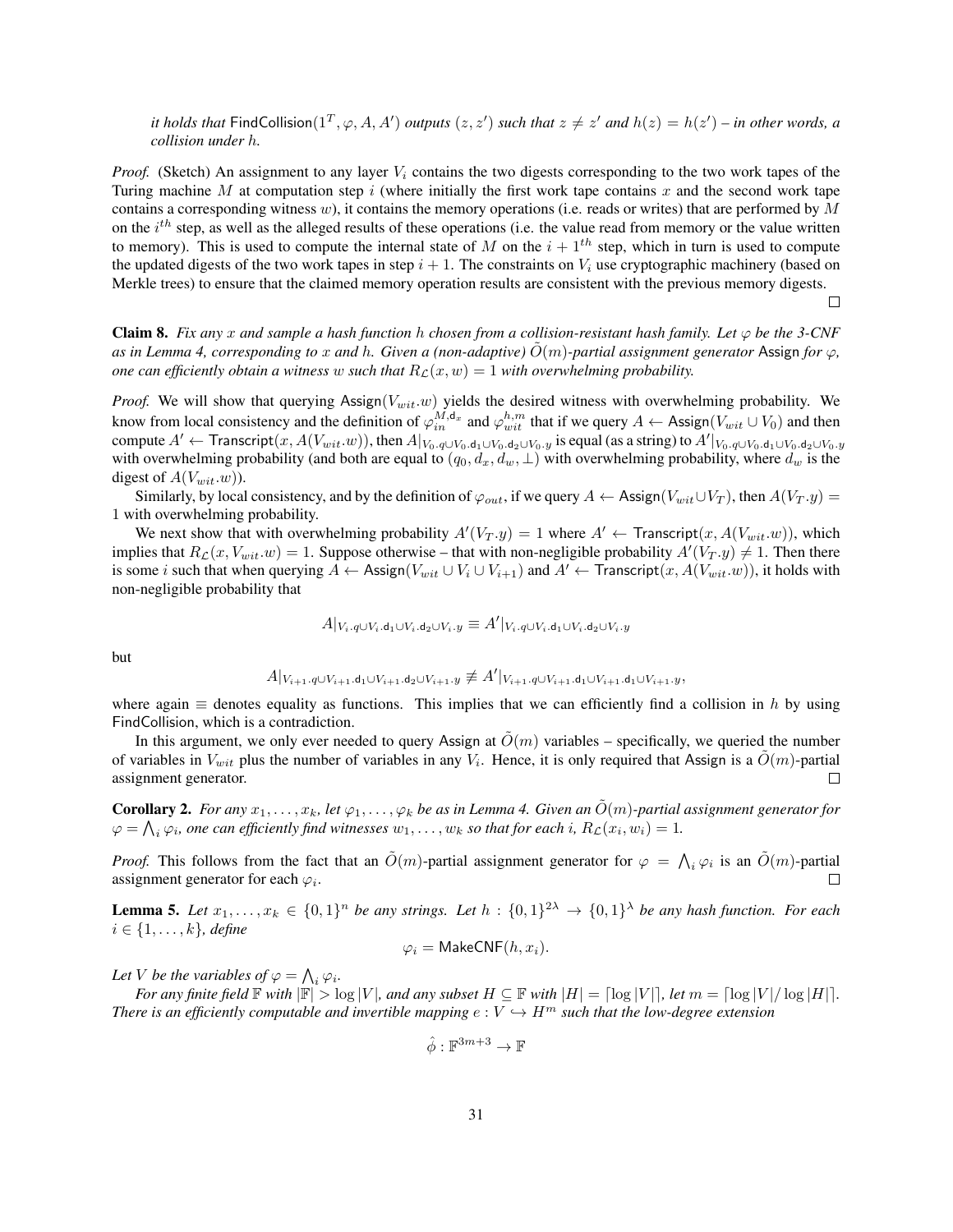*of the clause-indicator function*

$$
\phi: H^{3m+3} \to \{0,1\}
$$

 $\phi(i_1, i_2, i_3, b_1, b_2, b_3) = \begin{cases} 1 & \text{if } \varphi \text{ contains the clause } e^{-1}(i_1) = b_1 \vee e^{-1}(i_2) = b_2 \vee e^{-1}(i_3) = b_3 \end{cases}$ 0 *otherwise*

*is efficiently computable at any point*  $z \in \mathbb{F}^{3m+3}$  *in time*  $\tilde{O}(kn+m)$ *.* 

<span id="page-31-0"></span>*Proof.* We will need the following claims about functions whose low-degree extensions can be efficiently computed. **Claim 9.** Associate  $H^m$  with  $\vert \vert H \vert^m \vert$  by lexicographically extending an arbitrary correspondence of H with  $\vert \vert H \vert$ . *Then, for any*  $k \in [|H|^m]$ , we can compute the low-degree extension of

$$
eq^{\geq k}: H^{3m} \to \{0, 1\}
$$

$$
eq^{\geq k}(x, y, z) = \begin{cases} 1 & \text{if } x = y = z \geq k \\ 0 & \text{otherwise} \end{cases}
$$

*in*  $poly(|H|, m)$  *time (assuming field operations have unit cost).* 

*Proof.* We will think of x, y, z, and k all as being m-digit base- $|H|$  numbers, left-padding with 0's if necessary. Then,  $x > k$  if and only if either:

- The most significant digit of x is larger than the most significant digit of  $k$  or
- The most significant digit of x is equal to the most significant digit of k and the remaining digits of x and k form  $x'$  and  $k'$  with  $x' > k'$ .

Thus let  $k = k_1 || \cdots || k_m$  where  $k_1$  is the most significant digit. We can write the conditions for eq<sup>≥k</sup>(x, y, z) as a small number of disjoint cases corresponding to the first digit i at which x (or equivalent y or z) differs from k, plus another case for if  $x = k$ . This results in the following formula.

$$
\operatorname{eq}^{\geq k}(x, y, z) = \sum_{i=1}^{m} \left( \prod_{j=1}^{i-1} \delta(x_j, y_j, z_j, k_j) \right) \left( \sum_{h > k_i} \delta(x_i, y_i, z_i, h) \right) \left( \prod_{j=i+1}^{m} \delta(x_j, y_j, z_j) \right) + \prod_{i=1}^{m} \delta(x_i, y_i, z_i, k_i)
$$

 $\Box$ 

**Claim 10.** Associate  $H^m$  with  $\Vert H \Vert^m$  by lexicographically extending an arbitrary correspondence of H with  $\Vert H \Vert$ . *Then for any*  $k \in [|H|^m]$ , we can compute the low-degree extension of

$$
s^{\geq k}: H^{3m} \to \{0, 1\}
$$

$$
s^{\geq k}(x, y, z) = \begin{cases} 1 & \text{if } x = y = z - 1 \geq k \\ 0 & \text{otherwise} \end{cases}
$$

*in*  $poly(|H|, m)$  *time (assuming field operations have unit cost).* 

*Proof.* This is similar to the proof of Claim [9,](#page-31-0) but more involved. We now sum over at most  $m^2$  disjoint cases in which  $x$  can be greater than  $k$ , guessing two values:

- The first digit a at which x differs from  $k$  (and in particular, is larger).
- The first digit b after which the rest of the digits of x have the value  $|H| 1$ .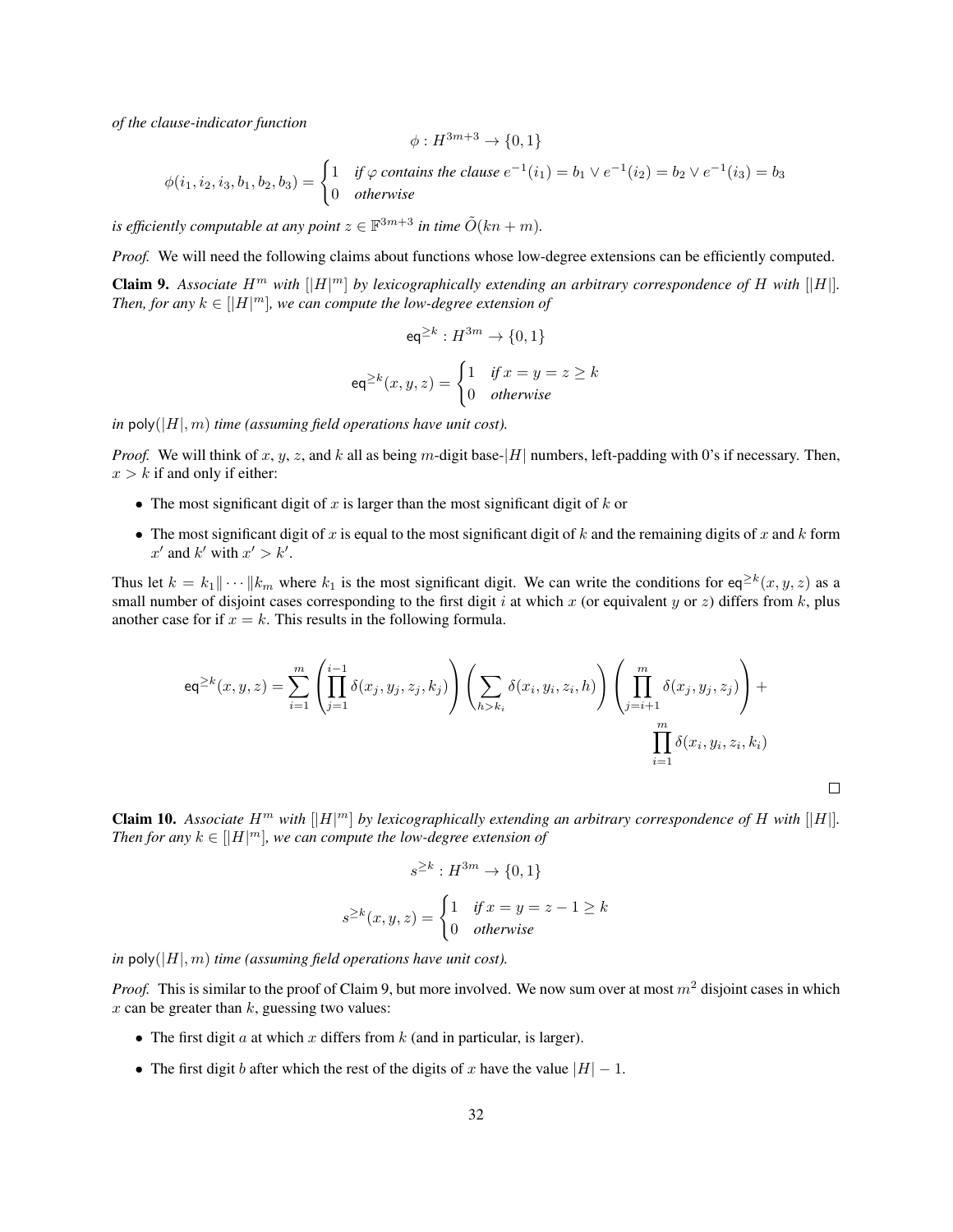Now  $s^{\geq k}(x, y, z)$  is the sum of  $m^2$  terms for each possible choice of a and b. For convenience of notation, we will consider three cases, plus an extra case for if  $x = k$ :

• When  $a < b$ , the term is

$$
\left(\prod_{i=1}^{a-1} \delta(x_i, y_i, z_i, k_i)\right) \cdot \left(\sum_{h > k_a} \delta(x_i, y_i, z_i, h)\right) \cdot \left(\prod_{i=a+1}^{b-1} \delta(x_i, y_i, z_i)\right) \cdot \left(\sum_{i=b+1}^{b-1} \delta(x_i, y_i, z_i)\right) \cdot \left(\sum_{h < |H|-1}^{m} \delta(x_h, y_h, |H| - 1)\delta(z_i, 0)\right)
$$

• When  $a = b$ , the term is

$$
\left(\prod_{i=1}^{a-1} \delta(x_i, y_i, z_i, k_i)\right) \cdot \left(\sum_{k_a < h < |H|-1} \delta(x_a, y_a, h) \delta(z_a, h+1)\right) \cdot \left(\prod_{i=a+1}^m \delta(x_i, y_i, |H|-1) \delta(z_i, 0)\right)
$$

• When  $a > b$ , the term is

$$
\left(\prod_{i=1}^{b-1} \delta(x_i, y_i, z_i, k_i)\right) \cdot \delta(x_b, y_b, k_b) \delta(z_b, k_b + 1) \cdot \left(\prod_{i=b+1}^{m} \delta(x_i, y_i, |H| - 1) \delta(z_i, 0)\right)
$$

if  $k_b$  < |H| − 1 and  $k_a$  < |H| − 1 and for each  $i \in \{b+1,\ldots,a-1\}$ ,  $k_i = |H| - 1$ . Otherwise, the term is 0.

• The term for if  $x = k$  is

$$
\prod_{i=1}^{m} \delta(x_i, y_i, k_i) \delta(z_i, (k+1)_i)
$$

Armed with the ability to compute low-degree extensions of eq<sup>≥k</sup> and  $s^{\geq k}$ , we can now write the formula for  $\hat{\phi}: \mathbb{F}^{3m+3} \to \mathbb{F}$ .

Let  $a = \lceil \log_{|H|} k \rceil$ , let  $b = \lceil \log_{|H|} T \rceil$ , and let  $\ell = \lceil \log_{|H|} |V_{wit}| \rceil$ . We will define  $e$  to map the variables of each  $\varphi_i$  into  $\{i\}\times H^{m-a}$ , where  $i\in[k]$  is interpreted in  $H^a$  as number in base  $|H|$ . In particular, the  $w^{th}$  variable of layer  $V_j$  in  $\varphi_i$  is mapped to  $(i, w, j + \ell) \in H^a \times H^{m-a-b} \times H^b$ . The variables of  $V_{wit}$  are mapped to

$$
H^a \times H^{m-a-b} \times \{t \in H^b : t < \ell\}
$$

in an arbitrary way.

Recall from the statement of Lemma [4](#page-29-0) that the clauses of each  $\varphi_i$  are highly repetitive. In particular, there are "small" clause-indicator functions  $\psi_A$  and  $\psi_B$  such that for any  $i \in [k]$  and any  $t \geq \ell$ ,  $\varphi_i$  contains the clause

$$
e^{-1}((i, j_1, t)) = b_1 \vee e^{-1}((i, j_2, t)) = b_2 \vee e^{-1}((i, j_3, t)) = b_3
$$

iff  $\psi_A(j_1, j_2, j_3, b_1, b_2, b_3) = 1$ . Also,  $\varphi_i$  contains the clause

$$
e^{-1}((i, j_1, t)) = b_1 \vee e^{-1}((i, j_2, t)) = b_2 \vee e^{-1}((i, j_3, t + 1)) = b_3
$$

iff  $\psi_B(j_1, j_2, j_3, b_1, b_2, b_3) = 1.$ 

Because  $\varphi_{wit}$  has  $\tilde{O}(m)$  (efficiently enumerable) clauses, its low-degree extension  $\hat{\phi}_{wit}$  can be computed in  $\tilde{O}(m)$ time.  $\varphi_{in}^{M,d_{x_i}}$  has poly( $\lambda$ ) constraints which take  $\tilde{O}(|x_i|)$  time to enumerate, and each of  $\tilde{\psi}_A$  and  $\tilde{\psi}_B$  is computable in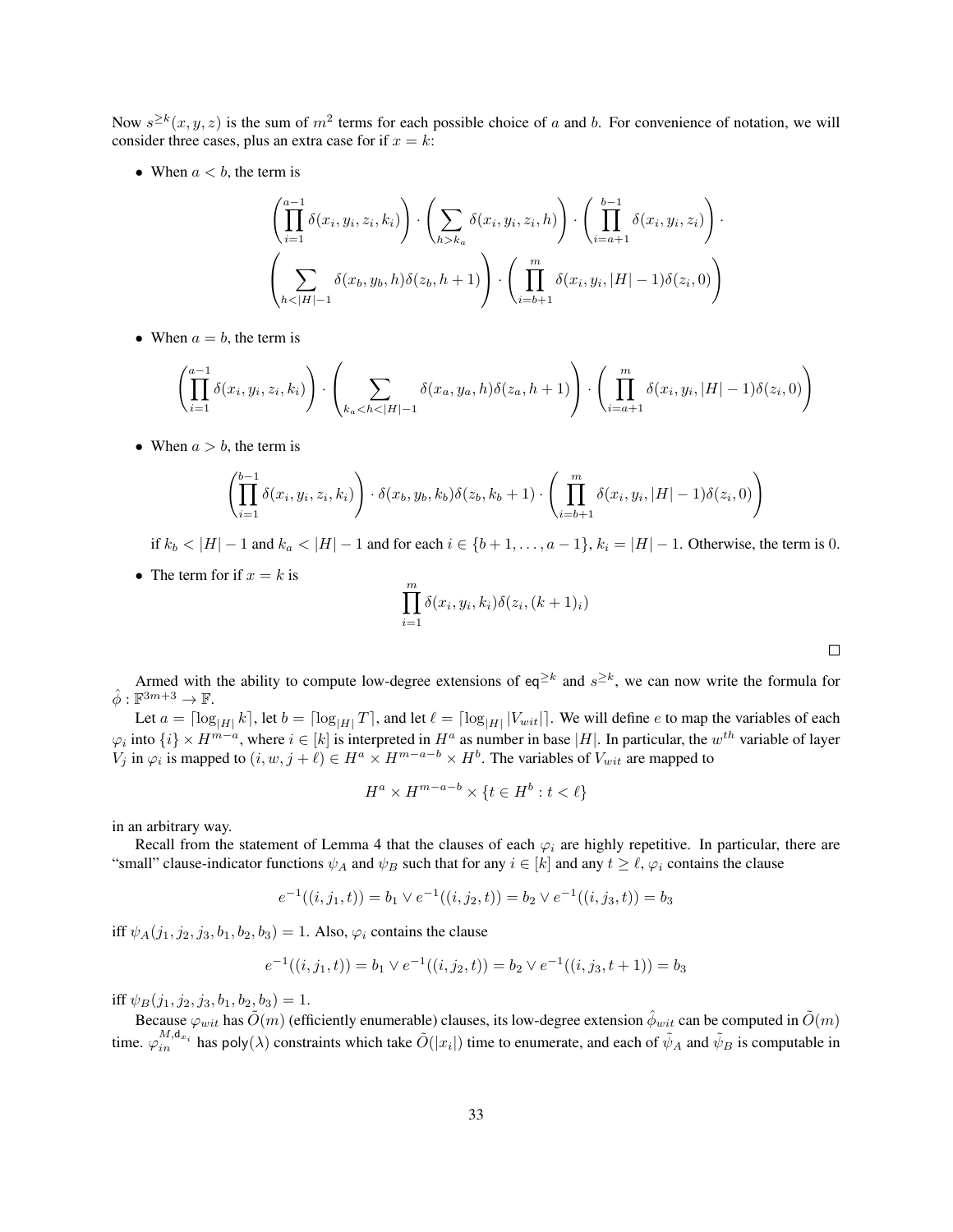time poly( $\lambda$ ). Thus, Lemma [5](#page-30-0) follows from the following formula, where each  $z_j$  is interpreted as a tuple  $(i_j, w_j, t_j) \in$  $\mathbb{F}^a \times \mathbb{F}^{m-a-b} \times \mathbb{F}^b$ .

$$
\hat{\phi}(z_1, z_2, z_3, b_1, b_2, b_3) = \delta(i_1, i_2, i_3) \cdot \begin{pmatrix} \text{eq}^{\geq t}(t_1, t_2, t_3) \hat{\psi}_A(j_1, j_2, j_3, b_1, b_2, b_3) + \\ s^{\geq t}(t_1, t_2, t_3) \hat{\psi}_B(j_1, j_2, j_3, b_1, b_2, b_3) + \\ \hat{\phi}_{wit}^{h,m}(w_1, t_1, w_2, t_2, w_3, t_3, b_1, b_3) \end{pmatrix} + \sum_i \hat{\phi}_{in}^{M, \text{d}_{x_i}}(z_1, z_2, z_3, b_1, b_2, b_3)
$$

Now that we have shown how to efficiently compute the low-degree extension of  $\phi$ , the construction and proof of Theorem [3](#page-27-1) proceeds similarly to the proof of Theorem [2.](#page-25-0) We can now describe our BARK scheme. Let M be the Turing machine such that  $x \in \mathcal{L} \cap \{0,1\}^n$  if and only if there is a witness  $w \in \{0,1\}^{m(n)}$  such that  $M(x, w) = 1$  in time  $T(n)$ . Let  $(V_{\text{PCP}}^0, V_{\text{PCP}}^1, P_{\text{PCP}})$  be the PCP of Theorem [1](#page-16-1) and let

(ScPIR.Send, ScPIR.Respond, ScPIR.Decode)

be a succinct PIR scheme as defined in Definition [4.](#page-10-1)

**Verifier's Message**  $V_0(1^\lambda, (x_1, \ldots, x_k))$  first computes

$$
(Q,\mathsf{st}) \leftarrow V^0_{\mathsf{PCP}}(1^{\lambda}).
$$

Let m be the maximum length of any witness corresponding to an  $x_i$ , and let  $m'$  be the locality in the statement of Claim [8.](#page-30-1) Let T be the corresponding running time of M. Let  $k_{max} = m' \cdot \ell_0(\lambda) + \lambda^2$ , where  $\ell_0(\cdot)$  is defined as in the statement of Theorem [1.](#page-16-1)

 $V_0$  samples a random injection

$$
\zeta: Q \hookrightarrow [k_{max}].
$$

It then defines, for each  $i \in [k_{max}]$ ,

$$
(\tilde{q}_i, s_i) = \begin{cases} \text{ScPIR.Send}(1^{\lambda}, q) & \text{if } \zeta(q) = i \text{ for some (unique) } q \in Q \\ \text{ScPIR.Send}(1^{\lambda}, 0) & \text{otherwise} \end{cases}
$$

and sends  $(\tilde{q}_1, \ldots, \tilde{q}_{m'})$  to the prover.

**Prover's Message**  $P((h, \tilde{q}_1, \ldots, \tilde{q}_{m'}), (x_1, \ldots, x_k), (w_1, \ldots, w_k))$  uses  $(w_1, \ldots, w_k)$  to compute a satisfying assignment w to the 3-CNF  $\varphi = \bigwedge_i \varphi_i$ , where  $\varphi_i \leftarrow \text{MakeCNF}(h, M, x_i, m(|x_i|), T(|x_i|)).$  It generates  $\pi \leftarrow P_{\mathsf{PCP}}(1^{\lambda}, \varphi, w)$  and computes  $\tilde{a_i} \leftarrow \mathsf{ScPIR}$ . Respond $(\tilde{q}_i, \pi)$  for  $i = 1, \dots, m'$ .

The prover sends  $(\tilde{a}_1, \ldots, \tilde{a}'_m)$  to the verifier.

**Verifier Checks** The verifier then computes  $A: Q \to \Sigma$  where for every  $q \in Q$ ,

$$
A(q) = \mathsf{ScPIR}.\mathsf{Decode}(s_{\zeta(q)}, \tilde{a}_{\zeta(q)})
$$

and outputs  $(V_{\text{PCP}}^1)^{\hat{\phi}}(\text{st}, A)$ , where  $\hat{\phi}$  is the low-degree extension of  $\bigwedge_i \varphi_i$ , and queries to  $\hat{\phi}$  are efficiently answerable by Lemma [5.](#page-30-0)

**Extraction** First, the security of the PIR implies that any BARK prover  $P^*$  for which

$$
\Pr\left[V_1(\mathsf{st}, \pi) = 1 \middle| \begin{array}{l} (q, \mathsf{st}) \leftarrow V_0(1^{\lambda}, x_1, \dots, x_k) \\ \pi \leftarrow P^*(q) \end{array} \right] \geq \epsilon(\lambda)
$$

can be turned into a  $k_{max}$ -wise CNS PCP prover  $P_{\text{PCP}}^*$  such that

$$
\Pr\left[V_{\mathsf{PCP}}^1(\mathsf{st}, \varphi, A) = 1 \middle| \begin{array}{c} (Q, \mathsf{st}) \leftarrow V_{\mathsf{PCP}}^0(1^\lambda) \\ A \leftarrow P_{\mathsf{PCP}}^*(Q) \end{array} \right] \ge \epsilon(\lambda)
$$

where  $\varphi = \bigwedge_i \varphi_i$  and  $\varphi_i = \text{MakeCNF}(h, M, x_i, m, T)$ . By Theorem [1,](#page-16-1) any such  $P_{\text{PCP}}^*$  can be turned into an  $\tilde{O}(m)$ -partial assignment generator for  $\varphi$ . By Corollary [2,](#page-30-2) this can be used, for each i, to extract a witness that  $x_i \in \mathcal{L}$ .

 $\Box$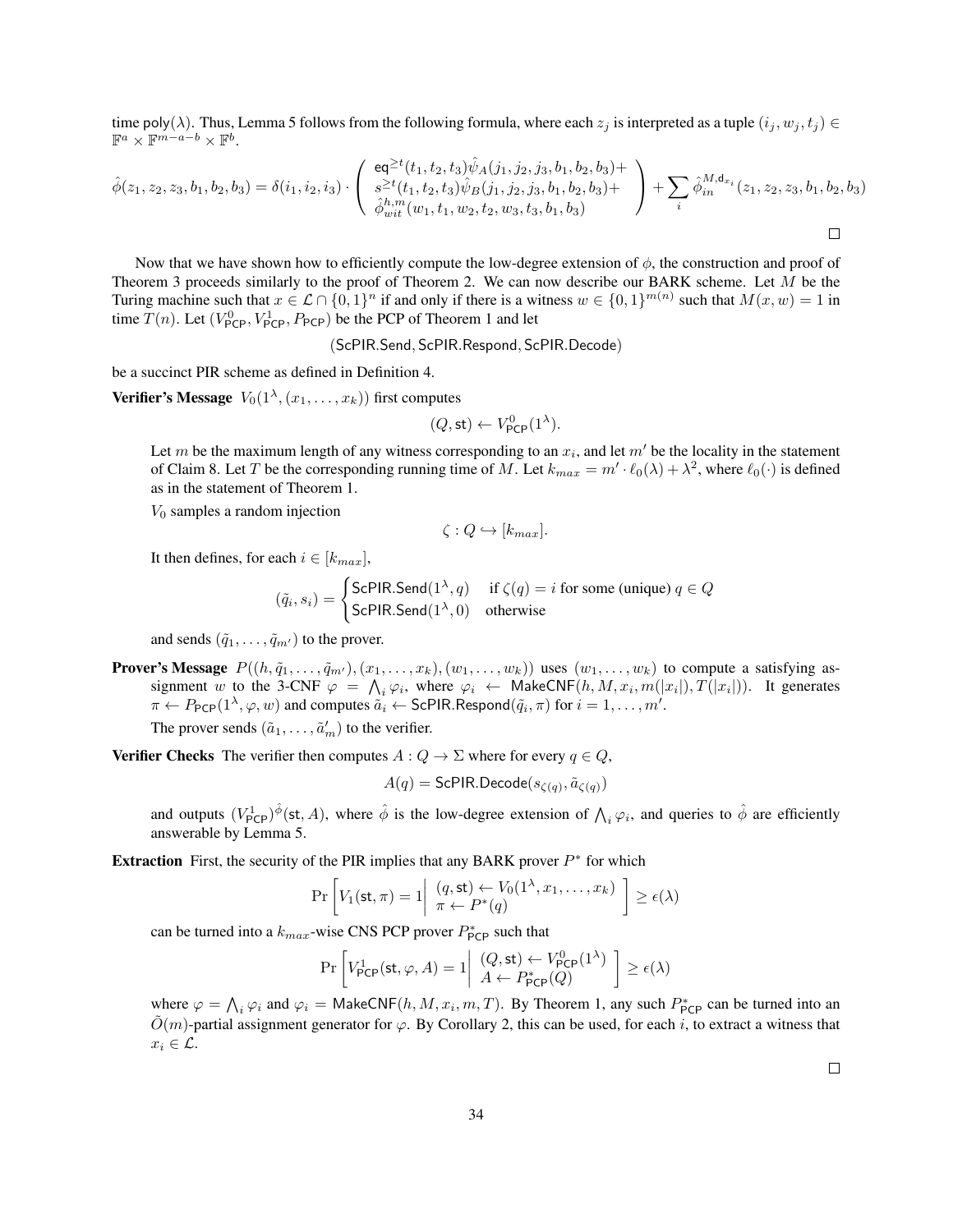#### <span id="page-34-0"></span>6.1 Barrier to Adaptively Sound BARKs

We argue that the non-adaptivity of the above scheme is inherent – namely, we cannot prove adaptive soundness of any BARK with a black box reduction to falsifiable assumptions. To show this, we show a black-box construction of a SNARK from any adaptively sound BARK. We then rely on the beautiful separation of [\[GW11\]](#page-36-9), which shows that SNARKs cannot have a black-box reduction to falsifiable assumptions.

Our first observation is that a BARK allows one to succinctly prove that a Merkle digest d is honestly generated, i.e. prove knowledge of  $D \in \{0,1\}^n$  such that  $d =$  Digest $(D)$ . The prover just needs to prove knowledge of an opening of  $D[i]$  that is consistent with d, for each  $i \in \{1, \ldots, n\}$ . But simultaneously proving knowledge of n different witnesses each of length  $O(\log n)$  is something a BARK can accomplish with a proof of length  $O(\log n)$ .

Building on this observation, we build a designated-verifier SNARK as follows. The SNARK public key consists of a collision-resistant hash function h, as well as a public key  $pk_{RAM}$  for our adaptive RAM delegation protocol. A proof for x consists of a digest d under h, a proof of knowledge as described above of a witness  $w \in \{0,1\}^n$  such that  $d = Digest(w)$ , and a proof (using the RAM protocol) that the NP relation accepts  $(x, w)$ .

### Acknowledgements

We thank Guy Rothblum and Alessandro Chiesa for their helpful feedback on the presentation of this work and its relation to previous work.

# References

- <span id="page-34-3"></span>[ABOR00] William Aiello, Sandeep N. Bhatt, Rafail Ostrovsky, and Sivaramakrishnan Rajagopalan. Fast verification of any remote procedure call: Short witness-indistinguishable one-round proofs for NP. In *ICALP*, volume 1853 of *Lecture Notes in Computer Science*, pages 463–474. Springer, 2000.
- <span id="page-34-8"></span>[ACC<sup>+</sup>15] Prabhanjan Ananth, Yu-Chi Chen, Kai-Min Chung, Huijia Lin, and Wei-Kai Lin. Delegating RAM computations with adaptive soundness and privacy. *IACR Cryptology ePrint Archive*, 2015:1082, 2015.
- <span id="page-34-6"></span>[AIK10] Benny Applebaum, Yuval Ishai, and Eyal Kushilevitz. From secrecy to soundness: Efficient verification via secure computation. In *ICALP (1)*, volume 6198 of *Lecture Notes in Computer Science*, pages 152– 163. Springer, 2010.
- <span id="page-34-2"></span>[ALM<sup>+</sup>98] Sanjeev Arora, Carsten Lund, Rajeev Motwani, Madhu Sudan, and Mario Szegedy. Proof verification and the hardness of approximation problems. *J. ACM*, 45(3):501–555, 1998.
- <span id="page-34-1"></span>[AS98] Sanjeev Arora and Shmuel Safra. Probabilistic checking of proofs: A new characterization of NP. *J. ACM*, 45(1):70–122, 1998.
- <span id="page-34-4"></span>[BCC<sup>+</sup>14] Nir Bitansky, Ran Canetti, Alessandro Chiesa, Shafi Goldwasser, Huijia Lin, Aviad Rubinstein, and Eran Tromer. The hunting of the SNARK. *IACR Cryptology ePrint Archive*, 2014:580, 2014.
- <span id="page-34-5"></span>[BCCT13] Nir Bitansky, Ran Canetti, Alessandro Chiesa, and Eran Tromer. Recursive composition and bootstrapping for SNARKS and proof-carrying data. In *STOC*, pages 111–120. ACM, 2013.
- <span id="page-34-10"></span>[BFLS91] László Babai, Lance Fortnow, Leonid A. Levin, and Mario Szegedy. Checking computations in polylogarithmic time. In *STOC*, pages 21–31. ACM, 1991.
- <span id="page-34-7"></span>[BGL<sup>+</sup>15] Nir Bitansky, Sanjam Garg, Huijia Lin, Rafael Pass, and Sidharth Telang. Succinct randomized encodings and their applications. *IACR Cryptology ePrint Archive*, 2015:356, 2015.
- <span id="page-34-9"></span>[BV14] Zvika Brakerski and Vinod Vaikuntanathan. Lattice-based FHE as secure as PKE. In Moni Naor, editor, *Innovations in Theoretical Computer Science, ITCS'14, Princeton, NJ, USA, January 12-14, 2014*, pages 1–12. ACM, 2014.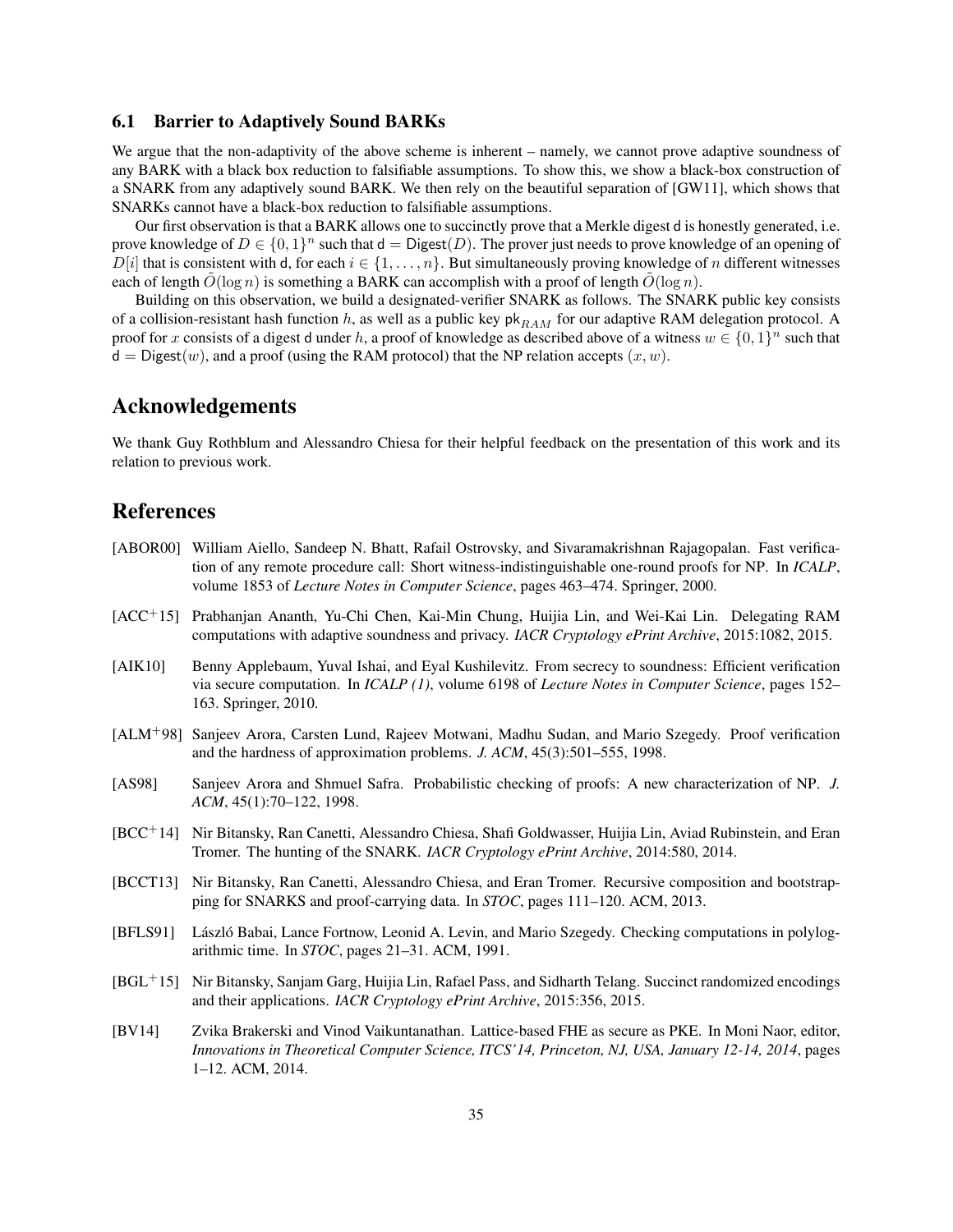- <span id="page-35-12"></span>[CCC<sup>+</sup>16] Yu-Chi Chen, Sherman S. M. Chow, Kai-Min Chung, Russell W. F. Lai, Wei-Kai Lin, and Hong-Sheng Zhou. Cryptography for parallel RAM from indistinguishability obfuscation. In *ITCS*, pages 179–190. ACM, 2016.
- <span id="page-35-10"></span>[CCHR15] Ran Canetti, Yilei Chen, Justin Holmgren, and Mariana Raykova. Succinct adaptive garbled RAM. *IACR Cryptology ePrint Archive*, 2015:1074, 2015.
- <span id="page-35-11"></span>[CH16] Ran Canetti and Justin Holmgren. Fully succinct garbled RAM. In *ITCS*, pages 169–178. ACM, 2016.
- <span id="page-35-9"></span>[CHJV15] Ran Canetti, Justin Holmgren, Abhishek Jain, and Vinod Vaikuntanathan. Succinct garbling and indistinguishability obfuscation for RAM programs. In *STOC*, pages 429–437. ACM, 2015.
- <span id="page-35-5"></span>[CKLR11] Kai-Min Chung, Yael Tauman Kalai, Feng-Hao Liu, and Ran Raz. Memory delegation. In *Advances in Cryptology - CRYPTO 2011 - 31st Annual Cryptology Conference, Santa Barbara, CA, USA, August 14-18, 2011. Proceedings*, pages 151–168, 2011.
- <span id="page-35-8"></span>[CKV10] Kai-Min Chung, Yael Tauman Kalai, and Salil P. Vadhan. Improved delegation of computation using fully homomorphic encryption. In Rabin [\[Rab10\]](#page-36-14), pages 483–501.
- <span id="page-35-13"></span>[CMS99] Christian Cachin, Silvio Micali, and Markus Stadler. Computationally private information retrieval with polylogarithmic communication. In Jacques Stern, editor, *Advances in Cryptology - EUROCRYPT '99, International Conference on the Theory and Application of Cryptographic Techniques, Prague, Czech Republic, May 2-6, 1999, Proceeding*, volume 1592 of *Lecture Notes in Computer Science*, pages 402– 414. Springer, 1999.
- <span id="page-35-6"></span>[DFH12] Ivan Damgård, Sebastian Faust, and Carmit Hazay. Secure two-party computation with low communication. In *Theory of Cryptography - 9th Theory of Cryptography Conference, TCC 2012, Taormina, Sicily, Italy, March 19-21, 2012. Proceedings*, pages 54–74, 2012.
- <span id="page-35-1"></span>[DHRW16] Yevgeniy Dodis, Shai Halevi, Ron D. Rothblum, and Daniel Wichs. Spooky encryption and its applications. Cryptology ePrint Archive, Report 2016/272, 2016. <http://eprint.iacr.org/>.
- <span id="page-35-0"></span>[DLN<sup>+</sup>01] Cynthia Dwork, Michael Langberg, Moni Naor, Kobbi Nissim, and Omer Reingold. Succinct proofs for np and spooky interactions. Unpublished manuscript, 2001.
- <span id="page-35-3"></span>[DNR16] Cynthia Dwork, Moni Naor, and Guy N. Rothblum. Spooky interaction and its discontents: Compilers for succinct two-message argument systems. Cryptology ePrint Archive, Report 2016/291, 2016. [http:](http://eprint.iacr.org/) [//eprint.iacr.org/](http://eprint.iacr.org/).
- <span id="page-35-14"></span>[Gen09] Craig Gentry. *A fully homomorphic encryption scheme*. PhD thesis, Stanford University, 2009.
- <span id="page-35-7"></span>[GGP10] Rosario Gennaro, Craig Gentry, and Bryan Parno. Non-interactive verifiable computing: Outsourcing computation to untrusted workers. In Rabin [\[Rab10\]](#page-36-14), pages 465–482.
- <span id="page-35-4"></span>[GK16] Shafi Goldwasser and Yael Tauman Kalai. Cryptographic assumptions: A position paper. In *Theory of Cryptography - 13th International Conference, TCC 2016-A, Tel Aviv, Israel, January 10-13, 2016, Proceedings, Part I*, pages 505–522, 2016.
- <span id="page-35-2"></span>[GKR08] Shafi Goldwasser, Yael Tauman Kalai, and Guy N. Rothblum. Delegating computation: interactive proofs for muggles. In Cynthia Dwork, editor, *Proceedings of the 40th Annual ACM Symposium on Theory of Computing, Victoria, British Columbia, Canada, May 17-20, 2008*, pages 113–122. ACM, 2008. Full version in [\[GKR15\]](#page-35-15).
- <span id="page-35-15"></span>[GKR15] Shafi Goldwasser, Yael Tauman Kalai, and Guy N. Rothblum. Delegating computation: Interactive proofs for muggles. *J. ACM*, 62(4):27, 2015.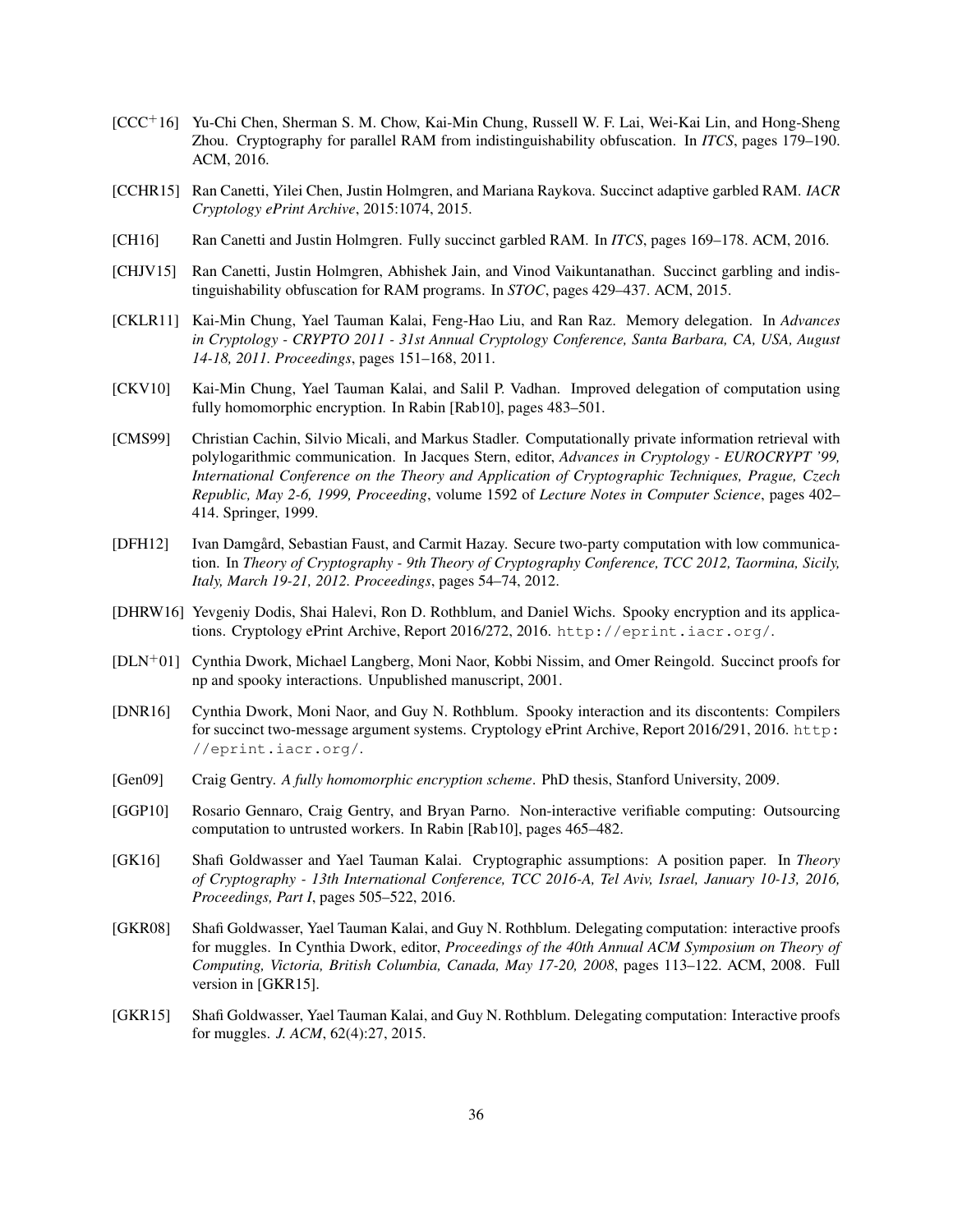- <span id="page-36-9"></span>[GW11] Craig Gentry and Daniel Wichs. Separating succinct non-interactive arguments from all falsifiable assumptions. In *Proceedings of the Forty-third Annual ACM Symposium on Theory of Computing*, STOC '11, pages 99–108, New York, NY, USA, 2011. ACM.
- <span id="page-36-13"></span>[Hoe63] Wassily Hoeffding. Probability inequalities for sums of bounded random variables. *Journal of the American Statistical Association*, 58(301):13–30, 1963.
- <span id="page-36-12"></span>[IKO05] Yuval Ishai, Eyal Kushilevitz, and Rafail Ostrovsky. Sufficient conditions for collision-resistant hashing. In Joe Kilian, editor, *Theory of Cryptography, Second Theory of Cryptography Conference, TCC 2005, Cambridge, MA, USA, February 10-12, 2005, Proceedings*, volume 3378 of *Lecture Notes in Computer Science*, pages 445–456. Springer, 2005.
- <span id="page-36-1"></span>[Kil92] Joe Kilian. A note on efficient zero-knowledge proofs and arguments (extended abstract). In *STOC*, pages 723–732. ACM, 1992.
- <span id="page-36-11"></span>[KLW15] Venkata Koppula, Allison Bishop Lewko, and Brent Waters. Indistinguishability obfuscation for turing machines with unbounded memory. In *STOC*, pages 419–428. ACM, 2015.
- <span id="page-36-8"></span>[KP15] Yael Tauman Kalai and Omer Paneth. Delegating RAM computations. *IACR Cryptology ePrint Archive*, 2015:957, 2015.
- <span id="page-36-5"></span>[KR09] Yael Tauman Kalai and Ran Raz. Probabilistically checkable arguments. In *Advances in Cryptology - CRYPTO 2009, 29th Annual International Cryptology Conference, Santa Barbara, CA, USA, August 16-20, 2009. Proceedings*, pages 143–159, 2009.
- <span id="page-36-6"></span>[KRR13] Yael Tauman Kalai, Ran Raz, and Ron D. Rothblum. Delegation for bounded space. In Dan Boneh, Tim Roughgarden, and Joan Feigenbaum, editors, *Symposium on Theory of Computing Conference, STOC'13, Palo Alto, CA, USA, June 1-4, 2013*, pages 565–574. ACM, 2013.
- <span id="page-36-7"></span>[KRR14] Yael Tauman Kalai, Ran Raz, and Ron D. Rothblum. How to delegate computations: the power of no-signaling proofs. In *STOC*, pages 485–494. ACM, 2014.
- <span id="page-36-2"></span>[Mic94] Silvio Micali. CS proofs (extended abstracts). In *35th Annual Symposium on Foundations of Computer Science, Santa Fe, New Mexico, USA, 20-22 November 1994*, pages 436–453. IEEE Computer Society, 1994. Full version in [\[Mic00\]](#page-36-15).
- <span id="page-36-15"></span>[Mic00] Silvio Micali. Computationally sound proofs. *SIAM J. Comput.*, 30(4):1253–1298, 2000.
- <span id="page-36-4"></span>[Nao03] Moni Naor. On cryptographic assumptions and challenges. In *Proceedings of the 23rd Annual International Cryptology Conference*, pages 96–109, 2003.
- <span id="page-36-10"></span>[PR14] Omer Paneth and Guy N. Rothblum. Publicly verifiable non-interactive arguments for delegating computation. *IACR Cryptology ePrint Archive*, 2014:981, 2014.
- <span id="page-36-14"></span>[Rab10] Tal Rabin, editor. *Advances in Cryptology - CRYPTO 2010, 30th Annual Cryptology Conference, Santa Barbara, CA, USA, August 15-19, 2010. Proceedings*, volume 6223 of *Lecture Notes in Computer Science*. Springer, 2010.
- <span id="page-36-0"></span>[RRR16] Omer Reingold, Guy N. Rothblum, and Ron D. Rothblum. Constant-round interactive proofs for delegating computation. In *Proceedings of the 48th Annual ACM SIGACT Symposium on Theory of Computing, STOC 2016, Cambridge, MA, USA, June 18-21, 2016*, pages 49–62, 2016.
- <span id="page-36-3"></span>[RV10] Guy N. Rothblum and Salil P. Vadhan. Are pcps inherent in efficient arguments? *Computational Complexity*, 19(2):265–304, 2010.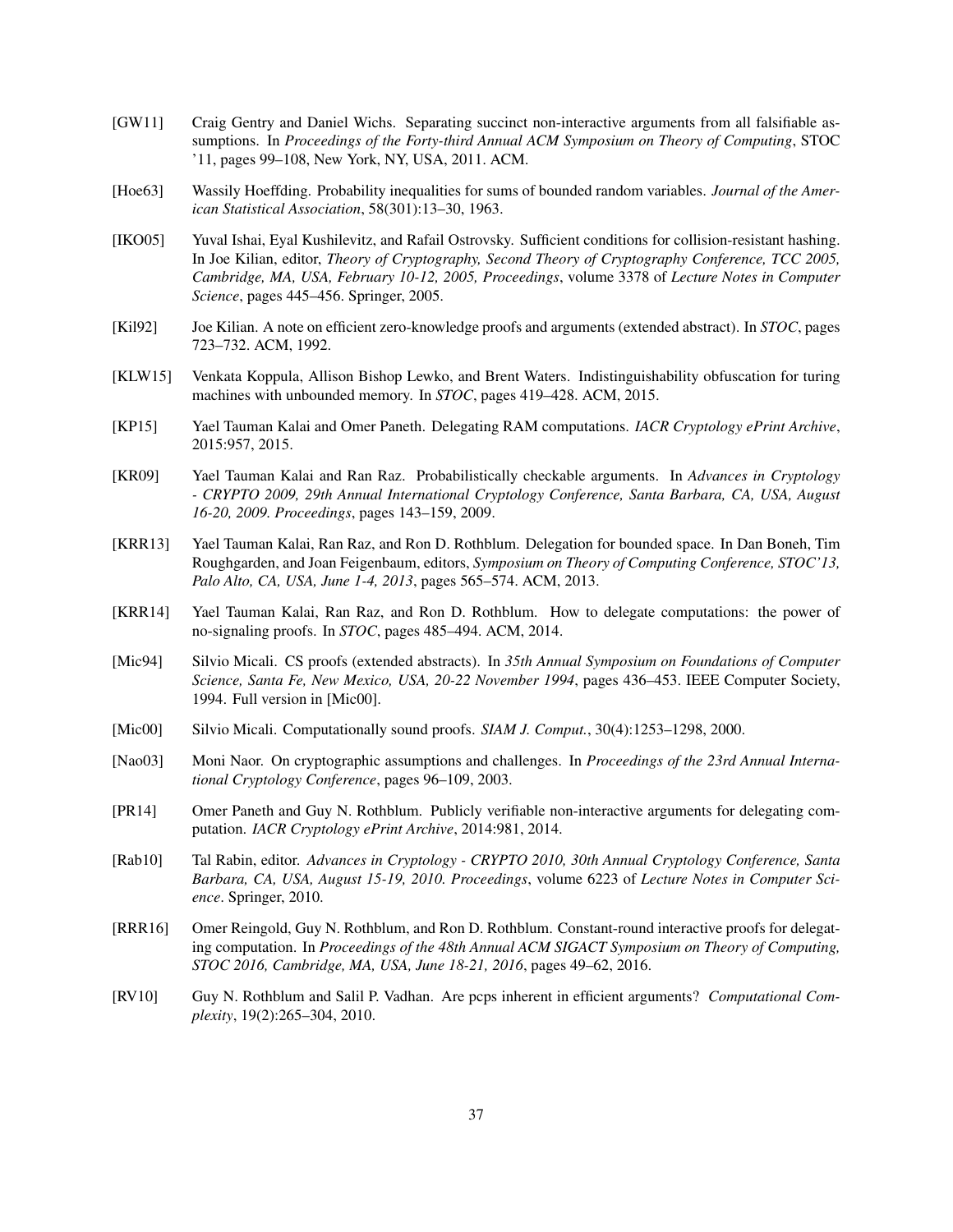### <span id="page-37-0"></span>A The Base PCP

Our PCP is the same as in [\[KRR14\]](#page-36-7), which in turn is based on the PCP of [\[BFLS91\]](#page-34-10).

As in the remark following Definition [6,](#page-15-1) we can assume we are given N which bounds the number of variables of  $\varphi$ . First pad  $\varphi$  so that it has exactly N variables. Let  $x = (x_1, \dots, x_N) \in \{0,1\}^N$  denote a satisfying assignment to the variables of  $\varphi$ . Let

$$
X:\mathbb{F}^m\to\mathbb{F}
$$

be the low-degree extension of x (as defined in Section [2.1\)](#page-9-1), where  $\mathbb F$  is defined so that

$$
O(\log^2 N) \le |\mathbb{F}| \le \text{polylog}(N).
$$

Namely, let  $H = \{0, 1, \ldots, \log N - 1\}$  and let  $m = \frac{\log N}{\log \log N}$ , so that  $N = |H|^m$ . (For simplicity and without loss of generality we assume that  $\log N$  and  $\frac{\log N}{\log \log N}$  are integers). Since  $N = |H|^m$ , we can identify  $[N]$  and  $H^m$  by the lexicographic order on  $H^m$ . Thus, we can view  $x_1, \ldots, x_N$  as indexed by  $i \in H^m$  (rather than  $i \in [N]$ ). We can hence view  $x = (x_1, \dots, x_N)$  as a function  $x : H^m \to \{0, 1\}$  (given by  $x(i) = x_i$ , where we identify  $[N]$  and  $H^m$ ). The low-degree extension of  $x$  is the (unique) multi-variate polynomial

$$
X:\mathbb{F}^m\to\mathbb{F}
$$

of degree  $|H| - 1$  in each variable, such that  $X|_{H^m} \equiv x$ 

Let  $\phi : (H^m)^3 \times \{0, 1\}^3 \to \{0, 1\}$  be the clause indicator function of  $\varphi$ . Namely,

$$
\phi(i_1, i_2, i_3, b_1, b_2, b_3) = 1
$$
 if and only if the clause  $(w_{i_1} = b_1) \vee (w_{i_2} = b_2) \vee (w_{i_3} = b_3)$  appears in  $\varphi$ .

In what follows, we think of  $\phi$  as a function  $\phi:(H^m)^3\times H^3\to\{0,1\}$  where for every  $(b_1,b_2,b_3)\in H^3\setminus\{0,1\}^3$ and for every  $(i_1, i_2, i_3) \in (H^m)^3$ ,

$$
\phi(i_1, i_2, i_3, b_1, b_2, b_3) = 0.
$$

We denote by  $\ell = 3m + 3$ , and thus  $\phi : H^{\ell} \to \{0, 1\}.$ 

Let

$$
\hat{\phi}:\mathbb{F}^\ell\to\mathbb{F}
$$

be the low-degree extension of  $\phi$  (of degree at most  $|H| - 1$  in each variable).

The fact that  $X : \mathbb{F}^m \to \mathbb{F}$  encodes a satisfying assignment for  $\varphi$  implies that for every  $z = (i_1, i_2, i_3, b_1, b_2, b_3) \in$  $(H<sup>m</sup>)<sup>3</sup> \times H<sup>3</sup> = H<sup>\ell</sup>,$ 

<span id="page-37-1"></span>
$$
\hat{\phi}(z) \cdot (X(i_1) - b_1) \cdot (X(i_2) - b_2) \cdot (X(i_3) - b_3) = 0 \tag{10}
$$

Let  $P_0: \mathbb{F}^{\ell} \to \mathbb{F}$  be the  $\ell$ -variate polynomial defined as follows: For  $z = (i_1, i_2, i_3, b_1, b_2, b_3) \in (\mathbb{F}^m)^3 \times \mathbb{F}^3 = \mathbb{F}^{\ell}$ ,

$$
P_0(z) \triangleq \hat{\phi}(z) \cdot (X(i_1) - b_1) \cdot (X(i_2) - b_2) \cdot (X(i_3) - b_3)
$$

Equation [\(10\)](#page-37-1) implies that  $P_0|_{H^{\ell}} \equiv 0$  (assuming that indeed X encodes a satisfying assignment). Moreover, the fact that X has degree  $\langle |H|$  in each variable, and  $\phi$  has degree  $\langle |H|$  in each variable, implies that  $P_0$  has degree  $\langle 2|H|$  in each variable, and hence total degree  $\langle 2|H|\ell$ .

Next we define  $P_1 : \mathbb{F}^{\ell} \to \mathbb{F}$ . For every  $z = (z_1, \dots, z_{\ell}) \in \mathbb{F}^{\ell}$ , let

$$
P_1(z) = \sum_{h \in H} P_0(h, z_2, \dots, z_\ell) z_1^h
$$

Note that  $P_1|_{\mathbb{F}\times H^{\ell-1}} \equiv 0$ . More generally, we define by induction  $P_1,\ldots,P_\ell : \mathbb{F}^\ell \to \mathbb{F}$  where for every  $z =$  $(z_1,\ldots,z_\ell)\in\mathbb{F}^\ell,$ 

$$
P_i(z) = \sum_{h \in H} P_{i-1}(z_1, \dots, z_{i-1}, h, z_{i+1}, \dots, z_\ell) z_i^h
$$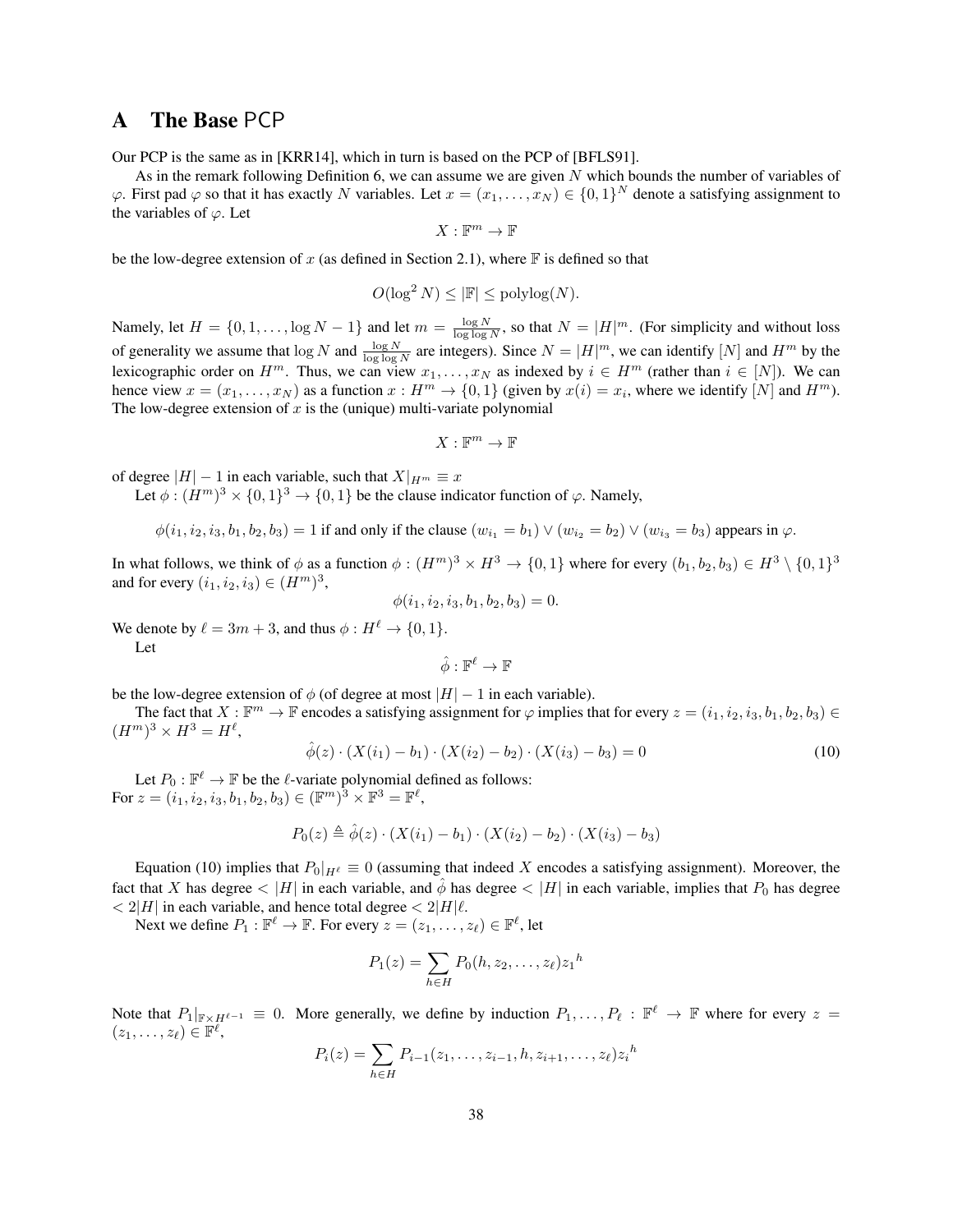Note that  $P_1, \ldots, P_{\ell-1}$  have degree  $\langle 2|H|$  in each variable, and hence total degree  $\langle 2|H|\ell$ . Note also that  $P_i|_{\mathbb{F}^i \times H^{\ell-i}} \equiv 0$ , and in particular  $P_\ell \equiv 0$ .

The PCP proof for the fact that  $\varphi$  is satisfiable consists of the polynomial  $X : \mathbb{F}^m \to \mathbb{F}$  (which is the low-degree extension of a satisfiable assignment), and the  $\ell$  polynomials  $P_i : \mathbb{F}^\ell \to \mathbb{F}$ , for  $i = 0, \ldots, \ell - 1$ . To these polynomials we add the polynomial  $P_\ell \equiv 0$ . The polynomial  $P_\ell$  can be removed from the PCP proof (as it is the 0 polynomial) and is added just for simplicity of the notation. When the verifier queries  $P_{\ell}(z)$  she gets 0 automatically.

Let  $D_X = \mathbb{F}^m$  be the domain of X, and let  $D_0, \ldots, D_\ell$  be  $\ell + 1$  copies of  $\mathbb{F}^\ell$ , the domain of  $P_0, \ldots, P_\ell$ . We view  $D_X, D_0, \ldots, D_\ell$  as the domains of  $X, P_0, \ldots, P_\ell$ , respectively. Denote,

$$
D = D_X \cup D_0 \cup \ldots \cup D_\ell
$$

The set  $D$  is the alphabet of queries in the PCP. We will refer to  $D$  as the domain of the PCP.

**Remark.** Note that the entire PCP proof can be generated in time  $poly(N)$ .

### <span id="page-38-0"></span>**A.1** The PCP Verifier,  $V = (V_0, V_1)$

As mentioned above, we assume that the verifier V is not given  $\varphi$  explicitly, since we require the runtime of V to be significantly smaller than  $|\varphi|$ . Rather, we assume that the verifier is given oracle access to  $\phi$  which is the low-degree extension of  $\phi$ , where  $\phi$  is the clause indicator function of  $\varphi$  and is viewed as a function  $\phi: H^{3m+3} \to \{0,1\}$ .<sup>[12](#page-38-1)</sup> We also assume that the verifier is given N, the number of variables of  $\varphi$ .

Thus, we assume that the verifier has oracle access to honestly generated  $\hat{\phi}$ . That is, we assume that V can get the correct value of  $\hat{\phi}(z)$  for free, for as many points  $z \in \mathbb{F}^{\ell}$  as she wants.

**Notation.** We denote by  $\lambda$  the security parameter, we denote by  $a_i$  the  $i^{th}$  coordinate of a vector a. In particular, for a line  $L : \mathbb{F} \to \mathbb{F}^{\ell}$ , a field element  $t \in \mathbb{F}$  and a coordinate  $i \in \{1, \ldots, \ell\}$ , we denote by  $L(t)_i$  the  $i^{th}$  coordinate of the point  $L(t) \in \mathbb{F}^{\ell}$ . We say that a line  $L : \mathbb{F} \to \mathbb{F}^{\ell}$  is orthogonal to the  $i^{th}$  coordinate if for every  $t_1, t_2 \in \mathbb{F}$ , we have  $L(t_1)_i = L(t_2)_i.$ 

The verifier  $V$  makes the following tests on the PCP proof (the exact tests are described below):

- Low Degree Test for  $X$ .
- Low Degree Tests for  $P_i$ .
- Sum Check for  $P_i$ .
- Consistency Test of  $X$  and  $P_0$ .

We note that we will have four types of low degree tests for each  $P_i$ , rather than just one. This is only for the simplicity of the analysis. It would be sufficient to do only one test, similar to the low degree test for X (but repeated on  $O(|F|^2)$ random lines, rather than a single random line), since all four types of tests that we actually do (and are formally described below) can be embedded in such a test.

Formally, the verifier V makes the following tests, and accepts if and only if the PCP proof passes all of them:

- 1. Low Degree Test for X: Choose a random line  $L : \mathbb{F} \to \mathbb{F}^m$ , and query X on all the points  $\{L(t)\}_{t \in \mathbb{F}}$ . Check that the univariate polynomial  $X \circ L : \mathbb{F} \to \mathbb{F}$  is of degree  $\langle m | H |$ .
- 2. Low Degree Test for  $P_i$ : Type 1 (fixed  $L(0)_{i+1}$ ): For every  $i \in \{0, \ldots, \ell 1\}$  and every  $u \in \mathbb{F}$ , choose a random line  $L : \mathbb{F} \to \mathbb{F}^{\ell}$ , such that  $L(0)_{i+1} = u$ . Query  $P_i$  on all the points  $\{L(t)\}_{t \in \mathbb{F}}$ , and check that the univariate polynomial  $P_i \circ L : \mathbb{F} \to \mathbb{F}$  is of degree  $\langle 2|H|\ell$ .

<span id="page-38-1"></span><sup>&</sup>lt;sup>12</sup>Jumping ahead, we note that when we use this PCP for delegation, we will use it with specific formulas  $\varphi$  for which the verifier can compute  $\hat{\phi}$  on his own efficiently (in time polylog(N)).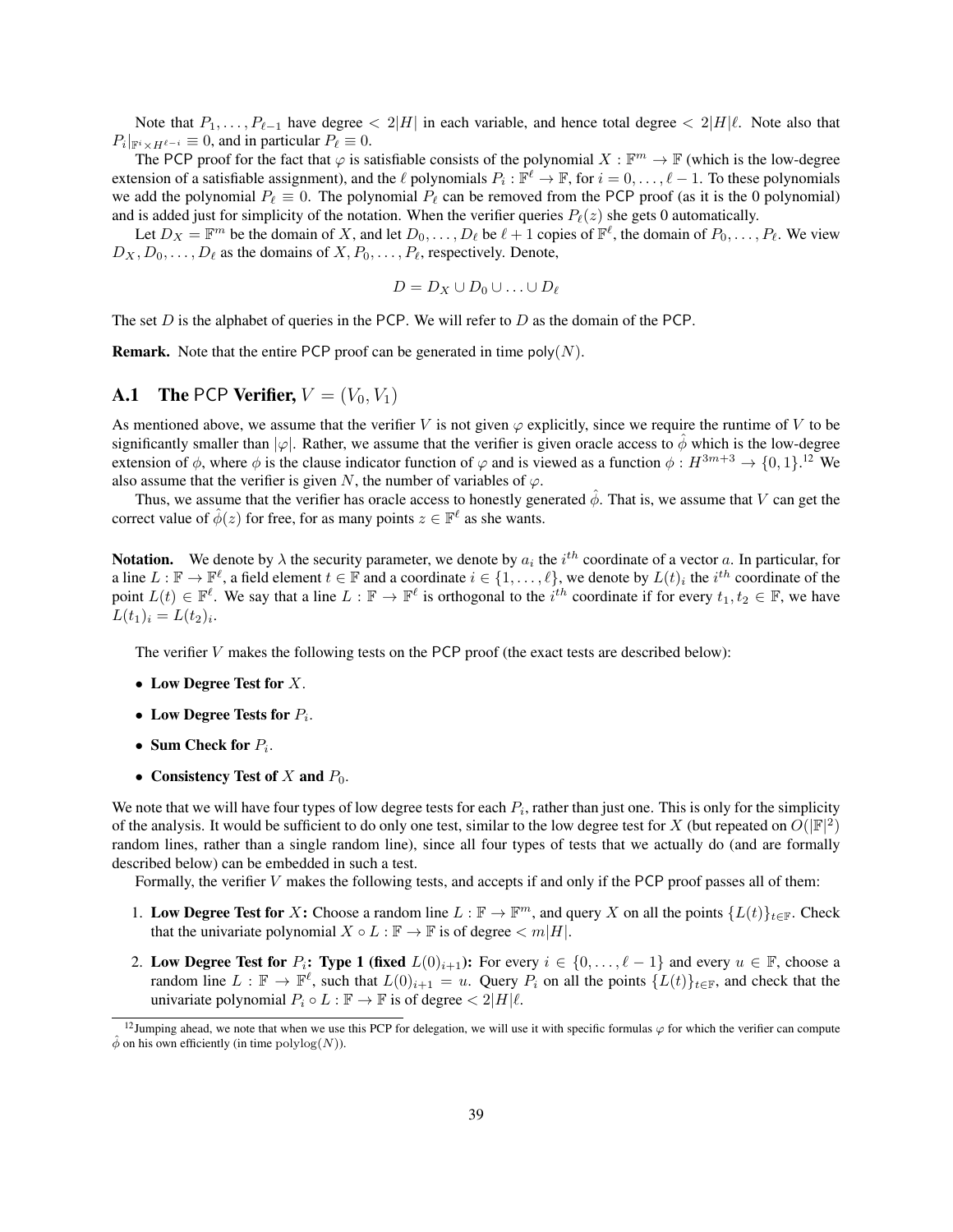3. Low Degree Test for  $P_i$ : Type 2 (orthogonal to the  $(i + 1)^{th}$  coordinate): For every  $i \in \{0, \ldots, \ell - 1\}$ , choose a random line  $L : \mathbb{F} \to \mathbb{F}^{\ell}$  that is orthogonal to the  $(i + 1)^{th}$  coordinate.

Query  $P_i$  on all the points  $\{L(t)\}_{t\in\mathbb{F}}$ , and check that the univariate polynomial  $P_i \circ L : \mathbb{F} \to \mathbb{F}$  is of degree  $< 2|H|\ell$ .

- 4. Low Degree Test for  $P_i$ : Type 3 (fixed  $L(0)_{i+1}$ ; orthogonal to the  $i^{th}$  coordinate): For every  $i\in\{1,\ldots,\ell-1\}$ 1}, and every  $u \in \mathbb{F}$ , choose a random line  $L : \mathbb{F} \to \mathbb{F}^{\ell}$  that is orthogonal to the  $i^{th}$  coordinate, and satisfies  $L(0)_{i+1} = u$ . Query  $P_i$  on all the points  $\{L(t)\}_{t \in \mathbb{F}}$ , and check that the univariate polynomial  $P_i \circ L : \mathbb{F} \to \mathbb{F}$  is of degree  $< 2|H|\ell$ .
- 5. Low Degree Test for  $P_i$ : Type 4 (fixed  $L(0)_i$ ; orthogonal to the  $(i + 1)^{th}$  coordinate): For every  $i \in$  $\{1,\ldots,\ell-1\}$ , and every  $u \in \mathbb{F}$ , choose a random line  $L : \mathbb{F} \to \mathbb{F}^{\ell}$  orthogonal to the  $(i + 1)^{th}$  coordinate, and satisfies  $L(0)_i = u$ . Query  $P_i$  on all the points  $\{L(t)\}_{t\in\mathbb{F}}$ , and check that the univariate polynomial  $P_i \circ L : \mathbb{F} \to \mathbb{F}$  is of degree  $\langle 2|H|\ell$ .
- 6. Sum Check for  $P_i$ : For every  $i \in \{1, ..., \ell\}$ , choose a random point  $z = (z_1, ..., z_\ell) \in \mathbb{F}^\ell$ . Query  $P_i, P_{i-1}$  on all the points

 $\{(z_1, \ldots, z_{i-1}, t, z_{i+1}, \ldots, z_\ell)\}_{t \in \mathbb{F}}$ , and check that for every  $t \in \mathbb{F}$ ,

$$
P_i(z_1,\ldots,z_{i-1},t,z_{i+1},\ldots,z_\ell) = \sum_{h\in H} P_{i-1}(z_1,\ldots,z_{i-1},h,z_{i+1},\ldots,z_\ell) t^h
$$

7. Consistency of X and  $P_0$ : Choose a random point  $z = (i_1, i_2, i_3, b_1, b_2, b_3) \in (\mathbb{F}^m)^3 \times \mathbb{F}^3 = \mathbb{F}^{\ell}$ . Query  $P_0$  on the point z and X on the points  $i_1, i_2, i_3$ , and check that

$$
P_0(z) = \hat{\phi}(z) \cdot (X(i_1) - b_1) \cdot (X(i_2) - b_2) \cdot (X(i_3) - b_3)
$$

#### <span id="page-39-0"></span>A.1.1 Complexity of the Verifier

Note that the total number of queries made by  $V$  to the PCP proof, as well as the total number of queries made by  $V$ to the function  $\hat{\phi}$ , are both at most  $k = 6\ell |\mathbb{F}|^2$ . The time complexity of V is  $\text{polylog}(N)$ .

## <span id="page-39-1"></span>B From Amplified Cheating Prover to Assignment Generator

<span id="page-39-2"></span>Lemma 6. *Let* (V0, V1, P) *be the PCP from Appendix [A.](#page-37-0) There exists a probabilistic polynomial-time oracle machine* Assign *and a polynomial*  $\ell_0$  *such that for every negligible*  $\epsilon = \epsilon(\lambda)$ *, every polynomial*  $\ell$ *, every security parameter*  $\lambda \in \mathbb{N}$ , and every adaptive  $k_{max} = \ell \cdot \ell_0$ -computational no-signaling cheating prover Prover<sup>\*</sup>, if

$$
\Pr\left[\begin{array}{l} (Q,\mathsf{st}) \leftarrow V_0^{\otimes \lambda}(1^\lambda); \\ (\varphi_1,\varphi_2,A_1,A_2) \leftarrow \mathsf{Prover}^*(Q); \\ 1 \leftarrow \left(V_1^{\geq \lambda-r}\right)^{\hat{\phi}_1,\hat{\phi}_2}(\mathsf{st},A_1,A_2)\end{array}\right] \geq 1-\epsilon,
$$

*then* Assign<sup>Prover\*</sup> is an adaptive (ℓ, ∈')-partial assignment generator with

 $\epsilon' = \epsilon \cdot \text{poly}(\lambda) + \text{negl}(\lambda) = \text{negl}(\lambda).$ 

*Moreover, the distribution*  $(\varphi_0', \varphi_1')$ *, generated by* 

$$
(\varphi_0',\varphi_1',A_0,A_1) \leftarrow \mathsf{Assign}_c^{\mathsf{Prover}^*}(1^\lambda,W),
$$

*is computationally indistinguishable from*  $(\varphi_0, \varphi_1)$  *generated as above.*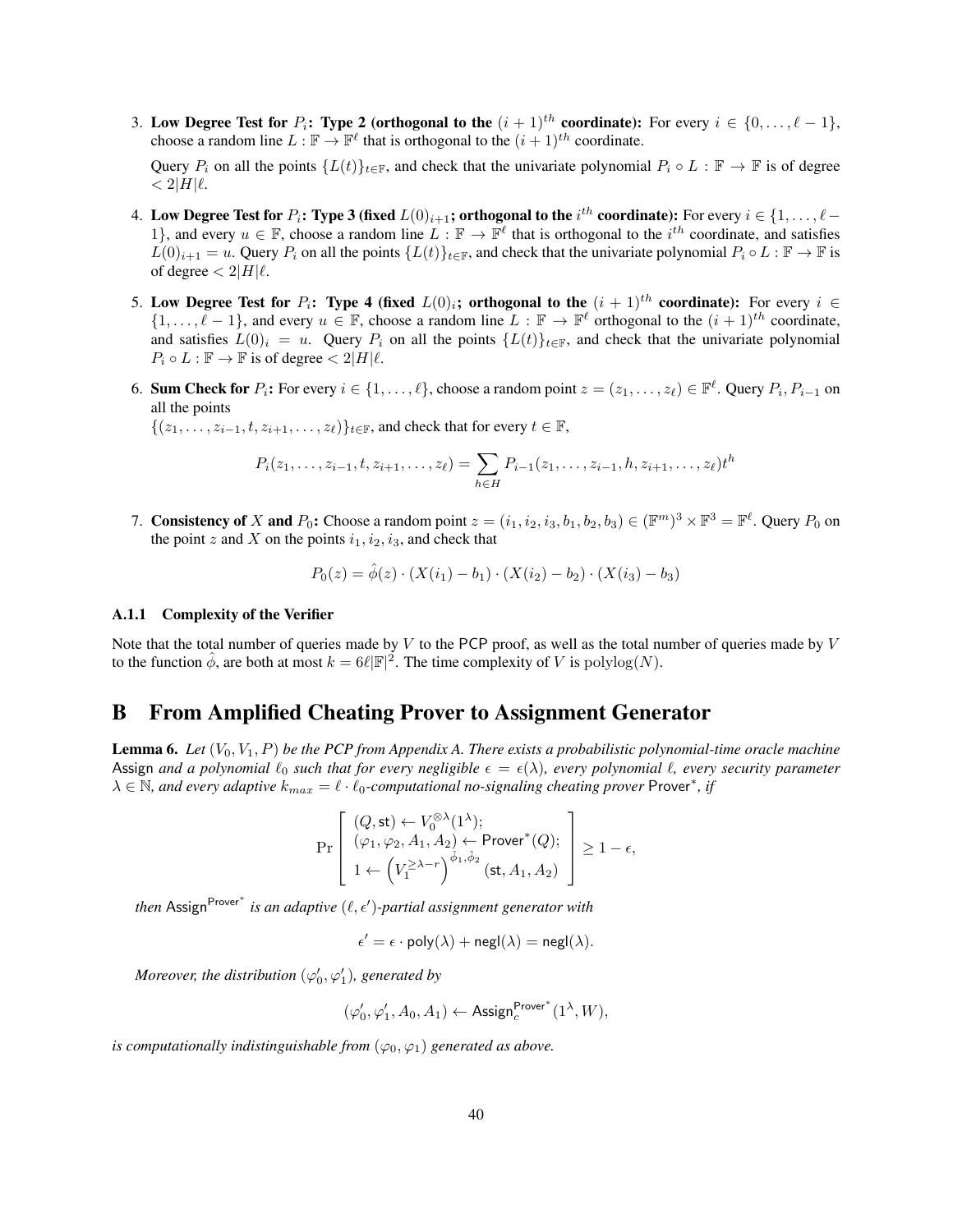Fix  $\ell_0 = \lambda \cdot |\mathbb{F}|^2 \le \text{poly}(\lambda)$ . The probabilistic polynomial-time oracle machine Assign is defined as follows: For any  $\ell \leq \text{poly}(\lambda)$ , any  $\epsilon = \epsilon(\lambda) > 0$ , and any adaptive  $k_{max}$ -computational no-signaling cheating prover Prover<sup>\*</sup>, where  $k_{max} = \ell \cdot \ell_0$ , such that

$$
\Pr\left[\begin{array}{l} (Q,\operatorname{st})\leftarrow V_0^{\otimes \lambda}(1^\lambda);\\ (\varphi_1,\varphi_2,,A_1,A_2)\leftarrow{\sf Prover}^*(Q);\\ 1\leftarrow \left(V_1^{\geq \lambda-r}\right)^{\hat{\phi}_1,\hat{\phi}_2}(\operatorname{st},A_1,A_2)\end{array}\right]\geq 1-\epsilon,
$$

Assign<sup>Prover\*</sup>  $(\lambda, q_1, \dots, q_\ell)$  does the following:

- 1. For each  $i \in [\ell]$ , choose  $\lambda$  random lines  $L_{i,1}, \ldots, L_{i,\lambda} : \mathbb{F} \to D_X$  such that for every  $j \in [\lambda]$  it holds that  $L_{i,j}(0) = q_i$ . (Note that  $q_i \in D_X$ .)
- 2. Run

$$
(\varphi_1', \varphi_2', \{a_{i,j}^{(1)}(t)\}, \{a_{i,j}^{(2)}(t)\}) \leftarrow \text{Prover}^*\left(\{L_{i,j}(t)\}_{i \in [\ell], j \in [\lambda], t \in \mathbb{F}}\right).
$$

- 3. For every  $i \in [\ell]$  and every  $j \in [\lambda]$  do the following for every  $v \in \mathbb{F}$ :
	- (a) Define  $f^v : \mathbb{F} \to \mathbb{F}$  by setting  $f^v(t) = \mathsf{a}_{i,j}^{(1)}(t)$  for every  $t \neq 0$  and setting  $f^v(0) = v$ . Similarly, define  $g^v : \mathbb{F} \to \mathbb{F}$  by setting  $g^v(t) = \mathsf{a}_{i,j}^{(2)}(t)$  for every  $t \neq 0$  and setting  $g^v(0) = v$ .
	- (b) If  $f^v$  is a polynomial of degree  $\leq m \cdot |H|$  then set  $v_{i,j}^{(1)} \triangleq v$ . If no such v exists then set  $v_{i,j}^{(1)} = \bot$ . Similarly, if  $g^v$  is a polynomial of degree  $\leq m \cdot |H|$  then set  $v_{i,j}^{(2)} \triangleq v$ . If no such v exists then set  $v_{i,j}^{(2)} = \perp$ .
- 4. For every  $i \in [\ell],$  let  $v_i^{(1)} = \text{maj}\{v_{i,1}^{(1)}, \ldots, v_{i,\lambda}^{(1)}\}$  and let  $v_i^{(2)} = \text{maj}\{v_{i,1}^{(2)}, \ldots, v_{i,\lambda}^{(2)}\}$ .
- 5. Output  $\{\varphi_1', \varphi_2', (v_1^{(1)}, \ldots, v_\ell^{(1)})\}$  $(v_1^{(1)}), (v_1^{(2)}, \ldots, v_\ell^{(2)})$  $\binom{2}{\ell}$ .

We need to prove that Assign<sup>Prover\*</sup> is an adaptive  $(\ell, \epsilon')$ -partial assignment generator with

$$
\epsilon' = \epsilon \cdot \text{poly}(\lambda) + \text{negl}(\lambda).
$$

Moreover, we need to prove that for any  $k' \le k_{\text{max}}$ , any  $(q_1, \ldots, q_{k'}) \in D^{k'}$ , and any  $Q \subset D_X$  such that  $|Q| \le \ell$ ,

$$
(\varphi_1, \varphi_2) \approx (\varphi_1', \varphi_2'),
$$

where  $(\varphi_1, \varphi_2)$  denotes the instances that Prover<sup>\*</sup>(Q) outputs, and  $(\varphi'_1, \varphi'_2)$  denotes the instances that the assigner Assign<sup>Prover\*</sup> (Q) outputs. The latter follows immediately by the fact that Prover<sup>\*</sup> is computationally no-signaling, together with the fact that Assign<sup>Prover\*</sup> (Q) always runs the prover Prover<sup>\*</sup> with some set of queries  $Q' \subseteq D_X$  and outputs the instances  $(\varphi_1', \varphi_2')$  that Prover<sup>\*</sup>(Q') outputs. A similar argument shows that Assign is computational no-signaling.

It thus remains to prove that Assign satisfies the local soundness condition. The proof of the latter is quite involved, and is very similar to the proof from [\[KRR14\]](#page-36-7). $^{13}$  $^{13}$  $^{13}$ 

**Local Soundness.** Fix  $\ell = \ell(\lambda)$  and  $\epsilon = \epsilon(\lambda)$ , and fix an adaptive  $k_{max}$ -computational no-signaling cheating prover Prover<sup>∗</sup>, where  $k_{max} = \ell \cdot \ell_0$ , such that

$$
\Pr\left[\begin{array}{l} (Q,\mathsf{st}) \leftarrow V_0^{\otimes \lambda}(1^\lambda); \\ (\varphi_1,\varphi_2,A_1,A_2) \leftarrow \mathsf{Prover}^*(Q); \\ 1 \leftarrow \left(V_1^{\geq \lambda-r}\right)^{\hat{\phi}_1,\hat{\phi}_2}(\mathsf{st},A_1,A_2) \end{array}\right] \geq 1-\epsilon.
$$

<span id="page-40-0"></span><sup>&</sup>lt;sup>13</sup>Much of the text below is indeed taken from [\[KRR14\]](#page-36-7).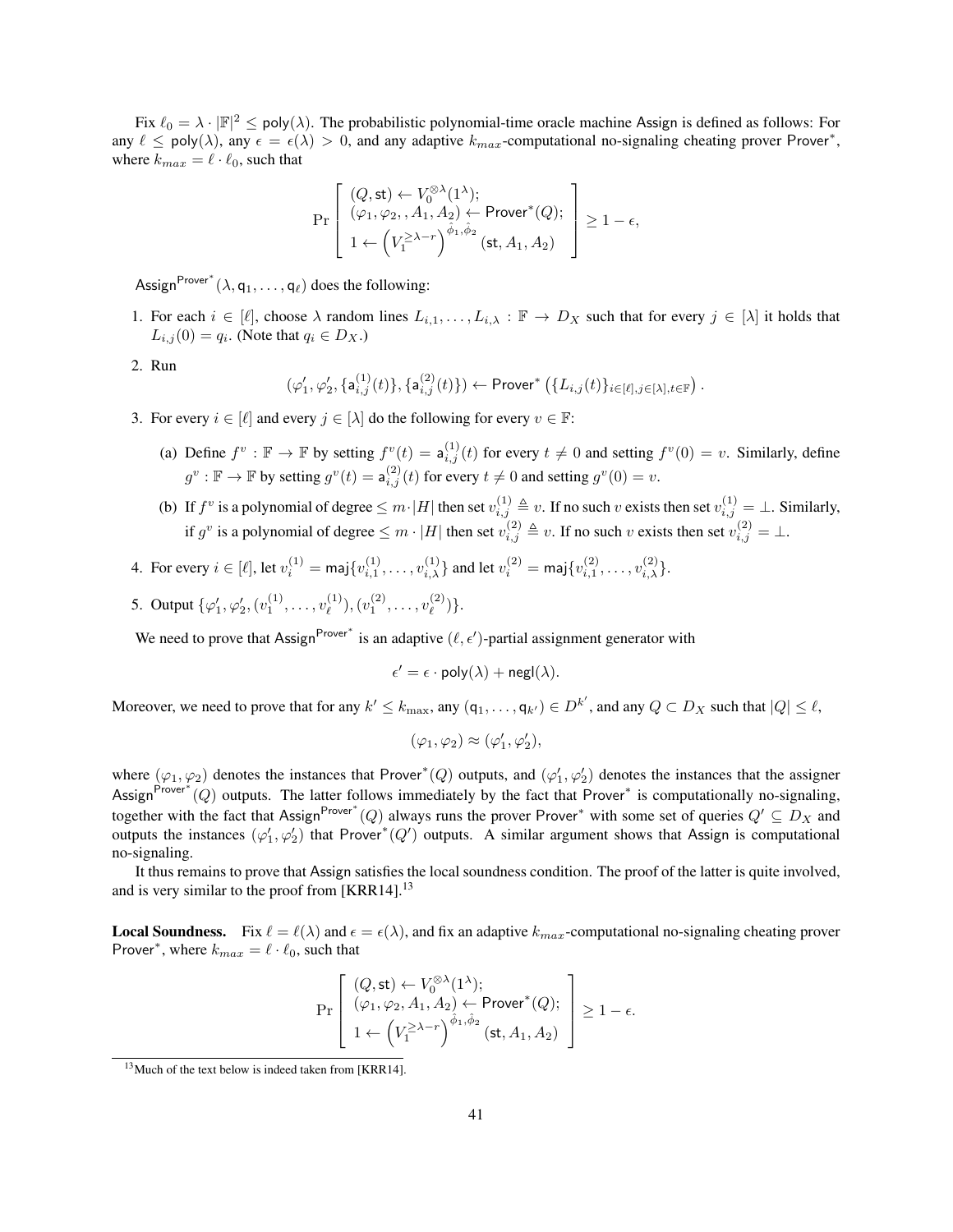We assume, without loss of generality that  $|\varphi_1|, |\varphi_2| \geq \lambda$ . This is without loss of generality, since otherwise a proof can consist of an entire satisfying assignment. Roughly speaking, the proof of local soundness can be partitioned into three parts.

We prove local soundness of  $\varphi_1$ . The proof of local soundness of  $\varphi_2$  is identical. Denote the computationally no-signaling strategy of Prover<sup>∗</sup> by

$$
\{\mathcal{A}_{S}\}_{S\subset D,|S|\leq k_{max}},
$$

where  $\mathcal{A}_S$  is a distribution that generates  $(\varphi, A)$  as follows: Run  $(\varphi_1, \varphi_2, A_1, A_2) \leftarrow$  Prover\* $(S)$ , and set  $\varphi = \varphi_1$  and  $A = A_1$ .

**Part 1.** We start with the following definition that will be useful in the proof. Intuitively, a point z satisfies property  $\mathcal{Z}(\epsilon', r')$  if when taking  $\lambda$  lines through it, and sending all these points to Prover\*, then with high probability, for most of these lines, the answers of Prover<sup>∗</sup> correspond to low degree polynomials that "evaluate" the point z to 0.

Definition 12. Property  $\mathcal{Z}(\epsilon', r')$ :

Let  $\epsilon' \geq 0$  and  $r' \geq 0$ . Let  $i \in \{0, \ldots, \ell\}$ . Let  $z \in D_i$ .

*Let*  $L_1, \ldots, L_\lambda$  :  $\mathbb{F} \to D_i$  *be*  $\lambda$  *random lines, such that for every*  $L \in \{L_1, \ldots, L_\lambda\}$ *, we have*  $L(0) = z$ *. Let*  $S = \{L_j(t)\}_{j\in[\lambda], t\in\mathbb{F}} \subset D_i$ . Let  $(\varphi, A) \in_R \mathcal{A}_S$ .

*Define*  $A^0 : S \to \mathbb{F}$  by  $A^0(z') = A(z')$  for  $z' \neq z$  and  $A^0(z) = 0$ .

We say that the point z satisfies property  $\mathcal{Z}(\epsilon',r')$  (also denoted  $z \in \mathcal{Z}(\epsilon',r')$ ) if with probability  $\geq 1-\epsilon'$ , for at least  $\lambda-r'$  of the lines  $L\in\{L_1,\ldots,L_\lambda\}$ , we have that  $A^0\circ L:\mathbb{F}\to\mathbb{F}$  is a univariate polynomial of degree  $< 2\ell|H|$ *(where the probability is over*  $L_1, \ldots, L_\lambda, A$ *).* 

Our main lemma about property  $\mathcal{Z}(\epsilon', r')$  is that the property is satisfied, with small  $\epsilon'$  and  $r'$ , for *any* point  $z = (z_1, \ldots, z_\ell) \in D_0$  such that  $z_1, \ldots, z_\ell \in H$ . (Intuitively, this is analogous to the formula  $P_0|_{H^{\ell}} \equiv 0$ , that is satisfied for  $x \in \mathcal{L}$ ).

<span id="page-41-0"></span>**Lemma 7.** There exists a negligible function  $\mu = \mu(\lambda)$  such that for any  $z = (z_1, \ldots, z_\ell) \in D_0$  such that  $z_1, \ldots, z_\ell \in D_0$ *H*, we have  $z \in \mathcal{Z}(\epsilon', r')$ , where  $\epsilon' = 6\ell |\mathbb{F}|\epsilon + \mu$  and  $r' = 8\ell |\mathbb{F}|r$ .

**Part 2.** In the second part of the proof we show that when taking a large number of lines through a point  $z \in D_X$ , with high probability, there exists a value  $v \in \mathbb{F}$ , such that for most of these lines, the answers of Prover\* correspond to low degree polynomials that "evaluate" the point  $z$  to  $v$ .

<span id="page-41-1"></span>**Lemma 8.** There exists a negligible function  $\mu = \mu(\lambda)$  such that for any  $z \in D_X$  the following holds. Let  $L_1, \ldots, L_\lambda$ :  $\mathbb{F} \to D_X$  *be*  $\lambda$  *random lines, such that for every*  $L \in \{L_1, \ldots, L_\lambda\}$ *, we have*  $L(0) = z$ *. Let*  $S = \{L_j(t)\}_{j \in [\lambda], t \in \mathbb{F}} \subset$  $D_X$ *. Let*  $(\varphi, A) \in_R \mathcal{A}_S$ *.* 

*For any*  $v \in \mathbb{F}$ , define  $A^v : S \to \mathbb{F}$  by  $A^v(z') = A(z')$  *for*  $z' \neq z$  *and*  $A^v(z) = v$ . Let  $r' = 30|\mathbb{F}|r$  *and let*  $\epsilon' = 2|\mathbb{F}|\epsilon + \mu$ . Then, with probability  $\geq 1 - \epsilon'$ , there exists  $v \in \mathbb{F}$ , such that, for at least  $\lambda - r'$  of the indices  $j \in [\lambda]$ ,  $A^v \circ L_j : \mathbb{F} \to \mathbb{F}$  *is a univariate polynomial of degree*  $\lt m|H|$  *(where the probability is over*  $L_1, \ldots, L_\lambda, A$ ).

Part 3. In the third part of the proof we use Lemma [7](#page-41-0) and Lemma [8](#page-41-1) above to prove the local consistency guarantee.

<span id="page-41-2"></span>**Lemma 9.** There exists a negligible function  $\mu = \mu(\lambda)$  such that the following holds. Let  $r' = 9\ell |\mathbb{F}|r$  and let  $\epsilon' = 7\ell |\mathbb{F}|\epsilon + \mu$ *. Let*  $i_1, i_2, i_3 \in H^m$  *and view*  $i_1, i_2, i_3$  *as points in*  $D_X$ *.* 

*Let*  $L_{1,1}, \ldots, L_{1,\lambda} : \mathbb{F} \to D_X$  *be*  $\lambda$  *random lines, such that for every*  $L \in \{L_{1,1}, \ldots, L_{1,\lambda}\}$ *, we have*  $L(0) = i_1$ . Let  $L_{2,1},\ldots,L_{2,\lambda}:\mathbb{F}\to D_X$  be  $\lambda$  random lines, such that for every  $L\in\{L_{2,1},\ldots,L_{2,\lambda}\}$ , we have  $L(0)=i_2$ . Let  $L_{3,1}, \ldots, L_{3,\lambda} : \mathbb{F} \to D_X$  *be*  $\lambda$  *random lines, such that for every*  $L \in \{L_{3,1}, \ldots, L_{3,\lambda}\}$ *, we have*  $L(0) = i_3$ *.* 

 $Let\ S = \{L_{1,j}(t), L_{2,j}(t), L_{3,j}(t)\}_{j\in[\lambda], t\in\mathbb{F}} \subset D_X$ . Let  $(\varphi, A) \in_R \mathcal{A}_S$ . For any  $i \in D_X$  and  $v \in \mathbb{F}$ , define  $A^{i\rightarrow v}: S \rightarrow \mathbb{F}$  by  $A^{i\rightarrow v}(i') = A(i')$  for  $i' \neq i$  and  $A^{i\rightarrow v}(i) = v$ .

With probability  $\geq 1 - \epsilon'$ , there exist  $v_1, v_2, v_3 \in \mathbb{F}$ , such that, for at least  $\lambda - r'$  of the indices  $j \in [\lambda]$ , the *following is satisfied (where the probability is over*  $L_{1,1}, \ldots, L_{1,\lambda}, L_{2,1}, \ldots, L_{2,\lambda}, L_{3,1}, \ldots, L_{3,\lambda}, \varphi, A$ ):

*1.*  $A^{i_1 \rightarrow v_1} \circ L_{1,j} : \mathbb{F} \to \mathbb{F}$  *is a univariate polynomial of degree*  $\langle m | H |$ *.*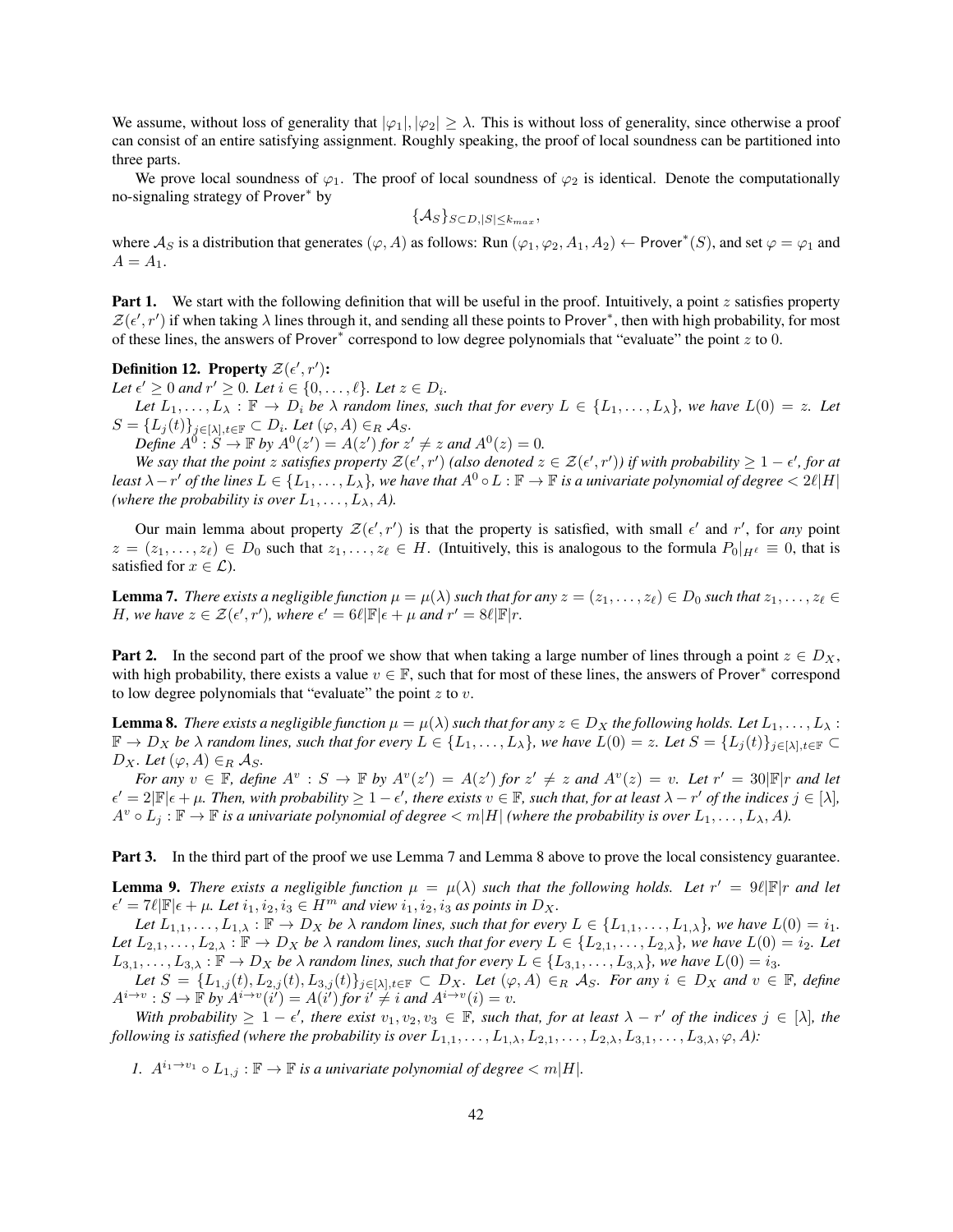- 2.  $A^{i_2 \to v_2} \circ L_{2,i} : \mathbb{F} \to \mathbb{F}$  *is a univariate polynomial of degree*  $\langle m | H |$ *.*
- *3.*  $A^{i_3\rightarrow v_3} \circ L_{3,j}$  : **F** → **F** *is a univariate polynomial of degree* < m|*H*|*.*

*4. If*  $\varphi$  *contains a clause of the form*  $(w_{i_1} = b_1) \vee (w_{i_2} = b_2) \vee (w_{i_3} = b_3)$ *, then*  $(v_1 - b_1) \cdot (v_2 - b_2) \cdot (v_3 - b_3) = 0$ *.* 

Note that Lemma [9,](#page-41-2) together with the computational no-signaling property, implies local soundness. As mentioned above, we prove this lemma using Lemma [7](#page-41-0) and Lemma [8](#page-41-1) above.

### <span id="page-42-0"></span>B.1 Proof of Lemma [7](#page-41-0)

In the proof of Lemma [7](#page-41-0) we use a variant of property  $\mathcal{Z}(\epsilon', r')$ , where the random lines are restricted to be orthogonal to the  $(i')^{th}$  coordinate. (We will use this property only for  $i' \in \{i, i + 1\}$ ). In particular, we use the following definition.

Definition 13. Property  $\mathcal{Z}^{i'}(\epsilon', r')$ :

*Let*  $\epsilon' \geq 0$  *and*  $r' \geq 0$ *. Let*  $i' \in \{1, ..., \ell\}$ *. Let*  $i \in \{0, ..., \ell\}$ *. Let*  $z \in D_i$ *.* 

*Let*  $L_1, \ldots, L_\lambda : \mathbb{F} \to D_i$  *be*  $\lambda$  *random lines, such that for every*  $L \in \{L_1, \ldots, L_\lambda\}$  *we have*  $L(0) = z$ *, and* L *is orthogonal to the*  $(i')^{th}$  *coordinate. Let*  $S = \{L_j(t)\}_{j \in [\lambda], t \in \mathbb{F}} \subset D_i$ *. Let*  $(\varphi, A) \in_R \mathcal{A}_S$ *.* 

*Define*  $A^0$  :  $S \to \mathbb{F}$  by  $A^0(z') = A(z')$  for  $z' \neq z$  and  $A^0(z) = 0$ .

We say that the point z satisfies property  $\mathcal{Z}^{i'}(\epsilon',r')$  (also denoted  $z \in \mathcal{Z}^{i'}(\epsilon',r')$ ) if with probability  $\geq 1-\epsilon'$ , for *at least*  $\lambda - r'$  *of the lines*  $L \in \{L_1, \ldots, L_\lambda\}$ , we have that  $A^0 \circ L : \mathbb{F} \to \mathbb{F}$  *is a univariate polynomial of degree*  $\langle 2\ell | H |$  *(where the probability is over*  $L_1, \ldots, L_\lambda, A$ ).

The proof of Lemma [7](#page-41-0) follows from the following three claims (Claims [11,](#page-42-1) [12,](#page-42-2) and [13\)](#page-42-3).

<span id="page-42-1"></span>**Claim 11.** *There exists a negligible function*  $\mu = \mu(\lambda) = \text{negl}(\lambda)$  *such that for every*  $\epsilon_1 \geq 0$ *, every*  $r_1 \geq 0$ *, every*  $i \in \{1, \ldots, \ell - 1\}$ , and every  $z \in D_i$ , if  $z \in \mathcal{Z}^{i+1}(\epsilon_1, r_1)$  then  $z \in \mathcal{Z}^i(\epsilon_2, r_2)$ , where  $\epsilon_2 = \epsilon_1 + 2|\mathbb{F}|\epsilon + \mu(\lambda)$ , and  $r_2 = r_1 + 3|\mathbb{F}|r$ .

<span id="page-42-2"></span>**Claim 12.** *There exists a negligible function*  $\mu = \mu(\lambda) = \text{negl}(\lambda)$  *such that for every*  $\epsilon_1 \geq 0$ *, every*  $r_1 \geq 0$ *, every*  $i \in \{0,\ldots,\ell-1\}$ , and every  $z \in D_i$ , if  $z \in \mathcal{Z}^{i+1}(\epsilon_1,r_1)$  then  $z \in \mathcal{Z}(\epsilon_2,r_2)$ , where  $\epsilon_2 = \epsilon_1 + 2|\mathbb{F}|\epsilon + \mu(\lambda)$ , and  $r_2 = r_1 + 3|\mathbb{F}|r$ .

<span id="page-42-3"></span>**Claim 13.** *There exists a negligible function*  $\mu = \mu(\lambda) = \text{negl}(\lambda)$  *such that for every*  $\epsilon_1 \geq 0$ *, every*  $r_1 \geq 0$ *, and*  $every \ i \in \{1,\ldots,\ell\}$ , the following holds: Let  $z = (z_1,\ldots,z_\ell) \in \mathbb{F}^\ell$  be a point such that  $z_i \in H$ . For every  $t \in \mathbb{F}$ , *let*  $z(t) = (z_1, \ldots, z_{i-1}, t, z_{i+1}, \ldots, z_\ell)$  ∈  $\mathbb{F}^\ell$ . Assume that for every  $t \in \mathbb{F}$ , the point  $z(t)$ , viewed as a point in  $D_i$ , satisfies property  $\mathcal{Z}^i(\epsilon_1, r_1)$ . Then the point z, viewed as a point in  $D_{i-1}$ , satisfies property  $\mathcal{Z}^i(\epsilon_2, r_2)$ , where  $\epsilon_2 = \frac{\epsilon_1}{1-\gamma} + |\mathbb{F}| \epsilon + \mu$ , and  $r_2 = \frac{r_1}{1-\gamma} + 2|\mathbb{F}|r$ , and  $\gamma = \sqrt{\frac{|H|}{|\mathbb{F}|}}$ .

Before we prove these claims, we prove Lemma [7](#page-41-0) based on these claims.

**Proof of Lemma [7.](#page-41-0)** Recall that we assume that for every distribution  $\mathcal{A}_S$  in the family  $\{\mathcal{A}_S\}$ , every query in  $S \cap D_\ell$ is answered by 0 with probability 1 (since the polynomial  $P_\ell$  was just the 0 polynomial and was added to the PCP proof for simplicity of notations). Therefore, any point  $z \in D_\ell$  satisfies property  $\mathcal{Z}^\ell(\epsilon_\ell, r_\ell)$ , where  $\epsilon_\ell = 0$  and  $r_\ell = 0$ . Combining Claim [11](#page-42-1) and Claim [13](#page-42-3) we obtain the following claim.

<span id="page-42-4"></span>**Claim 14.** *There exists a negligible function*  $\mu = \mu(\lambda)$  *for which the following holds: Let*  $\epsilon_1 \geq 0$ *. Let*  $r_1 \geq$  $0.$  Let  $i \in \{2,\ldots,\ell\}$ . Let  $z = (z_1,\ldots,z_\ell) \in \mathbb{F}^\ell$  be a point such that  $z_i \in H$ . For every  $t \in \mathbb{F}$ , let  $z(t) =$  $(z_1,\ldots,z_{i-1},t,z_{i+1},\ldots,z_\ell) \in \mathbb{F}^\ell$ . Assume that for every  $t \in \mathbb{F}$ , the point  $z(t)$ , viewed as a point in  $D_i$ , satisfies *property*  $\mathcal{Z}^i(\epsilon_1, r_1)$ . Then the point z, viewed as a point in  $D_{i-1}$ , satisfies property  $\mathcal{Z}^{i-1}(\epsilon_2, r_2)$ , where  $\epsilon_2 = \frac{\epsilon_1}{1-\gamma}$  +  $3|\mathbb{F}|\epsilon + \mu$ , and  $r_2 = \frac{r_1}{1-\gamma} + 5|\mathbb{F}|r$ , and  $\gamma = \sqrt{\frac{|H|}{|\mathbb{F}|}}$ .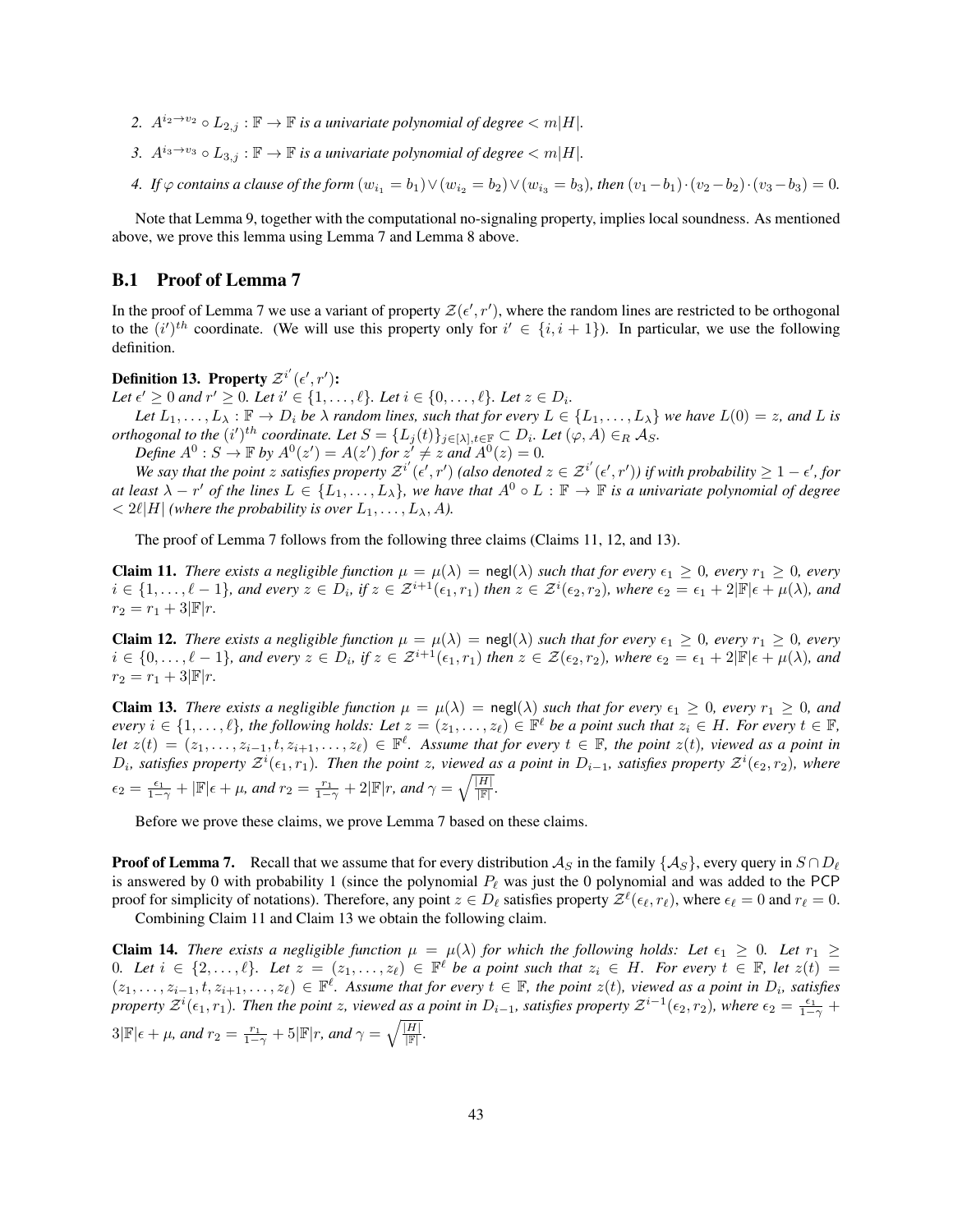By inductive application of Claim [14,](#page-42-4) for any  $i \in \{1, \ldots, \ell - 1\}$ , any point  $z = (z_1, \ldots, z_\ell) \in D_i$ , such that  $z_{i+1}, \ldots, z_{\ell} \in H$ , satisfies property  $\mathcal{Z}^i(\epsilon_i, r_i)$ , where  $\epsilon_i = \frac{\epsilon_{i+1}}{1-\gamma} + 3|\mathbb{F}|\epsilon + \mu$  and  $r_i = \frac{r_{i+1}}{1-\gamma} + 5|\mathbb{F}|r$ , and  $\gamma = \sqrt{\frac{|H|}{|\mathbb{F}|}}$ .

In particular, any point  $z = (z_1, \ldots, z_\ell) \in D_1$ , such that  $z_2, \ldots, z_\ell \in H$ , satisfies property  $\mathcal{Z}^1(\epsilon_1, r_1)$ , where  $\epsilon_1 \leq \frac{3\hat{\ell}|\mathbb{F}|\epsilon+\ell\cdot\mu}{(1-\gamma)\ell}$  $\frac{2|\mathbb{F}|\epsilon+\ell\cdot\mu}{(1-\gamma)^{\ell}} < 4\ell |\mathbb{F}|\epsilon+2\ell\cdot\mu$  and  $r_1 \leq \frac{5\ell |\mathbb{F}|r}{(1-\gamma)^{\ell}}$  $\frac{5\ell |\mathbb{F}|r}{(1-\gamma)^{\ell}} < 6\ell |\mathbb{F}|r.$ 

Hence, by Claim [13,](#page-42-3) any point  $z = (z_1, \ldots, z_\ell) \in D_0$ , such that  $z_1, \ldots, z_\ell \in H$ , satisfies property  $\mathcal{Z}^1(\epsilon_0, r_0)$ , where  $\epsilon_0 = \frac{\epsilon_1}{1-\gamma} + |\mathbb{F}| \epsilon + \mu < 5\ell |\mathbb{F}| \epsilon + 3\ell \cdot \mu$  and  $r_0 = \frac{r_1}{1-\gamma} + 2|\mathbb{F}|r < 7\ell |\mathbb{F}|r$ .

Finally, by Claim [12,](#page-42-2) any point  $z = (z_1, \ldots, z_\ell) \in D_0$ , such that  $z_1, \ldots, z_\ell \in H$ , satisfies property  $\mathcal{Z}(\epsilon', r')$ , where  $\epsilon' < 6\ell |\mathbb{F}|\epsilon + 4\ell \cdot \mu$  and  $r' < 8\ell |\mathbb{F}|r$ .

 $\Box$ 

In what follows we prove Claims [11,](#page-42-1) [12,](#page-42-2) and [13.](#page-42-3)

**Proof of Claim [11.](#page-42-1)** Assume that  $z \in \mathcal{Z}^{i+1}(\epsilon_1, r_1)$ .

Let  $L_1, \ldots, L_\lambda : \mathbb{F} \to D_i$  be  $\lambda$  random lines, such that for every  $L \in \{L_1, \ldots, L_\lambda\}$  we have  $L(0) = z$ , and L is orthogonal to the  $(i + 1)^{st}$  coordinate. Let  $L'_1, \ldots, L'_\lambda : \mathbb{F} \to D_i$  be  $\lambda$  random lines, such that for every  $L' \in \{L'_1, \ldots, L'_{\lambda}\}\$  we have  $L'(0) = z$ , and  $L'$  is orthogonal to the  $i^{th}$  coordinate.

Let  $M_1, \ldots, M_\lambda : \mathbb{F}^2 \to D_i$  be  $\lambda$  planes, where  $M_j(t_1, t_2) = L_j(t_1) + L'_j(t_2) - z$  (where the addition/substraction are over the vector space  $D_i = \mathbb{F}^{\ell}$ ).

Let  $S = \{M_j(t_1, t_2)\}_{j \in [k], t_1, t_2 \in \mathbb{F}} \subset D_i$ . Let  $(\varphi, A) \in_R \mathcal{A}_S$ . Define  $A^0 : S \to \mathbb{F}$  by  $A^0(z') = A(z')$  for  $z' \neq z$ and  $A^{0}(z) = 0$ .

We say that  $M_i$  is *good* if the following is satisfied:

1. For every  $t_1 \in \mathbb{F} \setminus \{0\}$ , the function  $A^0 \circ M_i(t_1, *) : \mathbb{F} \to \mathbb{F}$  is a univariate polynomial of degree  $\langle 2\ell | H |$ .

2. For every  $t_2 \in \mathbb{F}$ , the function  $A^0 \circ M_i(*, t_2) : \mathbb{F} \to \mathbb{F}$  is a univariate polynomial of degree  $\langle 2\ell |H|$ .

By Claim [15](#page-43-0) below (applied with  $f = A^0 \circ M_j$  and  $d = 2\ell |H|$ ), if  $M_j$  is good then  $A^0 \circ L'_j = A^0 \circ M_j(0, *)$ :  $\mathbb{F} \to \mathbb{F}$  is a univariate polynomial of degree  $\langle 2\ell |H|$ .

<span id="page-43-0"></span>**Claim 15.** Let  $f : \mathbb{F}^2 \to \mathbb{F}$  be a function. Assume that for every  $t_1 \in \mathbb{F} \setminus \{0\}$ , the function  $f_{(t_1, *)} : \mathbb{F} \to \mathbb{F}$  is a *univariate polynomial of degree*  $< d$ , and for every  $t_2 \in \mathbb{F}$ , the function  $f_{(*,t_2)} : \mathbb{F} \to \mathbb{F}$  is a univariate polynomial of  $degree < d$ , where  $d < |\mathbb{F}|$ . Then,  $f_{(0,*)} : \mathbb{F} \to \mathbb{F}$  *is a univariate polynomial of degree*  $< d$ .

*Proof.* For every  $t_2 \in \mathbb{F}$ , the function  $f_{(*,t_2)} : \mathbb{F} \to \mathbb{F}$  is a univariate polynomial of degree  $\lt d$ . Therefore, there exist  $a_1, \ldots, a_d \in \mathbb{F}$ , (where  $a_1, \ldots, a_d$  are the Lagrange interpolation coefficients), such that for every  $t_2 \in \mathbb{F}$ , we have  $f(0,t_2) = \sum_{t=1}^d a_t \cdot f(t,t_2)$ . That is,  $f_{(0,*)} = \sum_{t=1}^d a_t \cdot f_{(t,*)}$ . Since  $f_{(1,*)}, \ldots, f_{(d,*)}$  are univariate polynomials of degree  $< d$ , their linear combination  $f_{(0,*)}$  is also a univariate polynomial of degree  $< d$ .  $\Box$ 

We will show that with high probability, at least  $\lambda - r_2$  of the planes  $M \in \{M_1, \ldots, M_\lambda\}$  are good (where the probability is over  $L_1, \ldots, L_\lambda, L'_1, \ldots, L'_\lambda, A$ ). By Claim [15,](#page-43-0) this implies that with high probability, at least  $\lambda - r_2$  of the lines  $L' \in \{L'_1, \ldots, L'_\lambda\}$  satisfy that  $A^0 \circ L' : \mathbb{F} \to \mathbb{F}$  is a univariate polynomial of degree  $\langle 2\ell | H |$  (where the probability is over  $L_1, \ldots, L_\lambda, L'_1, \ldots, L'_\lambda, A$ ).

**Claim 16.** *There exists a negligible function*  $\mu = \mu(\lambda)$  *(independent of*  $i \in [\ell]$ *) such that with probability*  $\geq 1 - \epsilon_1$  –  $2|\mathbb{F}|\epsilon - \mu$ , for at least  $\lambda - r_1 - 3|\mathbb{F}|r$  of the indices  $j \in [\lambda]$ , we have that  $M_j$  is good.

*Proof.* For every  $t_1 \in \mathbb{F} \setminus \{0\}$ , consider the set of lines  $\{M_j(t_1, *)\}_{j \in [\lambda]}$  and note that this is a set of  $\lambda$  random lines in  $D_i$ , such that every line  $L \in \{M_j(t_1,*)\}_{j\in[\lambda]}$  is orthogonal to the  $i^{th}$  coordinate, and satisfies  $L(0)_{i+1} = z_{i+1}$ . Hence, by the computational no-signaling condition, there exists a negligible function  $\mu_1 = \mu_1(\lambda)$  (independent of  $i \in [\ell]$ ) such that with probability  $> 1 - \epsilon - \mu_1$ , for at least  $\lambda - r$  of the indices  $j \in [\lambda]$ , we have that  $A \circ M_j(t_1, *) : \mathbb{F} \to \mathbb{F}$ is a univariate polynomial of degree  $\langle 2\ell |H|$ .

Denote by  $E_j$  the event that the lines  $L_j$ ,  $L'_j$  are in general position, that is, the vectors  $L_j(1) - L_j(0)$ ,  $L'_j(1) - L'_j(0)$ span a linear subspace of dimension 2 (as vectors in  $D_i = \mathbb{F}^{\ell}$ ). Note that event  $E_j$  occurs with probability  $1 - \frac{1}{|\mathbb{F}|^{\ell-1}}$ . Moreover, note that if event  $E_j$  occurs then  $z \notin M_j(t_1, *)$ , and hence  $A^0 \circ M_j(t_1, *) = A \circ M_j(t_1, *)$ . Therefore, if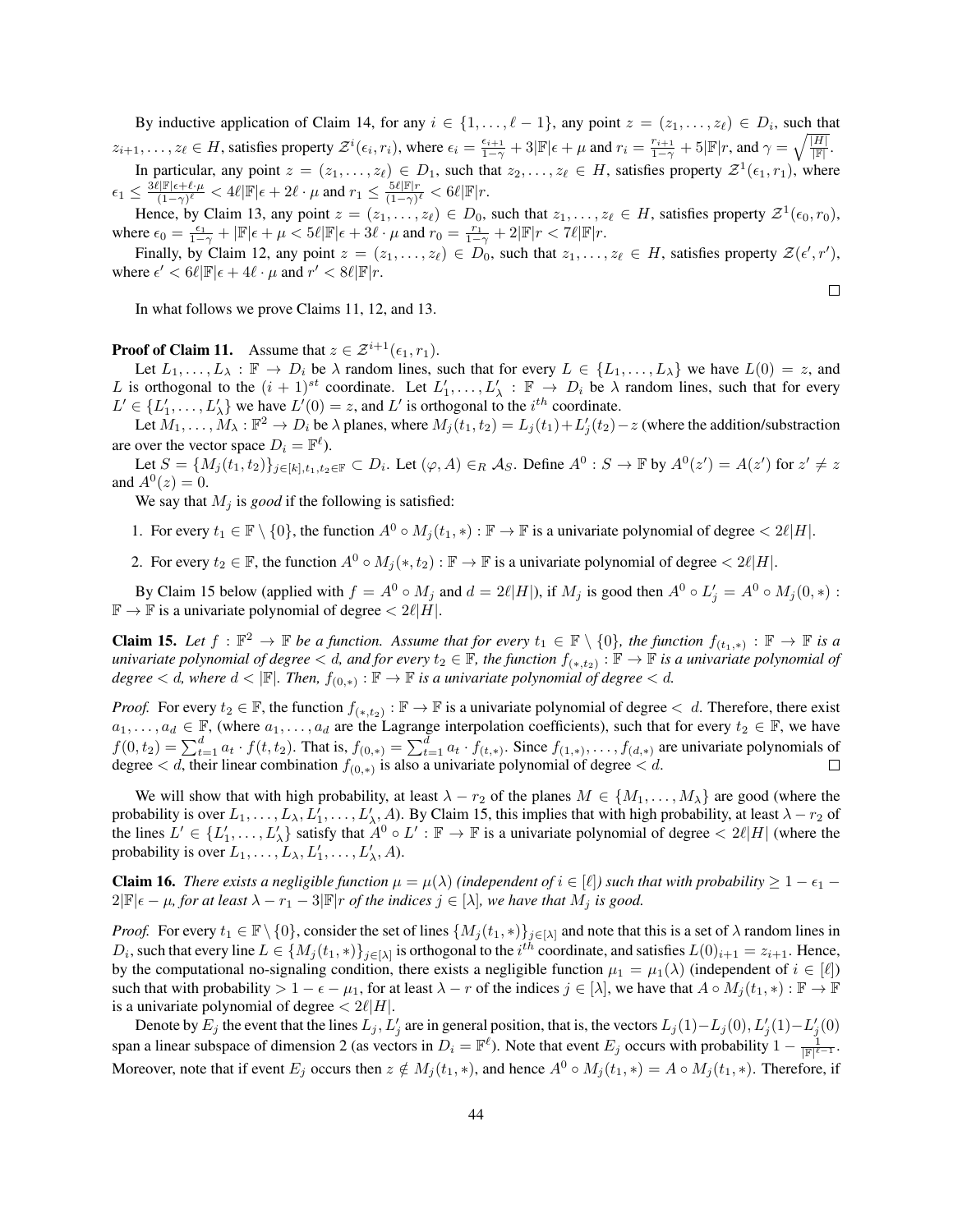$A \circ M_i(t_1, *) : \mathbb{F} \to \mathbb{F}$  is a univariate polynomial of degree  $\langle 2\ell | H |$  and event  $E_i$  holds, then  $A^0 \circ M_i(t_1, *) : \mathbb{F} \to \mathbb{F}$ is also a univariate polynomial of degree  $\langle 2\ell |H|$ .

For every  $t_2 \in \mathbb{F} \setminus \{0\}$ , consider the set of lines  $\{M_j(*, t_2)\}_{j \in [\lambda]}$  and note that this is a set of  $\lambda$  random lines in  $D_i$  such that every line  $L \in \{M_j(*, t_2)\}_{j \in [\lambda]}$  is orthogonal to the  $(i+1)^{th}$  coordinate, and satisfies  $L(0)_i = z_i$ . Hence, by the computational no-signaling condition, there exists a negligible function  $\mu_2 = \mu_2(\lambda)$  (independent of  $i \in [\ell]$ ) such that with probability  $> 1 - \epsilon - \mu_2$ , for at least  $\lambda - r$  of the indices  $j \in [\lambda]$ , we have that  $A \circ M_i(*, t_2)$ :  $\mathbb{F} \to \mathbb{F}$  is a univariate polynomial of degree  $\lt 2\ell|H|$ . As above, if event  $E_j$  occurs then  $z \notin M_j(*, t_2)$ , and hence  $A^0 \circ M_j(*, t_2) = A \circ M_j(*, t_2)$ . Therefore, if  $A \circ M_j(*, t_2) : \mathbb{F} \to \mathbb{F}$  is a univariate polynomial of degree  $\langle 2\ell |H|$ and event  $E_j$  holds then  $A^0 \circ M_j(*, t_2) : \mathbb{F} \to \mathbb{F}$  is also a univariate polynomial of degree  $\langle 2\ell | H |$ .

Consider the set of lines  $\{M_j(*,0)\}_{j\in[\lambda]}$  and note that  $M_j(*,0) = L_j$ . The fact that  $z \in \mathcal{Z}^{i+1}(\epsilon_1, r_1)$ , together with the computational no-signaling condition, implies that there exists a negligible function  $\mu_3 = \mu_3(\lambda)$  (independent of  $i \in [\ell]$ ) such that with probability  $\geq 1 - \epsilon_1 - \mu_3$ , for at least  $\lambda - r_1$  of the indices  $j \in [\lambda]$ , we have that  $A^0 \circ M_j(*,0) : \mathbb{F} \to \mathbb{F}$  is a univariate polynomial of degree  $\langle 2\ell |H|.$ 

Recall that each event  $E_j$  occurs with probability  $1 - \frac{1}{\|\mathbb{F}\|^{2}-1}$ , and these events are independent. This, together with our assumption that

$$
|\mathbb{F}|^{\ell-1} \ge |H|^{3 \cdot (\ell-1)} \ge |H|^{3 \cdot 3m} \ge \lambda^9
$$

(where the latter inequality follows from our assumption that  $|H|^m \ge \lambda$ ), implies that

$$
\Pr\left[|\{j: \neg E_j\}| \geq |\mathbb{F}|\right] \leq \binom{\lambda}{|\mathbb{F}|} \cdot \left(\frac{1}{|\mathbb{F}|^{\ell-1}}\right)^{|\mathbb{F}|} \leq \left(\frac{e\lambda}{|\mathbb{F}|^{\ell}}\right)^{|\mathbb{F}|} \leq \left(\frac{1}{\lambda^8}\right)^{|\mathbb{F}|}.
$$

Let  $\mu_0 = \left(\frac{1}{\lambda^8}\right)^{|\mathbb{F}|}$ . Note that  $\mu_0 = \mathsf{negl}(\lambda)$ .

Adding up all this, by the union bound, we obtain that with probability  $\geq 1 - \epsilon_1 - 2|\mathbb{F}|\epsilon - \mu$ , where  $\mu =$  $\mu_0 + \mu_1 + \mu_2 + \mu_3$ , for at least  $\lambda - r_1 - 2|\mathbb{F}|r - |\mathbb{F}| \geq \lambda - r_1 - 3|\mathbb{F}|r$  of the indices  $j \in [\lambda]$ , we have that:

- 1. For every  $t_1 \in \mathbb{F} \setminus \{0\}$ ,  $A^0 \circ M_i(t_1, *)$  is a univariate polynomial of degree  $\langle 2\ell |H|$ .
- 2. For every  $t_2 \in \mathbb{F} \setminus \{0\}, A^0 \circ M_i(*, t_2)$  is a univariate polynomial of degree  $\langle 2\ell |H|$ .
- 3.  $A^0 \circ M_i(*, 0)$  is a univariate polynomial of degree  $\langle 2\ell |H|$ .

That is, with probability at least  $1 - \epsilon_1 - 2|\mathbb{F}|\epsilon - \mu$ , for at least  $\lambda - r_1 - 3|\mathbb{F}|r$  of the indices  $j \in [\lambda]$ , we have that  $M_j$ is good.

 $\Box$ 

**Proof of Claim [12.](#page-42-2)** The proof of this claim is identical to the proof of Claim [11,](#page-42-1) except that we let  $L'_1, \ldots, L'_\lambda$ :  $\mathbb{F} \to D_i$  be  $\lambda$  random lines such that for every  $L' \in \{L_1, \ldots, L_\lambda\}$  we have that  $L'(0) = z$  (without the requirement that  $L'$  is orthogonal to the  $i^{th}$  coordinate).

**Proof of Claim [13.](#page-42-3)** Fix  $\epsilon_1 \geq 0$ ,  $r_1 \geq 0$ , and  $i \in \{1, \ldots, \ell\}$ . Fix  $z = (z_1, \ldots, z_\ell) \in \mathbb{F}^\ell$  such that  $z_i \in H$ . Assume that for every  $t \in \mathbb{F}$ , the point  $z(t) = (z_1, \ldots, z_{i-1}, t, z_{i+1}, \ldots, z_\ell)$ , viewed as a point in  $D_i$ , satisfies property  $\mathcal{Z}^i(\epsilon_1,r_1)$ .

Let  $L_1, \ldots, L_\lambda : \mathbb{F} \to \mathbb{F}^\ell$  be  $\lambda$  random lines, such that for every  $L \in \{L_1, \ldots, L_\lambda\}$ , we have  $L(0) = 0$ , and L is orthogonal to the  $i^{th}$  coordinate.

Let  $M_1, \ldots, M_\lambda : \mathbb{F}^2 \to \mathbb{F}^\ell$  be  $\lambda$  planes, where  $M_j(t_1, t_2) = L_j(t_1) + z(t_2)$  (where the addition is over the vector space  $\mathbb{F}^{\ell}$ ).

Let  $S^i$  and  $S^{i-1}$  be two copies of the set of points  $\{M_j(t_1,t_2)\}_{j\in[\lambda],t_1,t_2\in\mathbb{F}}\subset\mathbb{F}^\ell$ , and view  $S^i$  as a subset of  $D_i$ and  $S^{i-1}$  as a subset of  $D_{i-1}$ . Let  $S = S^i \cup S^{i-1} \subset D$ . Let  $(\varphi, A) \in_R \mathcal{A}_S$ . Recall that we view A as a function  $A: S \to \mathbb{F}$ , and we denote by  $A_i, A_{i-1}$  the restriction of that function to  $S^i, S^{i-1}$ , respectively.

Define  $A_i^0 : S^i \to \mathbb{F}$  by  $A_i^0(z') = A_i(z')$  for  $z' \notin \{z(t)\}_{t \in \mathbb{F}}$ , and  $A_i^0(z') = 0$  for  $z' \in \{z(t)\}_{t \in \mathbb{F}}$ . Define  $A_{i-1}^0$  :  $S^{i-1}$  →  $\mathbb F$  by  $A_{i-1}^0(z') = A_{i-1}(z')$  for  $z' \notin \{z(t)\}_{t \in \mathbb F}$  and  $A_{i-1}^0(z') = 0$  for  $z' \in \{z(t)\}_{t \in \mathbb F}$ .

We say that  $M_i$  is *good* if the following is satisfied: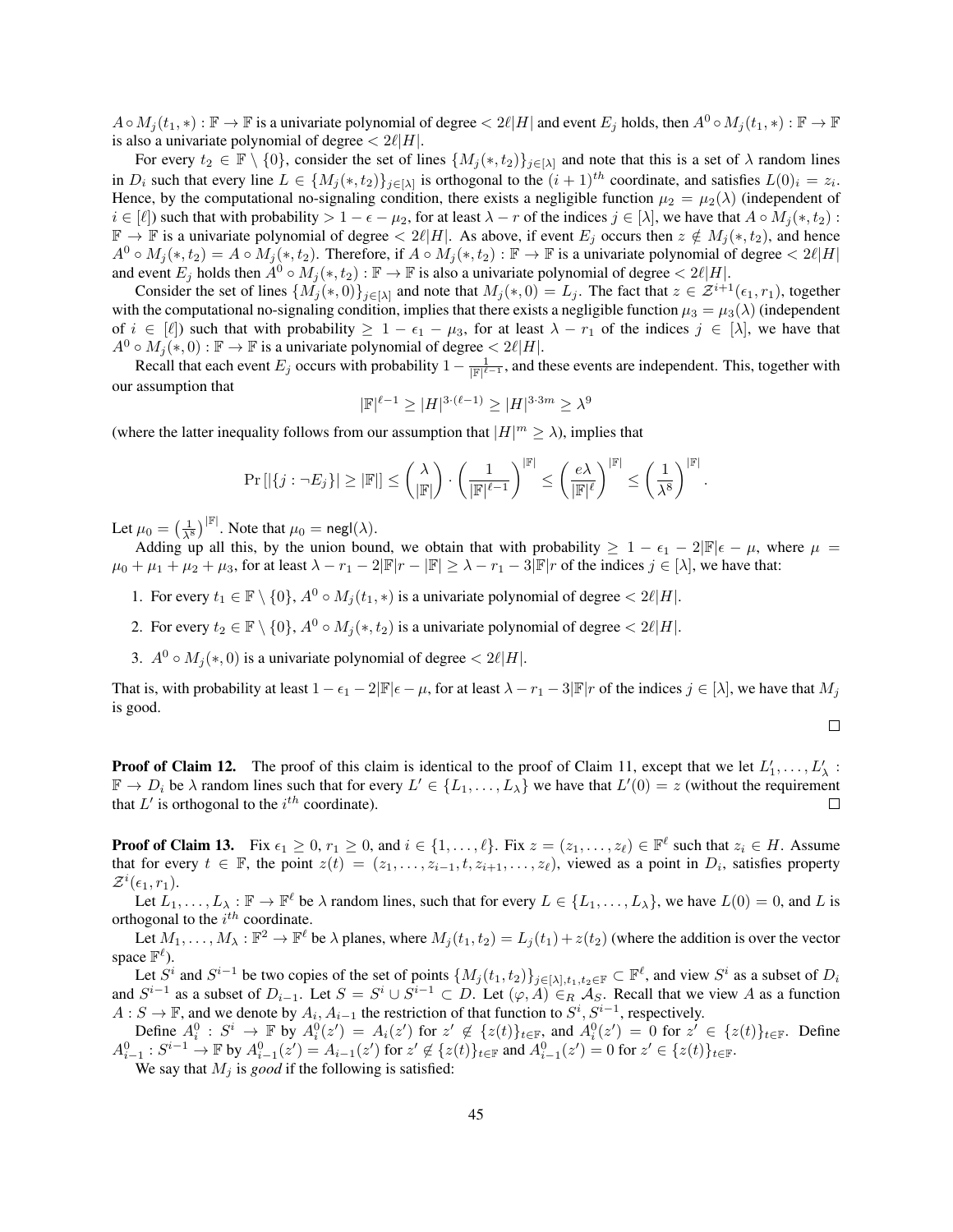1. For every  $t_1 \in \mathbb{F}$ , and every  $t \in \mathbb{F}$ ,

$$
A_i^0(M_j(t_1, t)) = \sum_{h \in H} A_{i-1}^0(M_j(t_1, h)) t^h
$$

2. For at least |H| values  $t_2 \in \mathbb{F}$ , the function  $A_i^0 \circ M_j(*, t_2) : \mathbb{F} \to \mathbb{F}$  is a univariate polynomial of degree  $< 2\ell|H|.$ 

By Claim [17](#page-45-0) below (applied with  $f = A_i^0 \circ M_j$ ,  $f' = A_{i-1}^0 \circ M_j$  and  $d = 2\ell |H|$ ), if  $M_j$  is good then for every  $t_2 \in H$ , the function  $A_{i-1}^0 \circ M_j(*, t_2) : \mathbb{F} \to \mathbb{F}$  is a univariate polynomial of degree  $\langle 2\ell | H |$ .

<span id="page-45-0"></span>**Claim 17.** Let  $f : \mathbb{F}^2 \to \mathbb{F}$  and  $f' : \mathbb{F}^2 \to \mathbb{F}$  be two functions. Assume that:

*1. For every*  $t_1 \in \mathbb{F}$  *and every*  $t \in \mathbb{F}$ *,* 

$$
f(t_1, t) = \sum_{h \in H} f'(t_1, h) t^h
$$

2. For at least  $|H|$  values  $t_2 \in \mathbb{F}$ , the function  $f_{(*,t_2)} : \mathbb{F} \to \mathbb{F}$  is a univariate polynomial of degree  $< d$ .

Then, for every  $t_2 \in H$ , the function  $f'_{(*,t_2)} : \mathbb{F} \to \mathbb{F}$  is a univariate polynomial of degree  $< d$ .

*Proof.* For every  $h \in H$ , present the function  $f'_{(*,h)} : \mathbb{F} \to \mathbb{F}$  as a univariate polynomial (in the free variable y),

$$
f'(y, h) = f'_{(*, h)}(y) = \sum_{s=0}^{|\mathbb{F}|-1} a_{h, s} \cdot y^s
$$

where  $a_{h,0}, \ldots, a_{h,|\mathbb{F}|-1} \in \mathbb{F}$ . Thus, for every  $y \in \mathbb{F}$  and every  $t \in \mathbb{F}$ ,

$$
f_{(*,t)}(y) = f(y,t) = \sum_{h \in H} f'(y,h)t^h = \sum_{h \in H} \sum_{s=0}^{|\mathbb{F}|-1} a_{h,s} \cdot y^s \cdot t^h = \sum_{s=0}^{|\mathbb{F}|-1} \left( \sum_{h \in H} a_{h,s} \cdot t^h \right) \cdot y^s
$$

Assume for a contradiction that for some  $s \ge d$ , the polynomial  $\sum_{h \in H} a_{h,s} \cdot t^h$  is not the identically 0 polynomial, and let s be the largest such index. Since  $\sum_{h\in H} a_{h,s} \cdot t^h$  is not identically 0, and its degree is  $\leq |H|-1$ , it gives 0 on at most  $|H| - 1$  values of  $t \in \mathbb{F}$ . Hence, the polynomial  $f_{(*,t)}(y)$  is of degree  $\lt s$  for at most  $|H| - 1$  values of  $t \in \mathbb{F}$ , which is a contradiction to the assumption that for at least  $|H|$  values  $t \in \mathbb{F}$ , the function  $f_{(*,t)} : \mathbb{F} \to \mathbb{F}$  is a univariate polynomial of degree  $< d$ .

Thus, for every  $s \ge d$ , the polynomial  $\sum_{h \in H} a_{h,s} \cdot t^h$  is the identically 0 polynomial. That is, for every  $s \ge d$  and every  $h \in H$  we have  $a_{h,s} = 0$ . Hence, for every  $h \in H$ , the function  $f'_{(*,h)} : \mathbb{F} \to \mathbb{F}$  is a univariate polynomial of degree  $< d$ .  $\Box$ 

We will show that with high probability, at least  $\lambda - r_2$  of the planes  $M \in \{M_1, \ldots, M_\lambda\}$  are good (where the probability is over  $L_1, \ldots, L_\lambda, A$ ).

<span id="page-45-1"></span>**Claim 18.** *There exists a negligible function*  $\mu = \mu(\lambda)$  *(independent of*  $i \in [\ell]$ *) such that with probability*  $\geq 1 - |\mathbb{F}| \epsilon$  $\frac{\epsilon_1}{1-\gamma}-\mu$ , for at least  $\lambda-2|\mathbb F|r-\frac{r_1}{1-\gamma}$  of the indices  $j\in[\lambda]$ , we have that  $M_j$  is good, where  $\gamma=\sqrt{\frac{|H|}{|\mathbb F|}}$ .

*Proof.* First note that for  $t_1 = 0$ ,

$$
A_i^0(M_j(t_1, t)) = \sum_{h \in H} A_{i-1}^0(M_j(t_1, h)) t^h
$$

is satisfied trivially (for every  $j \in [\lambda]$ , and every  $t \in \mathbb{F}$ ), since  $A_i^0 \circ M_j(0,*)$  and  $A_{i-1}^0 \circ M_j(0,*)$  are the identically 0 function (by the definitions).

For every  $t_1 \in \mathbb{F} \setminus \{0\}$ , consider the set of points  $\{M_j(t_1, 0)\}_{j \in [\lambda]}$  and note that this is a set of  $\lambda$  random points in  $\mathbb{F}^{\ell}$ , such that the i<sup>th</sup> coordinate of each of these points is 0 (that is, all other coordinates of all these points are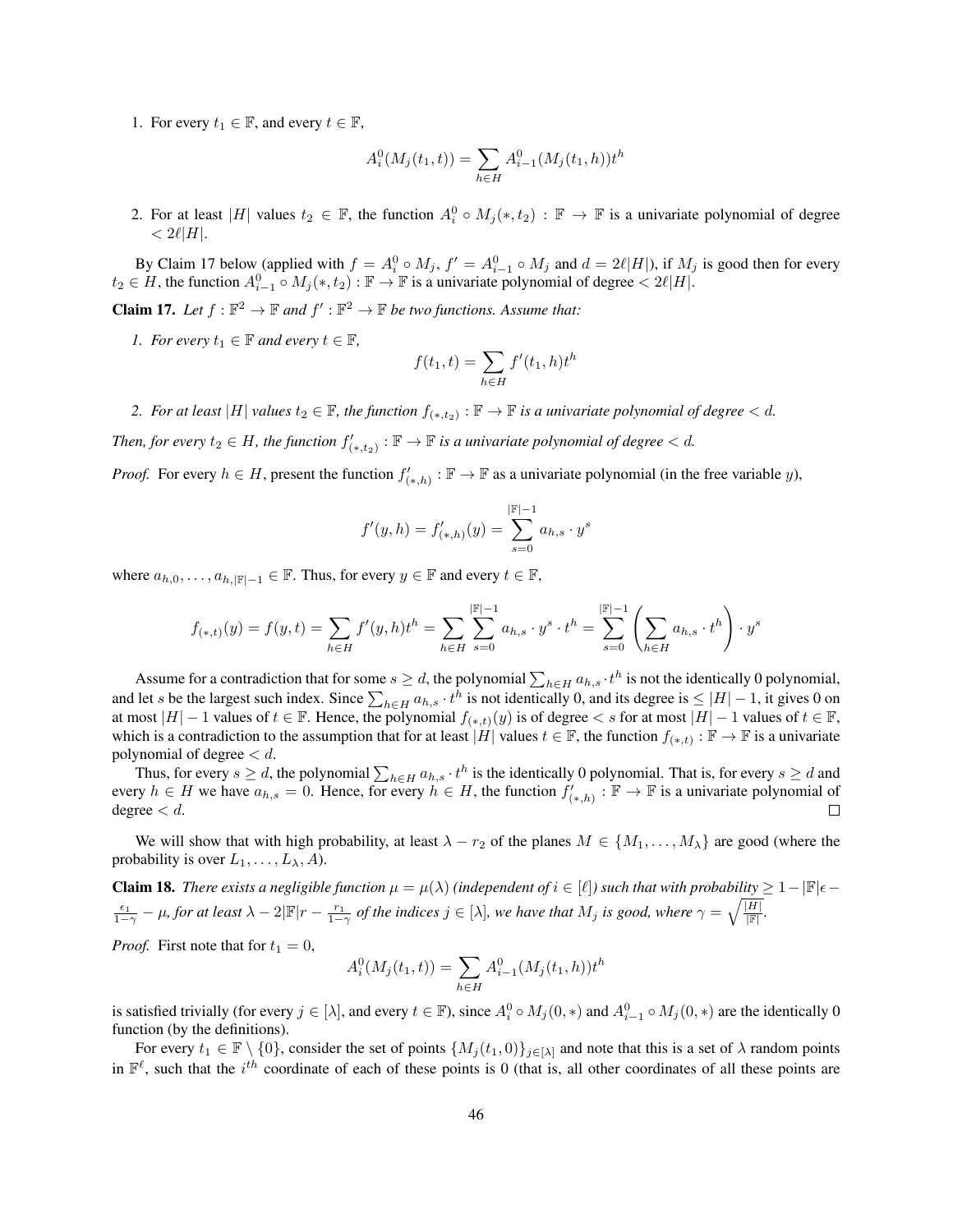uniformly distributed and independent random variables). Hence, by the computational no-signaling property, there exists a negligible function  $\mu_1 = \mu_1(\lambda)$  (independent of  $i \in [\ell]$ ) such that with probability  $> 1 - \epsilon - \mu_1$ , for at least  $\lambda - r$  of the indices  $j \in [\lambda]$ , the following is satisfied for every  $t \in \mathbb{F}$ :

$$
A_i(M_j(t_1, t)) = \sum_{h \in H} A_{i-1}(M_j(t_1, h)) t^h
$$

For every  $j \in [\lambda]$ , denote by  $E_j$  the event that the line  $L_j$  is in a general position (as a line in  $\mathbb{F}^{\ell}$ ), that is, its image is not just a single point. Note that event  $E_j$  occurs with probability  $1 - \frac{1}{\|\mathbb{F}\|^{\ell-1}}$ . Moreover, note that if event  $E_j$  occurs, then for every  $t \in \mathbb{F}$  we have that  $z(t) \notin M_j (t_1, t)$ , and hence  $A_i^{\dot{0}}(M_j (t_1, t)) = A_i (M_j (t_1, t))$  and  $A_{i-1}^0(M_j(t_1,t)) = A_{i-1}(M_j(t_1,t))$ . Therefore, if event  $E_j$  occurs and  $A_i(M_j(t_1,t)) = \sum_{h \in H} A_{i-1}(M_j(t_1,h))t^h$ then

$$
A_i^0(M_j(t_1, t)) = \sum_{h \in H} A_{i-1}^0(M_j(t_1, h)) t^h
$$

(and recall that for  $t_1 = 0$  this is satisfied trivially).

Recall that each event  $E_j$  occurs with probability  $1 - \frac{1}{\|\mathbb{F}\|^{2}-1}$ , and these events are independent. This, together with our assumption that

$$
|\mathbb{F}|^{\ell-1}\geq |H|^{3\cdot(\ell-1)}\geq |H|^{3\cdot 3m}\geq \lambda^9
$$

(where the latter inequality follows from our assumption that  $|H|^m \ge \lambda$ ), implies that

$$
\Pr\left[|\{j: \neg E_j\}| \geq |\mathbb{F}|\right] \leq \binom{\lambda}{|\mathbb{F}|} \cdot \left(\frac{1}{|\mathbb{F}|^{\ell-1}}\right)^{|\mathbb{F}|} \leq \left(\frac{e\lambda}{|\mathbb{F}|^{\ell}}\right)^{|\mathbb{F}|} \leq \left(\frac{1}{\lambda^8}\right)^{|\mathbb{F}|}.
$$

Denote by  $\mu_0 = \mu_0(\lambda) = \left(\frac{1}{\lambda^8}\right)^{|\mathbb{F}|}$ , and note that  $\mu_0 = \text{negl}(\lambda)$ . Adding up all this, by the union bound, with probability >  $1 - |\mathbb{F}| \epsilon - |\mathbb{F}| \mu_1 - \mu_0$ , for at least  $\lambda - |\mathbb{F}| r - |\mathbb{F}| \geq \lambda - 2|\mathbb{F}| r$  of the indices  $j \in [\lambda]$ , the following is satisfied for every  $t_1 \in \mathbb{F}$  and every  $t \in \mathbb{F}$ :

<span id="page-46-1"></span>
$$
A_i^0(M_j(t_1, t)) = \sum_{h \in H} A_{i-1}^0(M_j(t_1, h)) t^h
$$
\n(11)

For every  $t_2 \in \mathbb{F}$ , consider the set of lines  $\{M_j(*, t_2)\}_{j \in [\lambda]}$  and note that this is a set of  $\lambda$  random lines, such that for every  $L \in \{M_j(*, t_2)\}_{j \in [\lambda]},$  we have  $L(0) = z(t_2)$ , and L is orthogonal to the  $i^{th}$  coordinate. The fact that  $z(t_2)$ , viewed as a point in  $D_i$ , satisfies property  $\mathcal{Z}^i(\epsilon_1,r_1)$ , together with the computational no-signaling property, implies that there exists a negligible function  $\mu_2 = \mu_2(\lambda)$  (independent of  $i \in [\lambda]$ ) such that with probability  $\geq 1 - \epsilon_1 - \mu_2$ , for at least  $\lambda - r_1$  of the indices  $j \in [\lambda]$ , we have that  $A_i^0 \circ M_j(*, t_2) : \mathbb{F} \to \mathbb{F}$  is a univariate polynomial of degree  $< 2\ell|H|.$ 

Since this is true for every  $t_2 \in \mathbb{F}$ , by Claim [19](#page-46-0) below, applied with  $\alpha = \epsilon_1 + \mu_2$ , we obtain the following for any  $\gamma < 1$ :

With probability  $\geq 1-\frac{\epsilon_1+\mu_2}{1-\gamma}$ , for at least  $\gamma|\mathbb{F}|$  values  $t_2 \in \mathbb{F}$  we have that for at least  $\lambda-r_1$  of the indices  $j \in [\lambda]$ , the function  $A_i^0 \circ M_j(*, t_2) : \mathbb{F} \to \mathbb{F}$  is a univariate polynomial of degree  $< 2\ell |H|$ .

<span id="page-46-0"></span>**Claim 19.** Let  $\{V_t\}_{t\in\mathbb{F}}$  be a set of events, such that, for every  $t \in \mathbb{F}$ ,  $\Pr[V_t] \geq 1 - \alpha$ . Then, for any  $\gamma < 1$ , with *probability of at least*  $1 - \frac{\alpha}{1-\gamma}$ , *at least*  $\gamma$ | $\mathbb{F}$ | *events in*  $\{V_t\}_{t \in \mathbb{F}}$  *occur.* 

*Proof.* Let  $I_t$  be the characteristic function of the event  $\neg V_t$ . Let  $I = \sum_{t \in \mathbb{F}} I_t$ . Thus,  $\mathbf{E}[I] \leq \alpha |\mathbb{F}|$ . By Markov's inequality,  $Pr[I > (1 - \gamma)|\mathbb{F}] < \alpha/(1 - \gamma)$ . Thus, with probability of at least  $1 - \alpha/(1 - \gamma)$ , at least  $\gamma|\mathbb{F}|$  events in  ${V_t}_{t\in\mathbb{F}}$  occur.  $\Box$ 

Recall that with probability  $\geq 1 - \frac{\epsilon_1 + \mu_2}{1 - \gamma}$ , for at least  $\gamma|\mathbb{F}|$  values  $t_2 \in \mathbb{F}$  we have that for at most  $r_1$  of the indices  $j \in [\lambda]$ , the function  $A_i^0 \circ M_j(*, t_2) : \mathbb{F} \to \mathbb{F}$  is not a univariate polynomial of degree  $\langle 2\ell | H |$ .

Since in a  $\{0, 1\}$ -matrix with  $\gamma$ |F| rows and  $[\lambda]$  columns, with at most  $r_1$  ones in each row, there are at most  $\gamma|F|r_1 \over \gamma|F|-|H|$  columns with more than  $\gamma|F|-|H|$  ones (otherwise, the total number of ones is  $> \gamma|F|/r_1$ ), this implies that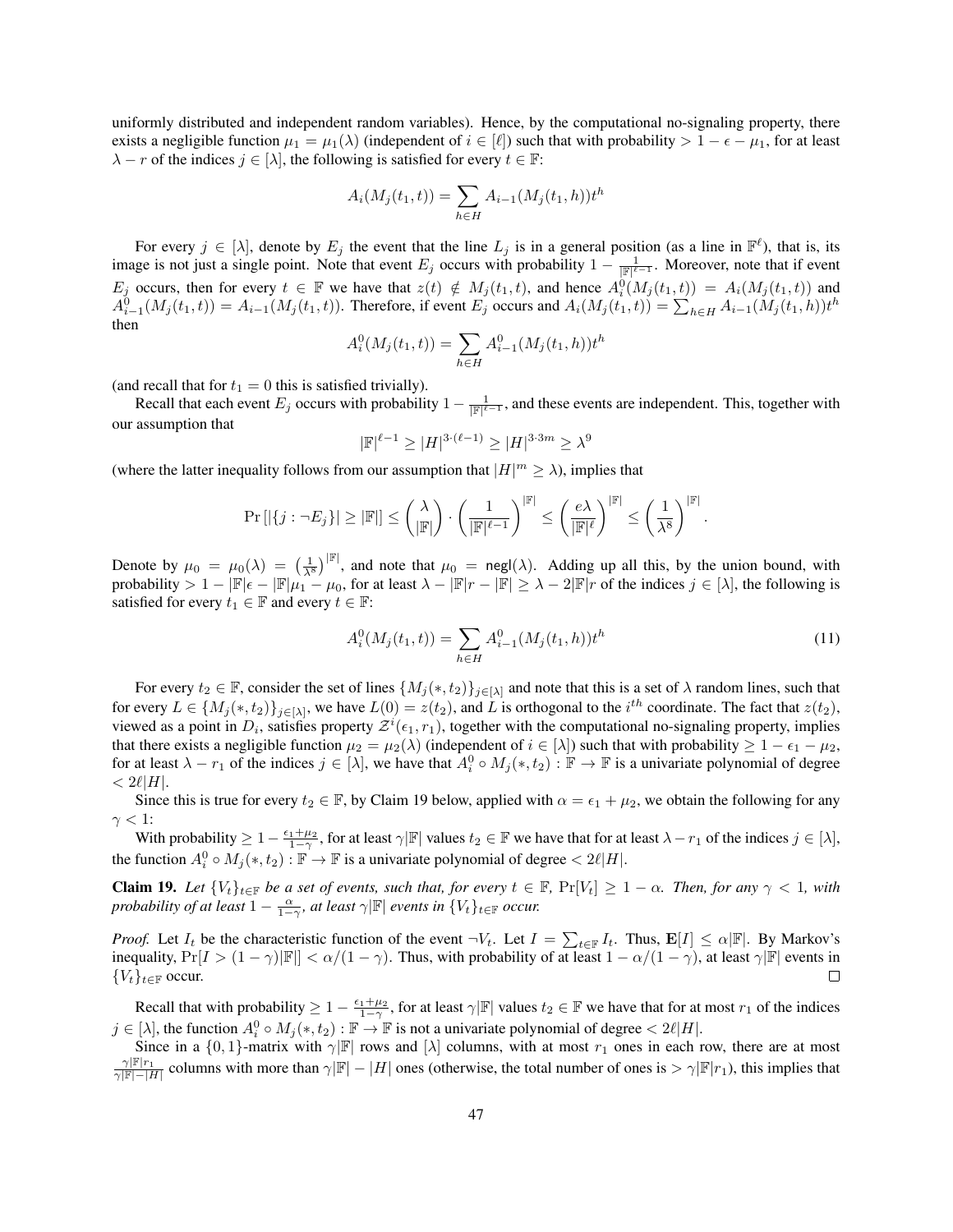with probability  $\geq 1 - \frac{\epsilon_1 + \mu_2}{1 - \gamma}$ , for all but at most  $\frac{\gamma |\mathbb{F}| r_1}{\gamma |\mathbb{F}| - |H|}$  indices  $j \in [\lambda]$  we have that for at least  $|H|$  of the values  $t_2 \in \mathbb{F}$ , the function  $A_i^0 \circ M_j(*, t_2) : \mathbb{F} \to \mathbb{F}$  is a univariate polynomial of degree  $\langle 2\ell | H |$ .

Combined with Equation [\(11\)](#page-46-1), by the union bound, with probability  $> 1 - |\mathbb{F}| \epsilon - |\mathbb{F}| \mu_1 - \mu_0 - \frac{\epsilon_1 + \mu_2}{1 - \gamma}$ , for at least  $\lambda - 2|\mathbb{F}|r - \frac{\gamma|\mathbb{F}|r_1}{\gamma|\mathbb{F}|-|H|}$  of the indices  $j \in [\lambda]$ , we have that:

1. For every  $t_1 \in \mathbb{F}$  and every  $t \in \mathbb{F}$ :

$$
A_i^0(M_j(t_1, t)) = \sum_{h \in H} A_{i-1}^0(M_j(t_1, h)) t^h
$$

2. For at least |H| of the values  $t_2 \in \mathbb{F}$  the function  $A_i^0 \circ M_j(*, t_2) : \mathbb{F} \to \mathbb{F}$  is a univariate polynomial of degree  $< 2\ell |H|.$ 

That is, with probability  $\geq 1 - |\mathbb{F}| \epsilon - |\mathbb{F}| \mu_1 - \mu_0 - \frac{\epsilon_1 + \mu_2}{1 - \gamma}$ , for at least  $\lambda - 2|\mathbb{F}|r - \frac{\gamma |\mathbb{F}| r_1}{\gamma |\mathbb{F}| - |H|}$  of the indices  $j \in [\lambda]$ , we have that  $M_j$  is good. In particular, for  $\gamma = \sqrt{\frac{|H|}{\mathbb{F}|}}$ , we have that with probability  $\geq 1 - |\mathbb{F}| \epsilon - |\mathbb{F}| \mu_1 - \mu_0 - \frac{\epsilon_1 + \mu_2}{1 - \gamma}$ , for at least  $\lambda - 2|\mathbb{F}|r - \frac{r_1}{1-r_1}$  of the indices  $j \in [\lambda]$ , we have that  $M_j$  is good.

Setting  $\mu = |\mathbb{F}|\mu_1 + \mu_0 + \frac{\mu_2}{1-\gamma}$ , we conclude that with probability  $\geq 1 - |\mathbb{F}|\epsilon - \frac{\epsilon_1}{1-\gamma} - \mu$ , for at least  $\lambda - 2|\mathbb{F}|r - \frac{r_1}{1-\gamma}$ of the indices  $j \in [\lambda]$ , we have that  $M_j$  is good.

By Claim [17,](#page-45-0) Claim [18](#page-45-1) implies that with probability  $\geq 1 - |\mathbb{F}| \epsilon - \frac{\epsilon_1}{1-\gamma} - \mu$ , at least  $\lambda - r_2$  of the indices  $j \in [\lambda]$ satisfy that for every  $t_2 \in H$ , the function  $A_{i-1}^0 \circ M_j(*, t_2) : \mathbb{F} \to \mathbb{F}$  is a univariate polynomial of degree  $\langle 2\ell | H |$ , (where the probability is over  $L_1, \ldots, L_{\lambda}, A$ ).

Fix  $t_2 = z_i$ . Consider the set of lines  $\{M_j(*, t_2)\}_{j \in [\lambda]}$  and note that this is a set of  $\lambda$  random lines, such that for every  $L \in \{M_j(*, t_2)\}_{j \in [\lambda]}$ , we have  $L(0) = z(t_2) = z$ , and L is orthogonal to the  $i^{th}$  coordinate.

Thus, by the above, with probability  $\geq 1 - |\mathbb{F}| \epsilon - \frac{\epsilon_1}{1-\gamma} - \mu$ , at least  $\lambda - r_2$  of the indices  $j \in [\lambda]$  satisfy that the function  $A_{i-1}^0 \circ M_j(*, t_2) : \mathbb{F} \to \mathbb{F}$  is a univariate polynomial of degree  $\lt 2\ell|H|$ . Thus, by the computational no-signaling property, there exists a negligible function  $\mu_3 = \mu_3(\lambda)$  (independent of  $i \in [\lambda]$ ) such that the point z, viewed as a point in  $D_{i-1}$ , satisfies property  $\mathcal{Z}^i(\epsilon_2, r_2)$ , with  $\epsilon_2 = |\mathbb{F}|\epsilon - \frac{\epsilon_1}{1-\gamma} - \mu^*$ , for  $\mu^* = \mu + \mu_3$ .

This concludes the proof of Claim [13.](#page-42-3)

 $\Box$ 

$$
\qquad \qquad \Box
$$

#### <span id="page-47-0"></span>B.2 Proof of Lemma [8](#page-41-1)

*Proof.* Fix  $z \in D_X$ . Let  $L_1, \ldots, L_\lambda : \mathbb{F} \to D_X$  be  $\lambda$  random lines, such that for every  $L \in \{L_1, \ldots, L_\lambda\}$ , we have  $L(0) = z.$ 

Let  $L'_1, \ldots, L'_{\lambda} : \mathbb{F} \to D_X$  be  $\lambda$  random lines, such that for every  $L \in \{L'_1, \ldots, L'_{\lambda}\}\$ , we have  $L(0) = z$ . Let  $M_1, \ldots, M_\lambda : \mathbb{F}^2 \to D_X$  be  $\lambda$  planes, where  $M_j(t_1, t_2) = L_j(t_1) + L'_j(t_2) - z$  (where the addition/substraction are over the vector space  $D_X = \mathbb{F}^m$ ).

Let  $S = \{M_j(t_1, t_2)\}_{j \in [\lambda], t_1, t_2 \in \mathbb{F}} \subset D_X$ . Let  $(\varphi, A) \in_R \mathcal{A}_S$ . For any  $v \in \mathbb{F}$ , define  $A^v : S \to \mathbb{F}$  by  $A^v(z') =$  $A(z')$  for  $z' \neq z$  and  $A^{v}(z) = v$ .

We say that  $M_i$  is *good* if the following is satisfied:

1. For every  $t_1 \in \mathbb{F} \setminus \{0\}$ , the function  $A \circ M_j(t_1, *) : \mathbb{F} \to \mathbb{F}$  is a univariate polynomial of degree  $\langle m|H|$ .

2. For every  $t_2 \in \mathbb{F} \setminus \{0\}$ , the function  $A \circ M_i(*, t_2) : \mathbb{F} \to \mathbb{F}$  is a univariate polynomial of degree  $\lt m|H|$ .

For every  $j \in [\lambda]$ , let  $E_j$  denote the event that the lines  $L_j$  and  $L'_j$  are in general position; i.e., the vectors  $L_j(1) - L_j(0)$  and  $L'_j(1) - L'_j(0)$  span a linear subspace of dimension two. Note that each event  $E_j$  occurs with probability  $1 - \frac{1}{|\mathbb{F}|^{\ell-1}}$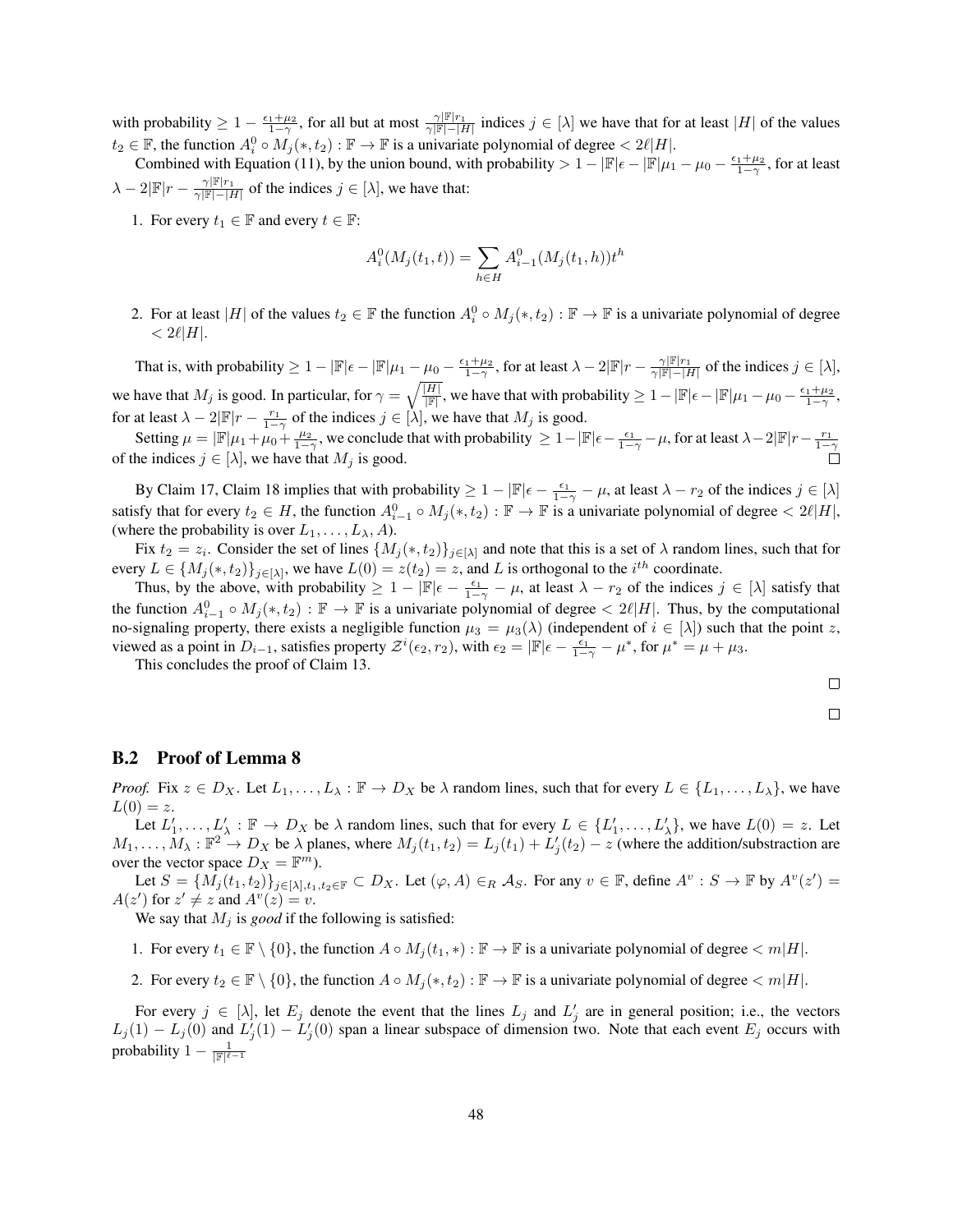Claim [20](#page-48-0) below (applied with  $f = A \circ M_j$  and  $d = m|H|$ ) implies that if  $M_j$  is good and event  $E_j$  holds, then there exists  $v \in \mathbb{F}$ , such that,  $A^v \circ L_j = A^v \circ M_j(*,0) : \mathbb{F} \to \mathbb{F}$  and  $A^v \circ L_j' = A^v \circ M_j(0,*) : \mathbb{F} \to \mathbb{F}$  are both univariate polynomials of degree  $\lt m|H|$ .

<span id="page-48-0"></span>**Claim 20.** Let  $f : \mathbb{F}^2 \to \mathbb{F}$  be a function. Assume that for every  $t_1 \in \mathbb{F} \setminus \{0\}$ , the function  $f_{(t_1,*)} : \mathbb{F} \to \mathbb{F}$  is *a univariate polynomial of degree*  $< d$ , and for every  $t_2 \in \mathbb{F} \setminus \{0\}$ , the function  $f_{(*,t_2)} : \mathbb{F} \to \mathbb{F}$  is a univariate *polynomial of degree*  $\lt d$ , where  $d \lt |\mathbb{F}|$ . For any  $v \in \mathbb{F}$ , define  $f^v : \mathbb{F}^2 \to \mathbb{F}$  by  $f^v(t_1, t_2) = f(t_1, t_2)$  for  $(t_1, t_2) \neq (0, 0)$  and  $f^v(0, 0) = v$ . Then, there exists  $v \in \mathbb{F}$ , such that,  $f^v_{(0, *)} : \mathbb{F} \to \mathbb{F}$  and  $f^v_{(*, 0)} : \mathbb{F} \to \mathbb{F}$  are both *univariate polynomials of degree* < d*.*

*Proof.* For every  $t_2 \in \mathbb{F} \setminus \{0\}$ , the function  $f_{(*,t_2)} : \mathbb{F} \to \mathbb{F}$  is a univariate polynomial of degree  $\lt d$ . Therefore, there exist  $a_1, \ldots, a_d \in \mathbb{F}$ , (where  $a_1, \ldots, a_d$  are the Lagrange interpolation coefficients), such that for every  $t_2 \in \mathbb{F} \setminus \{0\}$ , we have  $f(0, t_2) = \sum_{t=1}^d a_t \cdot f(t, t_2)$ . Since  $f^v(t_1, t_2) = f(t_1, t_2)$  for  $(t_1, t_2) \neq (0, 0)$ , this implies that for every  $t_2 \in \mathbb{F} \setminus \{0\}$  and every  $v \in \mathbb{F}$ , we have  $f^v(0, t_2) = \sum_{t=1}^d a_t \cdot f^v(t, t_2)$ .

Let  $v = \sum_{t=1}^{d} a_t \cdot f(t,0)$ . Since  $f^v(0,0) = v$ , we now have for every  $t_2 \in \mathbb{F}$  (including  $t_2 = 0$ ),  $f^v(0,t_2) =$  $\sum_{t=1}^{d} a_t \cdot f^v(t, t_2)$ . That is,  $f^v_{(0,*)} = \sum_{t=1}^{d} a_t \cdot f^v_{(t,*)}$ . Since  $f^v_{(1,*)}, \ldots, f^v_{(d,*)}$  are identical to  $f_{(1,*)}, \ldots, f_{(d,*)}$  and are hence univariate polynomials of degree  $\lt d$ , their linear combination  $f_{(0,*)}^{v^{(1)}}$  is also a univariate polynomial of degree  $\langle d.$ 

The proof now follows from Claim [15,](#page-43-0) applied on the function  $f^v$  (with variables  $t_1, t_2$  switched).

 $\Box$ 

We show (in Claim [21](#page-48-1) below) that with high probability, for at least  $\lambda - 3|\mathbb{F}|r$  of the indices  $j \in [\lambda]$ , the event  $E_j$ holds and the plane  $M_j$  is good (where the probability is over  $L_1, \ldots, L_k, L'_1, \ldots, L'_k, A$ ). By Claim [20,](#page-48-0) this implies that with high probability, for at least  $\lambda - 3|\mathbb{F}|r$  of the indices  $j \in [\lambda]$ , there exists  $v \in \mathbb{F}$  (which may depend on j) such that  $A^v \circ L_j = A^v \circ M_j(*,0) : \mathbb{F} \to \mathbb{F}$  and  $A^v \circ L'_j = A^v \circ M_j(0,*) : \mathbb{F} \to \mathbb{F}$  are both univariate polynomials of degree  $\lt m|\dot{H}|$  (where the probability is over  $L_1, \ldots, L_k, L'_1, \ldots, L'_k, A$ ).

<span id="page-48-1"></span>**Claim 21.** *There exists a negligible function*  $\mu = \text{negl}(\lambda)$  *such that with probability*  $\geq 1 - 2|\mathbb{F}|\epsilon - \mu$ *, for at least*  $\lambda - 3|\mathbb{F}|$ *r of the indices*  $j \in [\lambda]$ *, we have that event*  $E_j$  *holds and*  $M_j$  *is good.* 

*Proof.* Recall that each event  $E_j$  occurs with probability  $1 - \frac{1}{|\mathbb{F}|^{\ell-1}}$ , and these events are independent.

This, together with our assumption that

$$
|\mathbb{F}|^{\ell-1} \ge |H|^{3\cdot(\ell-1)} \ge |H|^{3\cdot 3m} \ge \lambda^9
$$

(where the latter inequality follows from our assumption that  $|H|^m \ge \lambda$ ), implies that

$$
\Pr\left[|\{j: \neg E_j\}| \geq |\mathbb{F}|\right] \leq \binom{\lambda}{|\mathbb{F}|} \cdot \left(\frac{1}{|\mathbb{F}|^{\ell-1}}\right)^{|\mathbb{F}|} \leq \left(\frac{e\lambda}{|\mathbb{F}|^{\ell}}\right)^{|\mathbb{F}|} \leq \left(\frac{1}{\lambda^8}\right)^{|\mathbb{F}|}.
$$

Denote by  $\mu_0 = \mu_0(\lambda) = \left(\frac{1}{\lambda^8}\right)^{|\mathbb{F}|}$ , and note that  $\mu_0 = \text{negl}(\lambda)$ .

For every  $t_1 \in \mathbb{F} \setminus \{0\}$ , consider the set of lines  $\{M_j(t_1,*)\}_{j\in[\lambda]}$  and note that this is a set of  $\lambda$  random lines in  $D_X$ . Hence, by the computational no signaling, there exists a negligible function  $\mu_1 = \mu_1(\lambda)$  such that with probability  $> 1 - \epsilon - \mu_1$ , for at least  $\lambda - r$  of the indices  $j \in [\lambda]$ , we have that  $A \circ M_j(t_1, *) : \mathbb{F} \to \mathbb{F}$  is a univariate polynomial of degree  $\langle m|H|$ .

For every  $t_2 \in \mathbb{F} \setminus \{0\}$ , consider the set of lines  $\{M_j(*, t_2)\}_{j\in[\lambda]}$  and note that this is a set of  $\lambda$  random lines in  $D_X$ . Hence, by the computational no-signaling property, with probability > 1− $\epsilon - \mu_1$ , for at least  $\lambda - r$  of the indices  $j \in [\lambda]$ , we have that  $A \circ M_j(*, t_2) : \mathbb{F} \to \mathbb{F}$  is a univariate polynomial of degree  $\langle m|H|$ .

Adding up these facts, by the union bound, we obtain that with probability  $\geq 1 - 2|\mathbb{F}|\epsilon - 2|\mathbb{F}|\mu_1$ , for at least  $\lambda - 2|\mathbb{F}|r$  of the indices  $j \in [\lambda]$ , we have that:

- 1. For every  $t_1 \in \mathbb{F} \setminus \{0\}, A \circ M_i(t_1, *) : \mathbb{F} \to \mathbb{F}$  is a univariate polynomial of degree  $\lt m|H|$ .
- 2. For every  $t_2 \in \mathbb{F} \setminus \{0\}, A \circ M_j(*, t_2) : \mathbb{F} \to \mathbb{F}$  is a univariate polynomial of degree  $\lt m|H|$ .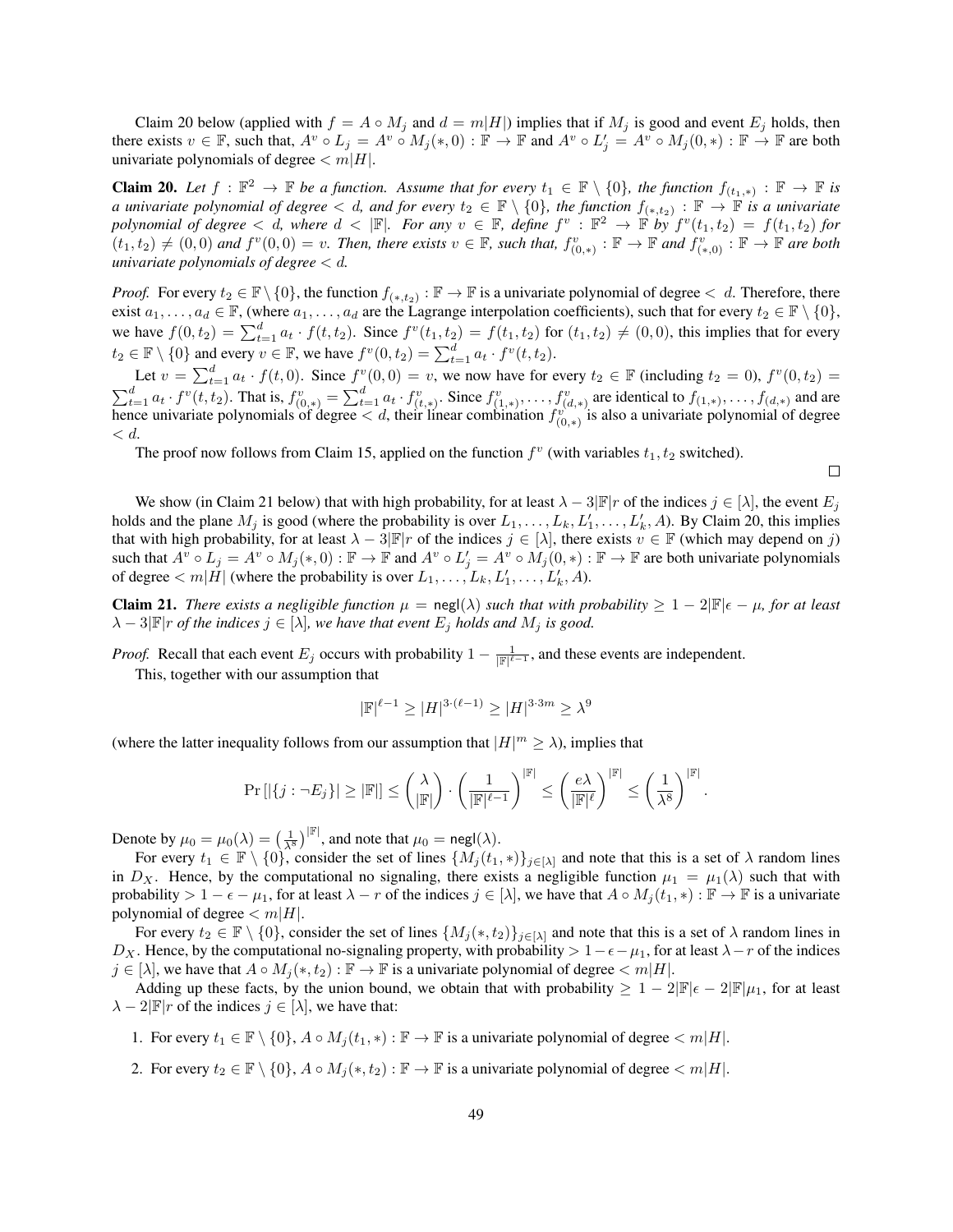That is, with probability  $\geq 1-2|\mathbb{F}|\epsilon-2|\mathbb{F}|\mu_1$ , for at least  $\lambda-2|\mathbb{F}|r$  of the indices  $j \in [\lambda]$ , we have that  $M_j$  is good. By setting  $\mu = 2|\mathbb{F}|\mu_1 + \mu_0$  we conclude that with probability  $\geq 1 - 2|\mathbb{F}|\epsilon - \mu$  for at least  $\lambda - 3|\mathbb{F}|r$  of the indices

 $\Box$ 

 $j \in [\lambda]$ , we have that event  $E_j$  holds and  $M_j$  is good, as desired.

So far we proved that with probability  $\geq 1 - 2|\mathbb{F}|\epsilon - \mu$  it holds that for at least  $\lambda - 3|\mathbb{F}|r$  of the indices  $j \in [\lambda]$ there exists a value  $v \in \mathbb{F}$  (which may depend on j), such that  $A^v \circ L_j : \mathbb{F} \to \mathbb{F}$  and  $A^v \circ L'_j : \mathbb{F} \to \mathbb{F}$  are univariate polynomials of degree  $\langle m|H|$ .

To conclude the proof, we need to prove that there exists a negligible function  $\mu'$  such that with probability  $\geq 1-2|\mathbb{F}|\epsilon-\mu'$  there exists a single value  $v \in \mathbb{F}$  such that for at least  $\lambda-r'$  of the indices  $j \in [\lambda]$  it holds that  $A^v \circ L_j$  is univariate polynomials of degree  $\langle m|H|$ , where  $r' = 30|\mathbb{F}|r$ .

To this end, denote by E the event that indeed there exists  $v \in \mathbb{F}$ , such that for at least  $\lambda - r'$  of the indices  $j \in [\lambda]$ ,  $A^v \circ L_j : \mathbb{F} \to \mathbb{F}$  is a univariate polynomial of degree  $\langle m|H|$ . We need to prove that there exists a negligible function  $\mu'$  such that  $Pr[E] \ge 1 - 2|\mathbb{F}|\epsilon - \mu'$  (where the probability is over  $L_1, \ldots, L_{2\lambda}, A$ ).

Denote by E' the event that for at least  $\lambda - 3|\mathbb{F}|r$  of the indices  $j \in [\lambda]$ , there exists  $v \in \mathbb{F}$  (that may depend on j), such that both  $A^v \circ L_j : \mathbb{F} \to \mathbb{F}$  and  $A^v \circ L'_j : \mathbb{F} \to \mathbb{F}$  are univariate polynomials of degree  $\lt m|H|$ . By Claim [21,](#page-48-1)

$$
\Pr[E'] \ge 1 - 2|\mathbb{F}|\epsilon - \mu.
$$

<span id="page-49-0"></span>Claim 22.  $Pr[E' | \neg E] = negl(\lambda)$ 

*Proof.* In what follows, to simplify notation, we denote the random lines  $L'_1, \ldots, L'_\lambda$  by  $L_{\lambda+1}, \ldots, L_{2\lambda}$ , and consider the  $2\lambda$  lines  $L_1, \ldots, L_{2\lambda}$ . Note that these are  $2\lambda$  random lines such that for every  $j \in [2\lambda]$ , it holds that  $L_j : \mathbb{F} \to D_X$ and  $L_i(0) = z$ .

For every  $v \in \mathbb{F}$ , let  $J_v$  be the set of indices  $j \in [2\lambda]$  such that  $A^v \circ L_j : \mathbb{F} \to \mathbb{F}$  is a univariate polynomial of degree  $\langle m|H|$ . Note that for every  $v \neq v' \in \mathbb{F}$ ,

$$
J_v \cap J_{v'} = \emptyset.
$$

If event  $\neg E$  occurs then for every  $v \in \mathbb{F}$ ,

$$
|J_v| < 2\lambda - r'.
$$

Denote by J the largest set  $J_v$  and by  $\bar{J}$  the complement of J in [2 $\lambda$ ]. Thus, if event  $\neg E$  occurs then  $|\bar{J}| > r'$ .

Note that given the sets  $\{J_v\}_{v\in\mathbb{F}}$ , the probability that E' occurs is the probability that when partitioning [2 $\lambda$ ] randomly into  $\lambda$  pairs, for at least  $\lambda - 3|\mathbb{F}|r$  pairs the two indices in the pair are in the same set  $J_v$ . Assuming that  $|\bar{J}| > r'$ , this probability can be bounded by  $2^{-|\mathbb{F}|r}$  by the following argument:

Choose the partition as follows: First choose randomly  $\lambda' = r'/2 = 15|\mathbb{F}|r$  different indices  $j_1, \ldots, j_{\lambda'}$  in  $\bar{J}$ . Match the indices  $j_1, \ldots, j_{\lambda'}$  one by one, each to a random index in [2 $\lambda$ ] that was still not chosen. Say that  $j_t \in$  ${j_1, \ldots, j_{\lambda'}}$  is good if it was matched to an index in a set  $J_v$  such that  $j_t \in J_v$ . Finally, extend the partial partition randomly into a partition of [2 $\lambda$ ] into  $\lambda$  pairs. Note that the probability for an index  $j_t$  to be good is at most  $\frac{\lambda}{2\lambda - r'}$ 0.51, independently of all previous choices of indices. Thus, the probability that at least  $\lambda' - 3|\mathbb{F}|r$  indices  $j_t \in$  $\{j_1, \ldots, j_{\lambda'}\}$  are good is at most

$$
\binom{\lambda'}{3|\mathbb F|r}\cdot 0.51^{\lambda'-3|\mathbb F|r}\le \left(\frac{\lambda'\cdot e}{3|\mathbb F|r}\right)^{3|\mathbb F|r}\cdot 0.51^{12|\mathbb F|r}=\left((5e)^3\cdot 0.51^{12}\right)^{|\mathbb F|r}\le 0.8^{|\mathbb F|r}=\mathsf{negl}(\lambda),
$$

where the first inequality follows from the standard inequality that  $\binom{n}{k} \leq \left(\frac{n \cdot e}{k}\right)^k$ , and the second to last inequality follows from basic calculations.

Thus, 
$$
Pr[E' | \neg E] = negl(\lambda)
$$
.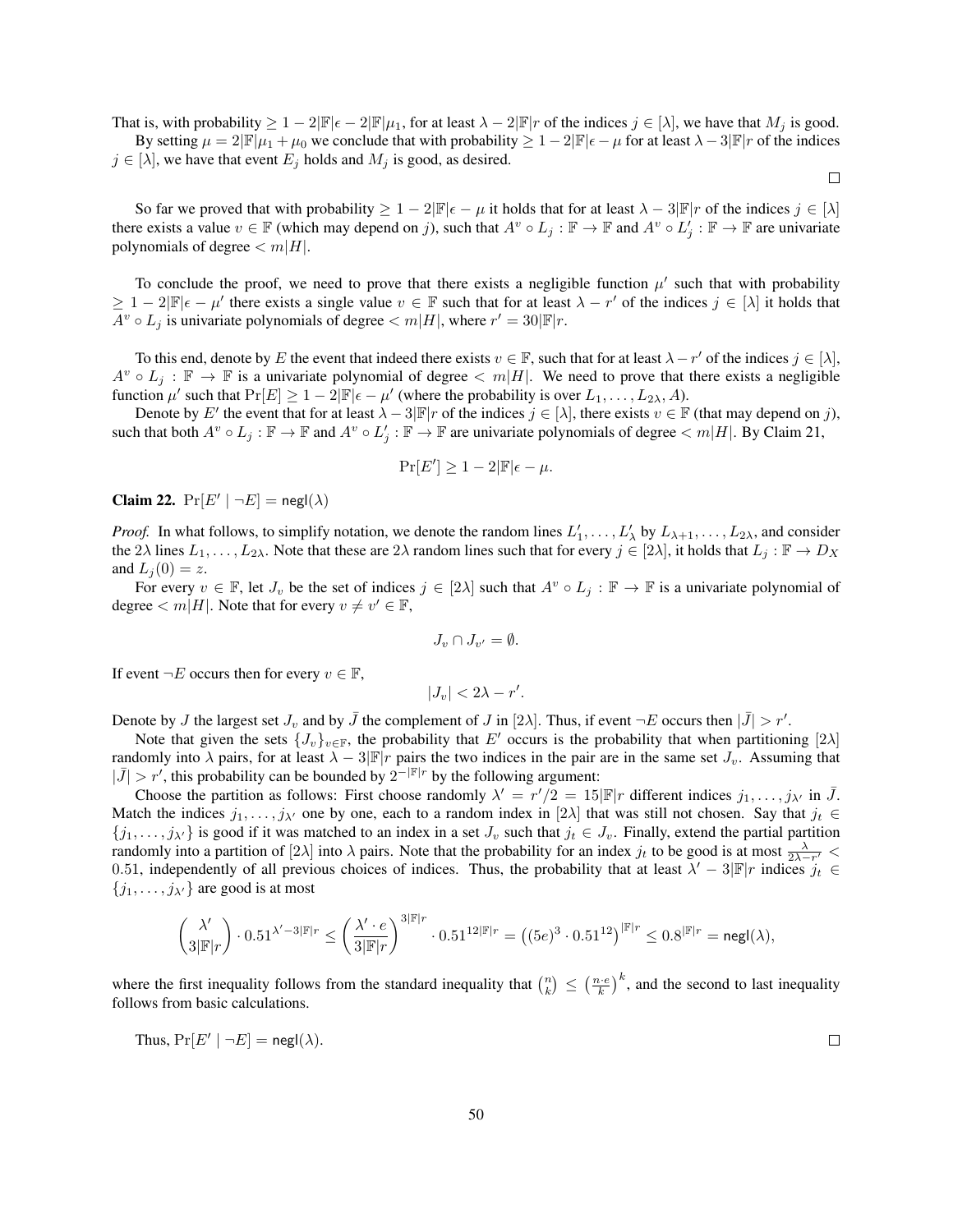We can now bound,

$$
1 - 2|\mathbb{F}|\epsilon - \mu \le \Pr[E'] \le \Pr[E' | \neg E] + \Pr[E]
$$

Thus,

$$
\Pr[E] > 1 - 2|\mathbb{F}|\epsilon - \mu - \Pr[E' \mid \neg E].
$$

Let  $\mu' = \mu + \Pr[E' \mid \neg E]$ . Thus,

$$
\Pr[E] > 1 - 2|\mathbb{F}|\epsilon - \mu',
$$

and by Claim [22,](#page-49-0)  $\mu'$  is indeed a negligible function, as desired.

#### <span id="page-50-0"></span>B.3 Proof of Lemma [9](#page-41-2)

*Proof.* Since  $\varphi$  is polynomially-sized, it suffices to fix any  $i_1, i_2, i_3 \in H^m$  and  $b_1, b_2, b_3 \in \{0, 1\}$  and view  $i_1, i_2, i_3$ as points in  $D_X$ . Let  $L_{1,1}, \ldots, L_{1,\lambda} : \mathbb{F} \to D_X$  be  $\lambda$  random lines, such that for every  $L \in \{L_{1,1}, \ldots, L_{1,\lambda}\}$  we have  $L(0) = i_1$ . Let  $L_{2,1}, \ldots, L_{2,\lambda} : \mathbb{F} \to D_X$  be  $\lambda$  random lines, such that for every  $L \in \{L_{2,1}, \ldots, L_{2,\lambda}\}\$  we have  $L(0) = i_2$ . Let  $L_{3,1}, \ldots, L_{3,\lambda}$ :  $\mathbb{F} \to D_X$  be  $\lambda$  random lines, such that for every  $L \in \{L_{3,1}, \ldots, L_{3,\lambda}\}$  we have  $L(0) = i_3$ . Let

$$
S^X = \{L_{1,j}(t), L_{2,j}(t), L_{3,j}(t)\}_{j \in [\lambda], t \in \mathbb{F}}.
$$

Let  $z = (i_1, i_2, i_3, b_1, b_2, b_3) \in H^{\ell}$ . Let  $L^1_{b_1, b_2, b_3}, \ldots, L^{\lambda}_{b_1, b_2, b_3} : \mathbb{F} \to D_0$  be  $\lambda$  random lines such that for every  $j \in [\lambda]$  the following holds:

- 1.  $L_{b_1,b_2,b_3}^j(0) = z.$
- 2.  $L_{1,j} : \mathbb{F} \to D_X$  is the restriction of  $L^j_{b_1,b_2,b_3}$  to coordinates  $\{1,\ldots,m\}$ .
- 3.  $L_{2,j} : \mathbb{F} \to D_X$  is the restriction of  $L^j_{b_1, b_2, b_3}$  to coordinates  $\{m+1, \ldots, 2m\}$ .
- 4.  $L_{3,j} : \mathbb{F} \to D_X$  is the restriction of  $L^j_{b_1,b_2,b_3}$  to coordinates  $\{2m+1,\ldots,3m\}.$

Let

$$
S^0_{b_1,b_2,b_3}=\left\{L^j_{b_1,b_2,b_3}(t)\right\}_{j\in[\lambda],t\in\mathbb{F}}.
$$

Let  $S^0 = \{S_{b_1,b_2,b_3}^0\}_{b_1,b_2,b_3 \in \{0,1\}}$  and let  $S = S^0 \cup S^X \subset D$ . Let  $(\varphi, A) \in_R \mathcal{A}_S$ . We denote  $A = A_X \cup A_0$ , where  $A_X$  corresponds to the answers corresponding to the queries in  $S^X$  and  $A_0$  are the answers corresponding to the queries in  $S^0$ .

In what follows, for any  $i \in D_X$  and  $v \in \mathbb{F}$ , we define  $A_X^{i\to v} : S^X \to \mathbb{F}$  by  $A_X^{i\to v}(i') = A_X(i')$  for  $i' \neq i$  and  $A_X^{i\to v}(i) = v.$ 

<span id="page-50-1"></span>**Claim 23.** There exists a negligible function  $\mu$  such that with probability  $\geq 1 - 7\ell |\mathbb{F}|\epsilon - \mu$ , there exist  $v_1, v_2, v_3 \in \mathbb{F}$ *such that for at least*  $\lambda - \vartheta \ell \mathbb{F}$  *r of the indices*  $j \in [\lambda]$ *, the following is satisfied:* 

- *1.*  $A_X^{i_1 \to v_1} \circ L_{1,j} : \mathbb{F} \to \mathbb{F}$  *is a univariate polynomial of degree*  $\langle m | H |$ *.*
- 2.  $A_X^{i_2 \to v_2} \circ L_{2,j} : \mathbb{F} \to \mathbb{F}$  *is a univariate polynomial of degree*  $\langle m|H|$ *.*
- 3.  $A_X^{i_3 \to v_3} \circ L_{3,j} : \mathbb{F} \to \mathbb{F}$  *is a univariate polynomial of degree*  $< m|H|$ *.*
- *4.*  $\phi(i_1, i_2, i_3, b_1, b_2, b_3) \cdot (v_1 b_1) \cdot (v_2 b_2) \cdot (v_3 b_3) = 0.$

By computational no-signaling requirement, Claim [23](#page-50-1) immediately implies Lemma [9.](#page-41-2) Thus, in the remaining of the proof we focus on proving Claim [23.](#page-50-1)

Let  $A_0^0 \circ L_{b_1,b_2,b_3}^j$ :  $\mathbb{F} \to \mathbb{F}$  be the function defined by  $A_0^0 \circ L_{b_1,b_2,b_3}^j(0) = 0$  and  $A_0^0 \circ L_{b_1,b_2,b_3}^j(t) = A_0 \circ L_{b_1,b_2,b_3}^j(t)$ for every  $t \neq 0$ . By Lemma [7,](#page-41-0) together with the computational no-signaling property, there exists a negligible function  $\mu_1 = \mu_1(\lambda)$ , such that with probability  $\geq 1 - 6\ell |\mathbb{F}|\epsilon - \mu_1$ , for at least  $\lambda - 8\ell |\mathbb{F}|r$  of the indices  $j \in [\lambda]$ , we have that

$$
A_0^0 \circ L_{b_1,b_2,b_3}^j : \mathbb{F} \to \mathbb{F}
$$

 $\Box$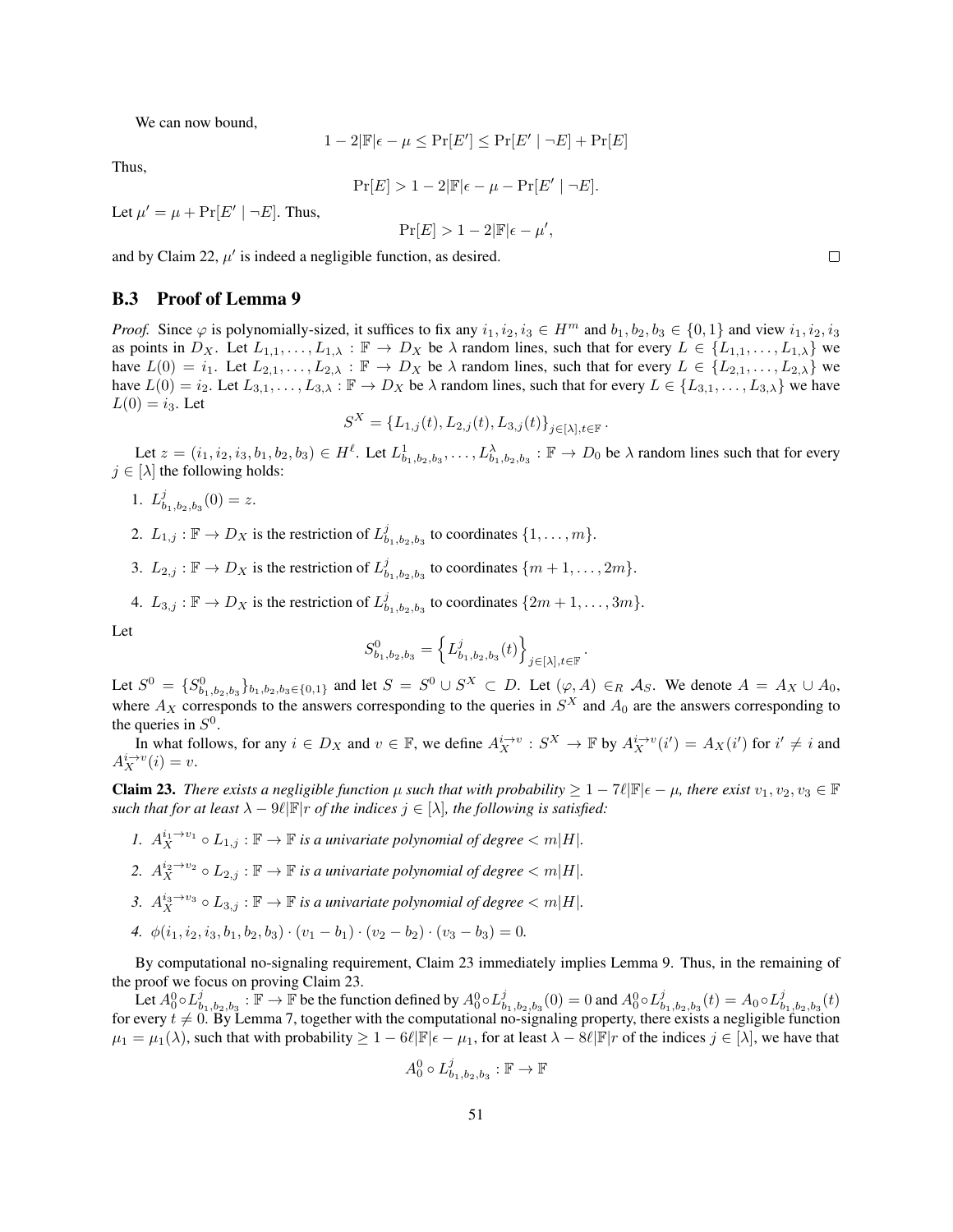is a univariate polynomial of degree  $\langle 2\ell|H|$ .

 $\overline{ }$ 

By Lemma [8,](#page-41-1) together with the computational no-signaling property, there exists a negligible function  $\mu_2 = \mu_2(\lambda)$ , such that the following holds:

- 1. With probability  $\geq 1 2|\mathbb{F}|\epsilon \mu_2$ , there exists  $v_1 \in \mathbb{F}$ , such that, for at least  $\lambda 30|\mathbb{F}|r$  of the indices  $j \in [\lambda]$ , we have that  $A_X^{i_1 \to v_1} \circ L_j^1 : \mathbb{F} \to \mathbb{F}$  is a univariate polynomial of degree  $\lt m|H|$ .
- 2. With probability  $\geq 1 2|\mathbb{F}|\epsilon \mu_2$ , there exists  $v_2 \in \mathbb{F}$ , such that, for at least  $\lambda 30|\mathbb{F}|r$  of the indices  $j \in [\lambda]$ , we have that  $A_X^{i_2 \to v_2} \circ L_j^2 : \mathbb{F} \to \mathbb{F}$  is a univariate polynomial of degree  $\lt m|H|$ .
- 3. With probability  $\geq 1 2|\mathbb{F}|\epsilon \mu_2$ , there exists  $v_3 \in \mathbb{F}$ , such that, for at least  $\lambda 30|\mathbb{F}|r$  of the indices  $j \in [\lambda]$ , we have that  $A_X^{i_3 \to v_3} \circ L_j^3 : \mathbb{F} \to \mathbb{F}$  is a univariate polynomial of degree  $\lt m|H|$ .

For every  $t \in \mathbb{F} \setminus \{0\}$ , consider the set of points  $\left\{ L^j_{b_1,b_2,b_3}(t) \right\}$ and note that this is a set of  $\lambda$  random points  $j \in [\lambda]$ in  $D_0$ . Each point  $L^j_{b_1,b_2,b_3}(t) \in \mathbb{F}^{\ell}$  can be written as

 $L^j_{b_1,b_2,b_3}(t) = \left(L_{1,j}(t), L_{2,j}(t), L_{3,j}(t), \left(L^j_{b_1,b_2,b_3}(t)\right)\right)$  $_{\ell=2}$ ,  $\left( L_{b_{1},b_{2},b_{3}}^{j}(t)\right)$  $\binom{L^j_{b_1,b_2,b_3}(t)}{t}$  $\ell$  $\Big) \in (\mathbb{F}^m)^3 \times \mathbb{F}^3 = \mathbb{F}^{\ell}$ 

where  $\left(L_{b_1,b_2,b_3}^j(t)\right)$  $\left(L_{b_1,b_2,b_3}^j(t)\right)$  $\binom{\int_{\ell-1}^j, \left( L^j_{b_1,b_2,b_3}(t) \right)}$ are the last 3 coordinates of  $L^j_{b_1,b_2,b_3}(t)$ . By the computational no-signaling condition, there exists a negligible function  $\mu_3 = \mu_3(\lambda)$  such that for every  $t \in \mathbb{F} \setminus \{0\}$ , with probability >  $1 - \epsilon - \mu_3$ , for at least  $\lambda - r$  of the indices  $j \in [\lambda]$ , we have

$$
A_0 \left( L_{b_1, b_2, b_3}^j(t) \right) = \hat{\phi} \left( L_{b_1, b_2, b_3}^j(t) \right)
$$

$$
\cdot \left( A_X(L_{1,j}(t)) - \left( L_{b_1, b_2, b_3}^j(t) \right)_{\ell - 2} \right)
$$

$$
\cdot \left( A_X(L_{2,j}(t)) - \left( L_{b_1, b_2, b_3}^j(t) \right)_{\ell - 1} \right)
$$

$$
\cdot \left( A_X(L_{3,j}(t)) - \left( L_{b_1, b_2, b_3}^j(t) \right)_{\ell} \right)
$$

For every  $j \in [\lambda]$  denote by  $E_j$  the event that for every  $w \in \{1, 2, 3\}$  the line  $L_{w,j}$  is in a general position (as a line in  $\mathbb{F}^m$ ); i.e., it's image is not a single point. Note that event  $E_j$  occurs with probability at least  $1 - \frac{3}{\mathbb{F}\binom{m-1}{m}}$ .

Moreover, note that if event  $E_j$  holds then for every  $t \in \mathbb{F} \setminus \{0\}$  it holds that  $L_{1,j}(t) \neq i_1$  and  $L_{2,j}(t) \neq i_2$  and  $L_{3,j}(t) \neq i_3$ . In particular,  $L^j_{b_1,b_2,b_3}(t) \neq z$ . Thus, if the equation above holds and event  $E_j$  holds, then for every  $v_1, v_2, v_3 \in \mathbb{F}$ ,

$$
A_0^0 \left( L_{b_1, b_2, b_3}^j(t) \right) = \hat{\phi} \left( L_{b_1, b_2, b_3}^j(t) \right)
$$

$$
\cdot \left( A_X^{i_1 \to v_1} (L_{1,j}(t)) - \left( L_{b_1, b_2, b_3}^j(t) \right)_{\ell-2} \right)
$$

$$
\cdot \left( A_X^{i_2 \to v_2} (L_{2,j}(t)) - \left( L_{b_1, b_2, b_3}^j(t) \right)_{\ell-1} \right)
$$

$$
\cdot \left( A_X^{i_3 \to v_3} (L_{3,j}(t)) - \left( L_{b_1, b_2, b_3}^j(t) \right)_{\ell} \right)
$$

Our assumption that  $|H|^m \geq \lambda$ , together with the assumption that  $|\mathbb{F}| \geq |H|^3$ , implies that

$$
|\mathbb{F}|^{m-1} \ge \lambda^2,
$$

which implies that

$$
\Pr\left[|\{j:\neg E_j\}|\geq |\mathbb{F}|\right]\leq \binom{\lambda}{|\mathbb{F}|}\cdot \left(\frac{3}{|\mathbb{F}|^{m-1}}\right)^{|\mathbb{F}|}\leq \left(\frac{3e\lambda}{|\mathbb{F}|^m}\right)^{|\mathbb{F}|}\leq \left(\frac{3}{\lambda}\right)^{|\mathbb{F}|}.
$$